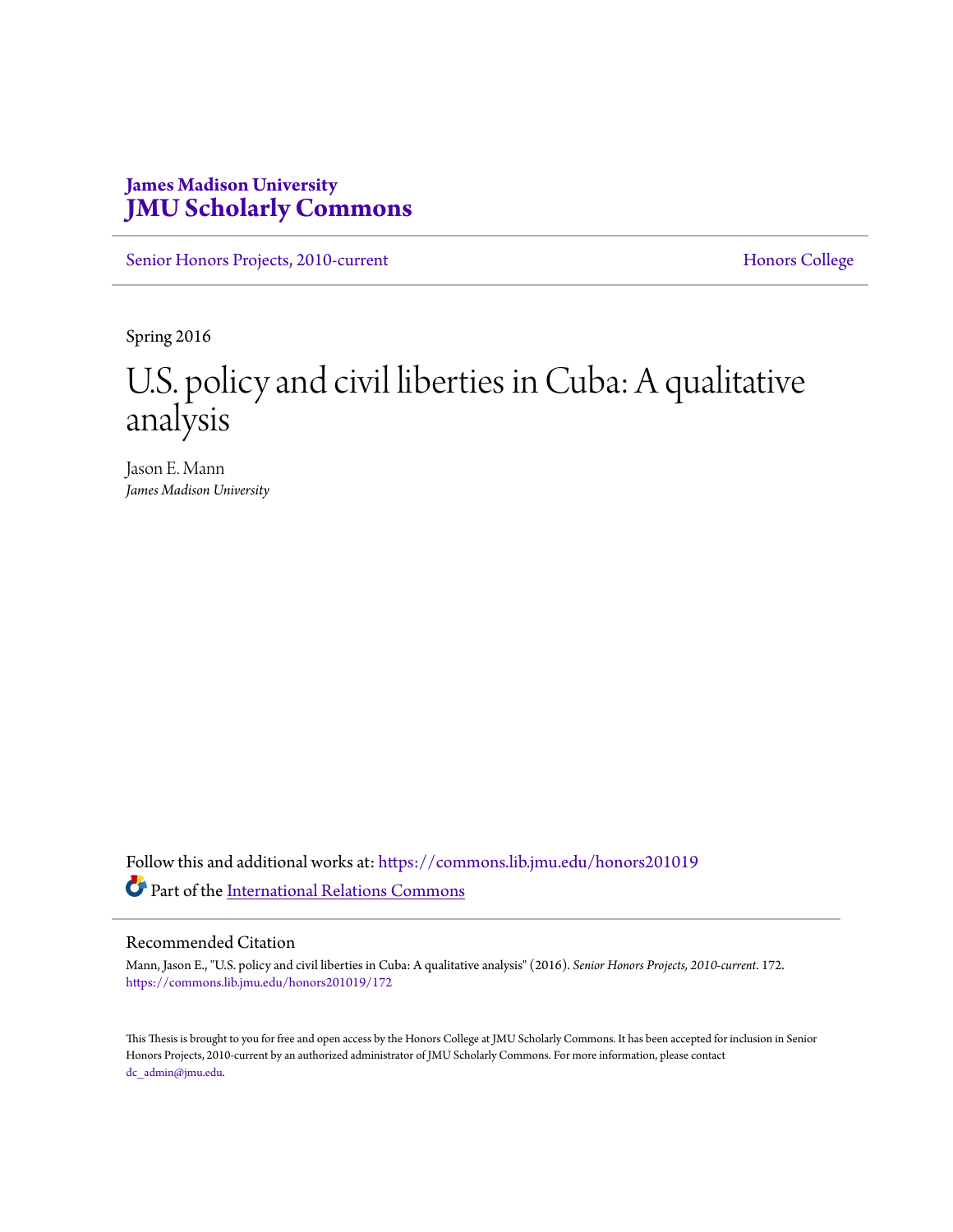U.S. Policy and Civil Liberties in Cuba: A Qualitative Analysis

An Honors Program Project Presented to

 $\mathcal{L}_\text{max}$ 

the Faculty of the Undergraduate

College of Arts and Letters

James Madison University  $\overline{\phantom{a}}$  , where  $\overline{\phantom{a}}$ 

by Jason Edward Mann

May 2016

Accepted by the faculty of the Department of Political Science, James Madison University, in partial fulfillment of the requirements for the Honors Program.

FACULTY COMMITTEE:

Project Advisor: Charles H. Blake, Ph.D. Chair, Department of Political Science

Reader: Kristin Wylie, Ph.D. Assistant Professor, Department of Political Science

Reader: Terry Beitzel, Ph.D. Associate Professor, Department of Justice Studies

#### PUBLIC PRESENTATION

This work is accepted for presentation, in part or in full, at Taylor Hall 302 on Thursday, April 21 at 3:30

pm .

HONORS PROGRAM APPROVAL:

Bradley R. Newcomer, Ph.D., Director, Honors Program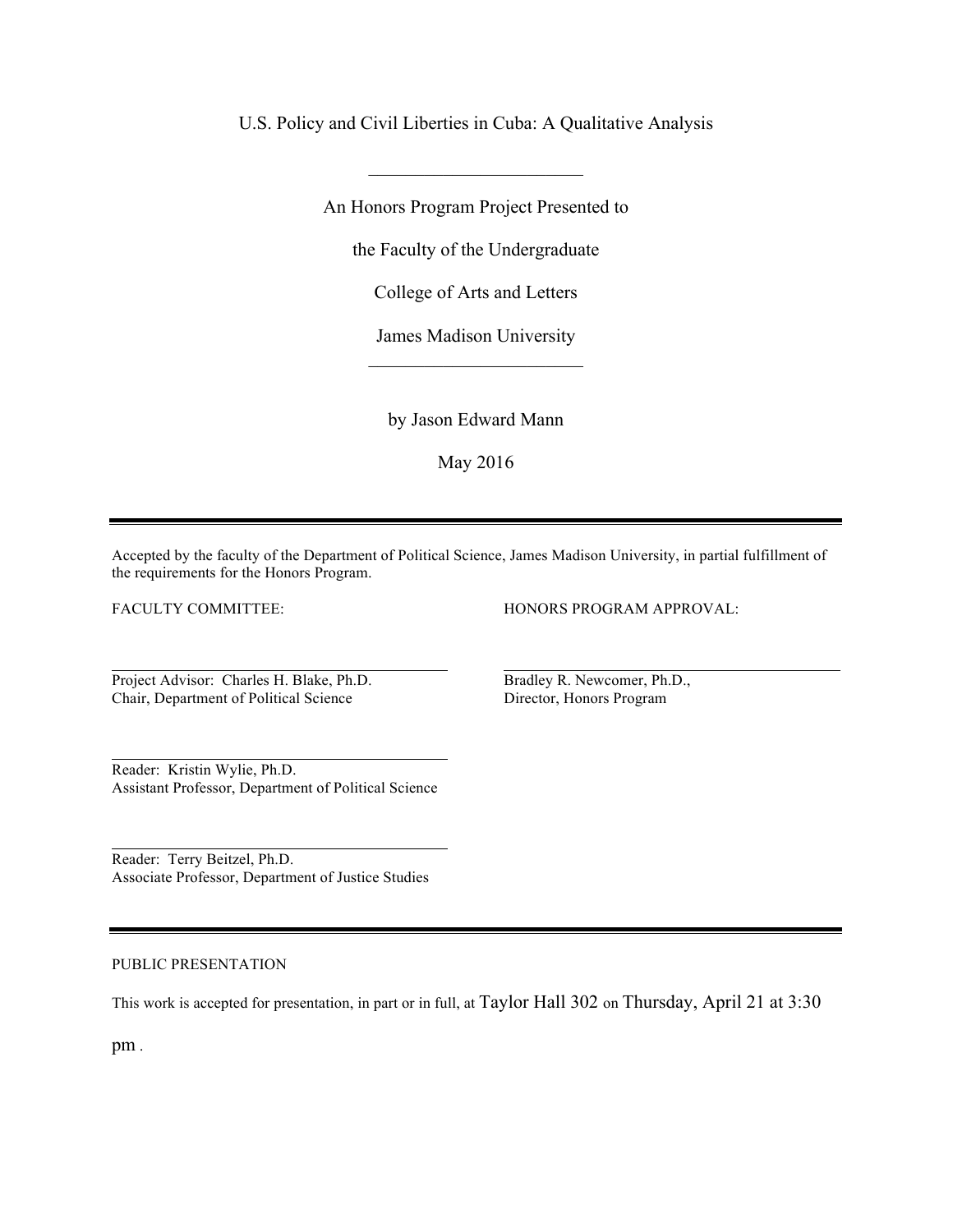# **Table of Contents**

| Chapter III: Heightened Economic Pressure and Obama's Rapprochement (1991-2015)52 |  |
|-----------------------------------------------------------------------------------|--|
|                                                                                   |  |
|                                                                                   |  |
|                                                                                   |  |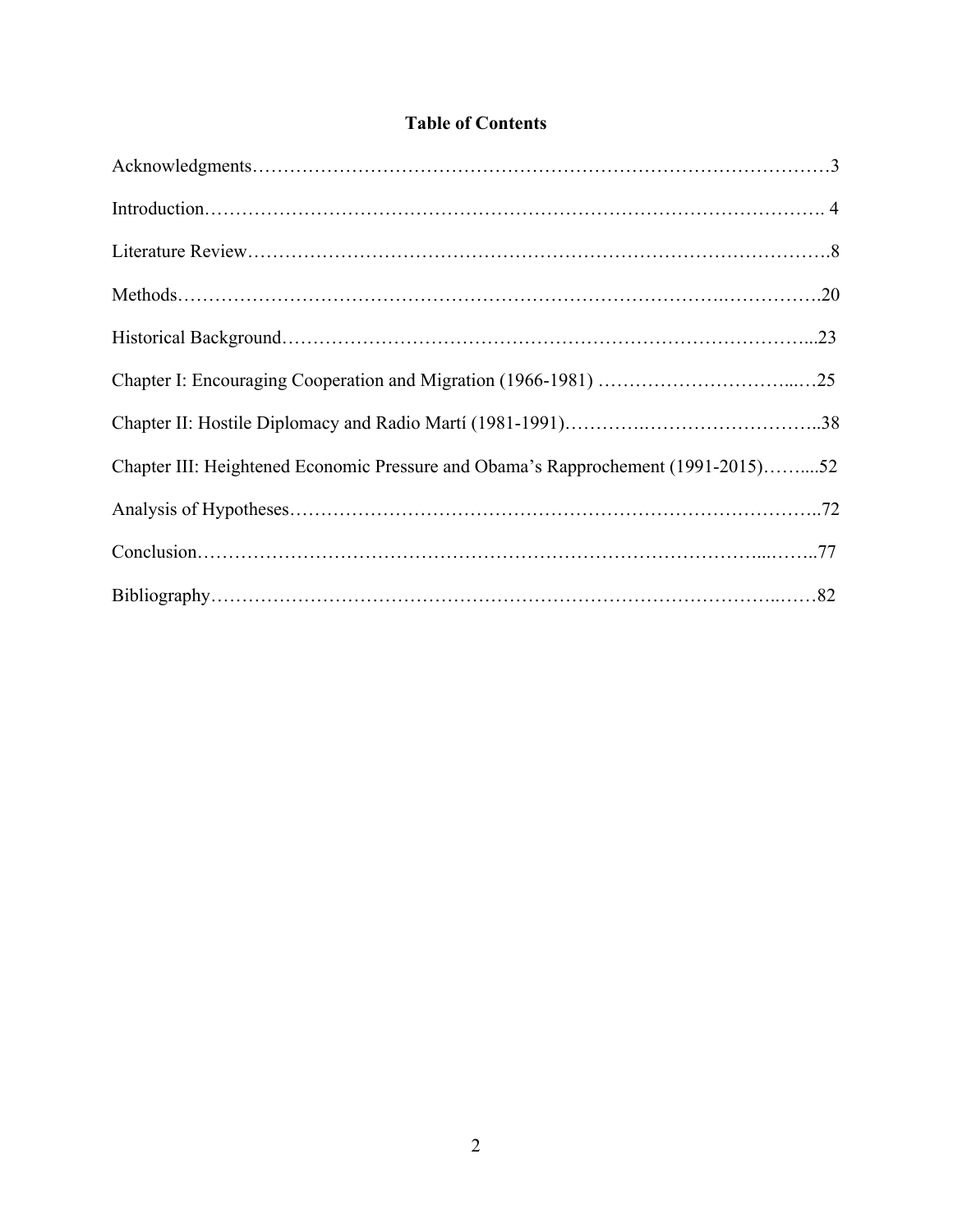## **Acknowledgments**

I would like to take this opportunity to express my gratitude to all of the faculty members for their continued support and guidance throughout this process. Without them I would not have been pushed to take on a task that has taught me so much. I owe special thanks to my committee chair Dr. Blake, and to my readers Dr. Wylie and Dr. Beitzel, for their extreme patience and great feedback throughout the past three semesters. I would also like to thank Dr. Keller for the structure he provides all students completing theses in Political Science. Finally, a special thanks to my fellow classmates who worked diligently alongside me as we completed our respective projects.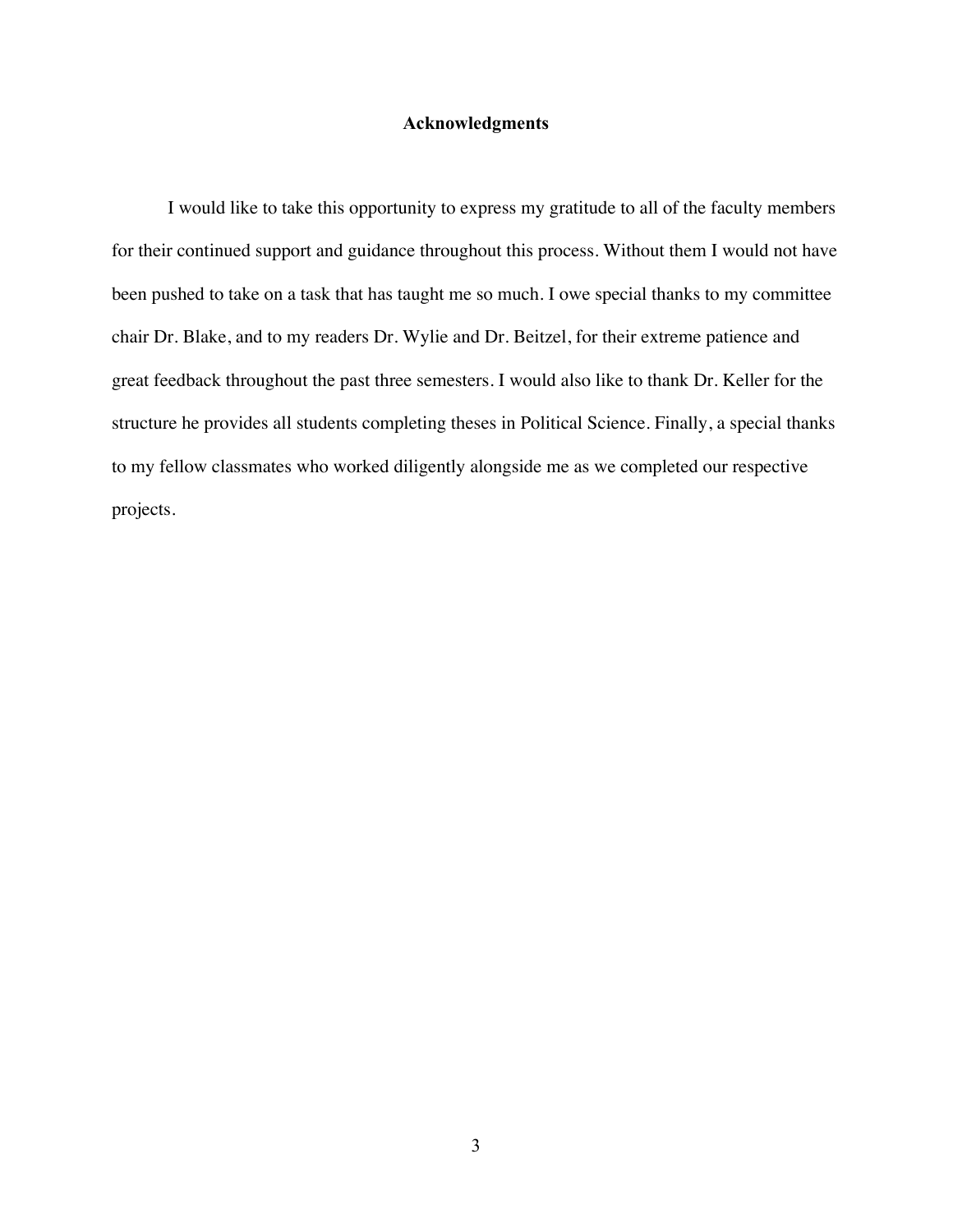### **Introduction**

The U.S.-Cuba relationship is often referred to as a relic of the Cold War. The two countries have a long and tumultuous history. In 1959 Fidel Castro led an uprising against the Cuban dictator, Fulgencio Batista. Upfront the United States recognized the new revolutionary government in Cuba. However, as Cuba aligned itself with the archenemy of the United States, the Soviet Union, relations deteriorated. When the United Stated moved to cut sugar imports from Cuba, Castro responded by nationalizing American-owned properties in the Caribbean country. Two years after the Cuban Revolution, and following months of confrontation, the United States and Cuba severed diplomatic relations on January 3, 1961. Over five decades passed before diplomatic ties were reestablished in July 2015.

In between these momentous dates a number of confrontations, negotiations, and crises took place. Most U.S. administrations have implemented economic sanctions and isolation toward Cuba. Few, such as the current U.S. leadership, have managed to negotiate with the Cuban regime. Almost all U.S. governments have sought to alter the Cuban regime in some fashion, including by reducing Soviet ties, or by overthrowing Fidel Castro. Most recently U.S. presidents have sought to promote openness on the repressive and often isolated island. At times Cuba has moved away from its strict socialist economy and allowed some criticism against the government, among other reforms. But did the United States really contribute to these often minor, albeit important openings? In analyzing U.S policy toward Cuba since 1966, and the island's corresponding willingness to strengthen or worsen respect for civil liberties, this thesis will attempt to answer this question. Moreover, it will aim to decipher how successful the United States has been in promoting liberalization in communist Cuba.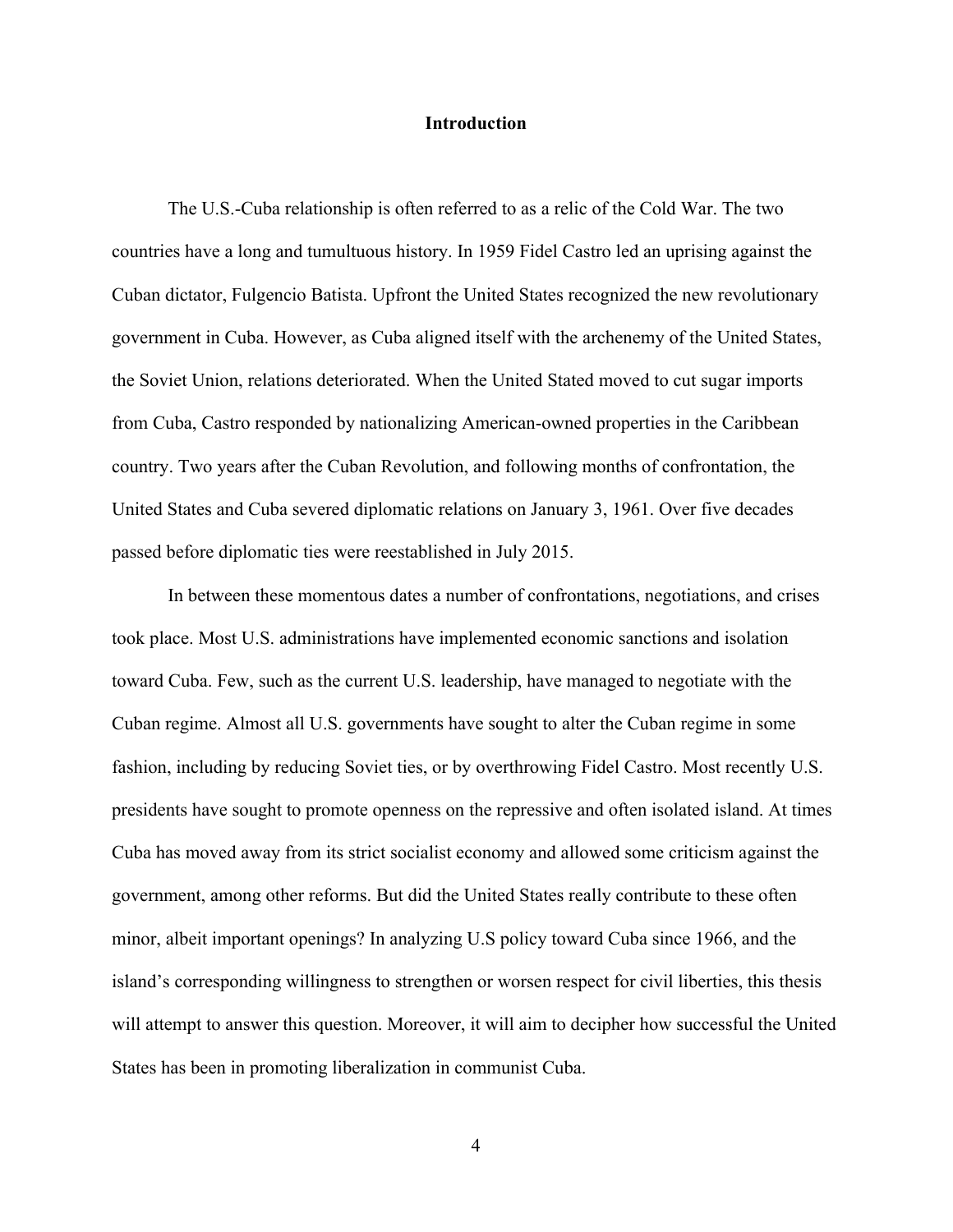### **Why Civil Liberties?**

After the Cold War, the United States made incremental liberalization an important aspect of its goals in Cuba. In addition to other objectives, the United States wanted to increase the space for Cuban citizens to organize and speak out against the Cuban regime without facing harassment or arbitrary detention. Until then, U.S. policy toward the country had focused mostly on removing Fidel Castro, an ally to the Soviet Union, from power. Given this change, this paper will seek to address how successful the United States has been in promoting openness in Cuba. More specifically, how has U.S. policy toward Cuba affected the rights guaranteed under liberalization, commonly referred to as civil liberties, on the island? Answering this question is not only important for encouraging progress in Cuba, but with regard to all efforts that entail liberalizing and democratizing authoritarian regimes as well. Understanding the effect of U.S. policy on Cuban civil liberties could provide insight for other states attempting to promote openness and liberalization abroad.

Additionally, this paper's focus on civil liberties is in line with contemporary political theory. Too often foreign policy has focused on promoting solely free and fair elections, rather than freedoms against the state that are an integral part of full-fledged democratic societies. This has led to an increase in what political scientist Fareed Zakaria refers to as *illiberal democracies* (1997). These regimes are democratic in the sense that citizens elect their governments, yet they fail to ensure the rule of law or civil liberties that are customary in a constitutionally liberal society. Without these traits a democracy can be dangerous, abusive, and divided. Liberal ideas and good governance tend to lead to stability and growth. With this in mind, Zakaria argues, democratization efforts should also focus on promoting the rule of law and civil liberties to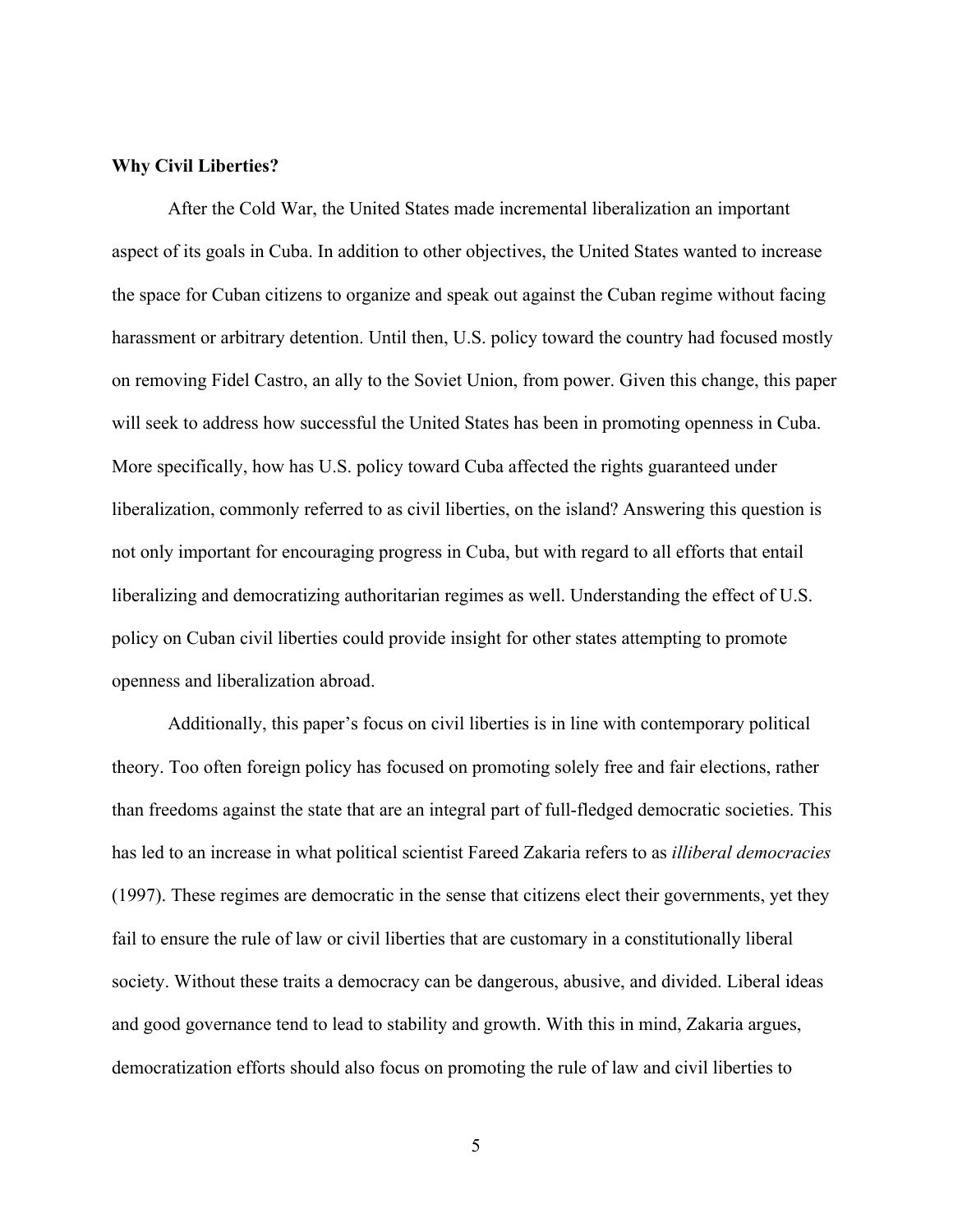encourage peace, security, and development abroad. Ressearch focusing on civil liberties might help to alter the tendency of governments to centralize efforts on promoting solely democratization in autocratic regimes.

Finally, the focus on civil liberties serves this paper well in a practical sense. Liberalization almost always precedes the attainment of democracy, whereas democracy does not as often lead to liberalization (O'Donnell, Schmitter, and Whitehead 1986; Zakaria 1997). Therefore, we can expect to see liberalization in autocratic regimes more often than we observe democratization. This is true in the case of Cuba, where, throughout the years, there has been more variation in terms of civil liberties than with regard to political freedoms ("Freedom in the World Index"). Since the Cuban revolution, Cubans have gained or lost little power in choosing their elected officials. Rights against the state, for example the ability to obtain employment in the private sector, religious freedoms, and rights against arbitrary detention, have fluctuated more over time.

#### **Operationalizing Liberalization and Democratization**

Addressing the differences between the terms *democratization* and *liberalization* will be important as this project progresses. Whereas *liberalization* refers to the process that increases the rights that protect an individual or group against the state, *democratization* involves the greater equality of citizens with regard to their influence in governmental decision-making. Rights guaranteed under *liberalization* traditionally include the right to habeas corpus and a free trial, and the freedom of movement, speech, etc. *Liberalization* can refer to the state's involvement in the market. These rights are often referred to as civil liberties. *Democratization,*  at its most simplistic level, refers to the right to vote in free and fair elections. While these terms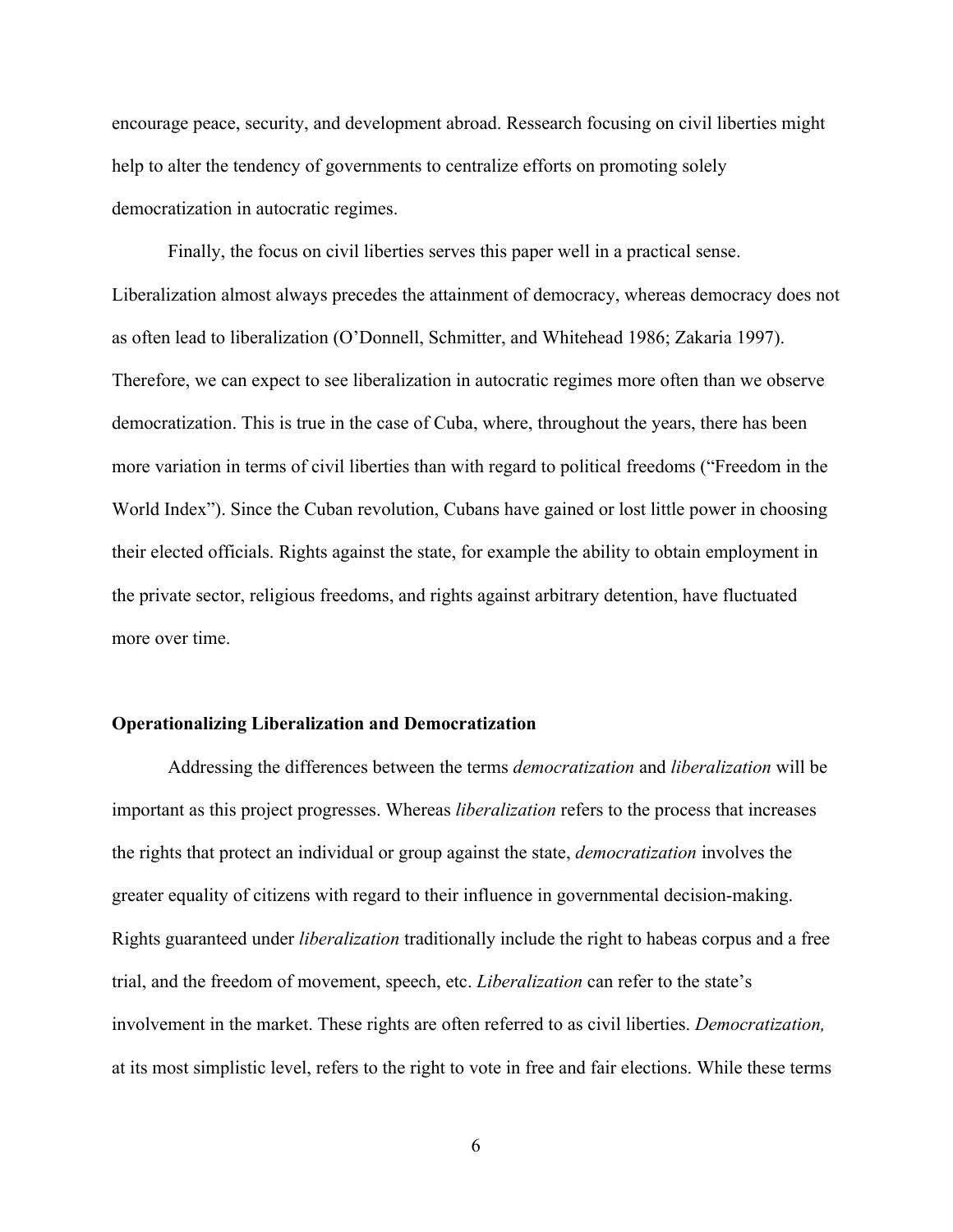are often coinciding conditions in free and open societies, they are neither synonymous, nor do they always take place together (O'Donnell, Schmitter, and Whitehead 1986, IV: 8-9).

Still, democracies tend to exhibit more liberal properties than other types of societies, and very well might be dependent upon one another (Plattner 2002). As pressures for liberalization increase so do demands for democratization (O'Donnell, Schmitter, and Whitehead 1986, IV: 10). So connected are the two terms that liberalization is often referred to as "the step towards democratization" (Aknur and Okalan 2012).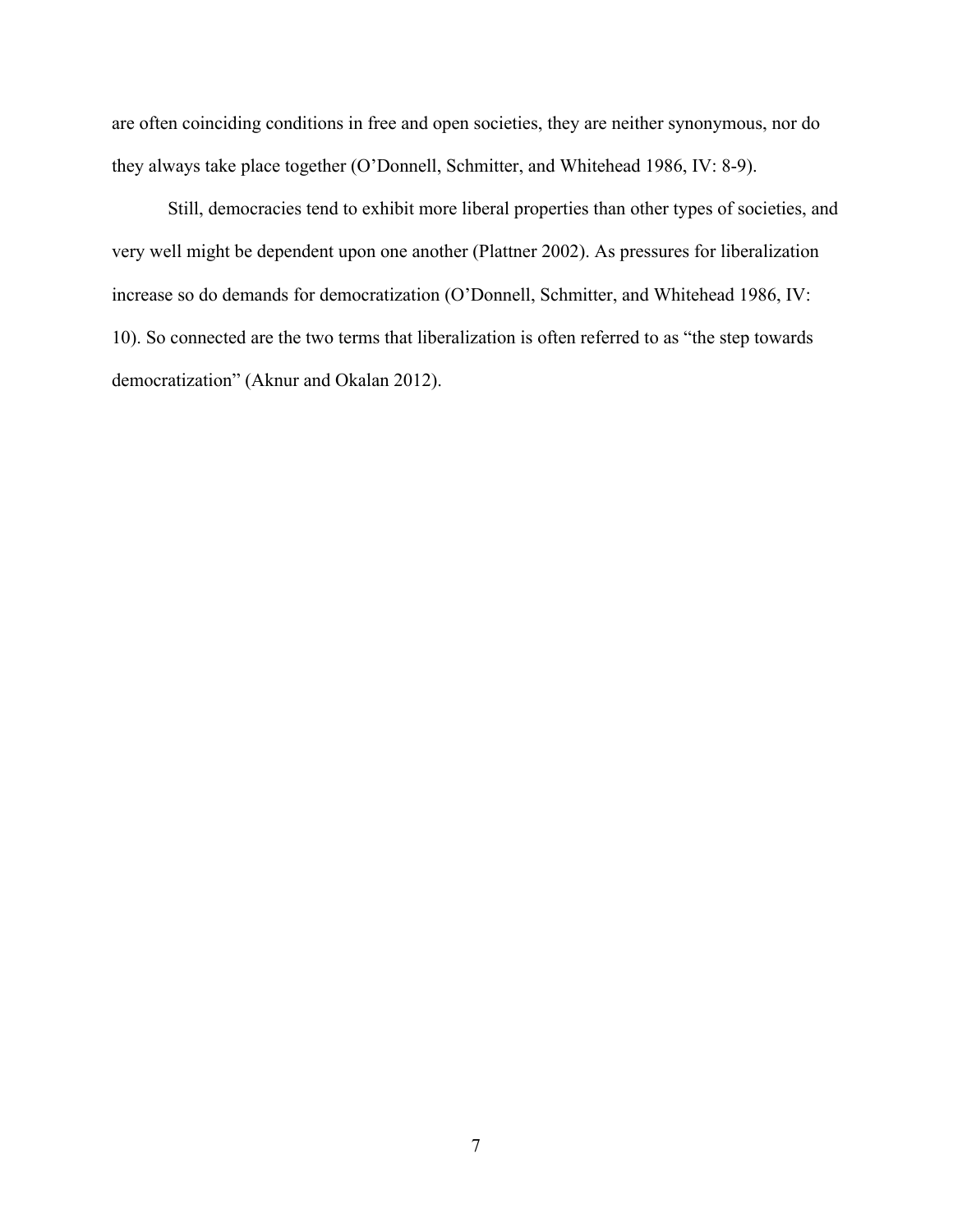### **Literature Review**

# **Liberalizing Factors**

To understand why U.S. policy might cause civil liberties to improve or worsen in Cuba, we must first identify what conditions tend to cause states to liberalize. In turn, we must answer the following questions: What methods then can be taken to promote liberalization and civil liberties abroad? Which methods are most effective in achieving liberalization? Why are certain methods effective and others not? The answers to these questions are sought after in substantial literature regarding transitions from authoritarian to democratic regimes, which constitutes a significant portion of scholarly work in the field of international affairs.

In the groundbreaking work, *Transitions from Authoritarian Rule: Prospects for Democracy* a group of leading scholars in the field of international affairs teamed-up to understand the factors driving transitions toward liberalization and democracy. They tackled this issue from both the case study and theoretical approach. According to one of its authors, Adam Przeworksi, liberalization occurs when a regime faces internal threats to its position of power (O'Donnell, Schmitter, and Whitehead 1986, III: 50). As the regime loses support within the country it will have to: 1) offer liberalizing reforms and, or, 2) hand over power to a democratically elected leader. Przeworski suggests that a regime will almost always prefer liberalization if it can escape a complete transition of power. We see this tendency in autocratic regimes today in places like Egypt, China, and several African countries, where autocrats have instituted some reforms, but not full-fledged democratic rule (Aknur and Okalan 2012; Nasong'o 2007; Zhao 2003). Liberalization is often used to as a tool to ease internal tensions temporarily, only to be reversed by authoritarian rulers later on.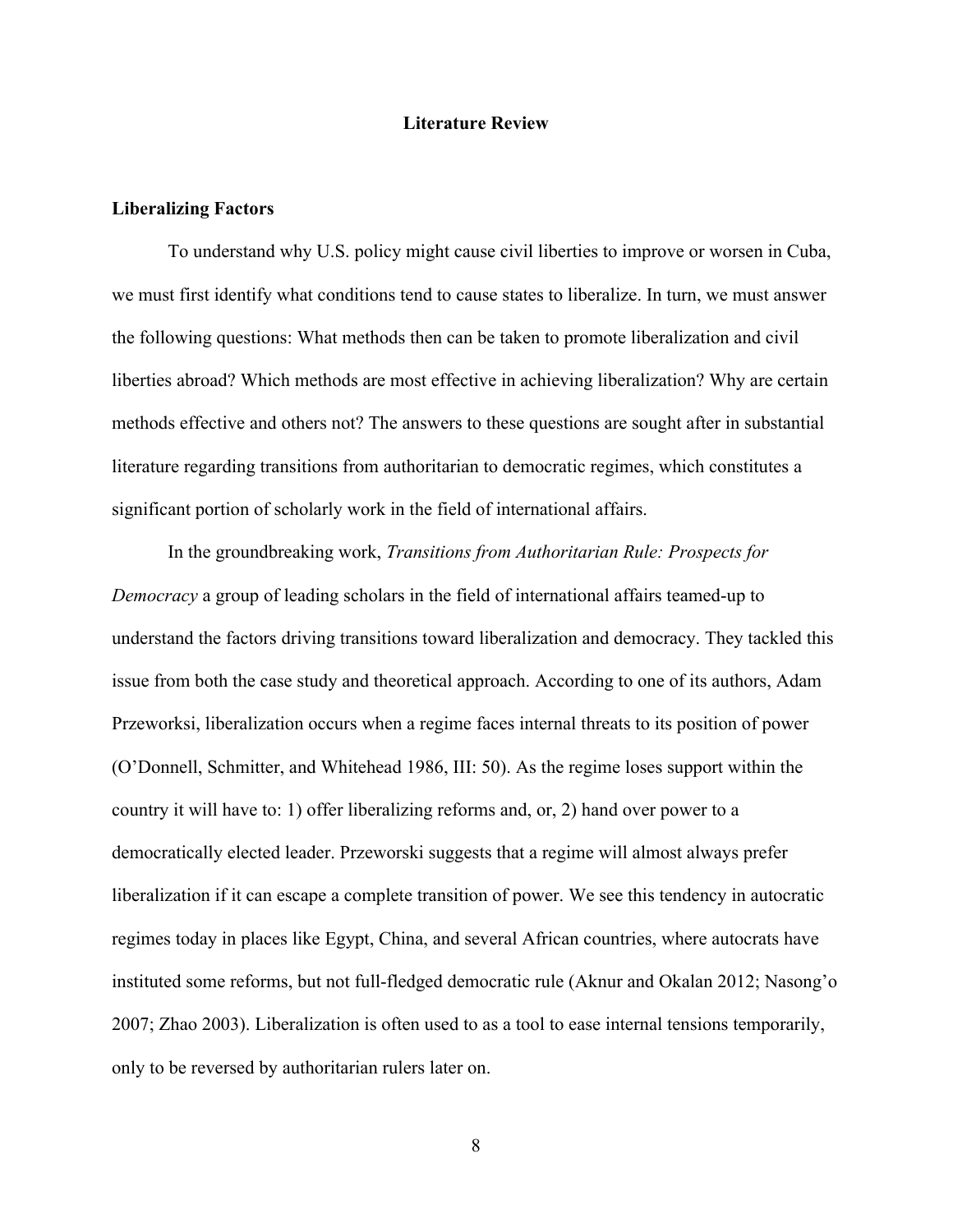Yet the central focus of *Transitions From Authoritarian Rule* and many other scholarly contributions like it, is the process of democratization. In truth, scant literature focuses solely on the issue of liberalization. Often works combine the issues of liberalization and democratization to refer to the opening of a country and movement away from autocracy. As already established, while the two terms are separate, they are strongly related. As liberalization progresses so do calls for democratization (O'Donnell, Schmitter, and Whitehead 1986, IV: 10). To ease the murky task of differentiating between the two terms in every occasion where they appear this paper will treat liberalization and the process of democratization as deeply related yet distinct topics.

Ultimately the decision to liberalize or democratize must come from pressures within the country, except in the case that foreign intervention occurs. A major finding from the work of O'Donnell, Schmitter, and Whitehead was that transitions from authoritarian rule were almost always explained through internal factors. It is internal groups pushing for change and openness that will cause a dictator to liberalize and or democratize. "External actors tended to play an indirect and usually marginal role" (1986, I: 5).

While the onset and strengthening of democratic principles requires support from internal factors, one cannot overlook the international components that contribute to democratization and liberalization. More recent literature has discussed the importance of these external factors. In Samuel Huntington's 1993 work the author observes that a rise of liberalization in the late 1900s occurred in conjunction with global pressure and growing preference for democracy. During this time many states, including the United States and several European powers, promoted democracy abroad. Regardless of the internal factors, Huntington found, external pressures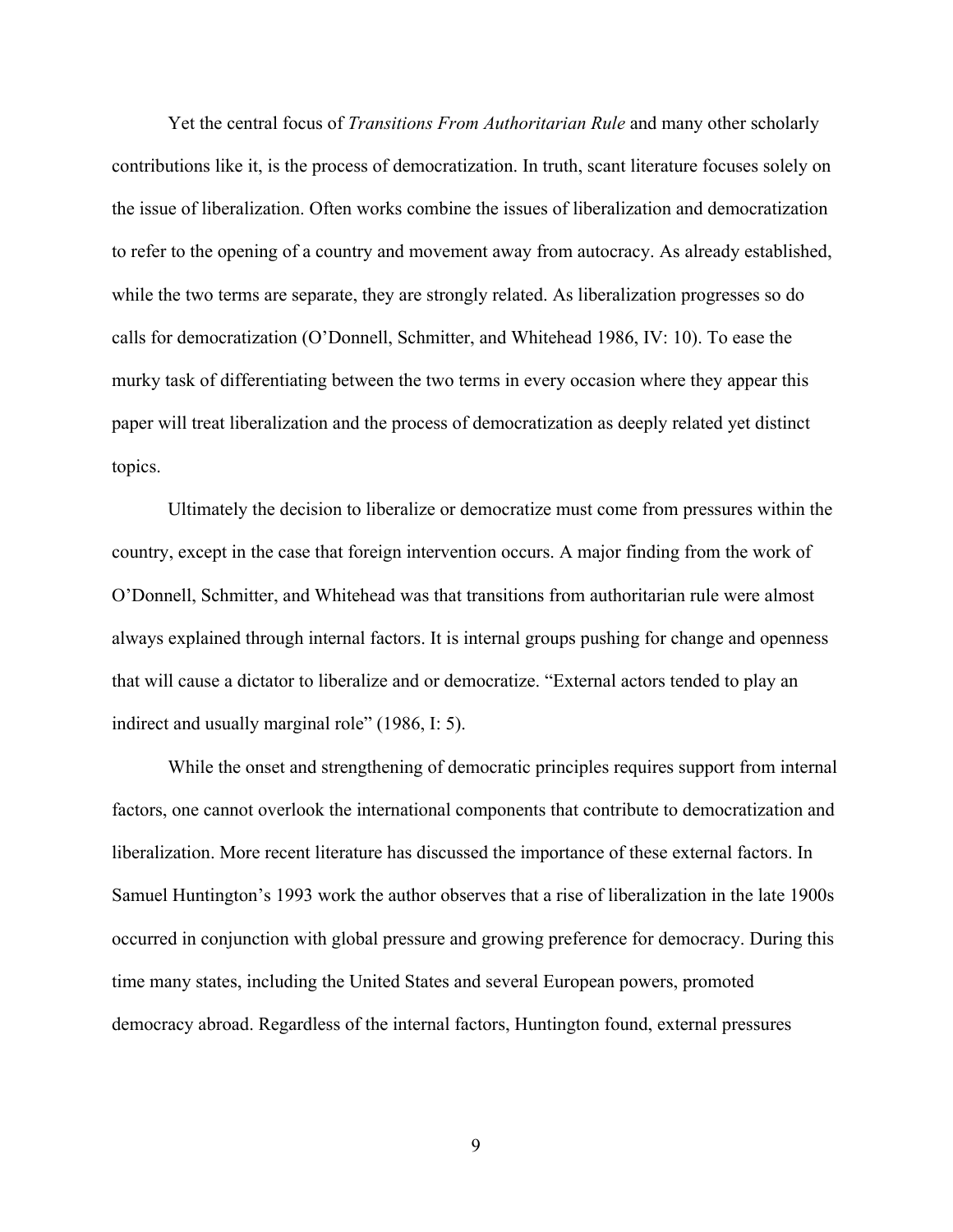contributed to the liberalization of authoritarian regimes, particularly in Asia and Eastern Europe after the end of the Cold War.

Laurence Whitehead identifies "three international dimensions" that cause transitions to democracy (1996). These include the proximity to democratic societies, attempts by one state to democratize another, and the interaction between both internal and international actors. Central to this paper will be to build an understanding of one state's attempts to democratize or liberalize another. Ultimately this paper seeks to find, how successful the United States has been in promoting civil liberties in Cuba. However, seeking to determine causality between one state's actions and another's response in the midst of an increasingly interconnected and complicated global system is a complicated and difficult task. Thus, it will also be helpful to comprehend the interconnection between internal and international actors.

Scholars have noted that since the 1970s democracy promotion has been a major focus of U.S. foreign policy (Huntington 1996, 91-92). Attempting to liberalize them, the United States has targeted authoritarian regimes through a variety of diplomatic, economic, and diplomatic means. While there exist a variety of methods a state might take to promote democracy and liberalization abroad, this study seeks to examine major foreign policies implemented by the United States toward Cuba. These are *economic sanctions*, and *democratic exposure* techniques including academic exchanges, migration, and exposure to pro-democracy media. However, this paper also acknowledges the importance of internal factors and the interaction between external and internal conditions. To control for internal factors this study will examine how domestic *economic factors* might influence a state to liberalize. The research on these conditions in relation to democratization and liberalization will be considered to frame our discussion of the U.S. role in promoting civil liberties in Cuba.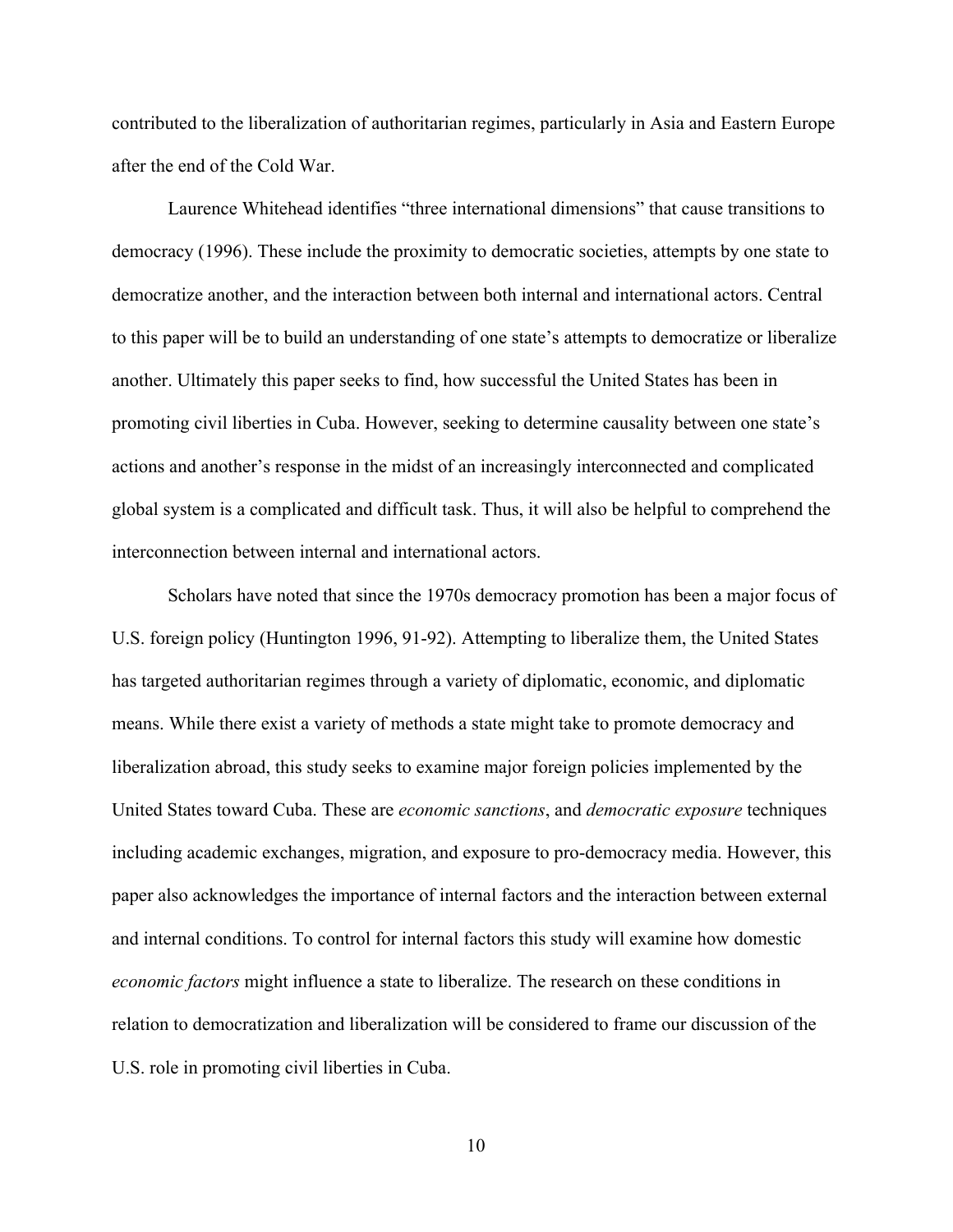# **Sanctions**

Through sanctions, it is suggested, that one state or organization, such as the UN, could reduce economic engagement with a targeted state, thereby coercing the targeted state into changing a policy or behavior, such as the treatment of their citizens. Following the Cold War international, bilateral, and unilateral implementation of sanctions gained increased popularity as a useful foreign policy tool. Since World War II, the United States has been the largest user of sanctions (Hufbauer, Schott, and Elliot 2007, 45). While the intent behind economic sanctions was clear, the efficacy of such practices became less obvious overtime.

A growing area of literary discourse has been concerned with the effectiveness of economic sanctions in changing the behavior of a targeted state, including liberalizing that state. Hufbauer, Schott, and Elliot (HSE) compiled three separate works dedicated to this issue (1990; 2000; 2007). Their analysis and the compilation of case studies provided by them frame the groundwork of this discussion and provide the most comprehensive results regarding the effectiveness of sanctions.

Despite being used persistently throughout recent history and today, economic sanctions rarely achieve their intended foreign policy goal. The database created by HSE finds that of 204 cases of sanctions, only 34 percent produced their intended result. Other major contributions find that economic sanctions are successful around one third of the time as well (Cortight and Lopez 2000).

Although they are generally ineffective, it would be rash to suggest that economic sanctions never work. In theory, economic sanctions will be effective if the perceived economic and political cost on the target country is larger than the political or economic cost of altering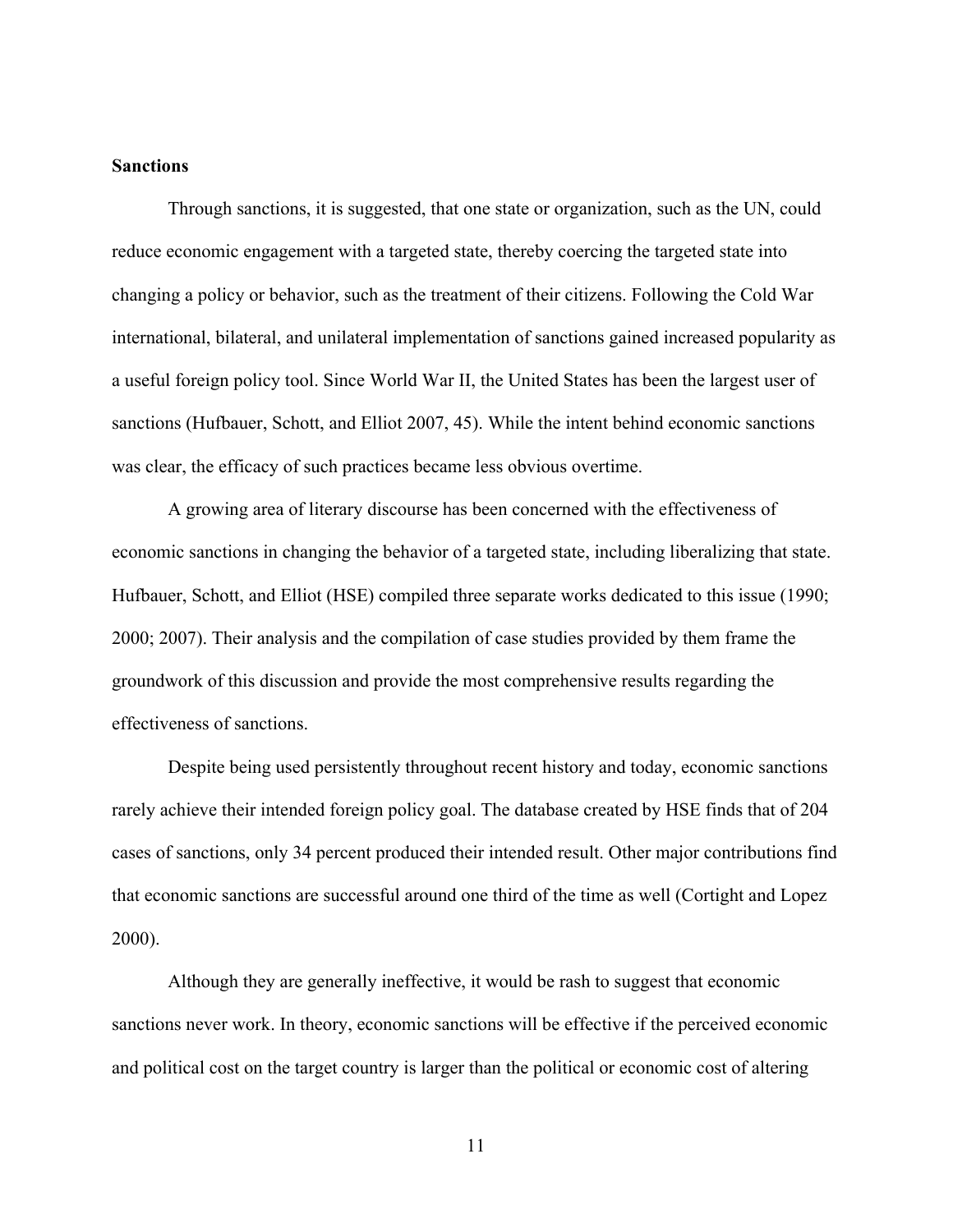behavior in the way desired by the sender country. Several traits have been identified as tending to be more economically and politically costly to a target state. Financial sanctions tend to be more useful than simple trade sanctions, for example. Whereas trade sanctions (restrictions on imports and exports) can be easily evaded through smuggling, financial sanctions (restrictions on investment and other transactions) are more difficult to avoid. Moreover, financial sanctions are easier to implement and can cause additional economic effects like a lack of foreign currency to buy goods with (HSE 2007, 47). Shagabutinova and Berejikian advocate for the implementation of "smart sanctions": sanctions directed towards political elites and leaders in the target country, rather than at the country as a whole. In their study of 115 sanctions cases they found that "smart sanctions" were as much as 31 percent more effective than traditional trade sanctions (2007).

Several other factors tend to produce positive results. Sanctions are more successful if they are implemented in a multilateral fashion or with support from international organizations. Conversely the effects of sanctions can be offset if the targeted state has international support or economic backing from other countries or organizations of its own. Moreover, the impact of sanctions will be strengthened if the target state is weak economically (HSE 2007, 51). Finally, economic sanctions will be rarely effective if the sender country's demands are very ambitious. For example, if the sender country demand that a totalitarian regime step down and hold democratic elections, it is very unlikely that the target country will acquiesce (HSE 2007, 54).

Certain circumstances economic sanctions might particularly be influential in altering the human rights conditions on the targeted state. Given this paper's focus on civil liberties, it is important to note these relationships. Cortright and Lopez find that economic sanctions can severely harm vulnerable populations in targeted countries. That is, the economic suffering caused by sanctions can deprive groups in the target state of basic human rights like access to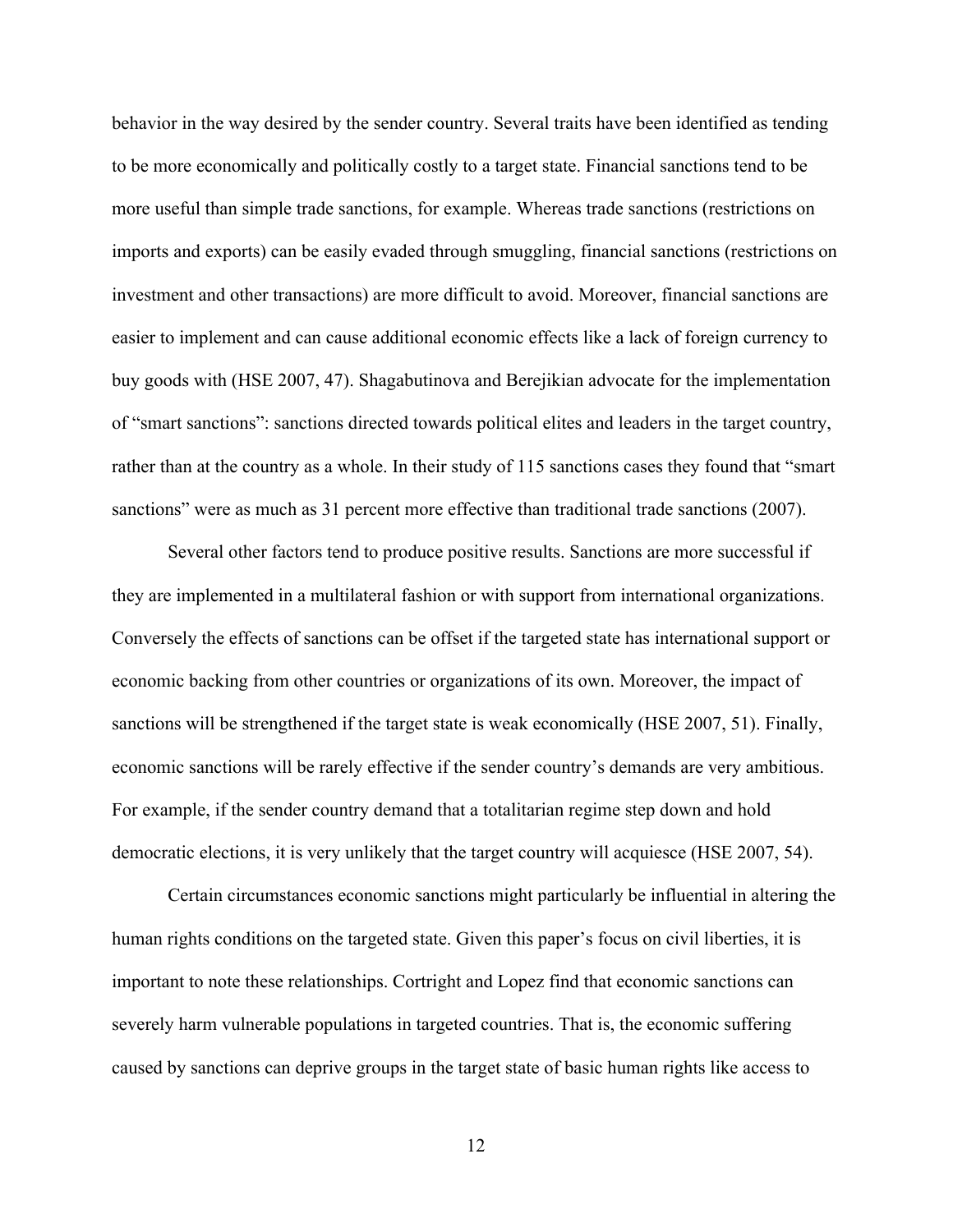food and other goods. Thus, some of the very sanctions that set out to improve human rights conditions actually worsen those conditions in the targeted country.

Finally, economic sanctions might backfire and go against the humanitarian intentions of the sender country by strengthening the target country regime and incentivizing repression in the target country. As a result of unfavorable economic and social conditions produced by sanctions, the opposition in the target country often mobilizes against the existing regime and demands change. The governing party perceives this as a threat to its position of power and responds with increased repression. Indirectly, the sending country has caused "sanctions-induced repression" (Wood 2008). Sanctions may also produce a "rally around the flag" effect. An autocrat is enabled to reinforce their claims to legitimacy by ridiculing the sender country or organization, and thereby heightening nationalism. This might strengthen the regimes ability to permit repression against political dissidents (Peksen 2007).

While the consensus is that sanctions are ineffective in producing widespread democratization and liberalization nationwide, some scholars point to important factors that can contribute to positive results. Such sanctions might avoid creating the unfavorable conditions resulting from "sanctions-induced repression" and "rally around the flag".

#### **Sanctions Hypothesis List**

Hypothesis 1: *economic sanctions will fail to bring about liberalization in a target state (HSE 2007).*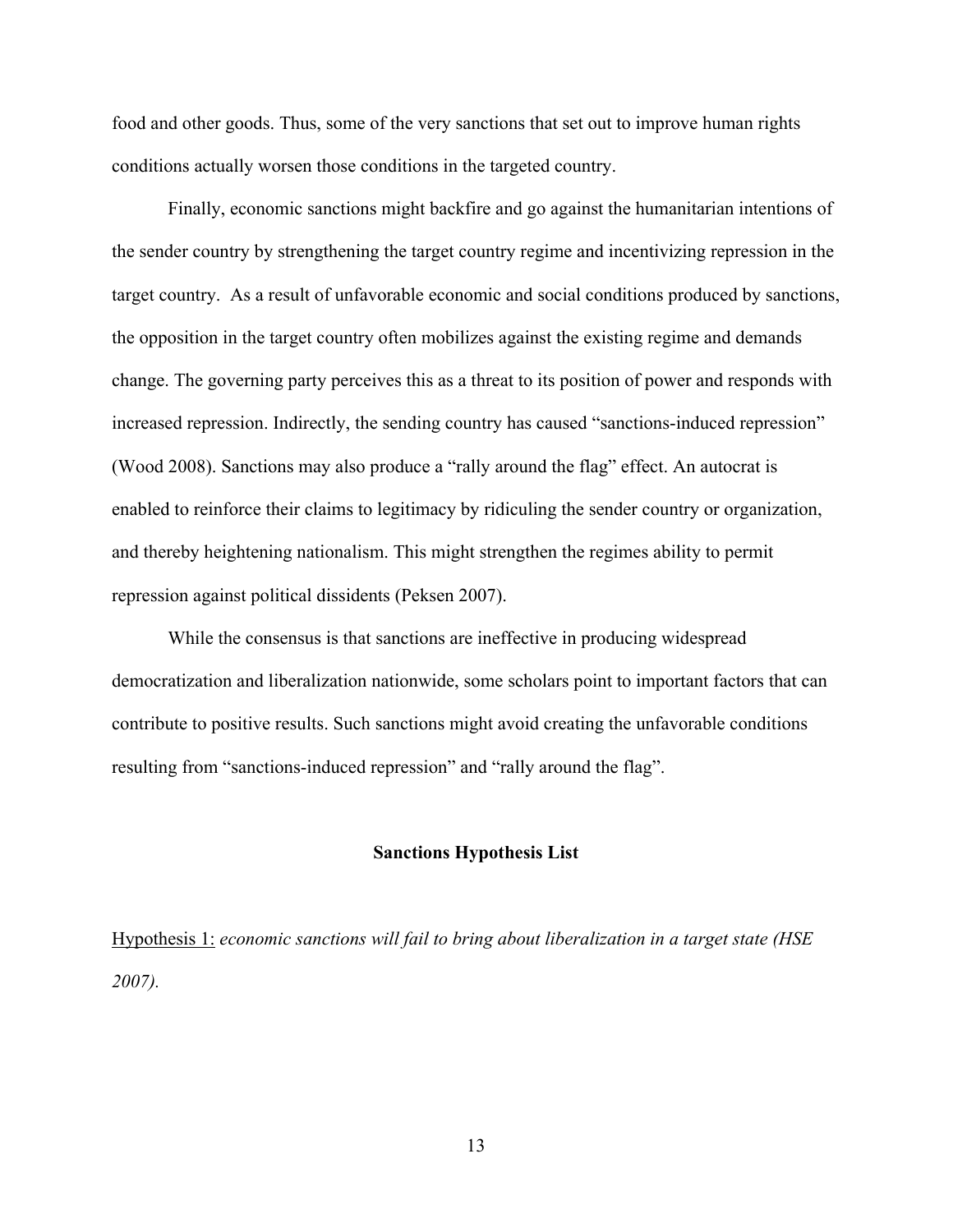Hypothesis 2: *if economic sanctions are implemented with the support of international organizations or other countries, then sanctions will be more likely to bring about liberalization in the target state (HSE 2007)*

# **Democratic Exposure**

International exposure to democracy is another technique utilized in attempt to liberalize authoritarian regimes. Support of democracy exposure techniques are largely based upon the theoretical idea set forth by Levinksy and Way, and other scholars, who posit that increased ties to democratic ideology will enlighten "domestic constituencies with a stake in adhering to democratic norms and strengthening democratic forces in relation to autocrats" (2005). This proposition is supported by several studies following the Cold War, which found that the likelihood of democratization and heightened exposure to democratic ideals were tightly linked (Diamond 2003; Kopstein and Reilly 2000; Richmond 2010;).

# *Educational Exchange*

Educational exchange programs are commonly implemented by democratic states for the purpose of promoting liberalization abroad. The United States, for example, engages in various educational exchanges with students from autocratic states to promote democratic ideas. For one, it is generally agreed that increased levels of education promote democracy (Sanborn and Thyne 2014). Additionally, such an experience should provide the important linkages to democratic ideas discussed by Levinksy and Way. Nye contests that U.S. programs remain highly effective in spreading democratic ideology because "many of these former students eventually wind up in positions where they can affect policy outcomes" (2004). Educational exchanges, particularly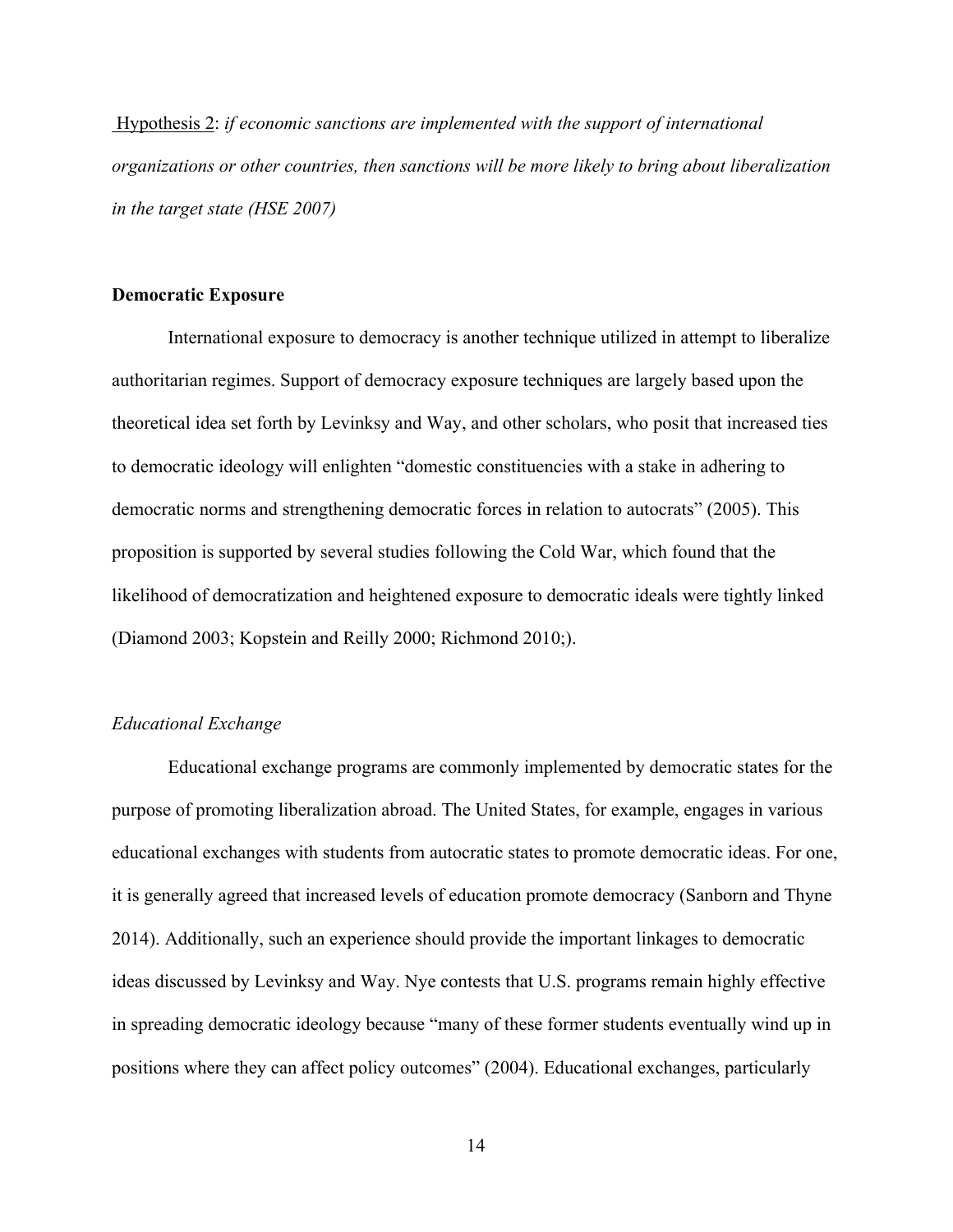those with the United States, tend to directly affect some of the brightest young citizens traveling from autocratic regimes. One such example is Soviet political scientist Aleksandr Yakovlev, who studied at Columbia University in his youth. Yakovlev was an extremely influential figure in promoting the liberalization of the Soviet regime.

Nye's claims are backed up in various quantitative research studies. For example, in a study of 160 countries spanning the years 1972-2000, Atkinson finds that, of various potentially liberalizing factors, the presence of U.S. military educational exchanges served as the strongest determinant of liberalization in autocratic regimes (2006). Countries whose military soldiers study in U.S. military academies tend to liberalize sometime afterward. Atkinson further investigates the effects of educational exchange programs on autocratic regimes in a later study, which determined that a country's participation in a U.S. civilian or military exchange is positively correlated with future improvements in human rights conditions (2010).

#### *Migration*

Migration to a democratic country is another form of democratic exposure, which, while less robust in scholarship, is regarded as an effective means for the dissemination of democratic ideals. Most studies concerning migration and democracy promotion deal with Latin American immigration to the United States (Levitt 1998), and in particular Mexican migration to the United States (Perez-Armendariz and Crow 2010; De la Garza, and Yetim 2003). De la Garza and Yetim find that Mexican immigrants display higher appreciation for democratic ideals than their Mexican counterparts as a result of socialization (2003). It argues against those who argue that cultural values are rigid, and instead argues that it can be altered, through democratic exposure, for example. This increased commitment to democratic values is directly in line with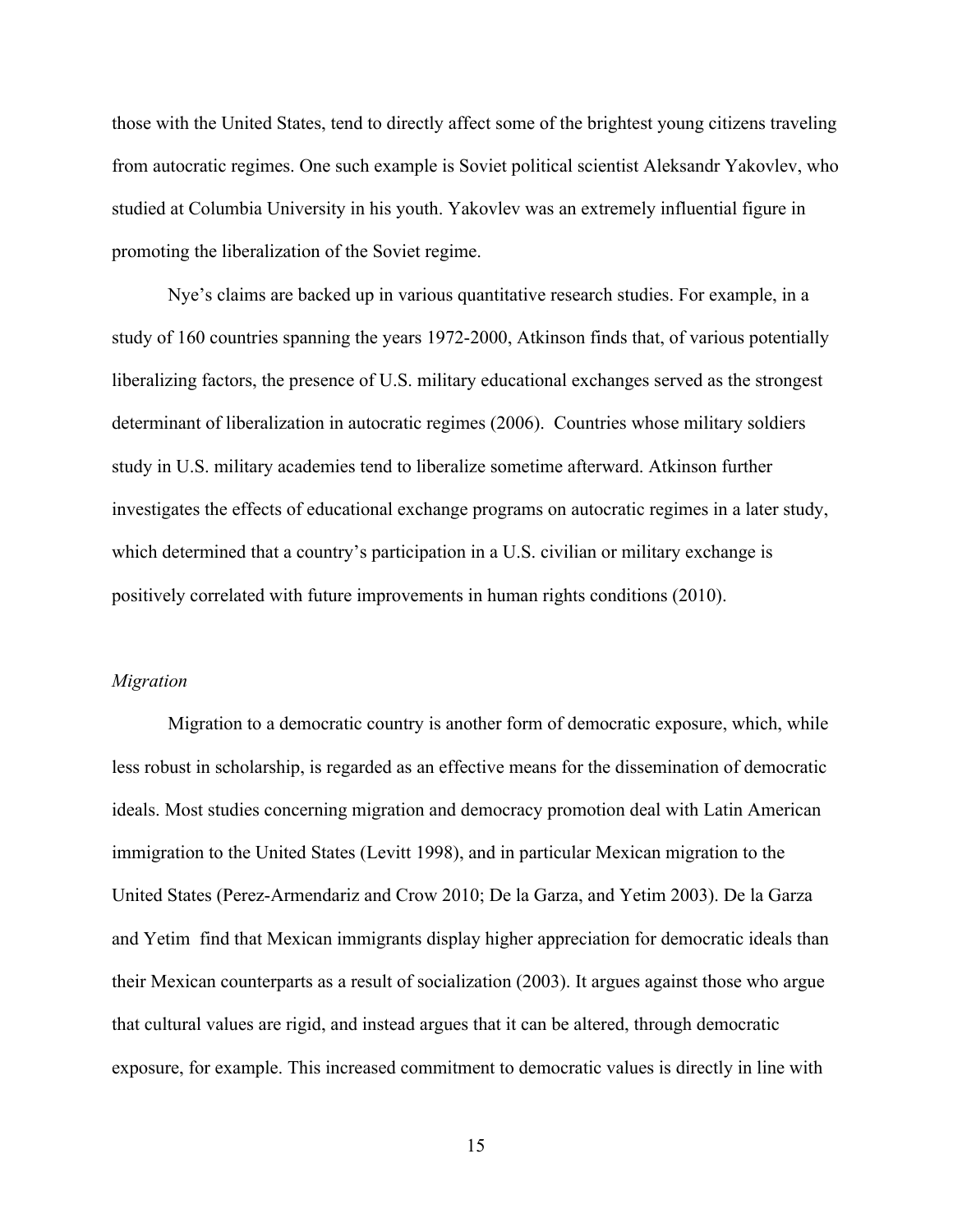the theory of international linkage and democratization put forth by Levitsky and Way. Perez-Armendariz and Crow also observes an increase in democratic ideals of Mexican immigrants to the United States, but further contributes to the debate by considering the effect immigration has on non-migrants living in Mexico (2010). They determine that non-migrants, particularly those with relatives living in the United States, frequently experience heightened appreciation of democratic values due to direct exchange with returning migrant family members, remittances, and informational channels. These connections promote democratic diffusion and democratic principles are strengthened in the home country.

#### *Pro-democracy Media*

Exposure to Western or pro-democracy media has been shown to promote democratic values among those living in autocratic regimes. The role of the media as a democratization promoter became an area of study following the Cold War. It is generally agreed that Western media observed in the U.S.S.R. during the Cold War was an important contributor to promoting liberalization in Soviet Russia (Parta 2007; Nye 2004; Richmond 2010). Parta offered some of the strongest statistical evidence of that claim, in a study which utilized more than 50,000 interviews of Soviet citizens to determine that information from Western broadcasts were in fact critical in forming democratic attitudes in the USSR, and the eventual liberalization of the country (2010). However, the generalization that exposure to western media often produces liberal attitudes may be over reliant on the Soviet case (Kern and Hainmueller 2009). In Eastern Germany during Soviet occupation, for example, it was observed that those who were exposed to West German television, which often promoted democratic ideas and portrayed East Germany in a negative way, actually displayed an increase in support for the East German regime (Kern and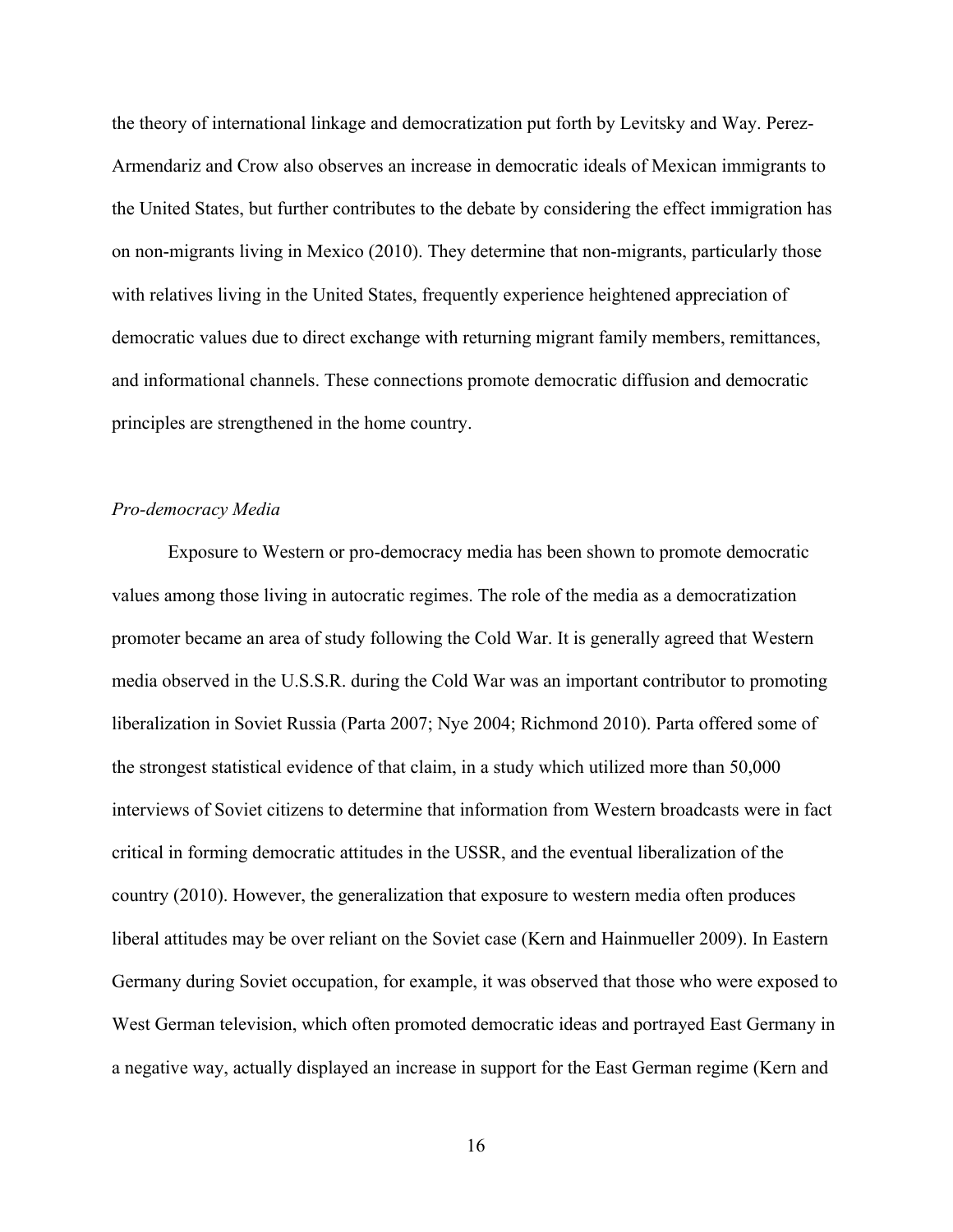Hainmueller 2009). Still, it appears that general exposure to democratic media sources tends to reduce support for authoritarian regimes and promote democratic ideas. Such tendencies have been observed to in other regions of the world, such as Brazil (Stein 2012).

#### **Democracy Exposure Hypothesis List**

Hypothesis 1: *if exposure to democratic ideas increases in an autocratic regime, through academic exchange, migration, or exposure to Western Media, then pressures for liberalization will increase and a regime will liberalize (Levinsky and Way 2005; Nye 2004; Perez-Armendariz and Crow 2010; Parta 2007).* 

### **Domestic Economic Conditions**

In 1959 Lipset established the modernization theory, which argues that economic development spurs democracy. The various social advancements in urbanization, wealth, and education that accompany economic development, he argues, are "requisites of democracy". It provides us with an understanding of the domestic elements that may spur democratization (Lipset 1959). Lipet's modernization theory (which he credits Aristotle with) has been confirmed in various subsequent studies (Acemoglu, Robinson and Yared 2005; Burkhart and Lewis-Beck 1994; Bollen and Jackman 1985; Barro 1999). These analyses, however, have provided a more comprehensive and nuanced approach to Lipset's theory. Still, some arguments have been made in opposition to Lipset's proposition (Przeworski et al. 1997; Przeworski et al. 2000).

Bollen and Jackman found strong evidence to support the notion that economic development increases the likelihood of democratization (1985). Barro utilized a more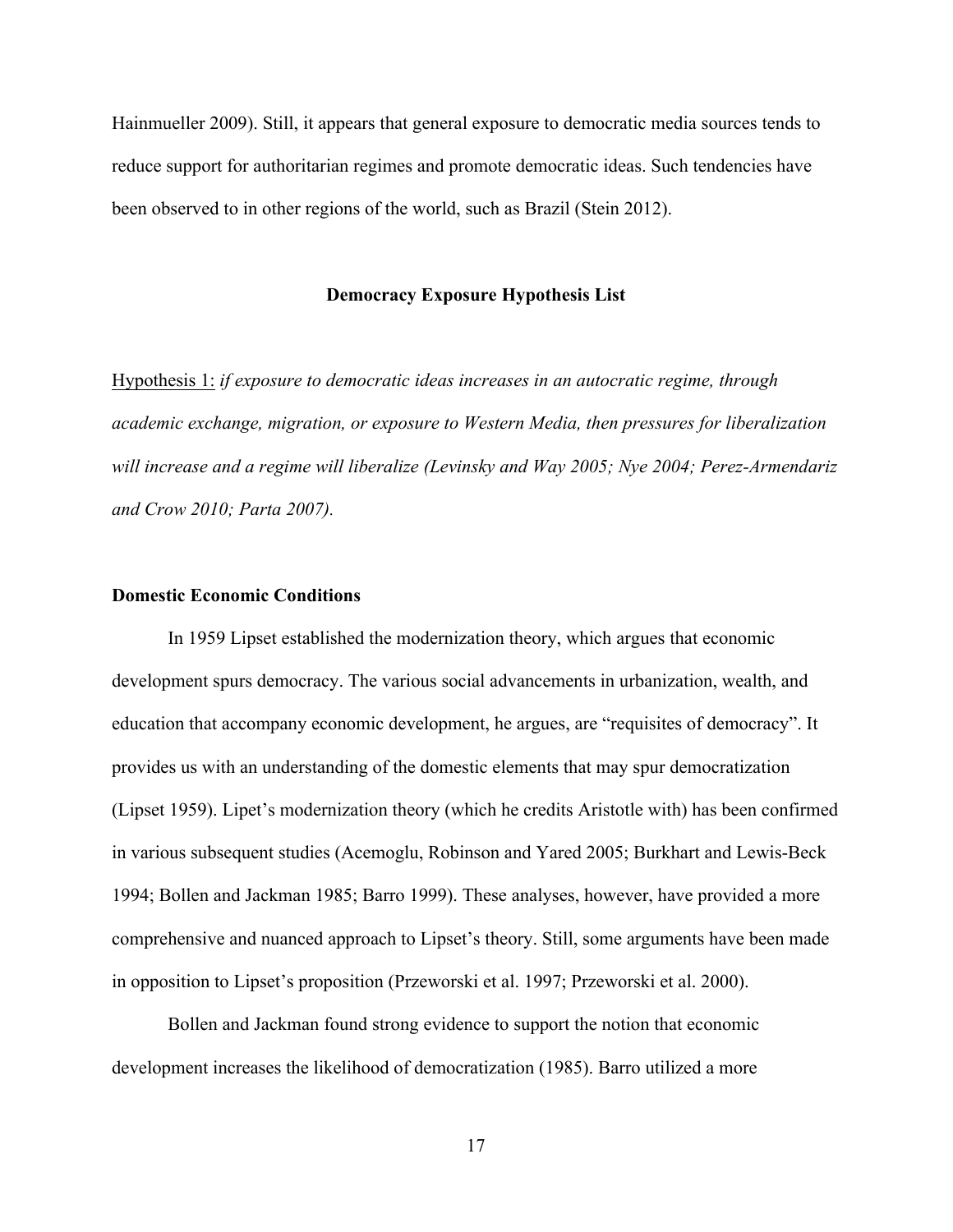comprehensive set of data from 1960 to 1995 to further support the positive effect that economic indicators, including high GDP per capita and primary school attendance, have on democratization (1999). Other studies have confirmed Lipset's proposition that education leads to liberalization as well (Barro 1999; Glaeser et al. 2004). Overall, there is consensus that supports Lipset notion that economic development, which promotes educational advancement and "modernization", leads to democratization.

It is not just the development of the economy over time, however, that seems to affect democratization. In their collective work O'Donnell, Schmitter, and Whitehead stress the importance of the relationship between present economic conditions and democratization (1986). Where economic conditions are positive, internal pressures for regime change will be low. Other studies, influenced by Lipset's theory, have focused on the interaction between socioeconomic classes, economic conditions, and pressures for democratization. In Acemoglu, Robinson, and Yared democratization and liberalization are shown to be dependent on both the presence of inequality and the state of economic conditions (2005). If inequality is high, then the poor in that society will collectivize and pressure the governing autocratic regime to democratize (2004). Moreover, these authors find that during an economic crisis or recession internal opposition will be high and democratization is more likely to take place.

Despite strong support for the modernization theory, some contributions have argued against its premise. Przeworki et al. point to Lipset's and others' simplistic approach to the issue of modernization. They argue that modernization theory fails to prove that economic development *leads* to democratization. Przeworki et al. argue, rather, that economic development is simply correlated with democracy because the former works to strengthen the latter (1997; 2000). Economic development should prevent a democratic regime from falling into a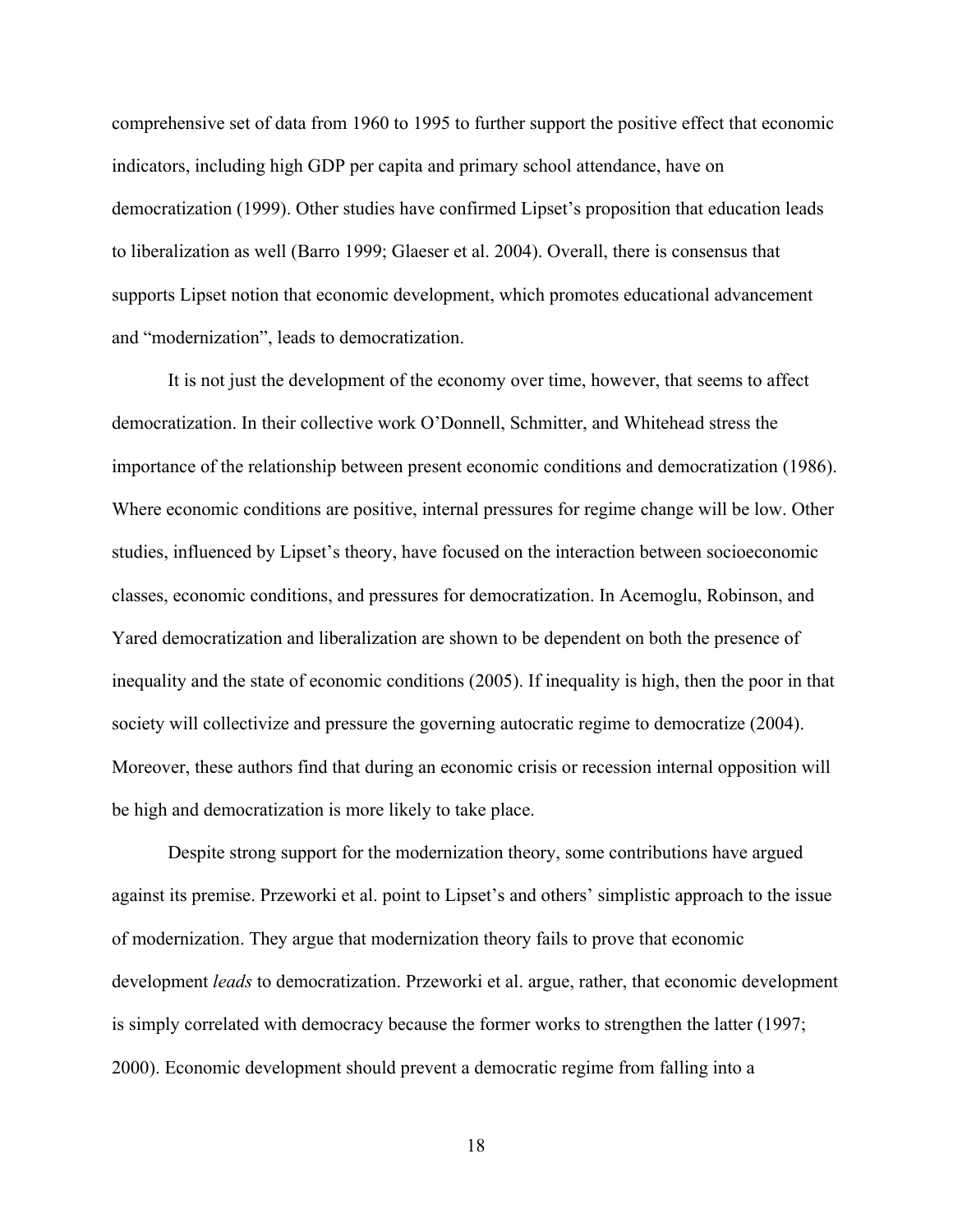totalitarian state, but does not enable an authoritarian regime to democratize. However, using the same data as Przeworki, Boix and Stokes prove that economic development does increase the chance that democratization will occur (2003). Still, that study agrees that economic development can help sustain a democracy, a nuance that Lipset's theory did not originally consider.

# **Domestic Economic Conditions Hypothesis List**

Hypothesis 1: *If economic conditions are poor, then an autocratic regime will face more pressure for change and liberalize (Lipset.1959; Acemoglu, Robinson and Yared 2005)*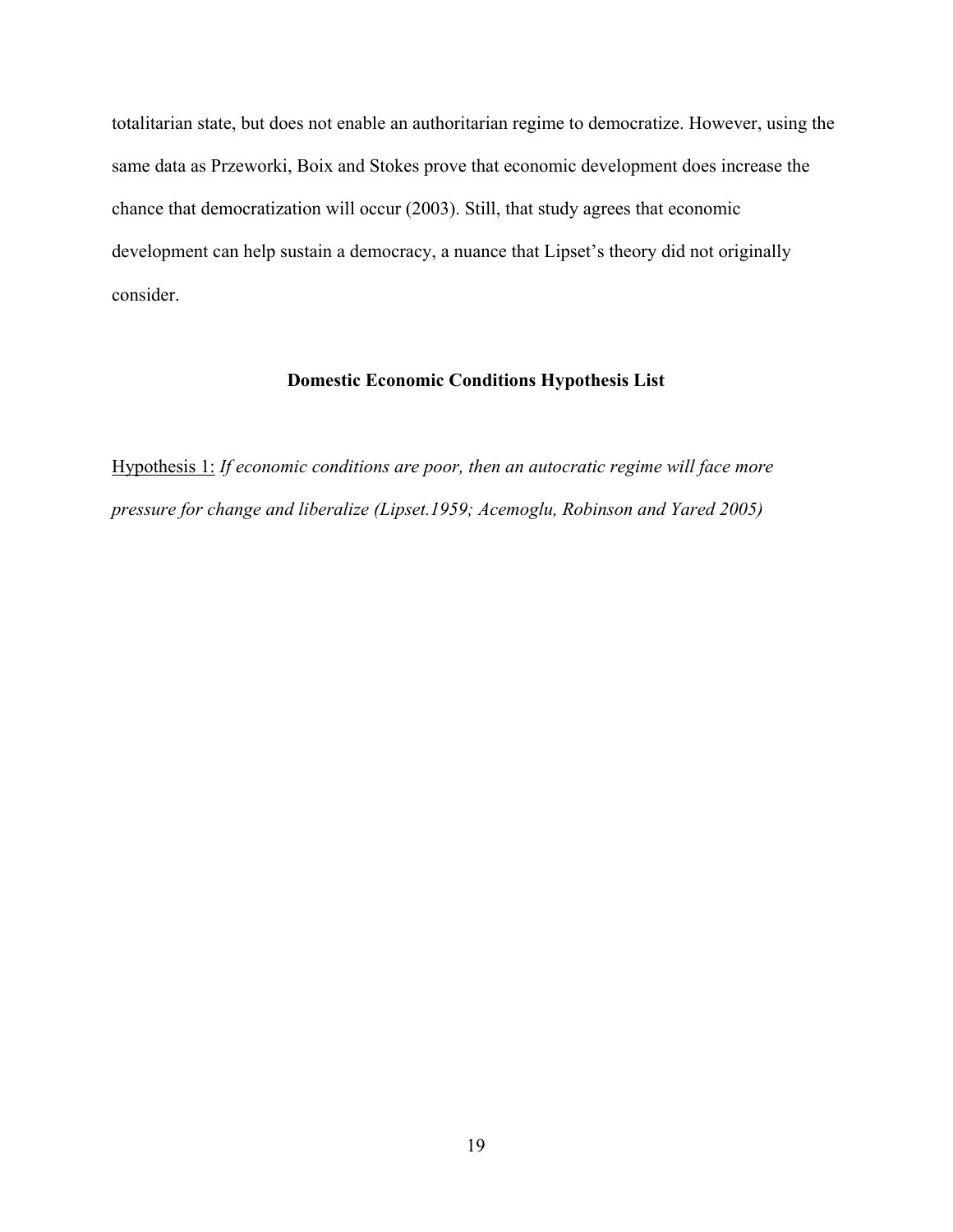## **Methods**

This thesis will use a case-study approach to draw connections between variations in civil liberties in Cuba and changes in U.S. policy toward the island. It will separate the period from 1966 to present into three different time periods: 1966-1981, 1981-1991, and 1991-present. These time periods are broken down based on fluctuations in civil liberties in Cuba. At the end of each period we observe a change in the numerical civil liberties score and qualitative analysis provided by Freedom House. During the period 1966 to 1981 we observe an improvement in civil liberties. From 1981 to 1991 we see a worsening of conditions. Finally, in the time frame of 1991 to present an improvement in civil liberties once again takes place.

The time periods are also formed based on changes in U.S. policy over time. From 1966 to 1981 policies implemented toward Cuba were focused on promoting migration and cooperation with the Cuban regime. In the period 1981 to 1991 policy is predominantly aimed toward isolating Cuba and promoting access to democratic information among Cubans. In the post-Cold War era from 1991 to present policies attempted, at first to strengthen economic pressure against Cuba, and most recently to heighten cooperation as in the 1970s. Changes *within*  each time period are common, and important, and will be addressed throughout. This mixed approach of considering both changes in U.S. foreign policy and changes in our dependent variable, liberalization, allows us to examine how fluctuations in policy between eras tend to affect liberalization trends in Cuba.

This thesis' analysis begins in 1966 because that is when the United States ended overt and covert attempts to topple the Cuban regime. By focusing on trends after 1966 we offer an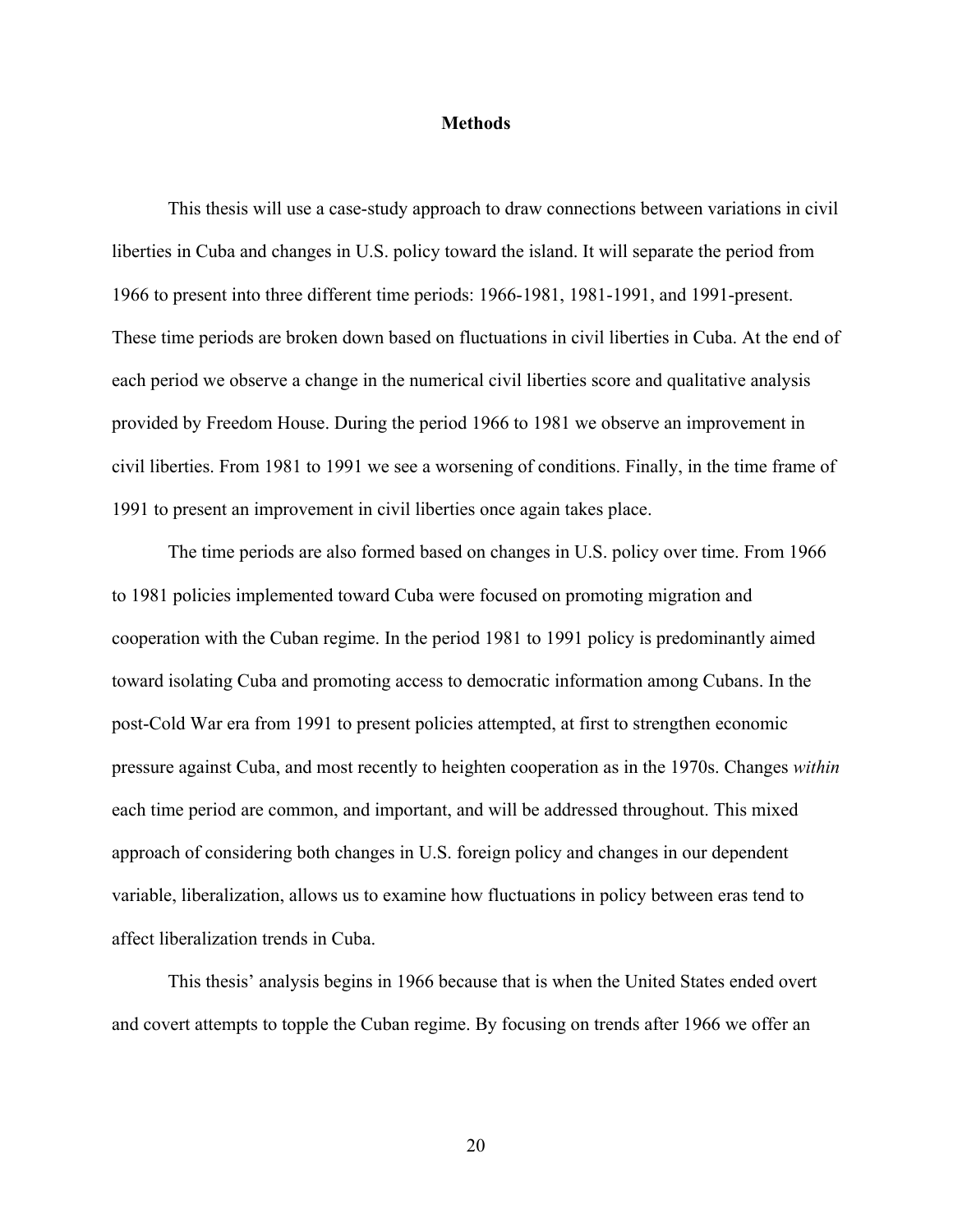analysis of how one country might influence an established, autocratic regime to liberalize. Moreover, data on the conditions of civil liberties in Cuba during the early 1960s is scant.

To measure the level of liberalization and civil liberties in Cuba this study will utilize data and qualitative summaries provided by Freedom House, a Washington D.C.-based organization, which observes and analyzes human rights, and supports efforts to promote democracy and freedom abroad. Freedom House's first assessment of freedom began in the 1950s. The *Balance Sheet of Freedom* offered broad analysis of the level of individual freedom in the world. However, it lacked substantial qualitative assessment included in the reports today. Since then Freedom House has thoroughly advanced its analysis. In 1974 it began providing scores for civil liberties and political freedoms worldwide. In 1978 scholar Raymond Gastil produced the first *Freedom in the World* report, a comprehensive analysis on the situation of freedom throughout the globe. Beginning in 1989 a group of leading scholars contributed to the annual report. Today the *Freedom* project is a massive and in-depth report that requires the assistance of regional and academic analysts ("Freedom in the World 2015 Methodology" 2015).

Every year *Freedom in the World* provides a score for the level of political rights and civil liberties within each country during the previous year. Each score range from 1, most free, to 7, least free. Countries with a score of 7 on civil liberties, for example, have few or no civil liberties. In 1978 the annual reports produced by Gastil and a set of advisors was expanded to include summary discussions of the facts and events that helped determine the ratings provided for each country. In 2015 the assessment was produced by a team of 30 advisers and 60 analysts, who use "a broad range of sources" to produce the scores for each country. The ratings for political rights and civil liberties are based on sets of 10 and 15 questions, respectively, that are indicators of those freedoms ("Freedom in the World 2015 Methodology" 2015). Freedom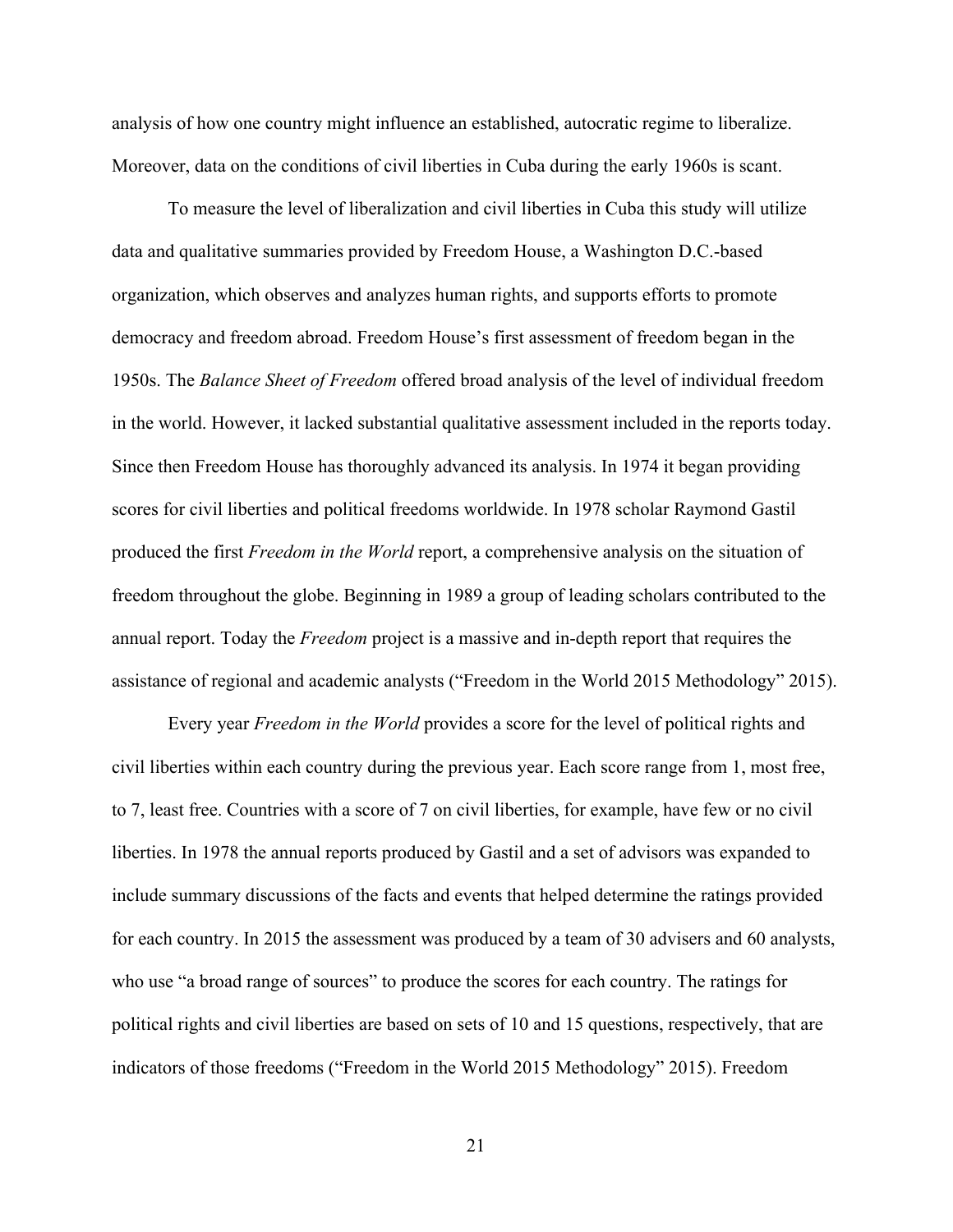House claims that only "modest changes" have been made over the years and that changes are made incrementally so that ratings are comparable overtime. Admittedly, a time-series analysis based on the *Freedom in the World* report will be affected by the changes in methodology and differing levels of subjectivity over the years.

Since this thesis' focus is on civil liberty conditions in Cuba, it will draw on the scores (provided since 1974) and the qualitative summaries (offered since 1978). Thus, from the time period 1966-1976 and particularly from 1966 to 1974, other sources were required to gain insight about the situation of civil liberties in Cuba. These include human rights reports produced by the Organization of American States (OAS) and other relevant assessments. For the historical analysis of U.S. policies toward Cuba this thesis uses secondary historical documents related to U.S.-Cuba relations, the U.S. embargo, and other relevant topics. Leading experts in the field of U.S.-Cuba relations produced all of the works used.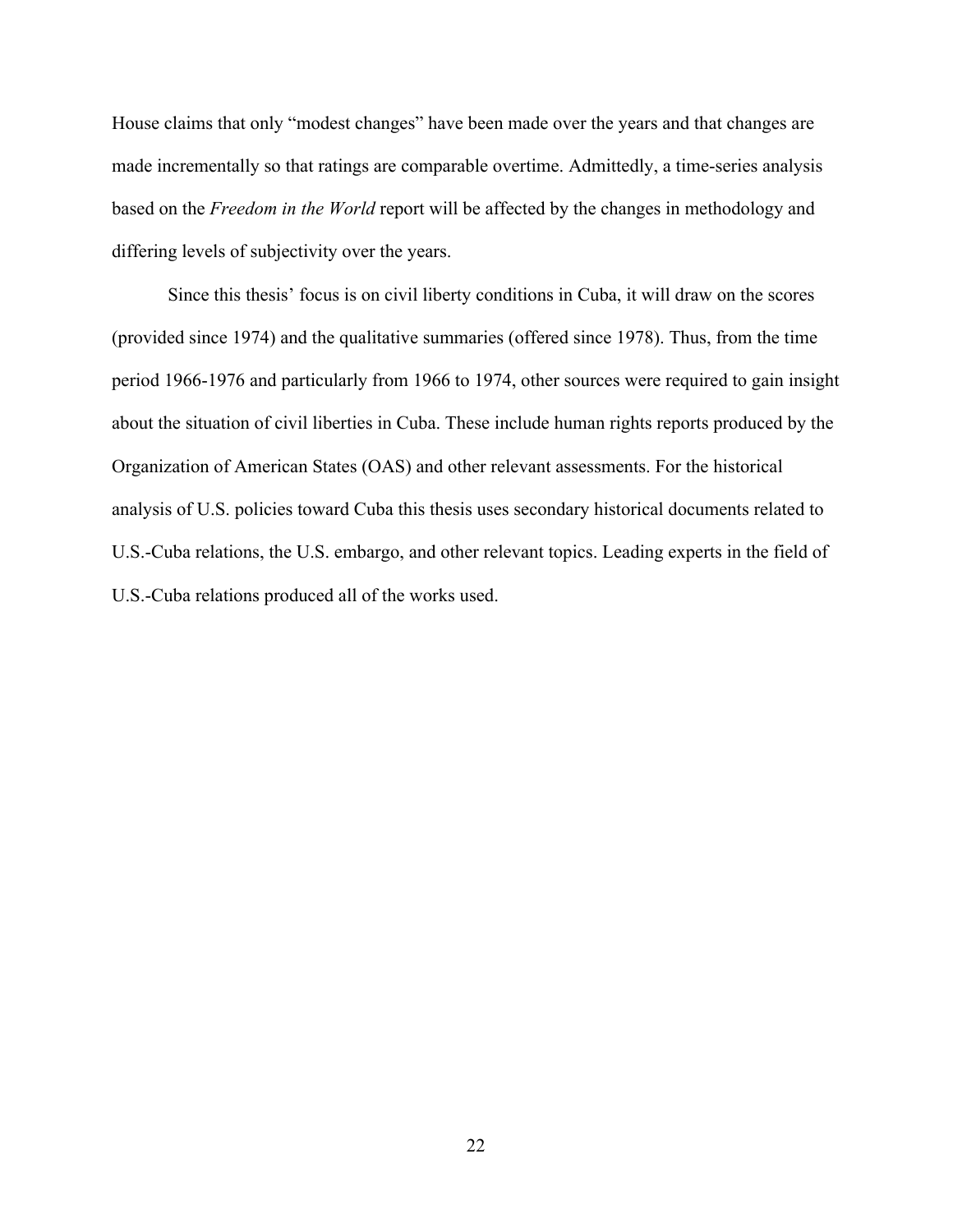#### **Historical Background**

On January 1, 1959 Fidel Castro and other revolutionary leaders overthrew Cuban President Fulgenico Batista. In the following months during the first few years of the new regime, Castro's revolutionary government implemented various reforms intended to reduce U.S. influence in the country and to create a more egalitarian society based on the principles of communism. Not only did the revolution require changes to its internal society that diminished hierarchical structures, it mandated that the relationship with the United States, which was based on a balance of power that the United States dominated, be redefined. Cuba reduced imports from the United States, nationalized American assets in the country, and provided zero monetary compensation to the thousands of business owners who had their investments expropriated.

Rebalancing the U.S.-Cuba relationship also meant that Cuba had to align itself with U.S. enemies, namely the Soviet Union. With every instance of confrontation the Cuba-Soviet Union relationship was strengthened. Following the discontinuation of the Cuban Sugar Quota by U.S. President Dwight D. Eisenhower, for example, Cuba and the Soviet Union entered into a variety of economic agreements.

The U.S.-Cuba relationship quickly moved toward complete isolation in 1960 and 1961. In October of 1960 the United States initiated an economic embargo against Cuba. The Caribbean country responded by nationalizing the remaining American enterprises on the island. In January 1961 the United States and Cuba severed diplomatic relations when they closed their respective embassies (Perez 2003, 238-244). The stage was set for a long era of antagonism and confrontation.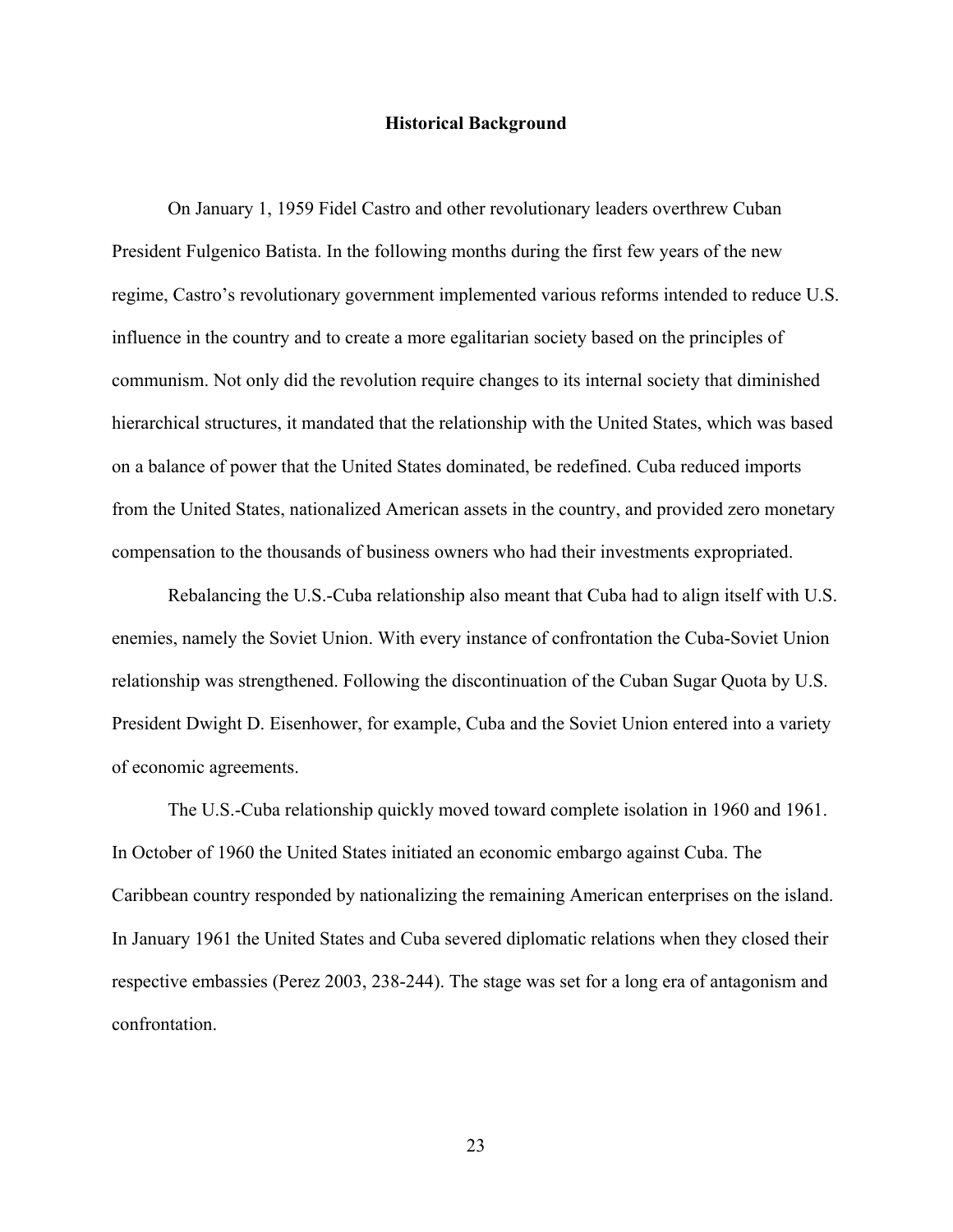As Cuba aligned itself with the Soviet Union and attempted to reduce U.S. influence on the island, the United States moved equally fast to remove Cuba's leaders from power. Over the next five or so years, the United States implemented several attempts to overthrow Fidel Castro and his supporters. The most famous attempt was the failed Bay of Pigs invasion organized by the Central Intelligence Agency in April 1961. Following the Bay of Pigs operation, formally known as Operation Zapata, the CIA looked for alternative subversive strategies to topple the Cuban regime. From 1960-1965 the US attempted to assassinate Castro at least eight different times (Husain, 27). The CIA also intended to implement a comprehensive plan of covert activity in Cuba, Operation Mongoose. The initiative included a variety of approaches to promoting dissent within the country, including coordinating with churches and labor groups in Cuba, and carrying out economic warfare. Cuban exiles were also trained in Florida and propaganda was distributed to the island via balloons. This operation intended to build a counterrevolutionary movement in Cuba that would topple the Communist regime. After years of intelligence gathering, failed attempts to overthrow the regime, and the Cuban Missile crisis in the fall of 1962, Operation Mongoose was officially discontinued in January 1963 (Husain 2005, 27-42) While this initial time frame of confrontation sets the stage for decades to come, this paper will focus on the period after foreign intervention attempts, from 1966 to present day. By beginning the analysis in 1966, the focus throughout will be on efforts to get an established, autocratic regime to liberalize.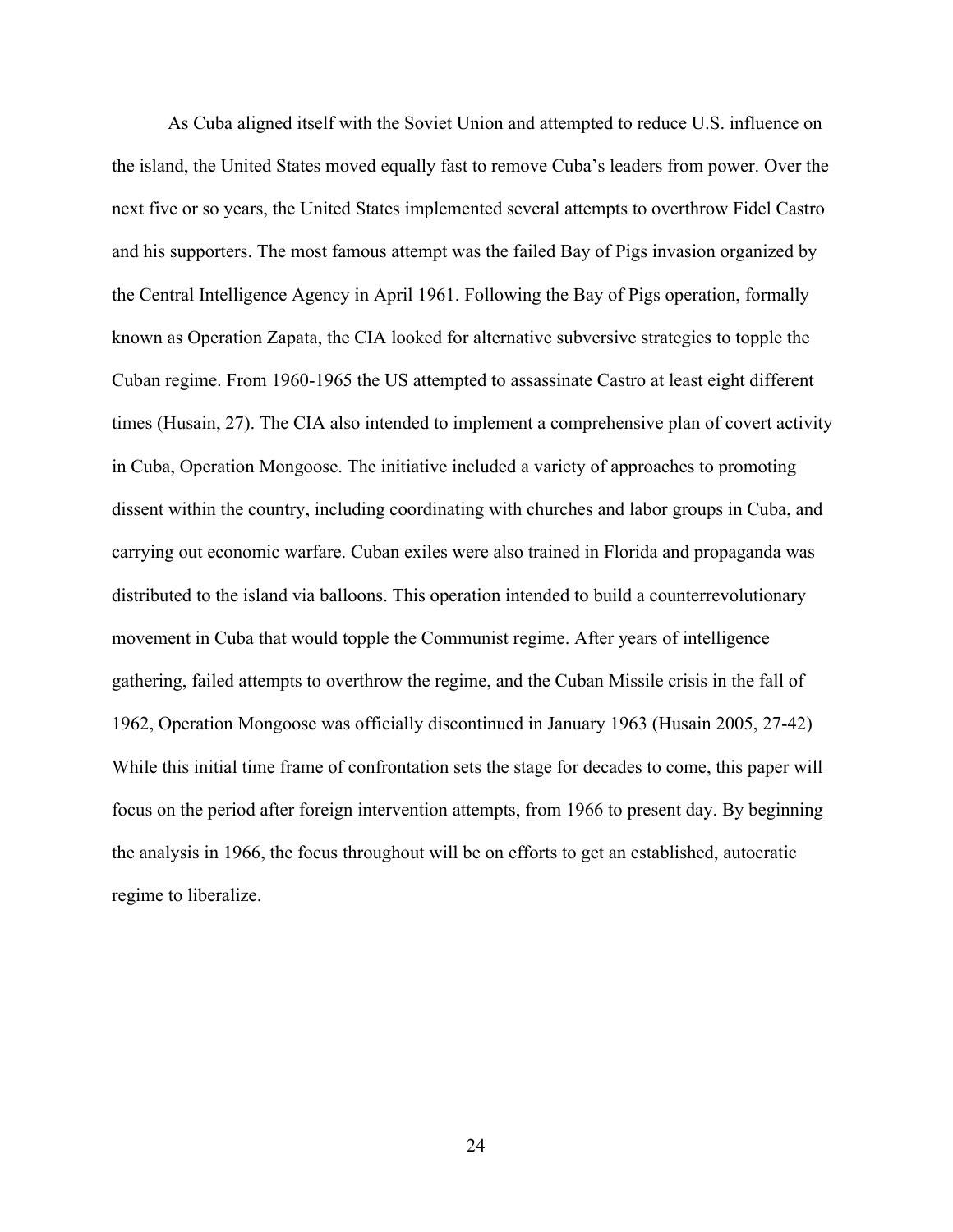#### **Chapter I: Encouraging Cooperation and Migration (1966-1981)**

# **Overview**

The end of the Kennedy administration marked the conclusion of U.S. efforts to topple the Castro regime directly through mainly interventionist means. In subsequent years various tactics would be taken to weaken Castro's regime, to reduce Cuba-Soviet interaction, and to encourage human rights on the island. However, rarely did these approaches entail the support of guerrilla groups or other clandestine means of promoting Cuban destabilization. Still, some of the policies implemented toward Cuba under President Kennedy and in the first half of the Johnson administration were left intact. The Nixon administration for example did little to alter economic sanctions originally implemented under President Eisenhower. The Ford and Carter administrations altered U.S. policy toward Cuba by implementing a somewhat more conciliatory approach in which resolve was combined with an effort to negotiate via a carrot-and-stick approach. Under these administrations sanctions were eased, and opportunities for travel and migration were heightened. President Carter was particularly interested in increasing U.S.-Cuba cooperation. Under the Carter administration Cuba and the United States opened Interests Sections, allowed for the visits of congressional leaders, and signed a maritime and fishing agreement, among other peacemaking actions.

Near the end of this time frame we observe an improvement in civil liberties according to *Freedom in the World.* In 1977 Freedom House upgrades Cuba's civil liberty rating from a 7 to a 6, based on the freeing of thousands of political prisoners and allowing Cuban exiles in the United States to visit their families in Cuba. At first glance, Ford and Carter's conciliatory approach appeared to have a positive, yet minor effect on liberalization in Cuba. In this section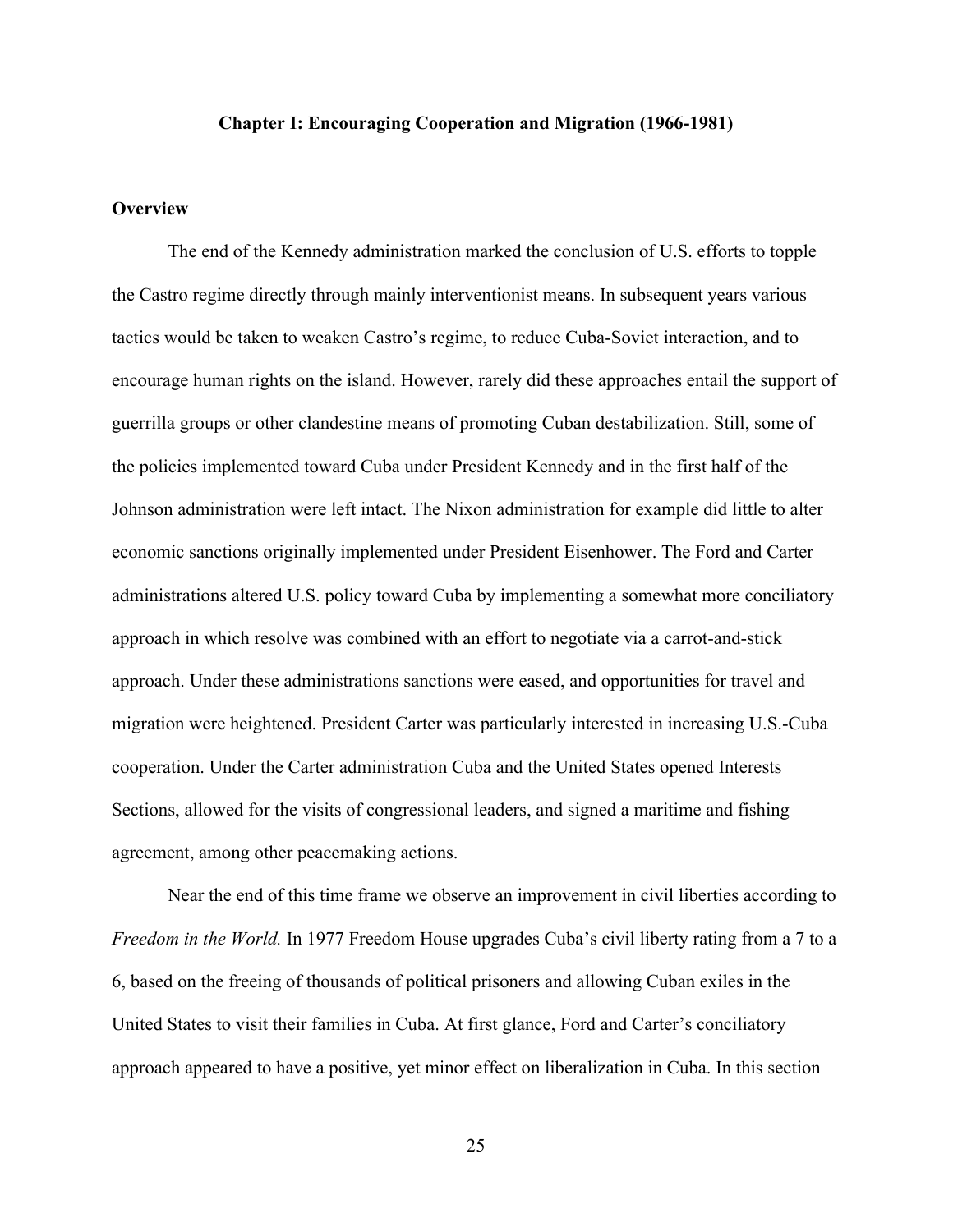we will examine a series of conditions that might affect civil liberties to try to determine what factors played the most important role in the slight liberalization observed in the late 1970s.

### **Civil liberties**

Freedom House began providing global scores for civil liberties and political freedoms in 1973. From that year, until 1976 Cuba received the lowest grade possible, a 7, on civil liberties. While Freedom House provides no qualitative summaries during this time period, other sources confirm the abysmal human rights conditions on the island… State media was strongly controlled throughout this era. Political opponents were discriminated against and those unwilling to renounce their opposition were held in harsh conditions. Furthermore freedom of religion and choice of workplace, education, or residence were absent. Torture was reported as well (Gastil 1977; Gastil 1978).

In 1977 the *Freedom in the World* Reports upgraded Cuba's civil liberty score to 6. Throughout the remainder of the 70s Cuba's scores remained at that level. The corresponding qualitative reports indicate improvements, albeit minor ones, with regard to the respect for civil liberties in Cuba during this time period. The most significant opening occurred in 1978 when the Cuban regime began to release thousands of political prisoners and exiles to the United States. Castro also allowed exiles to visit their families on the island for the first time since the revolution. Some freedom to criticize the government informally was established, however writing, even privately, against the government could result in severe punishment (Gastil 1981, 339).

#### **Sanctions**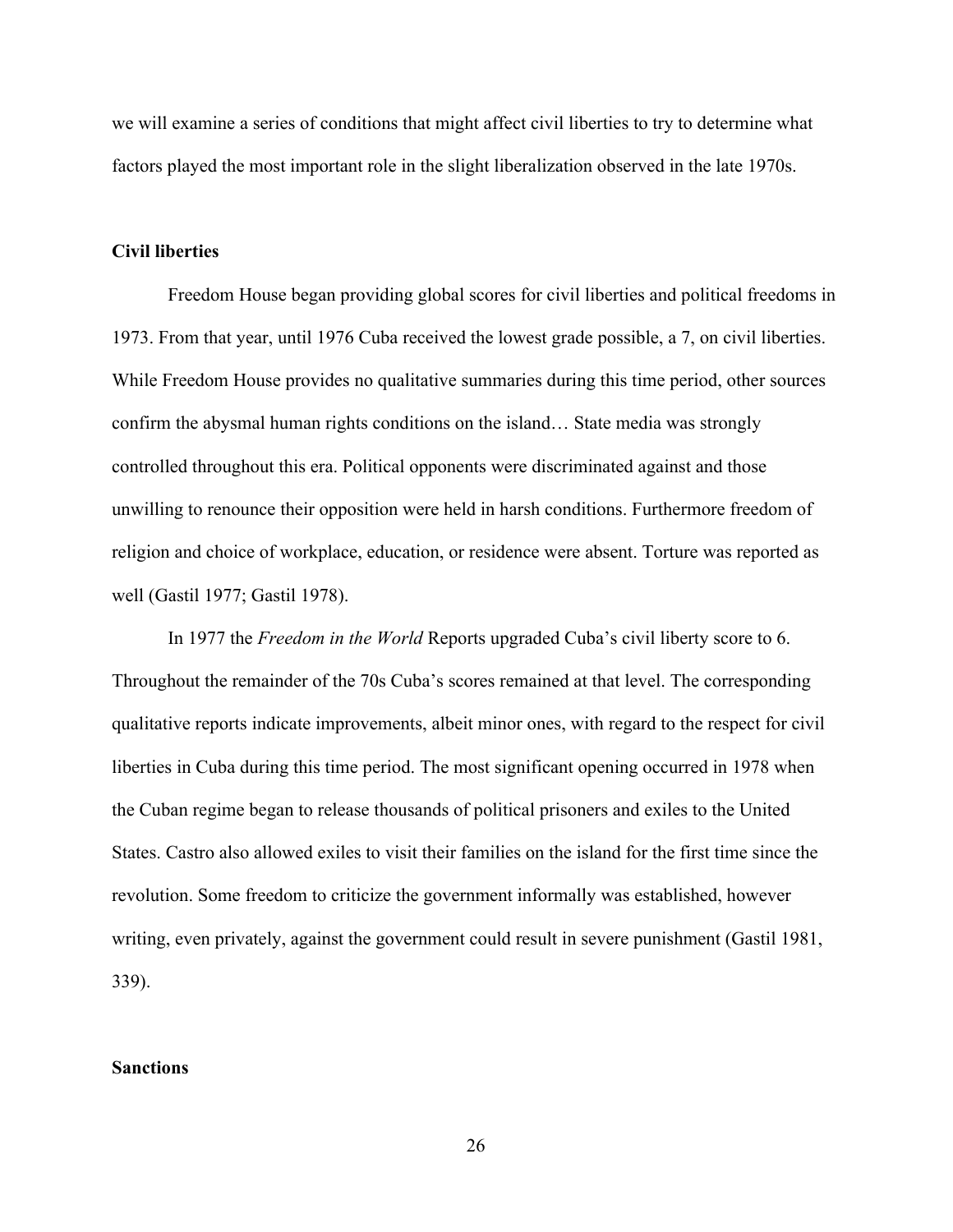#### *A Slight Relaxation*

Under the Johnson and Nixon administrations economic policy toward Cuba was largely unchanged. The full-scale embargo instituted under the Foreign Assistance Act of 1961 was maintained, as well as cut backs to the sugar quota originally instituted by the Eisenhower administration. Regional economic isolation did increase under the Johnson administration in 1964 when the OAS passed, with U.S. support, an agreement to institute a regional embargo against Cuba, and in 1967 when the OAS instituted even more economic restrictions (Kaplowitz 1998, 67). Despite this initial success, the United States largely was unsuccessful in making the embargo multilateral worldwide. The OAS was the only international organization to ever adopt economic sanctions against Cuba. The regional sanctions only existed for a mere ten years, probably not long enough to make a lasting impact. Moreover, even when the regional policy was in place, several OAS members refused to comply (Kaplowitz 1998, 78). The United States' inability to make the economic embargo multilateral was costly, in both an economic and political sense. As Latin American states reinstating trading and diplomatic relations with the island, the effect of the embargo dwindled and the United States appeared isolated in its policy toward Cuba. The exceptional nature of U.S. policy was even more visible when compared with the stance taken outside of the Americas where governments of various political and economic orientations maintained diplomatic and economic relations with Cuba.

As some countries in the region began reinstating relations with Cuba in the mid 1970s and other voices criticized the embargo, U.S. intransigence on the economic embargo began to dwindle. During President Gerald Ford's time in office the United States made its first significant reversals in its economic approach toward Cuba. Secretary of State Henry Kissinger authorized secret meetings with Cuba in 1975 and sought to relax the hostile relationship that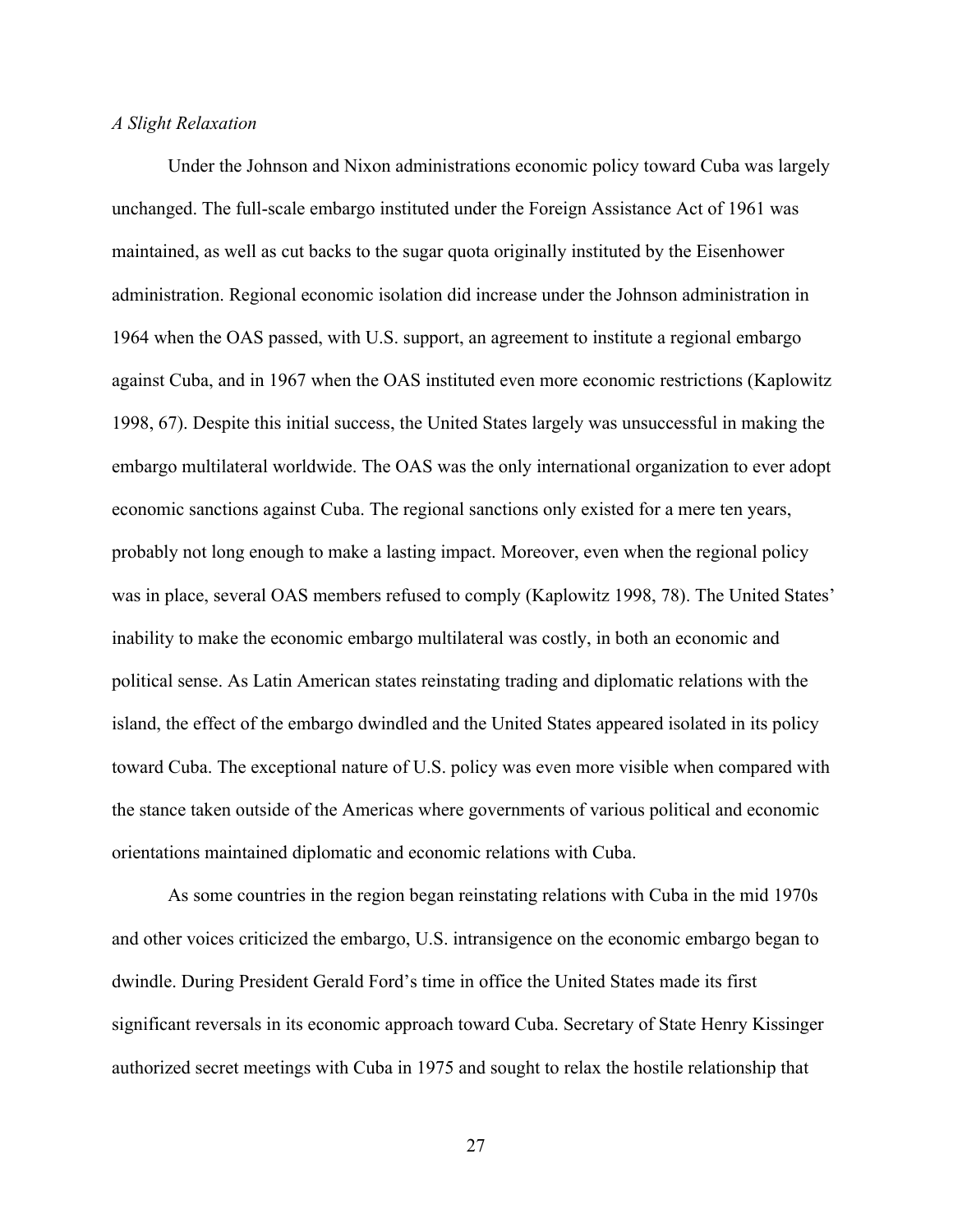existed between the two countries. These discussions included talk of easing the embargo. Although they were cut short in 1975 when Cuba deployed soldiers to Angola to bolster Marxist rebels fighting in that country, these meetings resulted in several achievements. The United States moved to allow foreign subsidiaries to interact with Cuba and to authorize ships doing business with Cuba to refuel at U.S. ports. President Ford also revoked the foreign aid penalizations that were imposed upon foreign countries trading with Cuba (Perez-Stable 2011, 12). Finally, the Ford administration helped reduce regional isolation of Cuba with its support of a 1975 OAS resolution that revoked the hemispheric sanctions against Cuba implemented under President Johnson (Haney 2004, 26; Kaplowitz 1998, 86; Perez-Stable 2011, 12).

Despite Cuba's involvement in the Angolan conflict, the Carter administration quietly continued efforts to improve economic relations. After just two months into his presidency, Carter ordered the State Department to revoke existing restrictions on travel to Cuba. Following this announcement, Americans were able to visit Cuba and purchase goods with dollars while there. In June 1977 the Carter Administration further reduced economic restraints by discontinuing the practice of "blacklisting" foreign vessels that traded with Cuba (Kaplowitz 1998, 95). A serious congressional initiative was undertaken to further repeal the embargo as well in 1977 when South Dakota Senator George McGovern introduced a bill to allow Cuba to import food and medicine. Although McGovern's and several others' attempts to repeal the embargo failed they symbolized an interest in changing policy with the Cuban regime.

Efforts to derail the embargo and to further increase cooperation with Cuba gained momentum until 1978 when Cuba became involved in a proxy war in Ethiopia. This reinvigorated earlier concerns about Cuba's willingness to export communist revolution and derailed the prospect of openly normalizing relations with Cuba. Additionally problematic was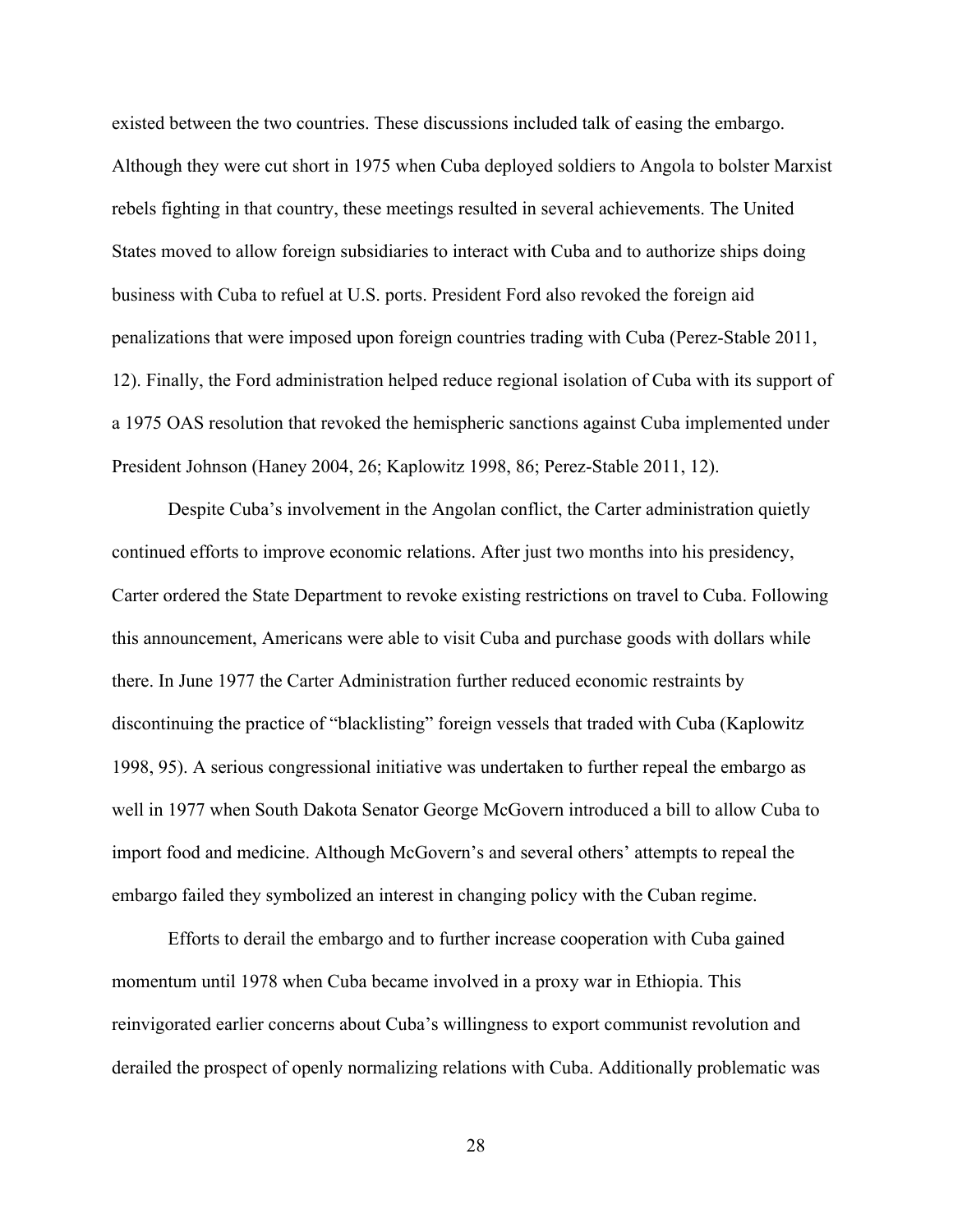that U.S. intelligence discovered a Soviet military base in Cuba in 1979. With a reelection looming and Carter administration appearing to be increasing "soft" on Cuba and the Soviet Union, economic relaxation toward the island became increasingly difficult to endorse (Haney 2004, 28-30; Kaplowitz 1998, 101-102).

Although they were cut short, Carter's conciliatory efforts produced positive results. Most importantly this approach persuaded Castro to come to the negotiating table and to alter the way Cuba treated its political dissidents. Since the severing of diplomatic ties in 1961, Fidel Castro has made normalizing relations with the United States conditional on the removal of the U.S. embargo. Carter's relaxation of sanctions, however moderate it might have been, showed Castro that he was serious about negotiating a path towards normalization. Moreover, it displayed to Castro that Carter's foreign policy was not solely based in hostility, as many of his predecessors' had been.

Carter also relaxed economic policy toward Cuba in terms of the goals he aimed to accomplish through that policy. Rather than hoping to oust Castro from power, as many of his successors had, Carter focused on the limited objective of improving human rights on the island. Nor did the Carter administration aim to alter Cuba's foreign policy. Even when Cuba continued its involvement in Angola, the U.S. moved to relax the embargo. As Cuba sent troops into Ethiopia, those policies remained in place, despite political pressure within and outside Carter's cabinet to reverse them (Kaplowitz 1998, 100). Economic sanctions tend to be ineffective if the sender country's demands are overly ambitious (Hufbauer, Schott, Elliot 2007). Carter's moderate goal of improving human rights conditions in Cuba is in line with this tendency. After a 1978 dialogue between Cuban exiles and the Cuban government, which was facilitated by the United States, the island announced the release of more than 3,000 political prisoners. It also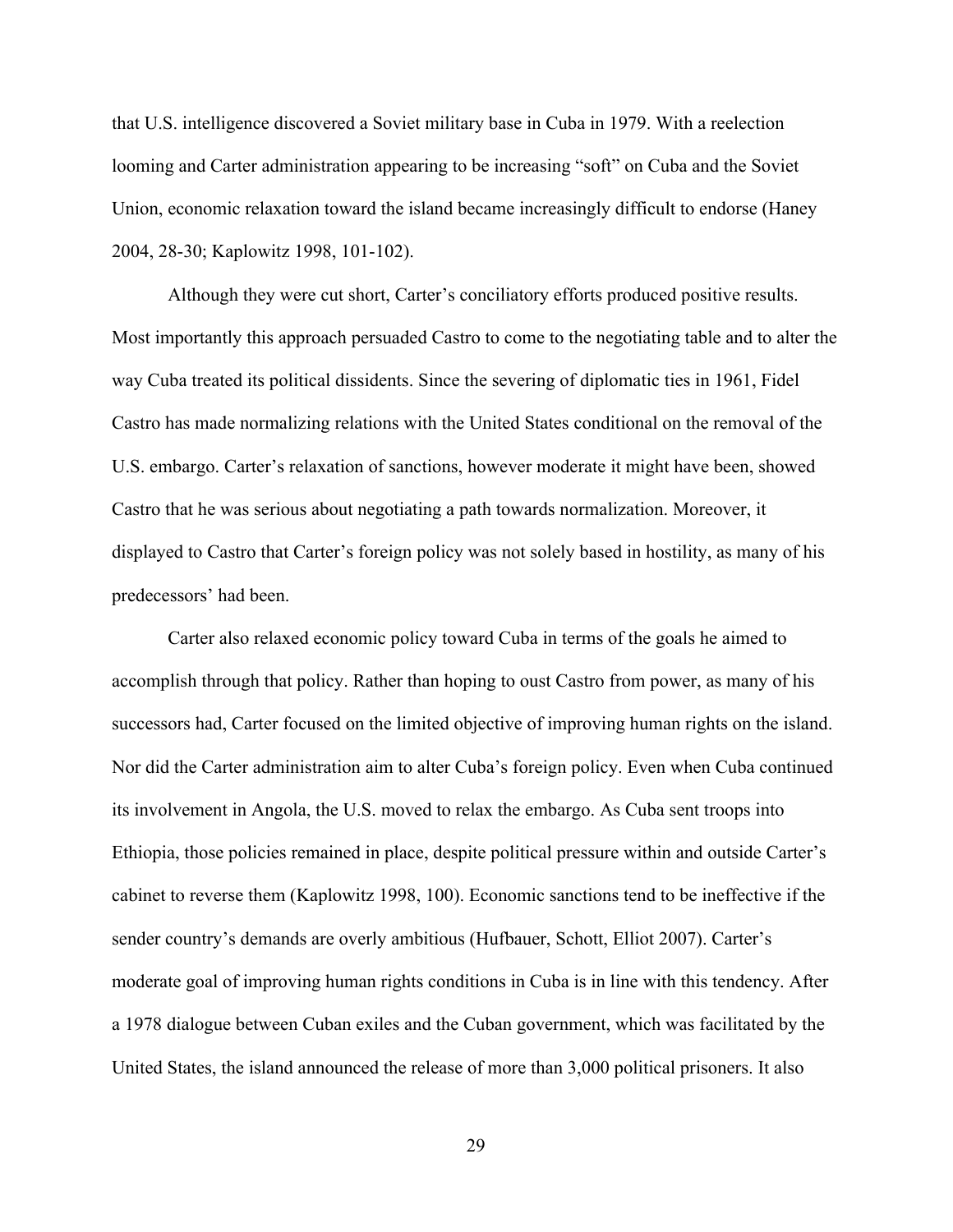permitted the occasional return to the island of Cuban exiles, who had been previously been forbidden from visiting family members in Cuba (Gastil 1978; Kaplowitz 1998, 102). These might not be significant alterations in Cuban policy, however they reveal real change that was a direct result of Carter's pragmatism.

# **Democratic Exposure**

# *Heightened Migration*

Cuban migration to the United States increased significantly after the 1959 Cuban Revolution as dissidents were marginalized and offered little opportunity for political expression. In particular Cuba's elite, disenchanted by the nationalization of industries and various communist economic reforms, left Cuba in large numbers (Pedraza 1996, 312). Furthermore, immigrant assistance programs such as the Cuban Refugee Emergency Center, established in 1960, incentivized migration to the United States. More than 170,000 Cubans immigrated to the United States from 1960 to 1964. This program along with a variety of other state and municipal level initiatives provided subsidized educational, professional, language and other forms of training to Cuban immigrants (Perez 2003, 254).

Following the October 1962 missile crisis the United States actually restricted migration, although only temporarily. Amidst migration pressures Fidel Castro announced in 1965 that those with family in the United States could leave Cuba at the port of Camarioca. President Johnson shortly thereafter declared that those seeking refuge in the United States would be welcome. Relatives of exiles picked up thousands of Cubans, who were brought safely back to Miami, Florida. After a month of these boatlifts, "Freedom Flights" were initiated between the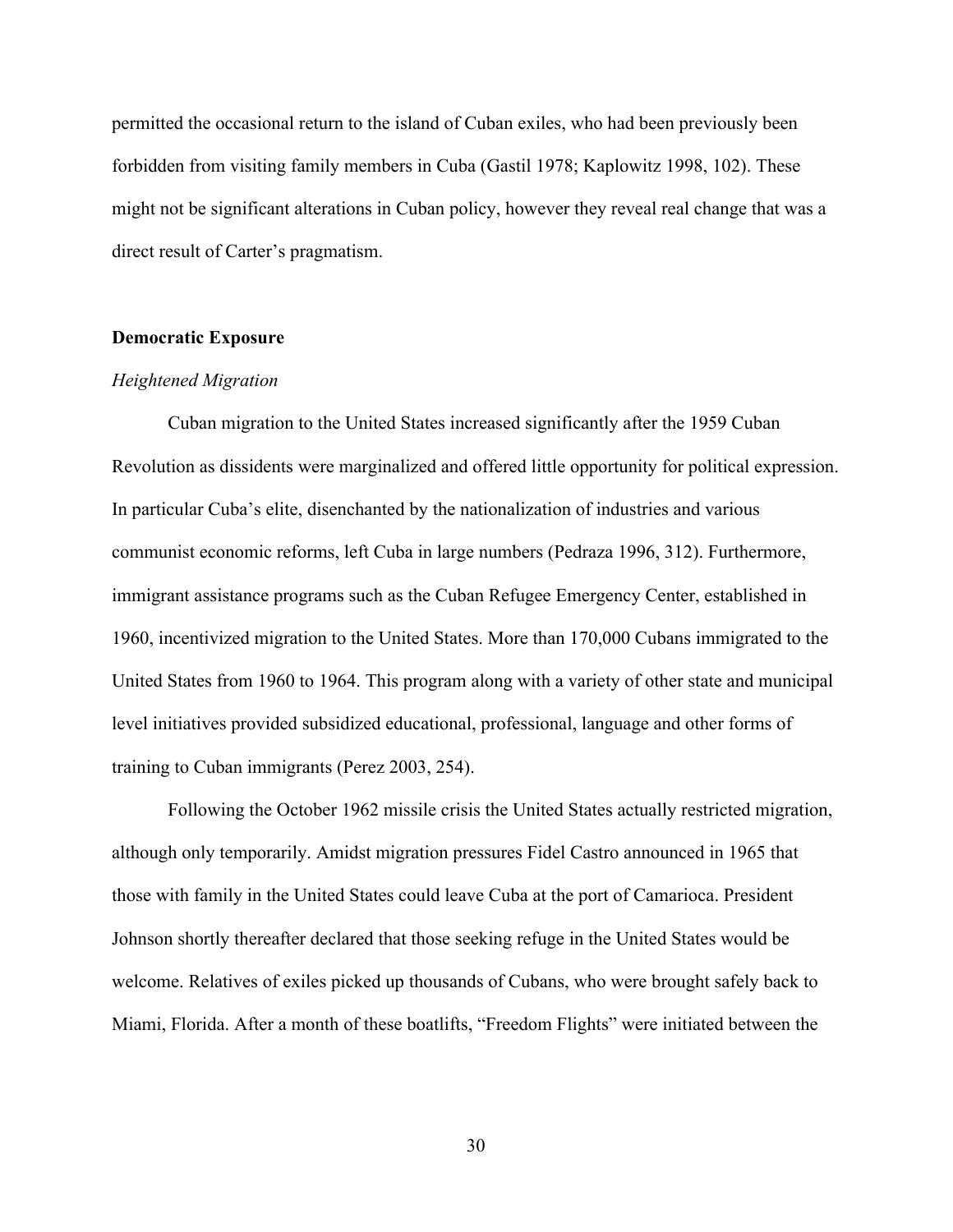United States and Cuba. From 1965 to 1973 airlifts facilitated the transportation of more than 250,000 Cubans to the United States (Perez-Stable 2011, 16; Gibbs 2011, 18).

Moreover immigration was augmented in 1966 when President Lyndon B. Johnson signed into law the Cuban Adjustment Act (CAA). The CAA granted an alleviated pathway to residency for Cuban citizens admitted to the United States. The law offered legal permanent residency to any Cuban who lived in the United States for at least two years and arrived after January 1, 1959, the date of the Cuban Revolution (Arteaga 2008, 210). Thus, the CAA made Cuban immigrants exempt from traditional restrictions of immigration that apply to most other nationalities seeking residency status in the United States. The CAA also eased the naturalization process for Cuban immigrants. Cuban migrants could now apply for citizenship after staying only two and a half years in the United States rather than five (Gibbs 2011, 18; Pedraza 1996). The attraction of an eased path to residency and citizenship prompted thousands of Cubans to migrate to the United States, regardless of how dangerous the 90-mile journey might have been.

#### *An Abrupt Halt*

In 1973 Fidel Castro abruptly ended migration flows when he announced that Cubans seeking refuge in the United States would no longer be able to leave the country. From 1973 to 1979 less than 50,000 Cubans migrated to the United States. Interaction between Americans and Cubans continued, although through touristic rather than migratory means. Within two months of his inauguration, Carter removed the U.S. ban on travel to Cuba. Shortly after that, in September 1977, the Carter administration opened an Interest Section in Cuba (Perez 2003, 256; Perez-Stable 2011, 13). After talks between Cuban exiles and the Cuban government, which were facilitated by the United States, Castro agreed to allow family visits to the island in 1978. The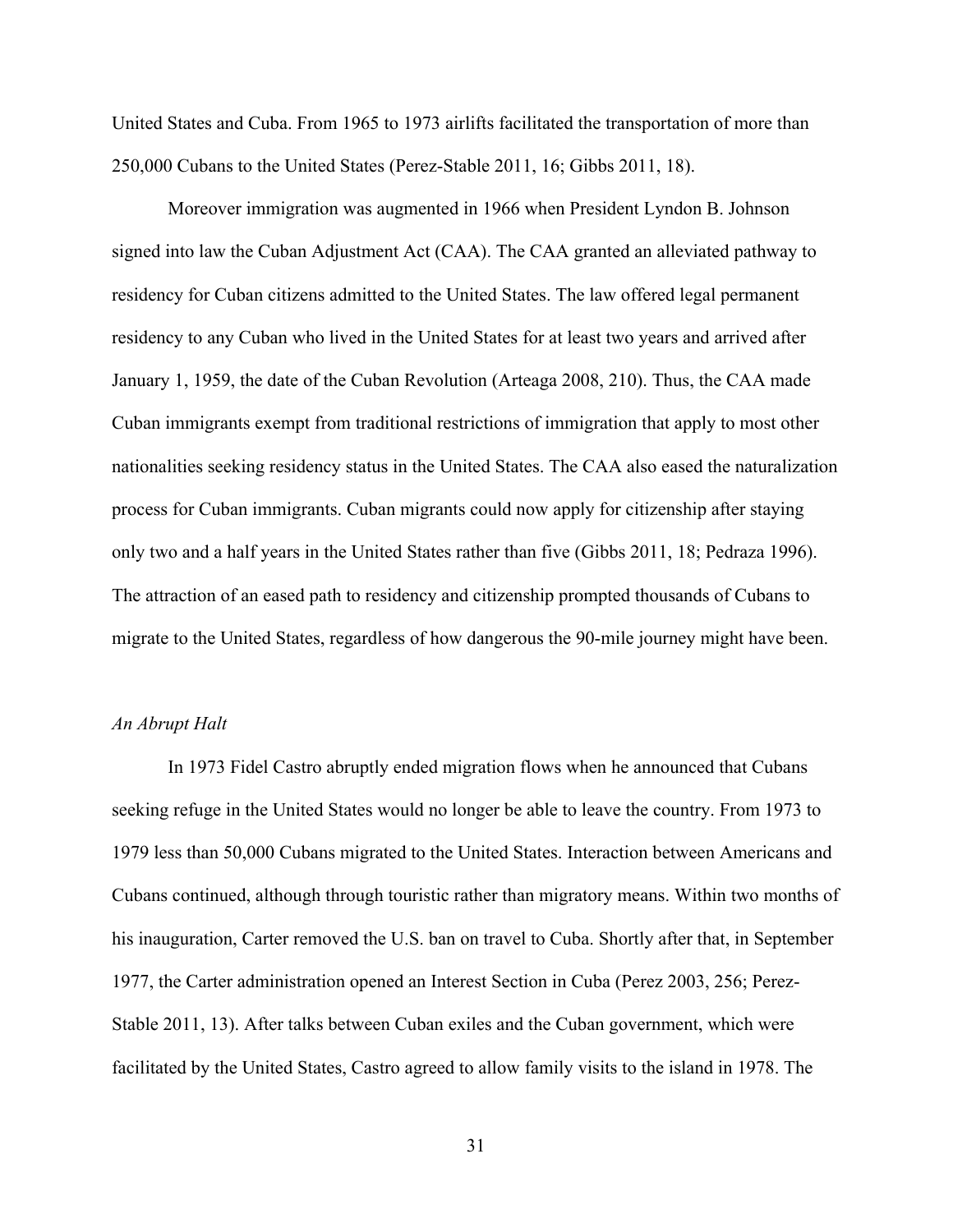United States also accepted thousands of political prisoners and their families. In the subsequent year 100,000 Cuban Americans with family members on the island and tens of thousands of Americans would visit Cuba (Perez-Stable 2011, 20; Perez 2003, 256).

Family members and American tourists flooded Cuban cities with dollars and U.S. consumer goods. The presence of material goods, along with stories of wealth, surely provoked an interest about the economic opportunities America might provide. As a result of these desires a mass migration from the island took place. The Mariel Crisis began in the spring of 1980 when a group of thousands demanded asylum at the Peruvian embassy in Havana. In order to prevent a potential crisis, Castro announced that Cubans could once again leave the island. This time Cubans were free to leave via the Mariel Port provided they had someone to pick them up. Hundreds of Cuban Americans arrived on boat at the Mariel Port and transferred family members and others to Miami. Within just a few months 125,000 Cubans chaotically fled to the United States via boatlifts (Perez 2003, 256-257).

# *The Mariel Crisis*

The Mariel Crisis signified an end to this period of mass migration. Although evidence shows that the great majority of *Marielitos* were mainstream Cuban workers seeking economic opportunity, the American press highlighted the fact that a small percentage of these Cubans were criminals. The subsequent public outcry was problematic for the continuation of the proimmigration policies implemented under President Carter (Pedraza 1996). The Mariel boatlifts were ended in October 1980 on mutual terms between the Cuban and American governments.

During the late 1960s and the early 1970s exchanges between Cuban and American officials increased, albeit slightly. A series of high-level diplomatic visits occurred during the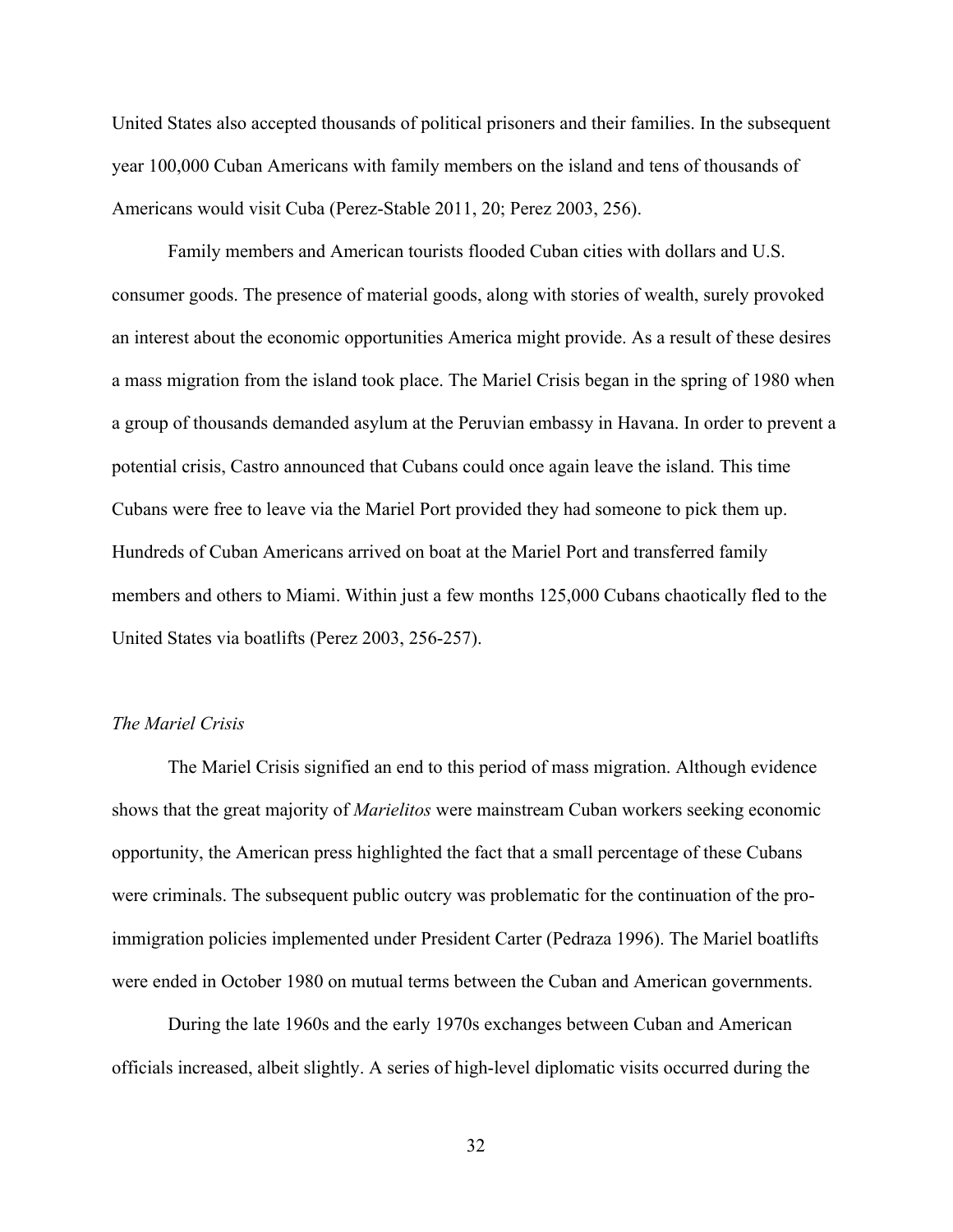70s. This included visits from Senators Jacob Javits and Claiborn Pell, the first visits by U.S. elected officials to Cuba since the severing of relations in 1961. In the summer of 1974 President Ford liberalized U.S. travel provisions by allowing scholars and journalists to travel to Cuba with the issuing of special licenses. U.S. presidential candidate George McGovern and Senator James Abourezk also visited Cuba in 1977 and met with officials from the University of Havana (Kaplowitz 1998, 89; Martínez.and Resende 2006, 32).

In particular Carter sought to increase contact between average Cuban and American citizens. Within two months of his inauguration President Carter lifted the travel ban to Cuba. Carter and Castro further facilitated interaction between the two countries with the opening of Interests Sections in September 1977. This was integral in supporting travel between the two countries. The major exchanges in academics occurred under the Carter administration occurred in October 1977 when Cuban academics visited U.S. campuses including Johns Hopkins and Yale University. In 1979 a group of American academics from Johns Hopkins visited the University of Havana. The 1979 trip initiated an annual exchange between the two universities that continued at least until 2006. These constitute just a few examples of several academic exchanges that occurred between Cuban and American academics during the Carter administration (Martínez and Resende 2006, 34).

Despite the massive exodus of Cubans to the United States following the Revolution and throughout the early 1970s, migration did little to encourage exchanges of democratic ideas between Cubans and their expatriates. Migration to the United States represented a complete separation from the island, and family members and friends that remained in Cuba. Cuban policy required that those leaving the island could never return. The regime viewed exiles as traitors. Castro himself referred to exiles with hostility, labeling them *gusanos*, or worms (Barberia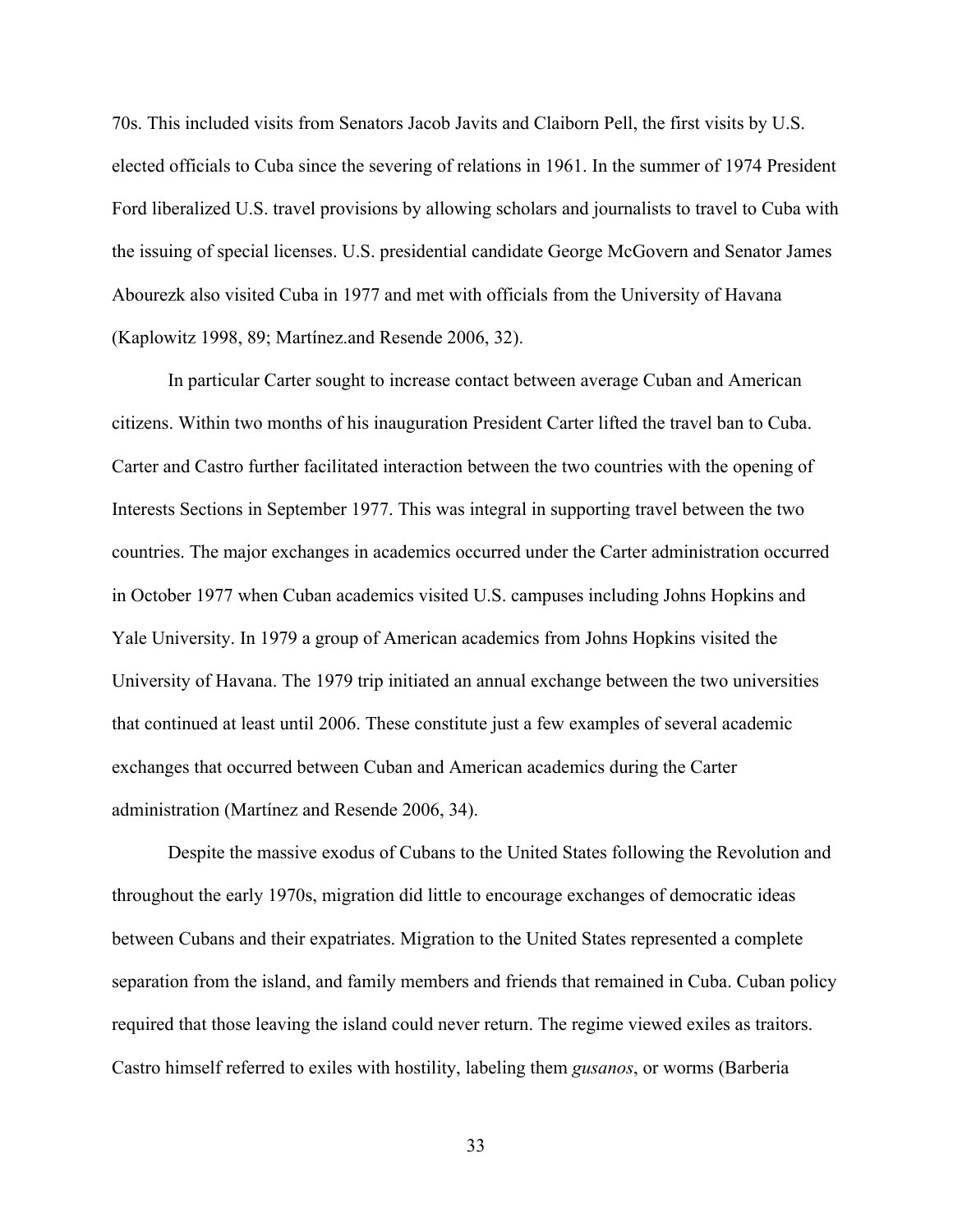2002). While migrants living in the United States surely were exposed to democratic ideas, the same cannot be said about their Cuban family members or friends remaining in Cuba. Finally, potential exchanges were limited due to U.S. policy as well. Throughout the early 60s and late 70s exchanges between scholars, officials, and statesmen were limited. Thus, sufficient exposure to democratic ideas to promote pressures for liberalization did not take place in the late 60s and early to mid-70s.

With the authorization of family visits in 1978 one might expect significant crossnational exchanges to take place. There is significant evidence that they did. More than 100,000 Cuban Americans visited the island in 1979 alone. Moreover, through their contacts with Cuban American family members, Cubans developed an interest in the market-oriented opportunities the United States had to offer. The mass protests and pressures for migration prior to the Mariel Crisis evidence these desires for economic freedom. Rather than liberalize Cuba's economic *policy, Castro had a much simpler solution to the growing interest in economic opportunity. He* allowed and encouraged those interested in the "American dream" to depart from the island. By encouraging the exodus of the opposition and by heightening the nationalistic rhetoric against those dissidents, mass immigration actually strengthened Castro's claims to rule in Cuba and diminished the likelihood of liberalization. Therefore, it is unlikely that the uptick in civil liberties was caused by the coincidental and corresponding increase in cultural exchanges.

### **Domestic Economic Factors**

#### *Strength from Soviet Aid*

The embargo did little to debilitate the Cuban economy from the mid-60s to the late 70s. Although U.S. imports accounted for a large portion of Cuban trade prior to the implementation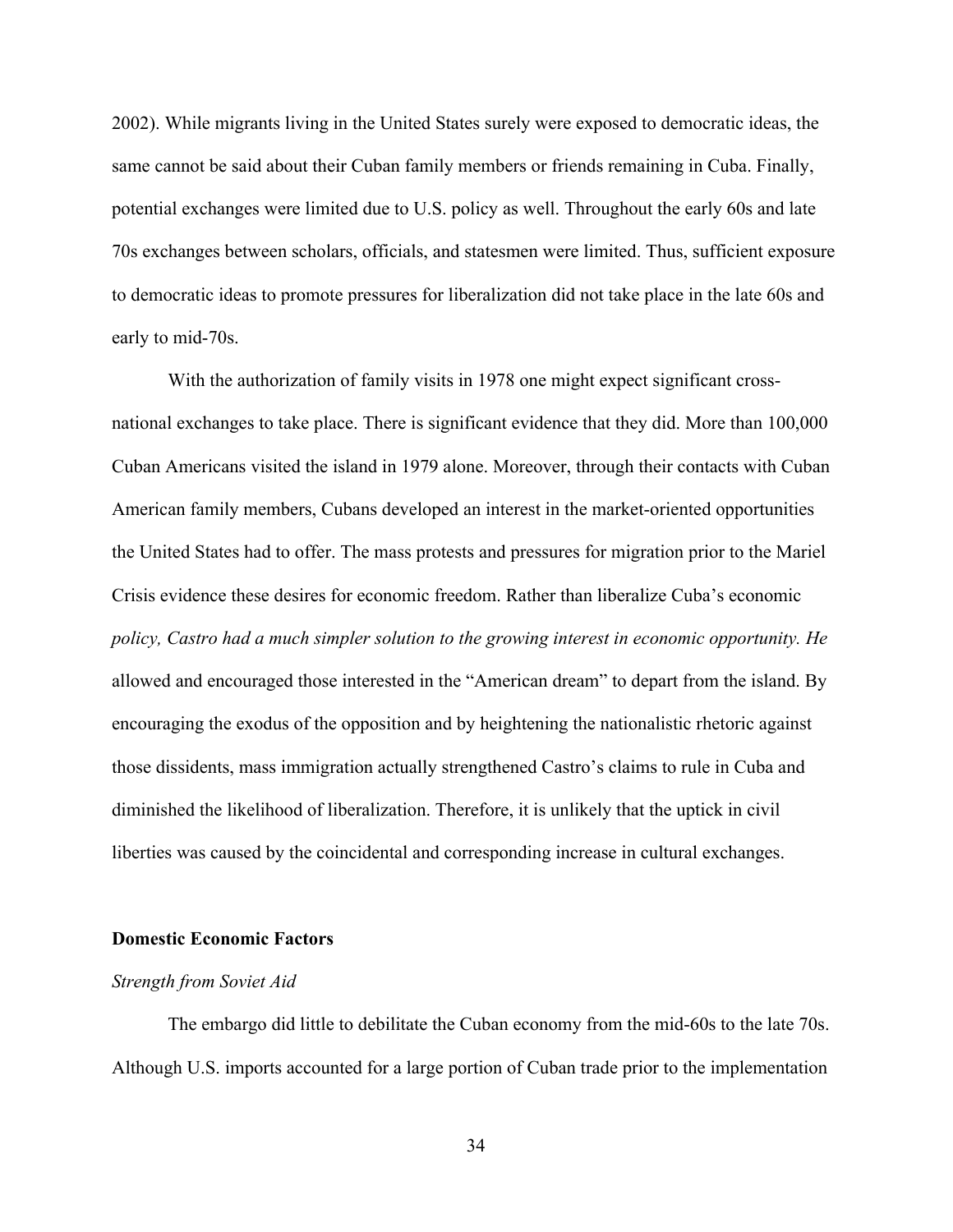of sanctions, Cuba was able to circumvent the policy by increasing trade elsewhere. This primarily meant heightening economic relations with countries of the socialist bloc, and in particular the Soviet Union. During the period 1961 to 1973 socialist bloc countries accounted for 73 percent of Cuba's total trade (Kaplowitz 1998, 77). These countries were often inclined to provide Cuba cheap credit, and pay higher prices for Cuban goods, such as sugar, to support a fellow socialist country in the western hemisphere, who persistently faced opposition from the United States. In some ways Cuba did not only offset the U.S. embargo, but also further advanced its economy after the implementation of economic sanctions.

In particular Cuba benefited from the support of the Soviet Union. The Soviets provided an estimated 1 million dollars per day in assistance to the island throughout the 1970s (Perez 2003, 259). From 1961 to 1985 Cuba received more than 40 billion dollars in aid from the Soviet Union. Trade between the two socialist countries prospered as well. The Soviet Union accounted for nearly 50 percent of Cuba's total trade, more than any other trading partner (Kaplowitz 1998, 77). Finally the island offset U.S. sanctions through improved relations with fellow Latin American and Caribbean states. Argentina, Barbados, Colombia, Guyana, Jamaica, Trinidad and Tobago, and Venezuela normalized relations with Cuba in the 1970s after more than a decade of diplomatic freezes. In 1975 the OAS, with support from the United States representative, ended multilateral sanctions that had been in place for more than a decade (Perez-Stable 2011, 11; Gibbs 2011). Trade between Cuba and these Latin American states would prosper throughout the decade.

Improved relations with the United States in the latter years of the 1970s also had positive effects on the Cuban economy. The introduction of family visits and the authorization of American travel to Cuba in 1977 was particularly beneficial. Returning exiles spent over 100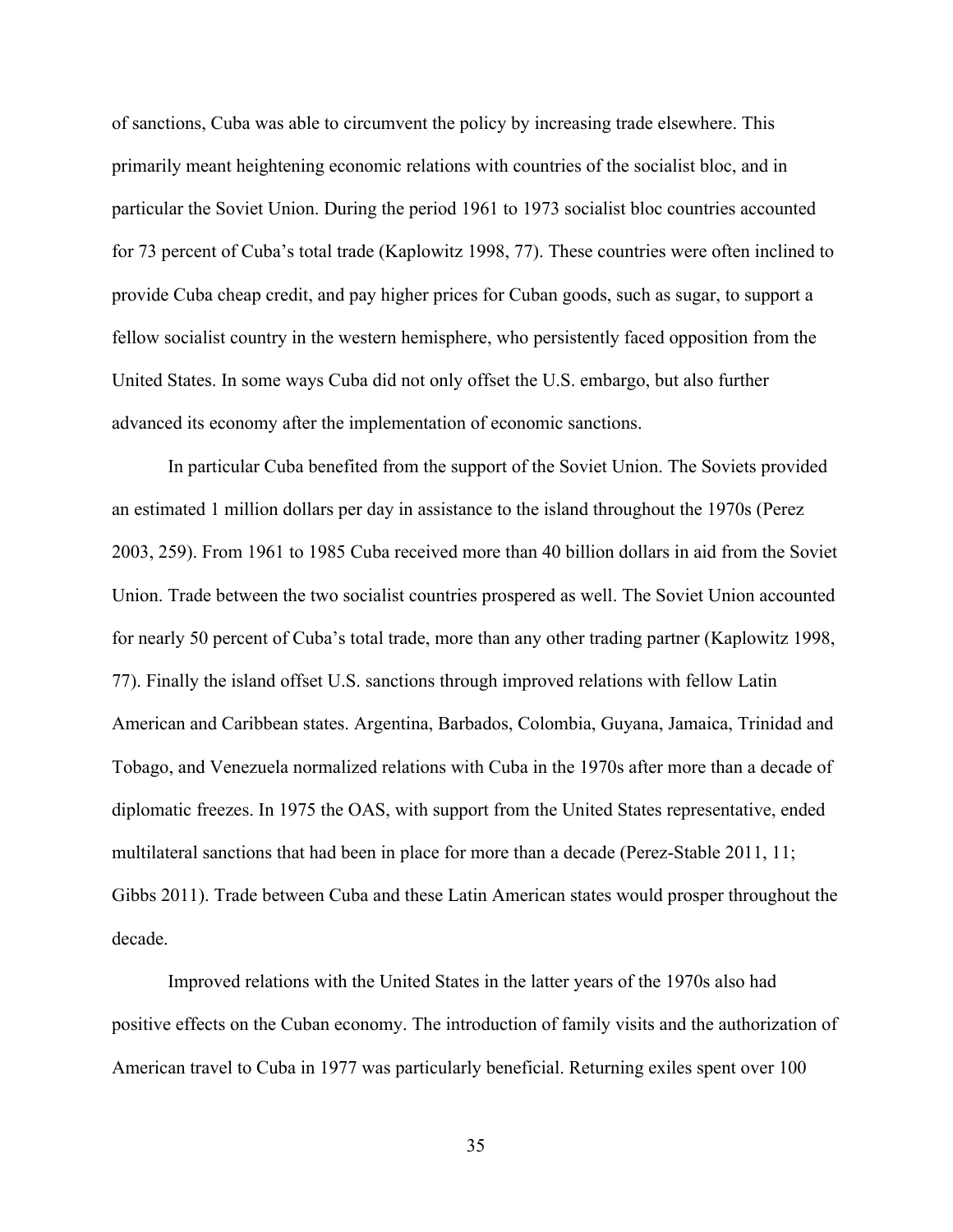million dollars in Cuba from 1979 to 1980. Most of this activity occurred at governmentsponsored stores where visitors could purchase goods for their Cuban families (Perez 2003, 256).

In economic terms the Cuban economy grew significantly during this period. From 1966 to 1970 the Cuba's gross national product (GNP) developed at a 3.9 percent annually. From 1970 to 1980 the Cuban economy grew at a rate of 10 percent (Morales and Provost 2008, 89). Living standards were strong as well. The economy was often running at full employment, and many Cubans were enrolled in formal education. Access to healthcare, which was provided free from the government, was high.

Near the end of the 1970s Cuba's economy underwent a minor decline. Growth dropped from 9.4 percent in 1978 to 4.3 percent in 1979. In a speech to Cuba's congress Castro discussed the economic decline. Of several issues, Cuba faced high energy costs and shortages of goods. Castro also spoke of a lack of sugar production due to sugar rust disease that had affected the industry (Kaplowitz 1998, 105). While the Cuban economy prospered in the late 60s and throughout the 1970s, it was headed for a sharp decline in the decade ahead.

Economic pressures on the Castro regime during the mid 1960s and throughout the 1970s could be characterized as low. The prosperity of the Cuban economy, and Cuba's ability to offset sanctions through heightened trade with Latin America, Europe, and the socialist bloc in particular, limited the influence of the United States' economic embargo. Moreover, internal pressures for reform were limited. Cuban living conditions were positive, and thus, they saw little benefit to changing the Cuban socialist system. Improved economic prosperity also gave Castro and the Cuban leadership political strength. Cuban growth in the face of U.S. isolationism made Cuba appear invulnerable to U.S. sanctions and hostility. Despite U.S. condemnation,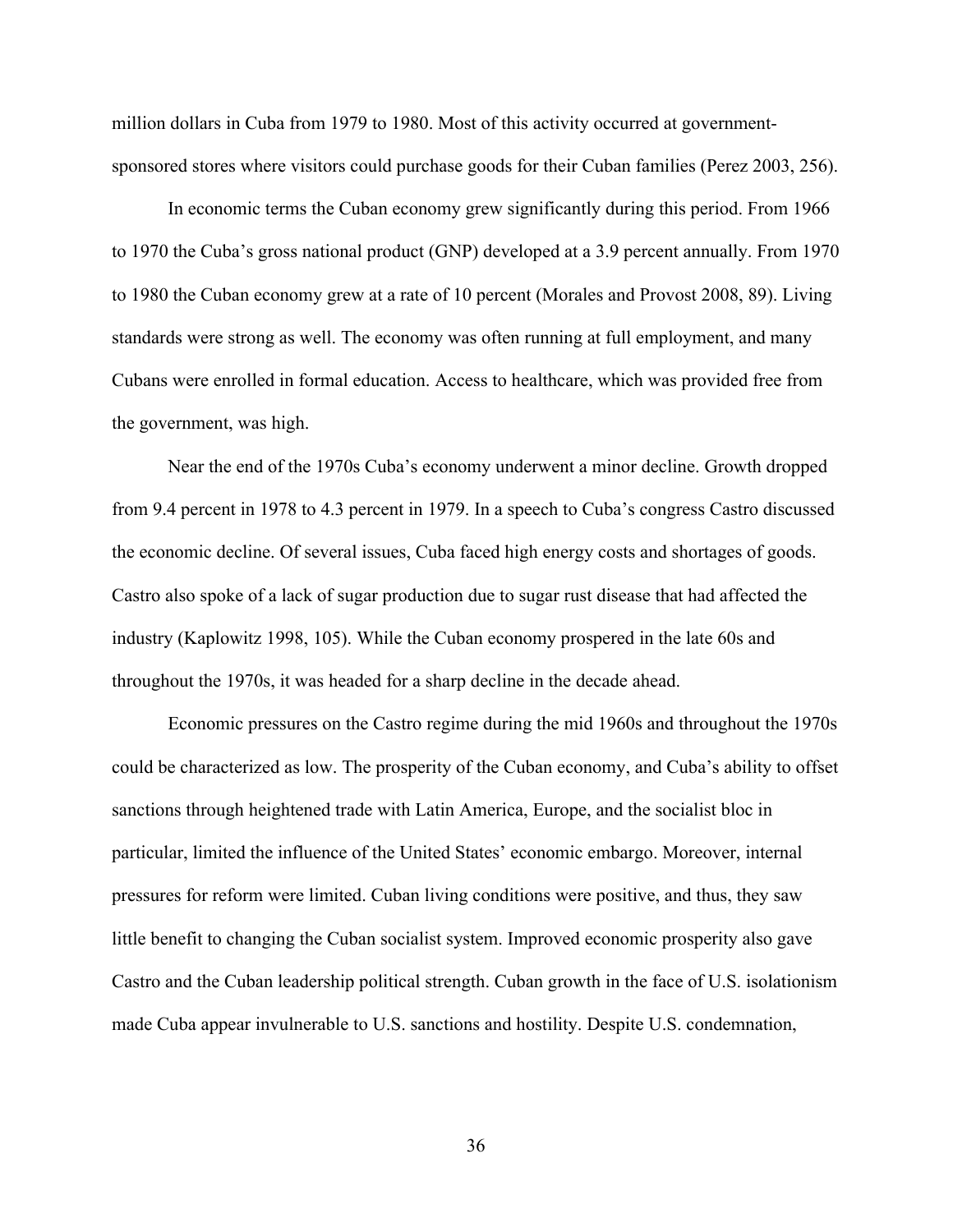Cuba maintained troops in Angola and entered the war in Ethiopia. There is little evidence to show that Cuba's limited openness in the late 1970s was a result of economic conditions.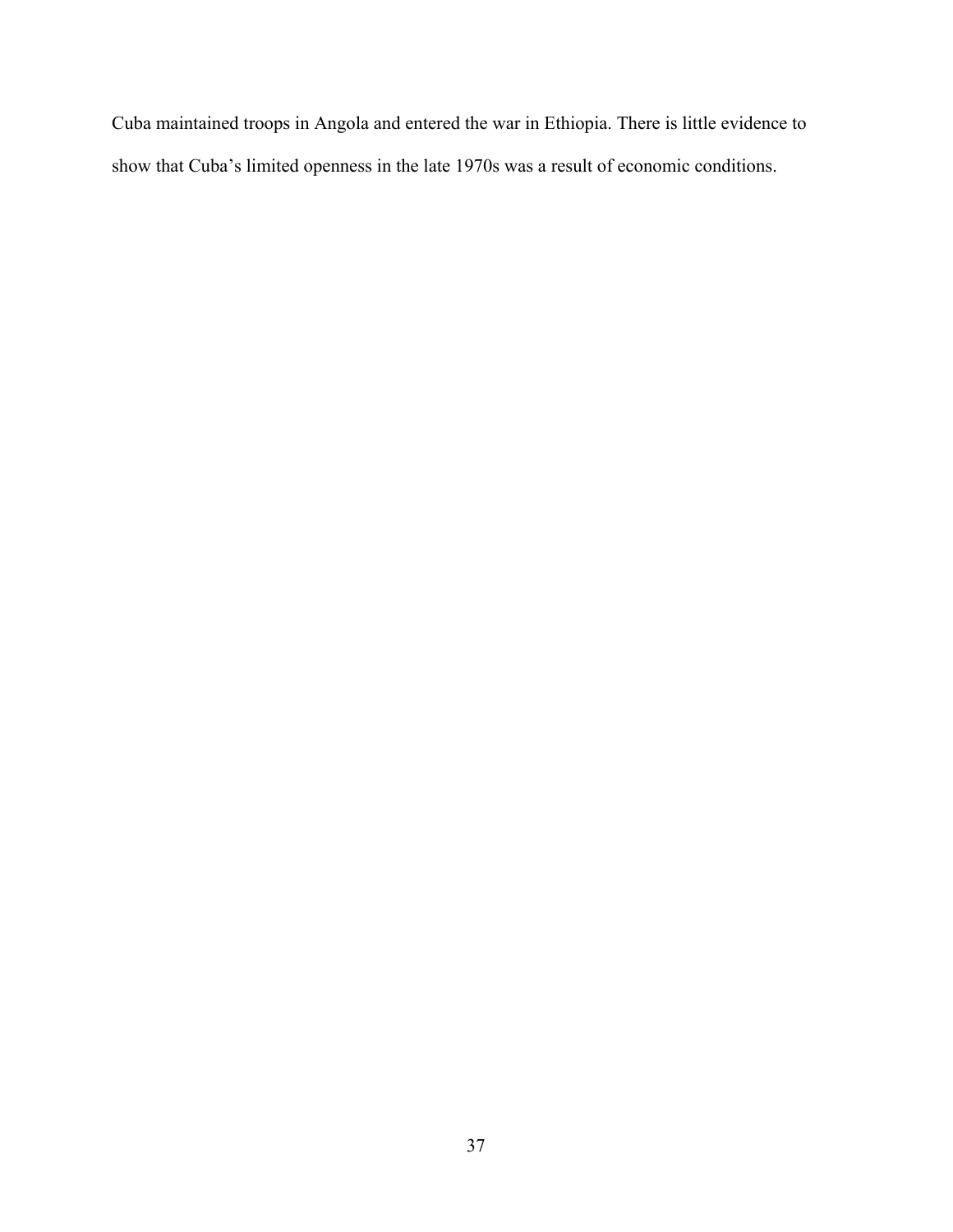### **Chapter II: Hostile Diplomacy and Radio Martí (1981-1991)**

# **Overview**

U.S. policy toward Cuba during the 1980s was sharply contrasted from the conciliatory approach initiated under President Ford and heightened under President Carter. The Reagan administration instituted a hostile approach to Cuba that was left intact by his successor George H.W. Bush. Generally both administrations viewed Latin America's problems, particularly the various civil wars taking place in Central America, as direct results of Cuba's influence in the region. This perspective resulted in attempts to reverse diplomatic interactions with Cuba and to heighten anti-Castro rhetoric. In this regard exposure to democracy was diminished. Although these administrations supported pro-democracy propaganda programs such as Radio Martí, the impact of this and the subsequent TV Martí initiative have been viewed as limited.

Reagan's hardline approach was slightly relaxed for a short period of time in the latter years of his administration. The reinstatement of an immigration agreement that coordinated the return of Mariel undesirables to Cuba and facilitated the immigration of Cuban exiles to the United States indicated a more pacifying approach. Positive engagement continued in 1988 when Cuba agreed to remove troops from Angola under a tripartite accord that was facilitated by the United States. Despite this signaling of a potential turning point in U.S.-Cuban relations, the hostile approach established under the majority of the Reagan years continued in the first half of the Bush administration.

### **Civil liberties**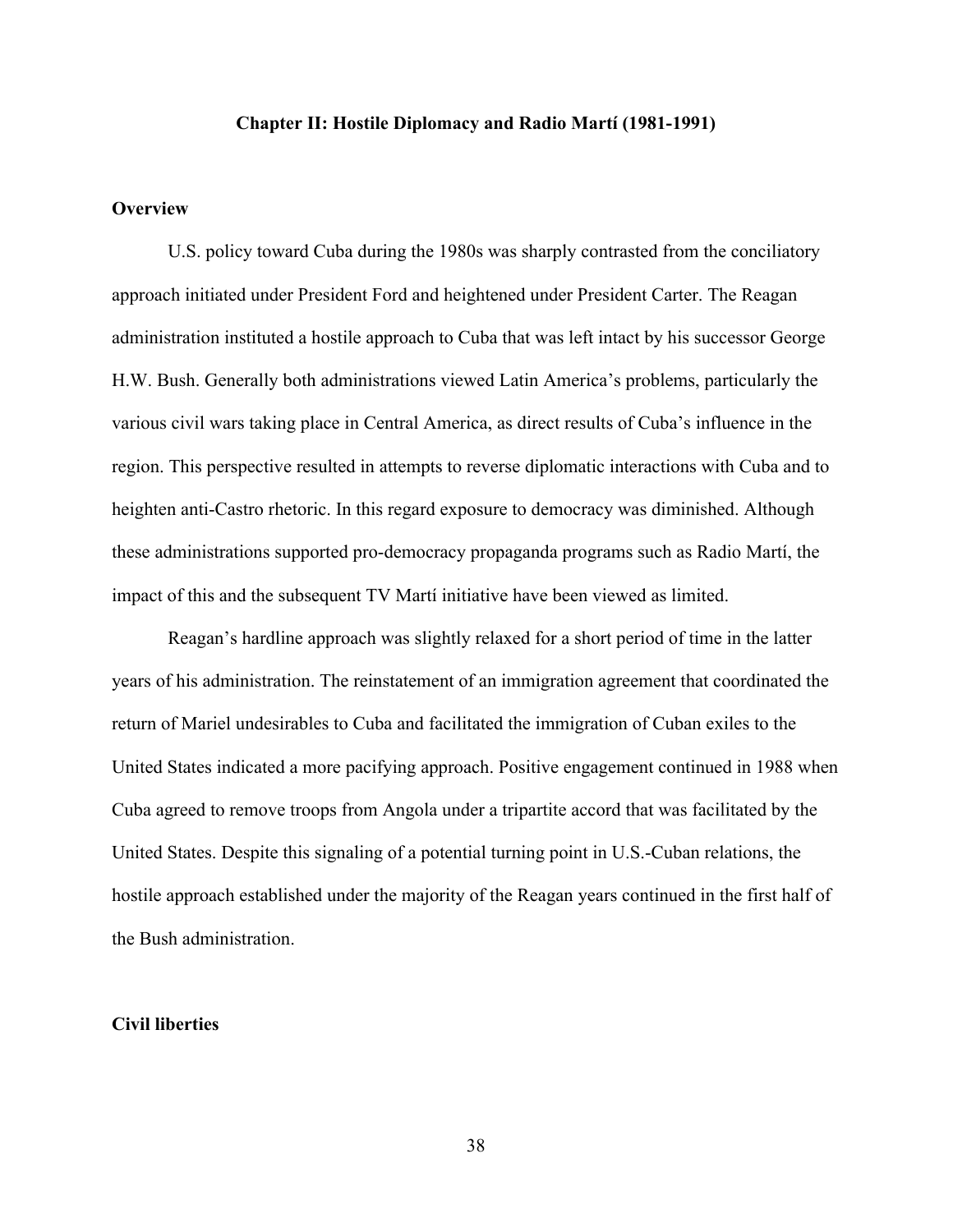The civil liberties scores awarded to Cuba from 1981 to 1989 are 6. Cuba's willingness to release political prisoners into exile in 1978 translated into a limited toleration for political dissidents, particularly those willing to admit to wrongdoing. Additional openings took place in 1984, when the right to private property and freedom to practice religion were improved through constitutional amendment (Gastil 1985, 286). In 1988, for example, the United Nations Human Rights Commission and several other international organizations were allowed to visit Cuba to meet with human rights activists. The Red Cross was permitted to visit a number of Cuban prisoners. In that same year Fidel Castro admitted to holding political dissidents in jail, several of who were later released (Gastil 1990, 134). In 1990 Castro announced that religious believers would be authorized to participate in the communist system.

Yet these slight openings reflect more of a symbolic movement rather than a true deepening of the liberalization of the late 1970s The limited impact of the above actions is reflected in the consistency of civil liberty scores during the 1980s. Overall conditions remained highly repressive. Those identifying as part of the political opposition were often discriminated against or imprisoned for their activities. When opposition members did not recant on their political involvements, they were placed in difficult conditions, including facilities for the mentally ill. In 1986, while the Soviet Union began implementing economic and political reforms, Cuba initiated a rectification program that attempted to diffuse any support for reforms similar to those being implemented in Eastern Europe (Gastil 1990, 133). Freedom of the press remained highly restricted and religious practices were discouraged, among other abysmal conditions (Gastil 1982, 283; Gastil 1985, 286).

Significant changes did take place in the early 1990s, however. Unfortunately for Cuban citizens, these changes were for the worse. In the year 1990 Freedom House downgrades Cuba's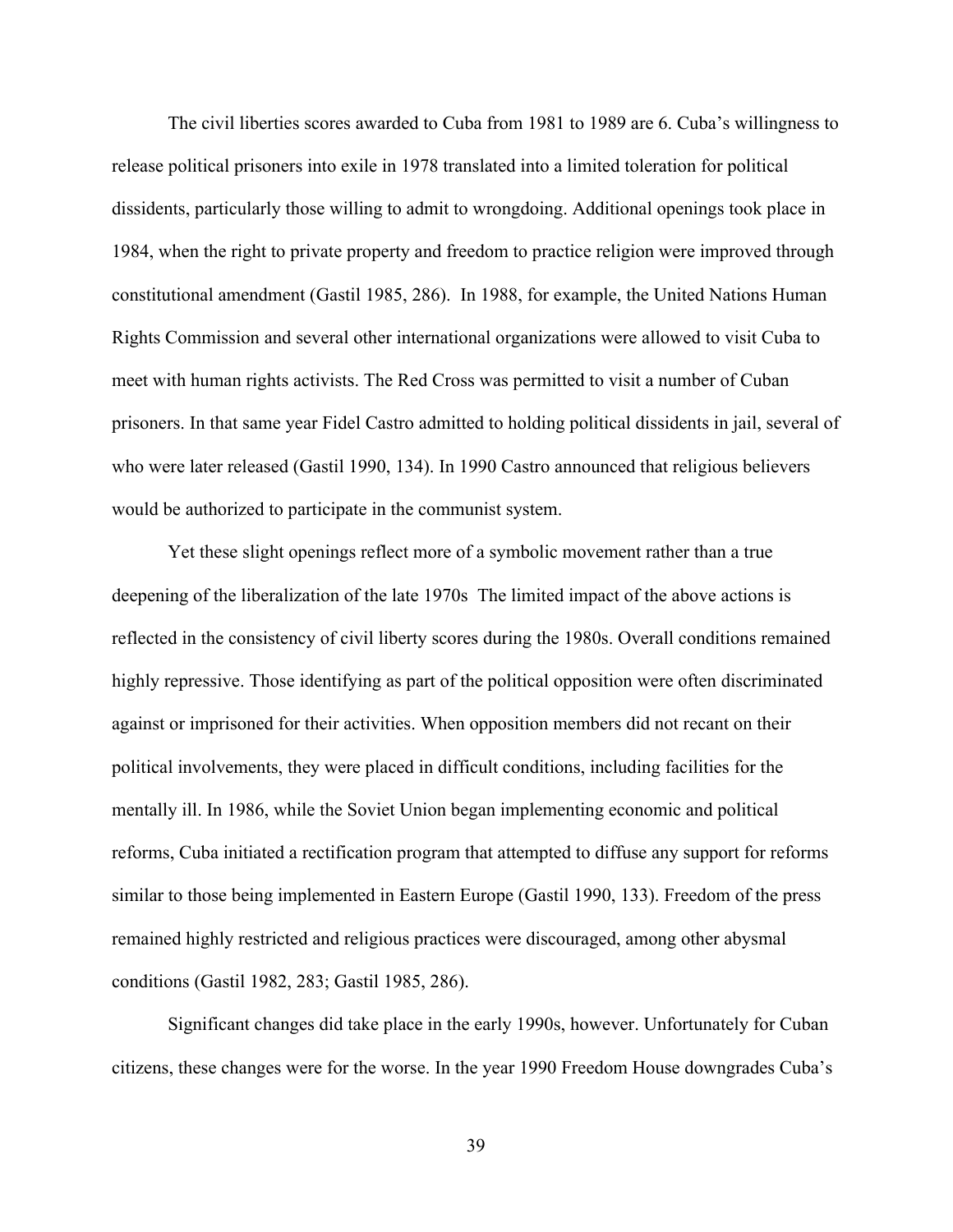civil liberty status to a 7. *Freedom in the World* highlights several repressive and authoritarian tactics that coincided with this downgrade. The Cuban regime announced in 1990 that it would heighten the rectification process of promoting socialist principles, while discouraging notions for reform. Castro strengthened his direct control over the Cuban Communist Party (PCC) and the military as well. Castro and the PCC increase repression over the access to information, the right to free speech and to organize politically, and the right to due process. In particular repression of religious freedom was intense. Although they could join the Communist Party after 1990, Castro arrested Catholic leaders and prevented religious meetings, which were taking place prior to a potential visit from the Pope in the summer of 1990 (Gastil 1990, 134).

Hundreds of political and human rights activists, including many of those interviewed by the U.N. Human Rights Commission in 1988, were jailed in 1989, 1990, and 1991. Repression was particularly high prior to significant political or social events, where activists were present. During a visit by Mikhail Gorbachev in April 1989 dozens of individuals were arrested after evidence revealed that they had planned to demonstrate in front of the Soviet leader. A similar backlash against activists occurred prior to the hosting of the Pan American games in 1991. These incidents, in addition to other roundups, added to the existing presence of 200 or 300 political prisoners. Other activists, who were luckily enough to avoid detainment, faced threats and attacks from rapid action brigades, which were formed by security officials through the auspices of the Committees for the Defense of the Revolution, a pro-Castro neighborhood watchdog organization (Gastil 1990, 135; Gastil 1991, 170).

Other forms of liberty such as the freedom of press and movement were severely repressed. In 1989 Cuba restricted the Red Cross' access to prisons and expelled a number of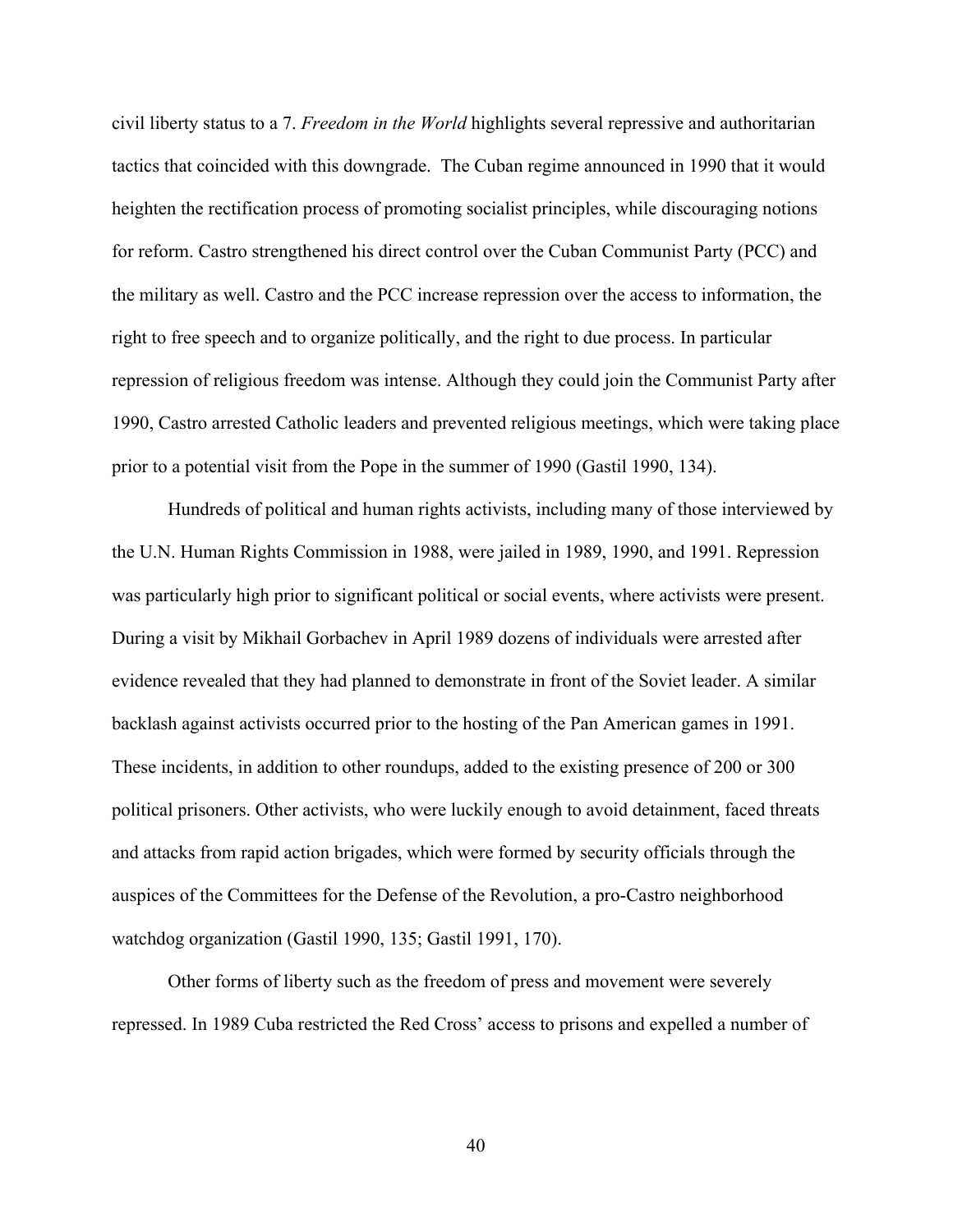foreign journalists. Ability to choose one's residence or to leave the country was prohibited, except until 1991, when Castro permitted some travel abroad (Gastil 1991, 170).

# **Sanctions**

# *Strengthening Sanctions*

Several actions were taken during the Reagan Administration to reverse the economic openings initiated by President Ford and maintained under President Carter. In 1982 the Reagan administration ended the 1977 fishing agreement with Cuba. The United States also reinstated the travel ban to Cuba, as a means to limit potential economic benefits gained from tourism. In 1986 the embargo was made more strident so that Cuban-Americans could not send remittances to their families in Cuba. Action was also taken to identify ships and businesses that were secretly trading with the United States on behalf of Cuba. In 1986 the Office of Foreign Assets Control created a list of 118 firms and persons operating as "fronts" to Cuba (Kaplowitz 1998, 124-126).

Reagan also amended the embargo to further restrict the flow of goods containing Cuban nickel into the United States. The United States successfully convinced foreign states, including France, Italy, the Netherlands, and Japan to guarantee that products being shipped to the United States were made without Cuban nickel. In this regard the United States gained international support for the embargo, and was not so isolated in its approach towards Cuba.

A major aspect of Reagan's sanction policy focused on financial components of the Cuban economy. As sugar prices dropped and access to foreign investment dwindled the Cuban economy amassed billions of dollars in debt. The Reagan administration pressured foreign bankers to deny Cuba new credit or to reschedule debts. Although it was able to interfere with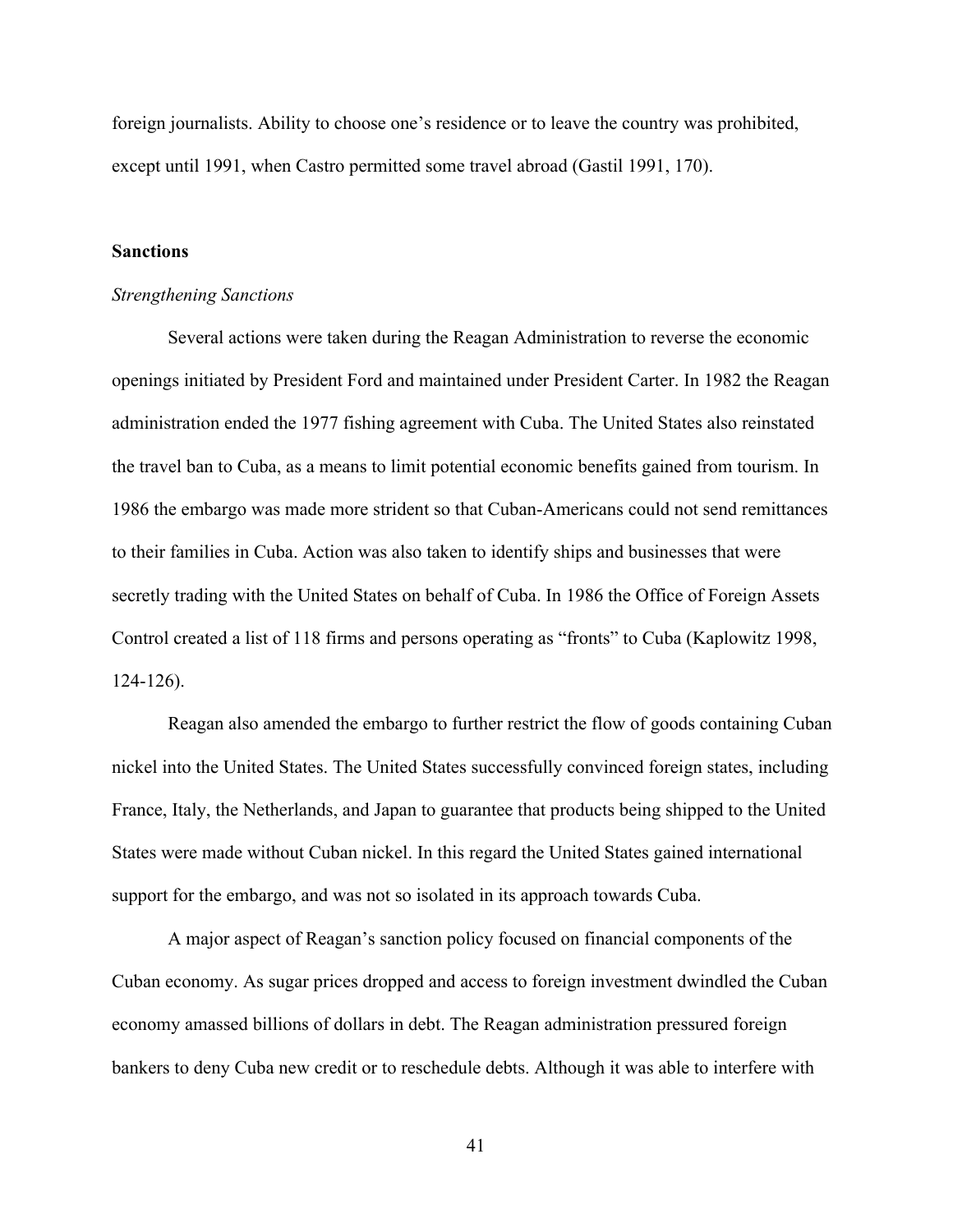some of Cuba's commercial relations, the United States was unable to gain international cooperation in preventing Cuba from obtaining new loans (Kaplowitz 1998, 128-129).

During the early years of the Bush administration the embargo was fortified as well. This included heightened restrictions on the sharing of intellectual materials between the two countries, which was originally exempted from the embargo under a law known as the Berman Amendment. The Bush administration also moved to further restrict the flow of remittances. After 1991 Cuban Americans were limited to sending their families 300 dollars per month (Kaplowitz 1998, 149).

Economic sanctions in this era might have contributed to the worsening conditions in Cuba in the late 1980s and early 1990s, albeit only in a minor way. During this time period the Cuban regime faced intense economic pressure, which was probably worsened by U.S. sanctions but was largely driven by an abrupt reduction in Soviet economic aid to Cuba. To counteract these pressures the Cuban government implemented rationing and an intensive work initiative through the rectification campaign. These programs worsened the living conditions of many Cubans. While this impact was indirect and unintentional, it is in line with scholarship arguing that certain economic suffering induced by sanctions can deprive vulnerable populations of economic and basic rights. However, there is little evidence to confirm that economic sanctions caused major changes in freedom in Cuba during this time. It is particularly hard to display causality given the already poor economic conditions in Cuba.

The economic sanctions implemented by President Reagan and Bush probably failed because they were able to make the embargo stronger at home, but proved largely unable to do so multilaterally. One exception was the international support gained from France, Japan, and others who were willing to oblige to the U.S. demands to label Cuban nickel. Although the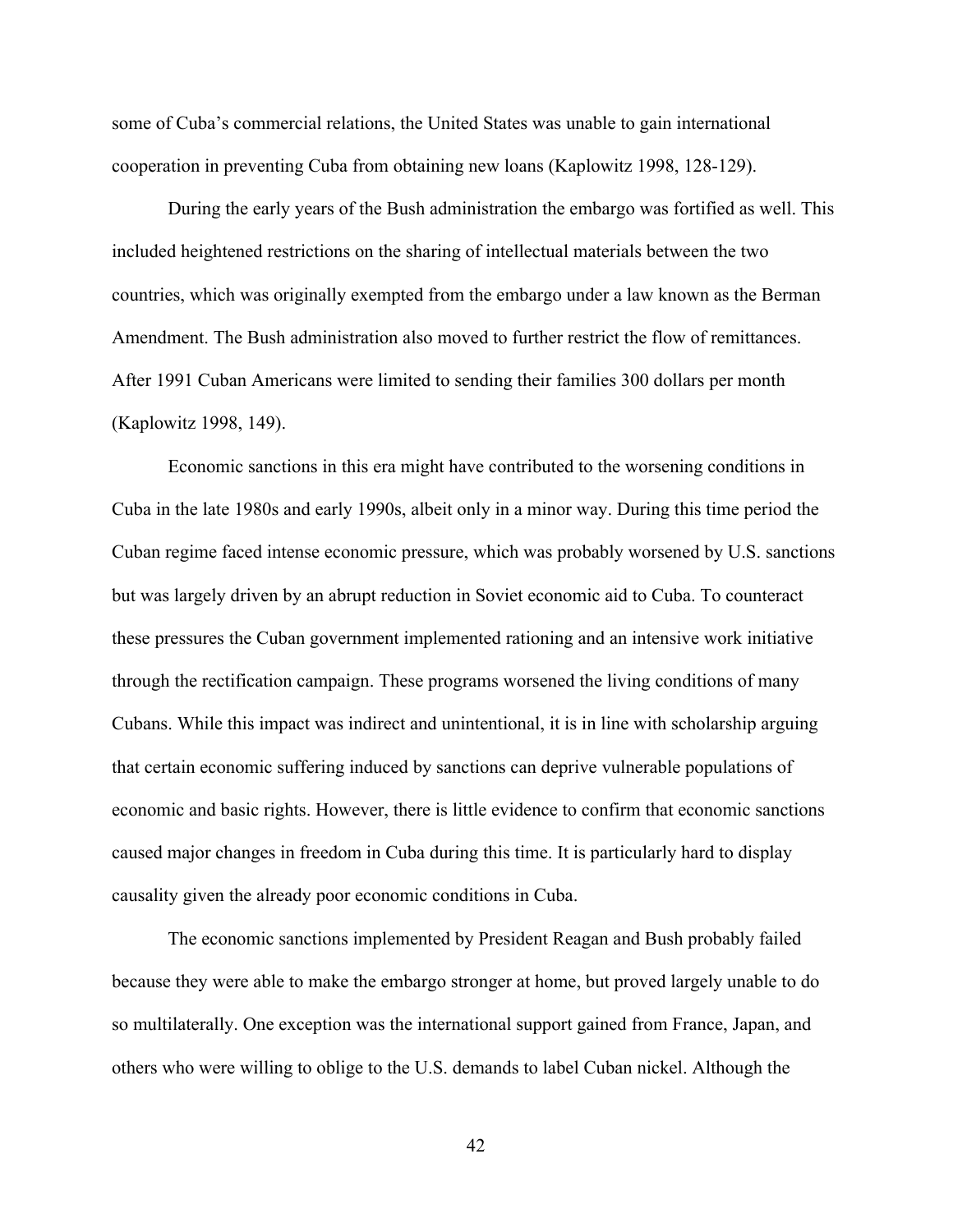economic impact of this policy was probably minor, it may have had some political benefits, such as making the United States look less isolated in its Cuba policy. More importantly, Reagan was unable to gain international or regional support for U.S. financial sanctions toward Cuba. Financial sanctions tend to be more effective than traditional trade sanctions since they are more difficult to avoid (Hufbauer, Elliott, and Schott, 2007, 47). Such sanctions could have debilitated the Cuban economy and pushed it toward defaulting on its debt.

Finally, Reagan or Bush did not seek minor changes in Cuba. Rather both hoped to significantly alter the domestic political and economic system and to remove Cuba from Angola, Central America, and Ethiopia. As Hubauer, Schott, and Elliott argue, the success of sanctions can be dependent upon the foreign policy goals of those sanctions. Minor changes tend to produce better results than do major foreign policy goals. Reagan and Bush's aspirations were probably over ambitious.

#### **Democratic Exposure**

#### *Diplomatic Hostility and Isolationism*

The period 1981-1991 was characterized by heightened diplomatic hostility toward Cuba. Rather than being open to normalization and willing to compromise as President Carter was, President Reagan and Bush implemented diplomatic isolation toward the island. Both presidents viewed the implementation of free and fair elections and Cuba's withdrawal from Central American and Africa as preconditions for normalization. These conditions would not be met during either president's terms in office, and neither would moves towards rapprochement.

Reagan in particular was concerned about Havana's involvement in Central America, Ethiopia and Angola. The president's isolationist approach was showcased during a battle at the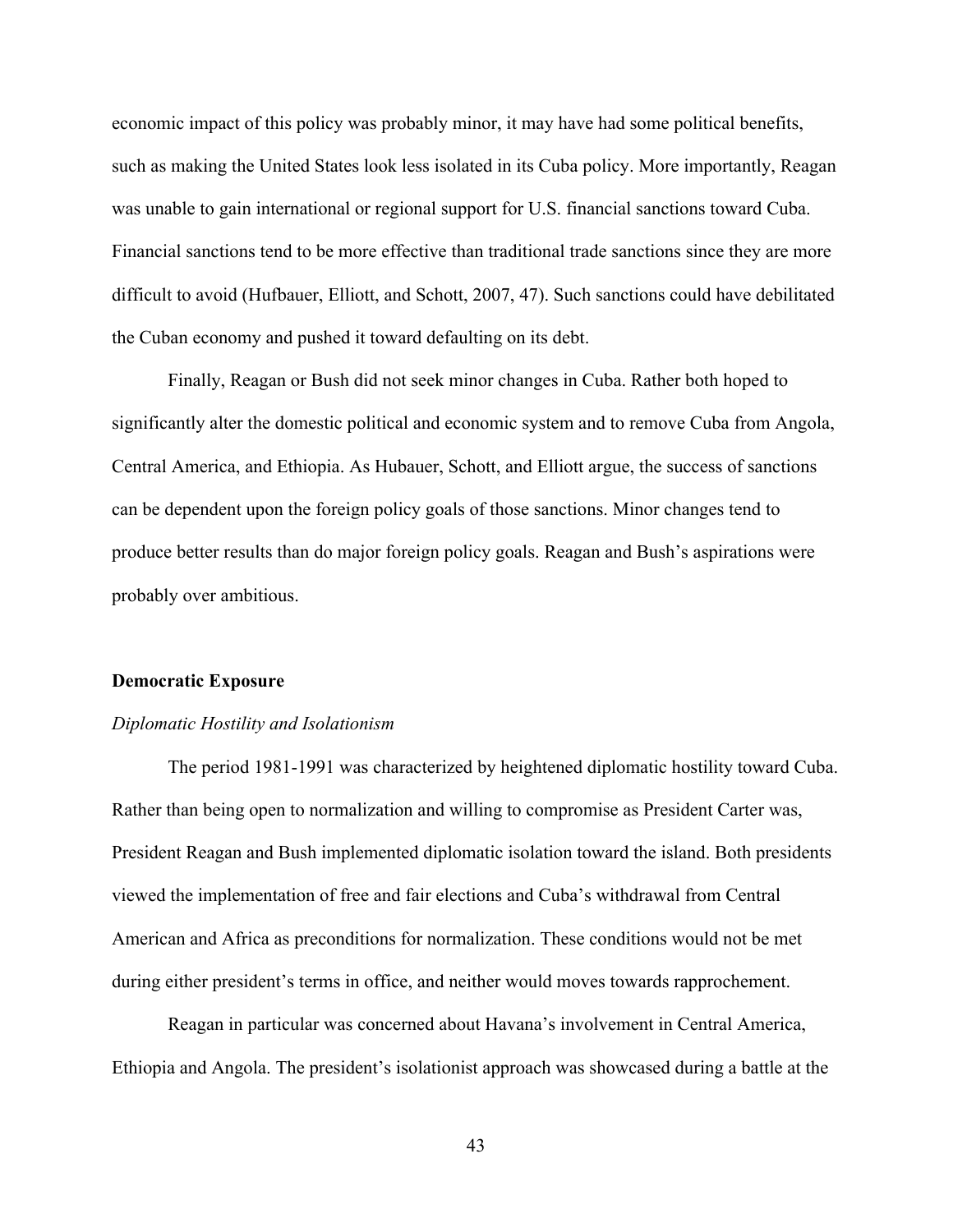United Nations Human Rights Commission (UNHRC) in 1987, when Reagan instructed his UN representatives to stress the issue of Cuba's mistreatment of its political dissidents. At the meeting, the Reagan administration hoped to persuade the UNHRC to pass a resolution condemning Cuba. Despite persistent efforts from U.S. representatives, the resolution failed by one vote (Gibbs 2011, 23). Another resolution was presented in 1988 when the UNHRC met again, although that resolution was withdrawn when Cuba authorized the visit of a UNHRC representative to Havana.

Reagan's intransigence at the UNHRC meetings resulted in Havana accepting a visit from a UNHRC representative and other compromises from the Cuban government. Throughout this time Cuba continued to release prisoners and invite human rights organizations to the island. In 1988 alone Americas Watch and Red Cross visited the island (Gibbs 2011, 23). Yet this seems to be more of a politically motivated move by Castro to temporarily appease international concerns over prison conditions, to only suppress citizens once concerns had calmed. Shortly afterward Cuba was stepping up its harassment and abuse of political opposition and activists through the reformation program launched in 1986. Moreover, as these organizations left the island later that year, Cuba began imprisoning more political opponents (Gastil 1987).

The select diplomatic engagements that took place in the 1980s seemed to produce more positive results. For example, the United States facilitated discussions between Angola, South Africa, and Cuba, which resulted in Havana withdrawing troops from Angola. 1987 discussions between Cuba and the United States led to the reinstatement of a migration accord established in 1984 (Kaplowitz 1998, 123).

# *Radio and T.V. Martí*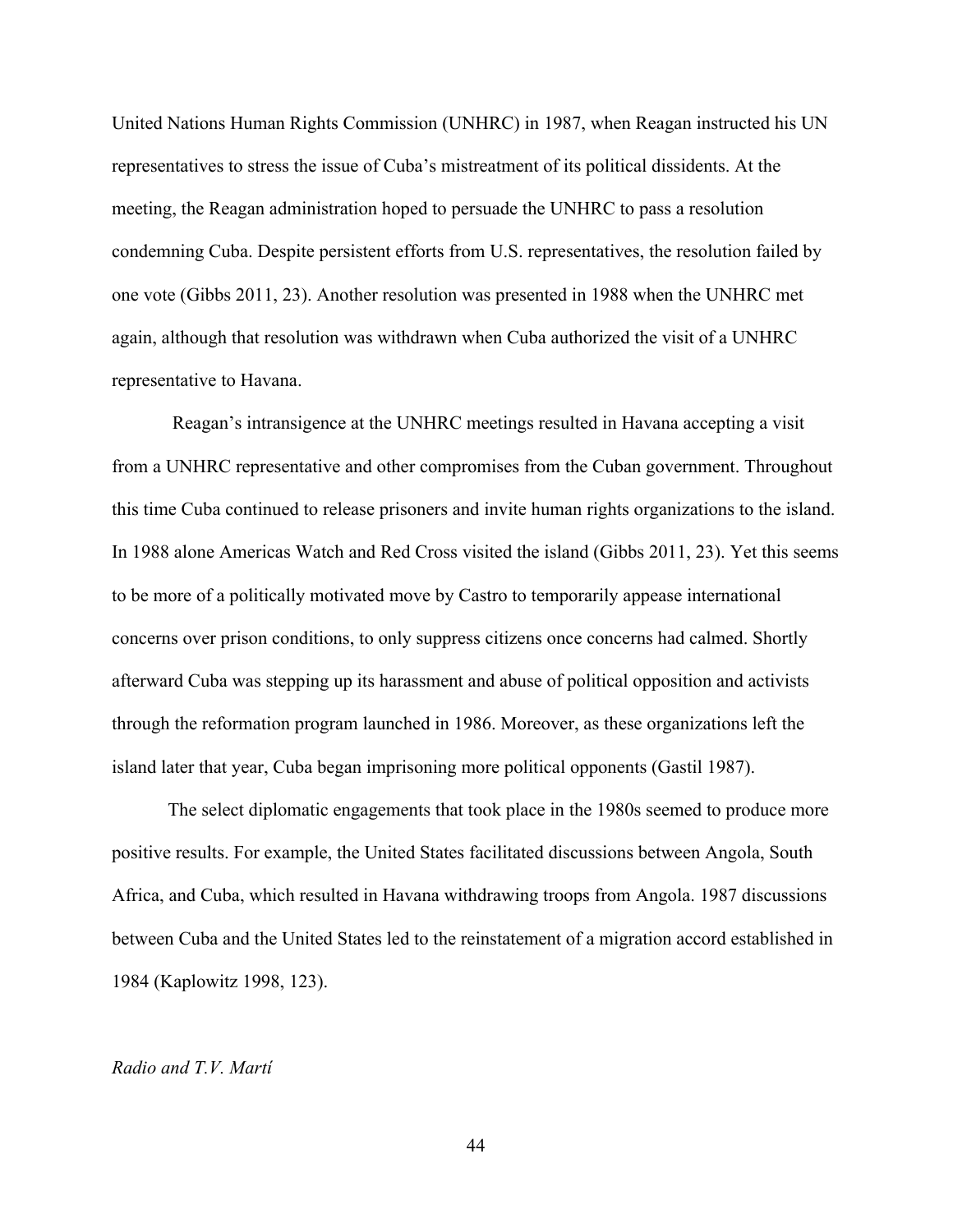Reagan and Carter both viewed increasing the access to information in Cuba as a useful mechanism to promote democratic ideas. *How* each administration went about heightening that access was starkly contrasted. Carter sought to increase direct contact between Cubans and Americans by opening up touristic, academic, and diplomatic exchanges. Reagan instead sought to promote information flows through a U.S. sponsored propaganda initiative, Radio Martí. The latter viewed tourism as a potential benefit to the Cuban economy. Moreover, American and Cuban interaction went against Reagan's policy of isolationism (Gibbs 2011, 31).

In 1981 President Reagan signed in to law Executive Order 12323 that created a Commission on Broadcasting in Cuba. Despite some initial pushbacks from Congress a bill entitled the Radio Broadcasting to Cuba Act passed in 1983 that would eventually facilitate the creation of a radio station, Radio Martí. That station would be broadcast live in Cuba on a 24 hour basis. Although hardline supporters of Radio Martí wanted to use it as a mechanism to expose Cubans to the realities of the Cuban regime, and its repressive tendencies, it merely offered informative information about world events. Since 1985 Radio Martí has also broadcasted daily news, music, sports, and entertainment to Cubans (Walsh, 86-87).

Radio Martí faced a series of challenges that restricted its ability to reach the Cuban people and have a significant impact on spreading democratic ideas as intended. Radio Martí spent nearly three years in a period of limbo in which it had been authorized but had not broadcast a single radio show. The United States was unable to hire sufficient staff to get the broadcast running and was concerned about a possible jamming of frequencies by the Cuban government (Walsh 2012, 90). When Radio Martí was finally initiated on May 20, 1985, almost three years after its congressional approval, these concerns were made reality. Castro began jamming Radio Marti by sending contradictory radio waves through the frequencies that Marti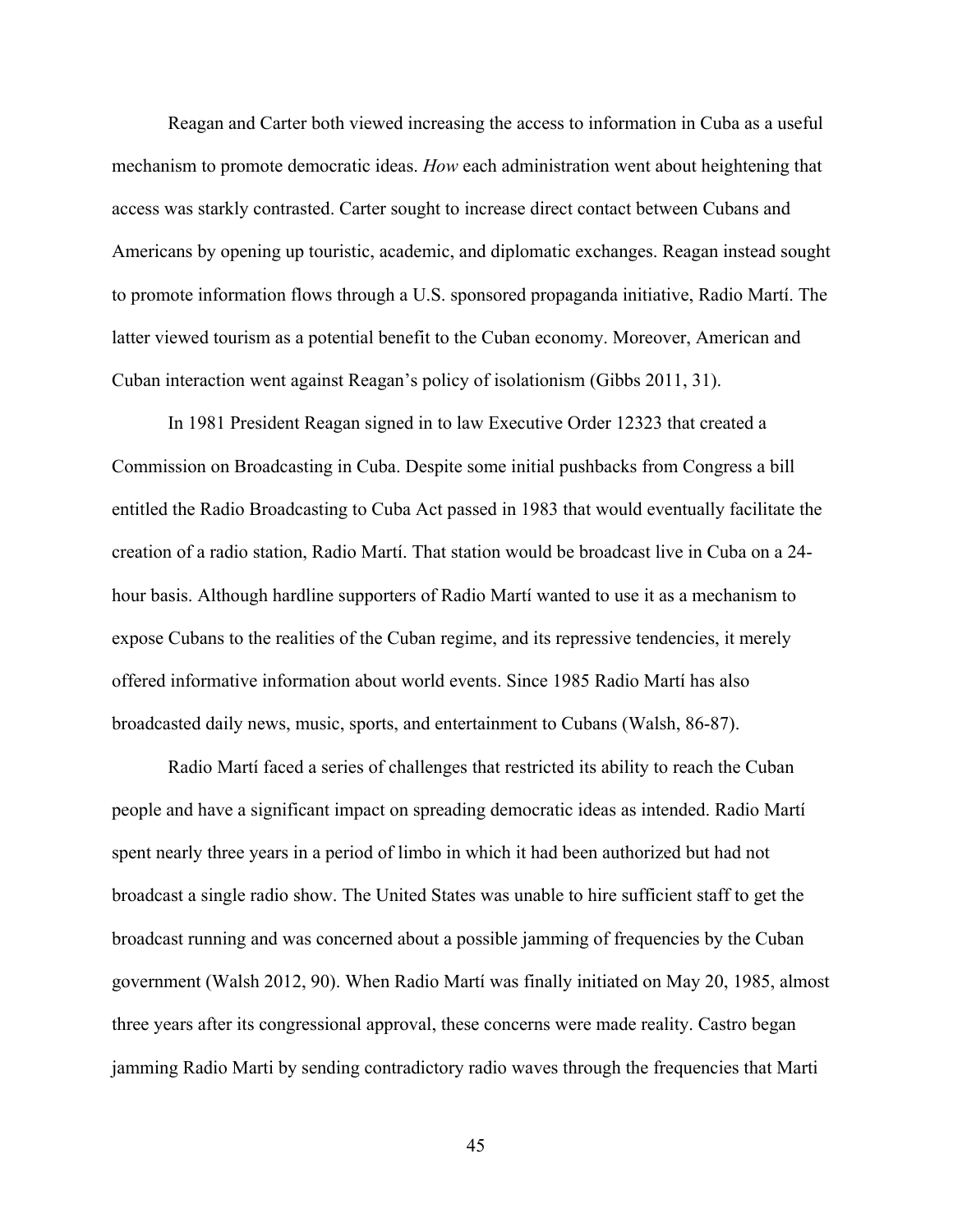was being aired on. There were also serious doubts about how impactful Radio Martí's content was and whether it actually resonated with Cuban listeners (Walsh 2012, 94).

With time Radio Martí increased its level of exposure and effectiveness. Throughout 1986 and 1987 Cuban listenership increased significantly. Estimates in 1987 suggested that more than half of the Cuban population listened to Radio Marti on a daily basis. Radio Martí covered important issues such as the HIV/AIDs epidemic, the Chernobyl disaster and the conflicts in Central American and Angola (Walsh 2012, 95-96).

As the economic situation in Cuba deteriorated in the final years of the decade President Bush and hardliners in congress saw an opportunity to heighten information flows and to promote factions against the Cuban regime. In 1990 President George H.W. Bush authorized the creation of a television equivalent of Radio Martí, T.V. Marti. This program faced similar challenges as Radio Marti. Many were troubled that a television signal from the United States would be considerably weaker than a radio frequency, and thus easier for the Cubans to block. Radio Marti faced confrontation in Congress, where U.S. officials raised issues of sovereignty and international norms concerning telecommunications. After much debate congress and the President authorized the Television Broadcasting to Cuba Act in January 1990. The program was finally launched on March 27, 1990 but was immediately neutralized by Cuban interferers. Within just a few months it was clear that T.V. Martí was a complete failure. Reports indicated that very few Cubans had access to T.V. Martí's programing (Walsh 2012, 126-127).

Radio and T.V. Martí could be described as ineffective simply based on their slow startup times and Castro's ability to block their signals, at least upfront. Broadcasting pro-democracy programs can only have a liberalizing effect on an autocratic society if they expose that nation's population to democratic ideas (Richmond 2010). Of the two programs Radio Martí was the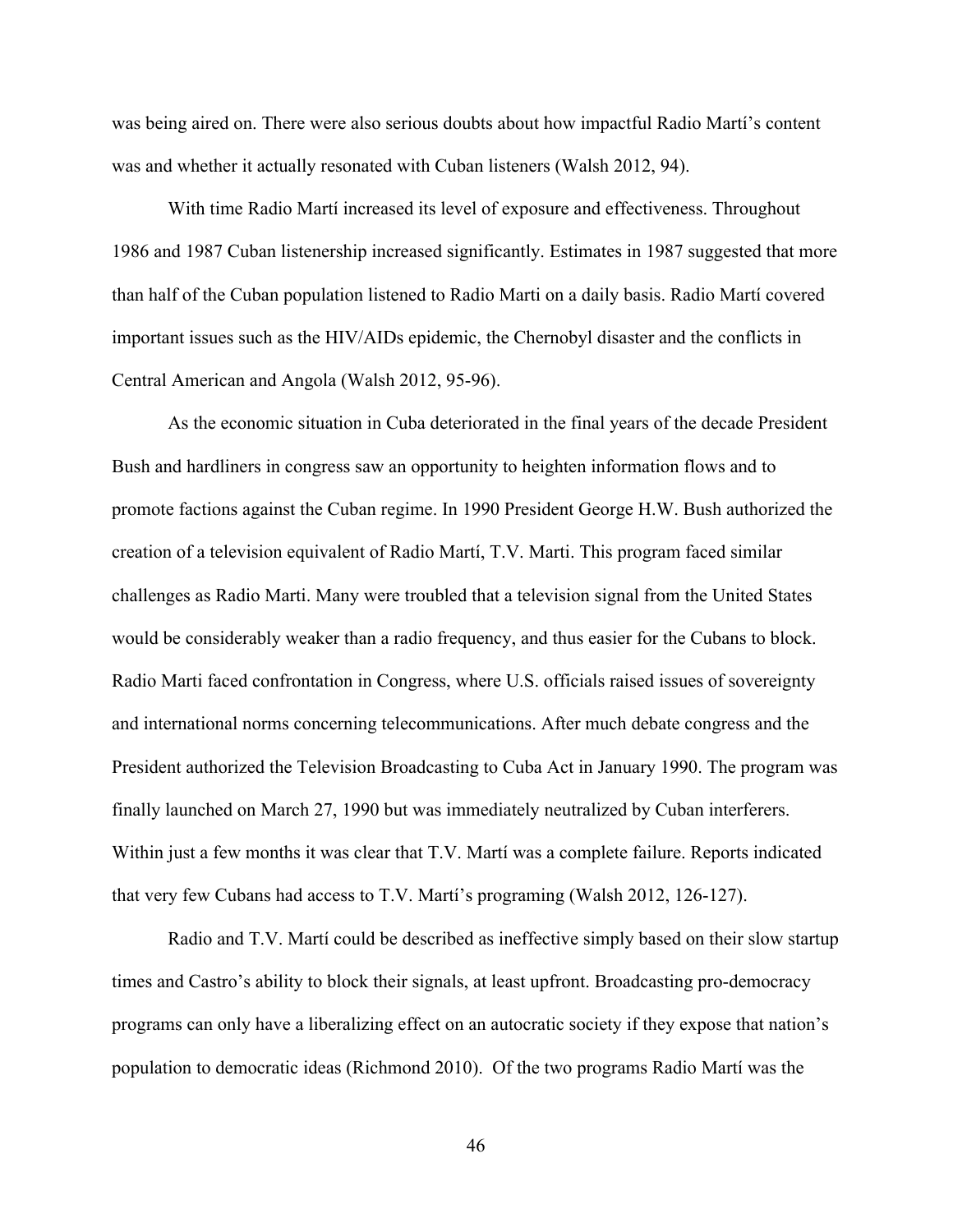only one that Cuban's tuned in to. Yet, its content was mostly informative, rather than persuasive. It did not expose Cubans to the benefits of American life nor was it used as anti-Castro propaganda. Therefore it comes at no surprise that there was not a significant rise of prodemocracy elements in Cuba during this time.

Rather than support democratic momentum in Cuba, these programs may have indirectly impeded Cuba's openness. It was clear that Castro viewed the implementation of Radio and T.V. Martí as hostile acts. Not only did he order the interception of the radio stations frequency, but also he also unilaterally ended the migration accord that had been established in 1984. By halting the migration accord, the regime restricted thousands of Cubans' right to free movement. As a result thousands of Cuban exiles were forced to take the dangerous journey across the Florida Straights on rafts made of wood.

# *Withdrawals from Migration*

During the Reagan administration there were several instances that indicated a reversal of the pro-migration and person-to-person exchanges instituted by Reagan's predecessors. As already noted in this chapter's *sanctions* section, President Reagan viewed such exchanges as an opportunity for Cuba to gain economic benefits. Thus, in April of 1982 President Reagan revoked the travel authorizations granted under President Carter in 1977. Academic exchanges took place at a significantly restricted rate (Kaplowitz 1998, 123).

Reagan also moved to cut off migration flows. He desperately wanted to prevent another Mariel Crisis from occurring under his watch. In particular, the president was concerned about the continued presence of criminal factions of the *Marielitos,* who had come to the United States during the crisis. Several diplomatic attempts were made to repatriate the Mariel desirables, but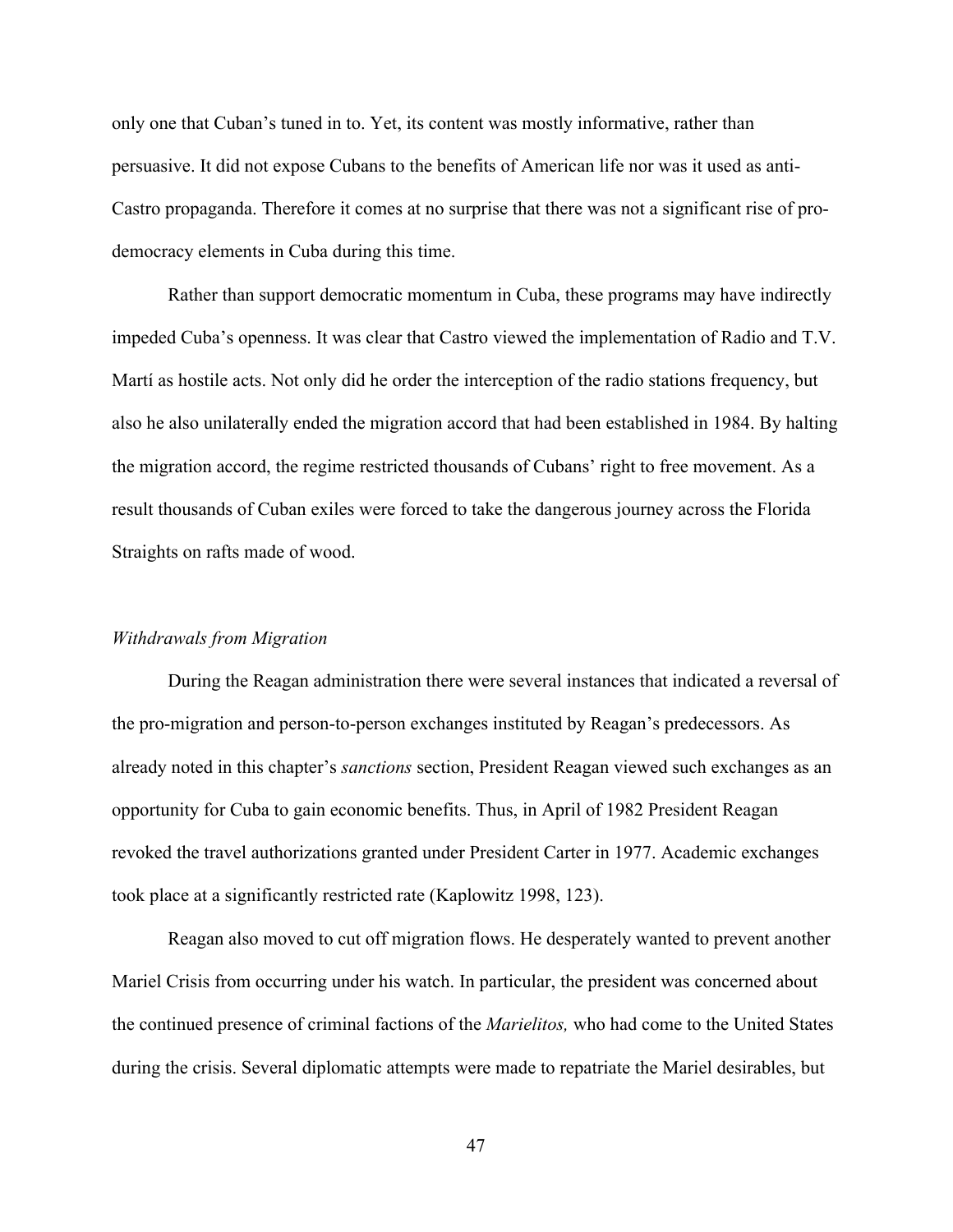were unsuccessful (Kaplowitz 1998, 123). An agreement came in 1984 shortly after Reagan's reelection. The United States and Cuba agreed to an immigration compromise in that year that would return nearly three thousand of the Mariel refugees and allow for 20,000 Cuban visas to be granted annually. The United States would also accept 30,000 political refugees and their immediate families. This agreement was mutually beneficial. It would allow Castro to continue to reduce anti-communist factions on the island, and for Reagan to return the undesirables that had committed crimes in Cuba and were continuing to cause problems in the United States (Perez-Stable 2011, 15).

The launch of Radio Marti in 1985 infuriated the Castro regime, however, which then suspended the 1984 immigration agreement. The United States responded by halting migration flows altogether. This suspension of entry visas for Cubans into the United States lasted for a period of two years. As immigration to the United States became increasingly difficult less Cubans managed to make the voyage to Florida. The most desperate, also known as *balseros*, took to rafts and makeshift boats to escape Cuba. Altogether those that successfully made it via *balsas* were slim. Less than 75,000 Cubans immigrated to the United States from 1981 to 1990 (Pedraza 1996, 323). After suffering a serious economic downturn in 1986 and 1987 however Cuba became more conciliatory and initiated secret talks with Washington in 1987 in Mexico. These resulted in the renewal of the 1984 immigration accord (Martínez and Resende 2006, 34; Schmertz, Datlof, and Ugrinsky, 384).

#### **Domestic Economic Factors**

*Collapse of Soviet Aid*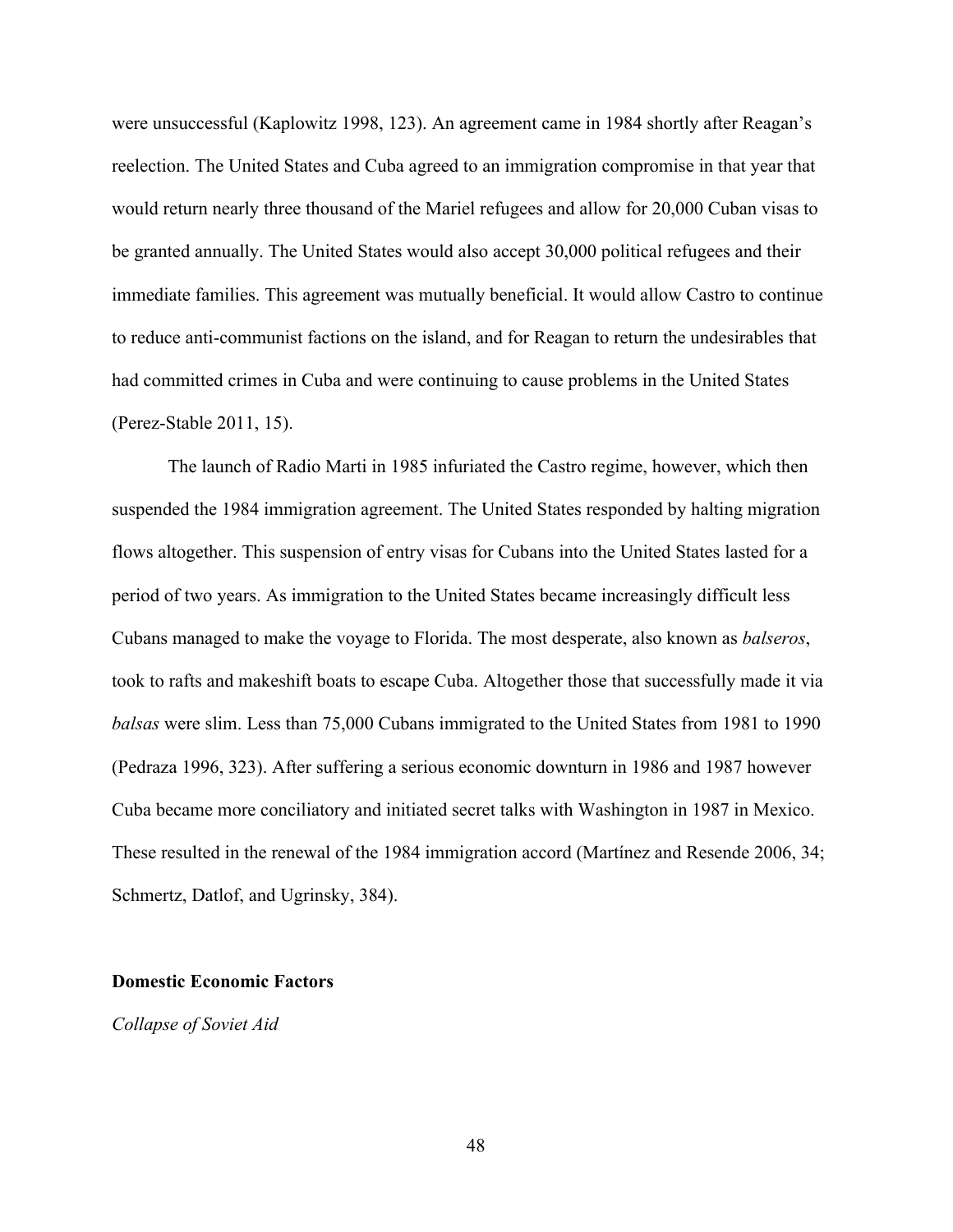Throughout the 1980s the Cuban economy deteriorated. Initial problems stemmed from bad commodity prices. Already low sugar prices in the late early 1980s further declined in the mid and late 1980s. The price of sugar dropped from 25 cents per pound in 1980 to 3 cents in 1985. The low price of oil also hurt Cuba since it often re-exported Soviet oil imports. Also debilitating was the devaluation of the dollar, which caused Cuba's purchasing power to go down and foreign debt to go up. Finally, as Cuba's economic conditions worsened, the U.S. embargo became more effective, at least in an economic sense. In the mid-1980s the U.S. embargo was costing Cuba about 400 million dollars per year (Kaplowitz 1998, 118).

Cuba took several steps to counteract these issues. Cuba heightened existing economic relationships with the Soviet Union and other communist bloc countries. By mid-decade Cuba was making more money re-exporting Soviet oil than it was exporting sugar, its largest export at the time. Cuba also increased ties with Latin American states, Europe and Asia. Finally, as part Castro's rectification campaign, Cuba began conserving some goods and required Cubans to work harder for less money (Kaplowitz 1998, 118-119).

Yet these initiatives could only slightly offset the economic pains that were yet to come. As Cuba was building up its economic dependence on the Soviet Union, its own political economy became more aligned and vulnerable to the conditions in that country. The 1980s were a bad time to be dependent on the Soviet Union. Under the policies of perestroika and glasnost Soviet leader Mikhail Gorbachev reformed the Soviet Union. This liberalization fostered future reform movements in Eastern Europe that would lead to the overthrow of several communist regimes in the region. When socialist factions within the Soviet Union began losing power in favor of democratic proponents Cuba was headed for trouble. The Soviet Union stopped buying Cuban sugar at prices above international market level. It was also announced that the Soviets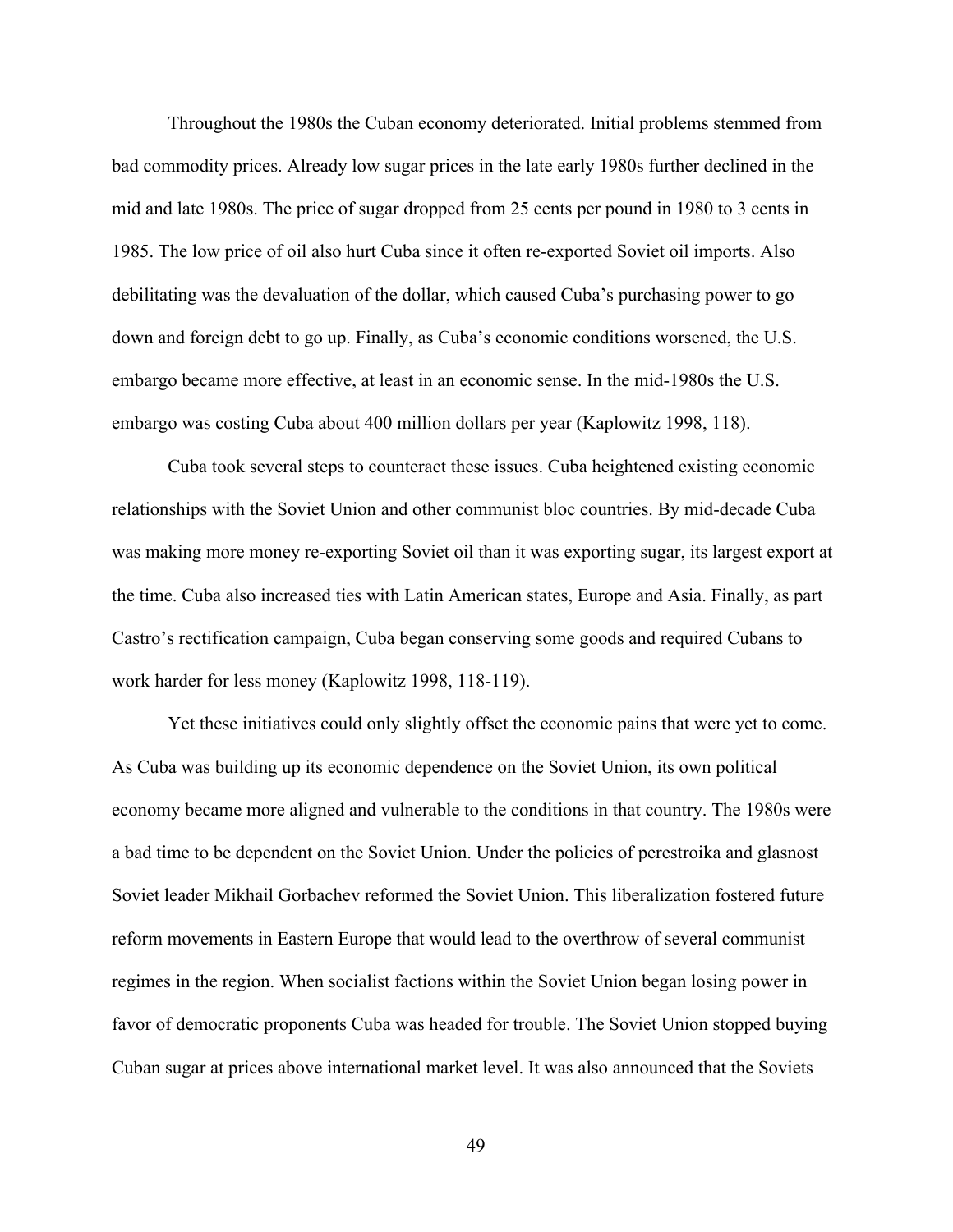would soon end the oil-for-sugar barter system that had disproportionately benefited Cuba for three decades (Kaplowitz 1998, 145).

Economic troubles worsened at the start of the 1990s. Trade with communist countries further declined and subsidized soviet oil continued to diminish. In 1991 the Soviet Union collapsed. Economic assistance from that country dwindled. In 1989 Soviet aid to Cuba was about five billion dollars. By 1992 the Soviets offered Cuba nothing. In an attempt to counteract these changes Cuba sought increased trade with countries in Latin America, and with Japan, China, and Europe. However, the damage could not fully be offset. Cuba was in full economic collapse by 1991. Cuba's official estimates suggest that GDP shrank by 35 percent from 1989 to 1993 Gibbs 2011, 27 (Kaplowitz 1998, 145).

The economic factors were in place for a transition toward openness to occur. In fact, many international groups and journalists predicted that a democratic transition in Cuba was imminent (Gibbs 2011, 28). While scholarship suggests that poor economic conditions should lead to liberalization in an autocratic regime, the intermediate factors for liberalization were not present (Acemoglu, Robinson and Yared 2005). Foremost, average Cubans were not uniting and demanding reforms.

The failure for Cuba to liberalize and for Cubans to advocate vigorously for reform despite economic collapse probably happened for two reasons. First, Cubans did not have enough access about the reformist movements taking place in Eastern Europe and the Soviet Union. Not only did Castro limit access to such information, but Cuba was geographically separated from these incidents as well. Laurence Whitehead suggests that proximity to democratic societies is an important external factor in promoting liberalization. Those closer to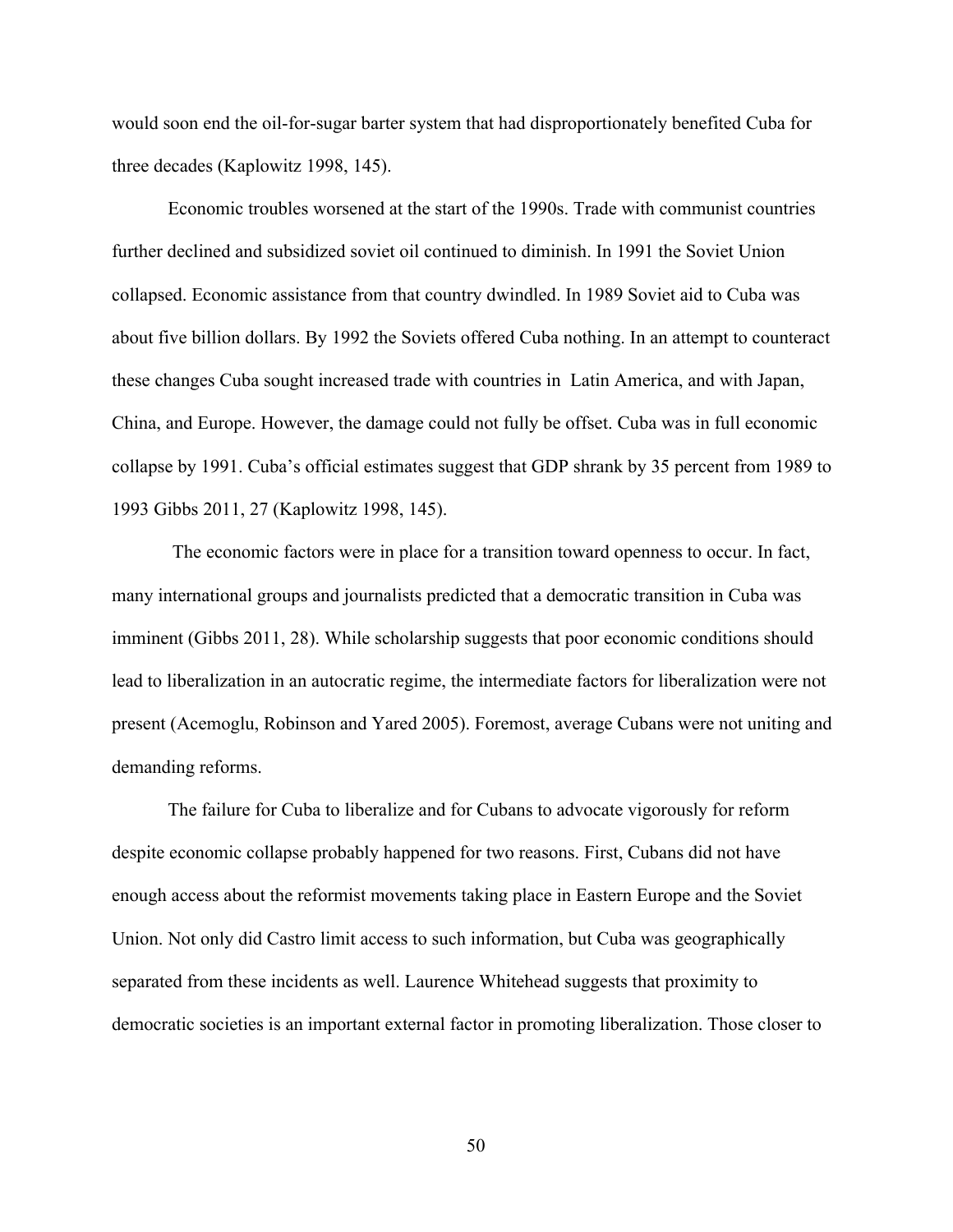democratic societies tend to be more prone to democracy as well (1996). Cubans status as an island nation has long isolated it from global trends such as democratization in the 1990s.

Second, Castro moved quickly to repress dissent through his rectification campaign so that those with any inclination towards expressing reformist ideas were quickly discouraged. For example, before the Fourth Congress of the PCC in October 1991, many international human rights organizations on the island organized to demand free elections, freedom of political association, and for the lifting of travel restrictions, among other human rights (Gastil 1991, 169). Yet before these activists could gain popular support, they were severely repressed. The state security forces attacked those demanding reform and jailed several of them as well. This showed others who were considering opposing the regime would be met with instant repression. Thus, in contradiction to what scholars such as Acemoglu, Robinson, and Yared predict, we actually observe that the deteriorating economic conditions in Cuba resulted in an increase in repression and a tightening of autocratic principles.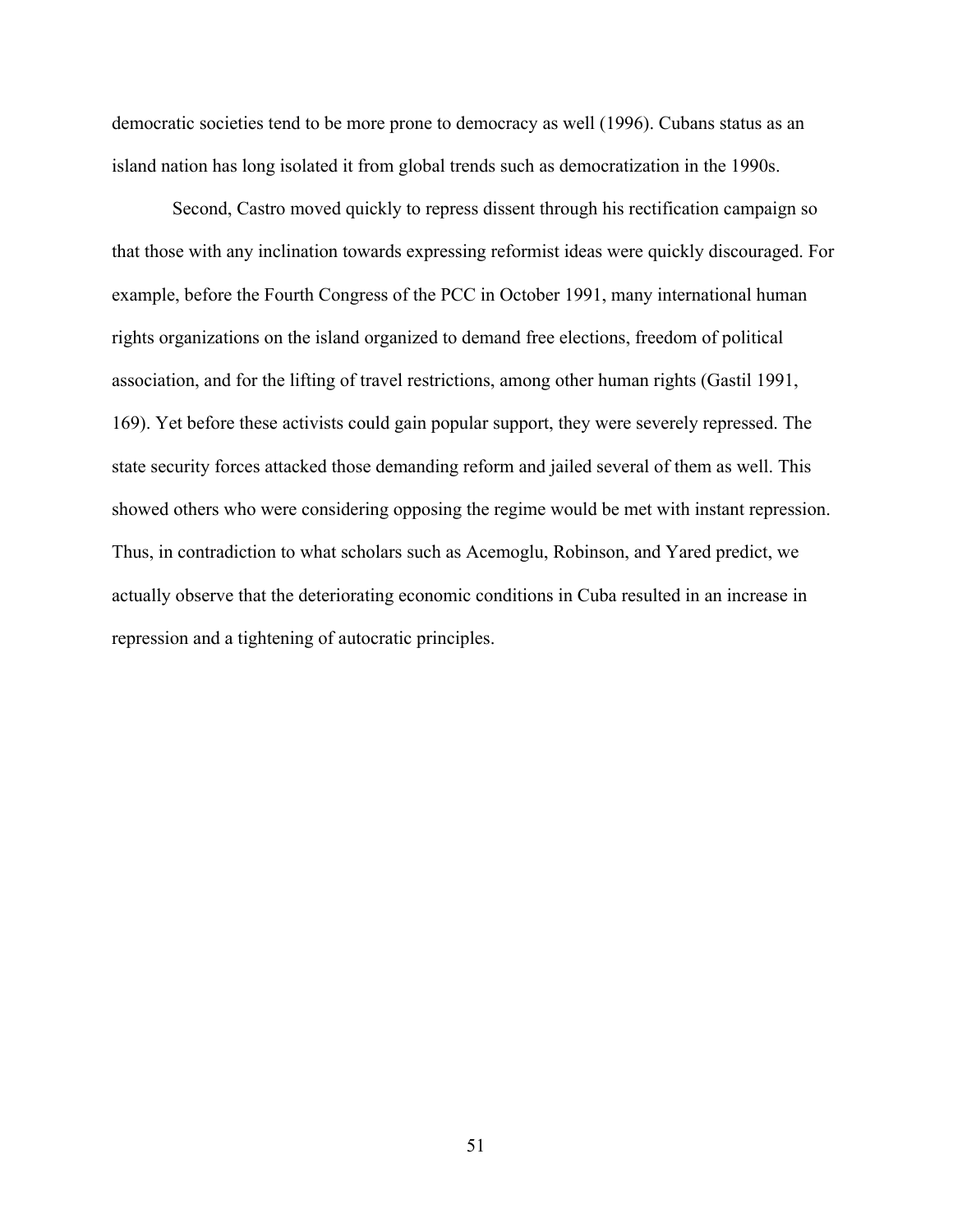# **Chapter III: Heightened Economic Pressure and Obama's Rapprochement (1991-2015)**

# **Overview**

At the start of the 1990s Cuba was still dealing with the economic decline caused by the dissolution of the Soviet Union. Cuba strengthened its rectification campaign, based on rationing and collectivist principles, to deal with the economic troubles. Yet conditions only worsened over time. By 1993 Cuba, facing firmer sanctions from the United States, was near economic collapse. Cuba implemented a series of economic reforms under the slogan "Special Period in Peacetime", indicating that they would only be temporary openings. In order to strengthen his position of power Fidel Castro also repressed the nascent political opposition movement in Cuba. At the end of the decade Cuba had dodged economic collapse, and Castro remained firmly in power.

At the turn of the century Cuba faced new problems. The opposition movement on the island was growing somewhat. In response, the Cuban regime heightened repression once again. Additionally, Cuba's leader, Fidel Castro, faced deteriorating health. In 2006 he relinquished power to his brother, Raul. This exchange led directly to a series of economic liberalizations. Changes in Cuban economic policy were met with a reformation of U.S. diplomatic efforts. Rather than isolate the island as many of his predecessors had done, President Barack Obama has sought to engage the Cuban government and its people.

# **Civil Liberties**

*Continued Repression in the Face of Ridicule*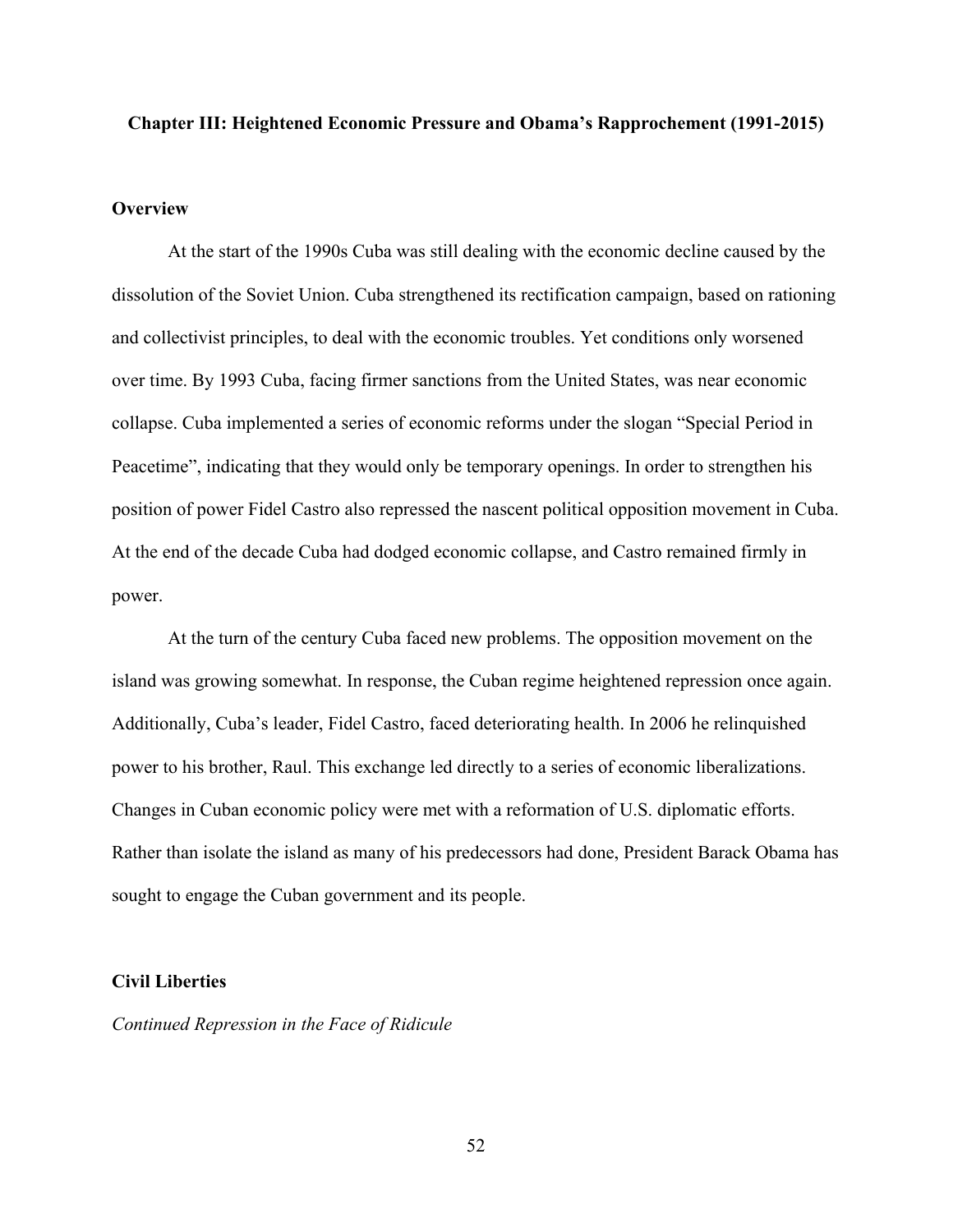Throughout the 1990s and early 2000s Freedom House continued to award Cuba scores of 7 on civil liberties. Freedom of association and organization, freedom to travel, religious freedom, and freedom of the press were all severely restricted. In a few instances some reforms of liberalization were made, but these were temporary and merely served to the political or economic benefit of the Castro Regime. On occasions where the regime was questioned or when opposition groups demanded reform, heightened repression followed.

Repression against political opposition organizations continued throughout the 1990s. Cuba maintained several hundred political prisoners throughout the decade. In 1993 it was estimated that at least 500 prisoners were being held in Cuba. This number was raised to 600 in 1994 (Gastil 1995). In 1996 dozens of opposition members belonging to the Cuban Council, a group of opposition organizations were arrested for forming a meeting (Gastil 1997). In July 1997 security officials threatened more than a dozen dissidents when they released a document asking for free expression, assembly, and other civil and political rights (Gastil 1997). Many of these individuals were tortured or held in psychiatric facilities. Throughout the 1990s and until 2007 Cuba denied requests from the United Nations for the presence of a human rights representative in the country to examine prison conditions and the status of other facilities.

The freedom to travel was restricted throughout the 1990s. To leave the country Cubans were required to obtain exit permits, which were difficult to get. Attempts to escape the country were met with prison time. In 1994 many Cuban refugees were shot at as they tried to escape the island and reach the U.S. base at Guantanamo Bay. About 1,000 individuals were arrested for attempting to leave the island in 1994 (Gastil, 1997). In 1994 massive riots took place in Havana, where thousands of Cubans gathered demanding refuge in the United States and chanting anti-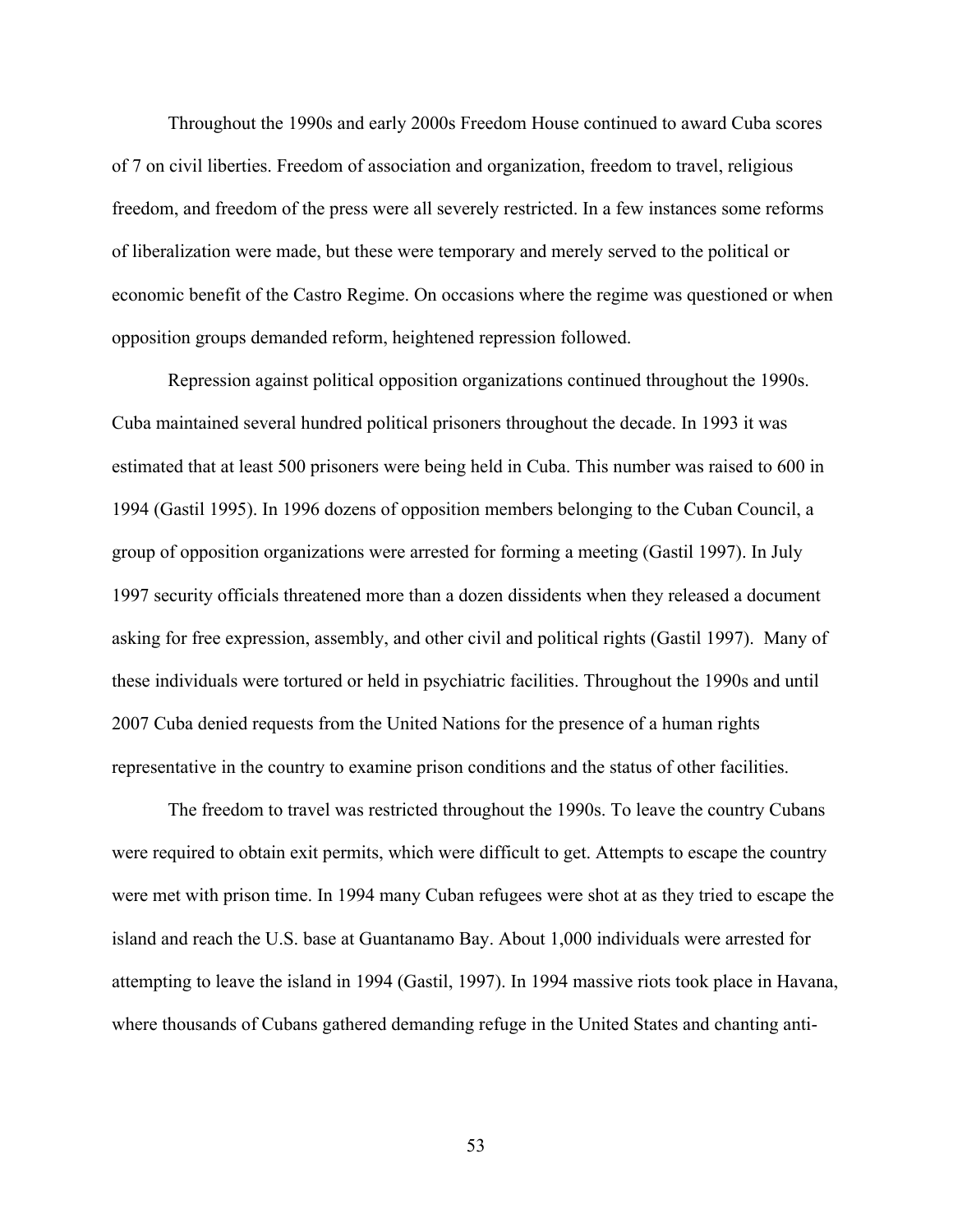Castro slogans. Nearly 700 people were detained and thirty-five were injured (Perez-Stable 2011, 30)

Freedom of religion was virtually non-existent in Cuba during the early 1990s. Until 1991 religious believers were officially discriminated against and only atheists could participate politically. In that year Religious believers were allowed to join the Communist Party permitted they make an official commitment to the Communist Party of Cuba (PCC) (Gastil 1992). Prior to a visit from the Pope in 1998 religious activities were authorized and Christmas was celebrated for the first time in 28 years ("Freedom in the World Report: Cuba" 1999).

Freedom of the press was heavily restricted. Throughout the decade several non-statesponsored media outlets were restricted from entering the country and several were expelled while working in Cuba. For example, in 1993 a *Miami Herald* journalist was expelled from Cuba (Gastil, 1994). Such expulsions were common. Prior to ceremonies for the opening of the National Assembly in 1998 several foreign journalists were sent home ("Freedom in the World Report: Cuba" 1999).

At times minor reforms were introduced that eased repression of opposition groups, but usually when such action was politically or economically advantageous for the Cuban government. Moreover, such actions were often temporary or offset with heightened repression elsewhere. In 1992, for example, Castro released several dozen political prisoners (Gastil 1993). Castro furthered eased civil liberties that year when he introduced constitutional reform to end formal discrimination against religious believers. However, both actions were made prior to a meeting with Latin American states and the Spanish government from whom Castro sought to gain economic assistance. When the meeting proved unsuccessful, President Castro arrested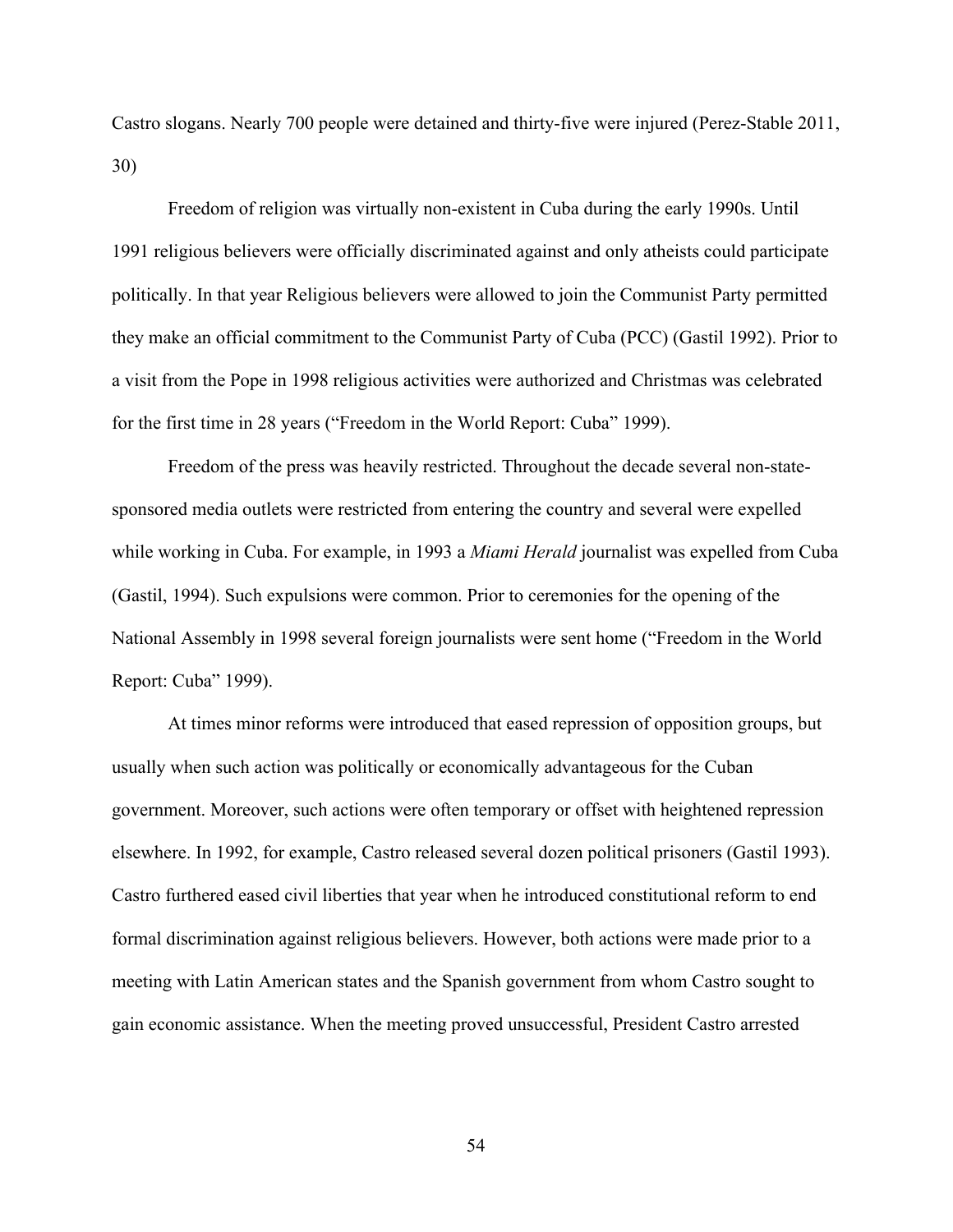dissidents and granted himself further control over the military and the National Defense Council.

Castro did make some significant concessions prior to a 1998 visit by Pope John Paul II. In June 1998 the number of political prisoners on the island was numbered at 381, down from more than 1,000 two years prior (Gastil 1999). Castro responded directly to the Pope's requests to release 300 political prisoners. Instead of the Pope's number Castro freed 140 prisoners. However, in the same year four prominent opposition leaders, known as the Group of Four, faced and were later arrested for sedition charges. Relaxation of repression prior to the Pope's visit seemed merely an attempt to appease foreign pressures rather than a move towards liberalization. In 1999, just a year after the visit, Fidel Castro introduced anti-subversive legislation, Law No. 88, which targeted independent and foreign media, and the growing opposition movement on the island ("Freedom in the World Report: Cuba" 2000). Through this legislation those speaking poorly of the government could face up to 20 years in prison. In subsequent years dozens of journalists were arrested or forced into exile via this legislation.

The regime was truly tested with the rise of opposition movements in 2002 that gained domestic and international attention. The Varela Project and its leader, Oswaldo Paya, gained recognition from former U.S. president Jimmy Carter when he visited in June 2002. The Project collected 11,000 signatures of individuals who wanted referendums on the right to speech and vote, along with other reforms ("Freedom in the World Report: Cuba" 2003). Unfortunately, these developments were met with heightened repression, rather than reform. 75 dissidents and journalists were arrested in April 2003. All of the accused were found guilty. Shortly after the signatures were submitted, Havana held a referendum that declared socialism to be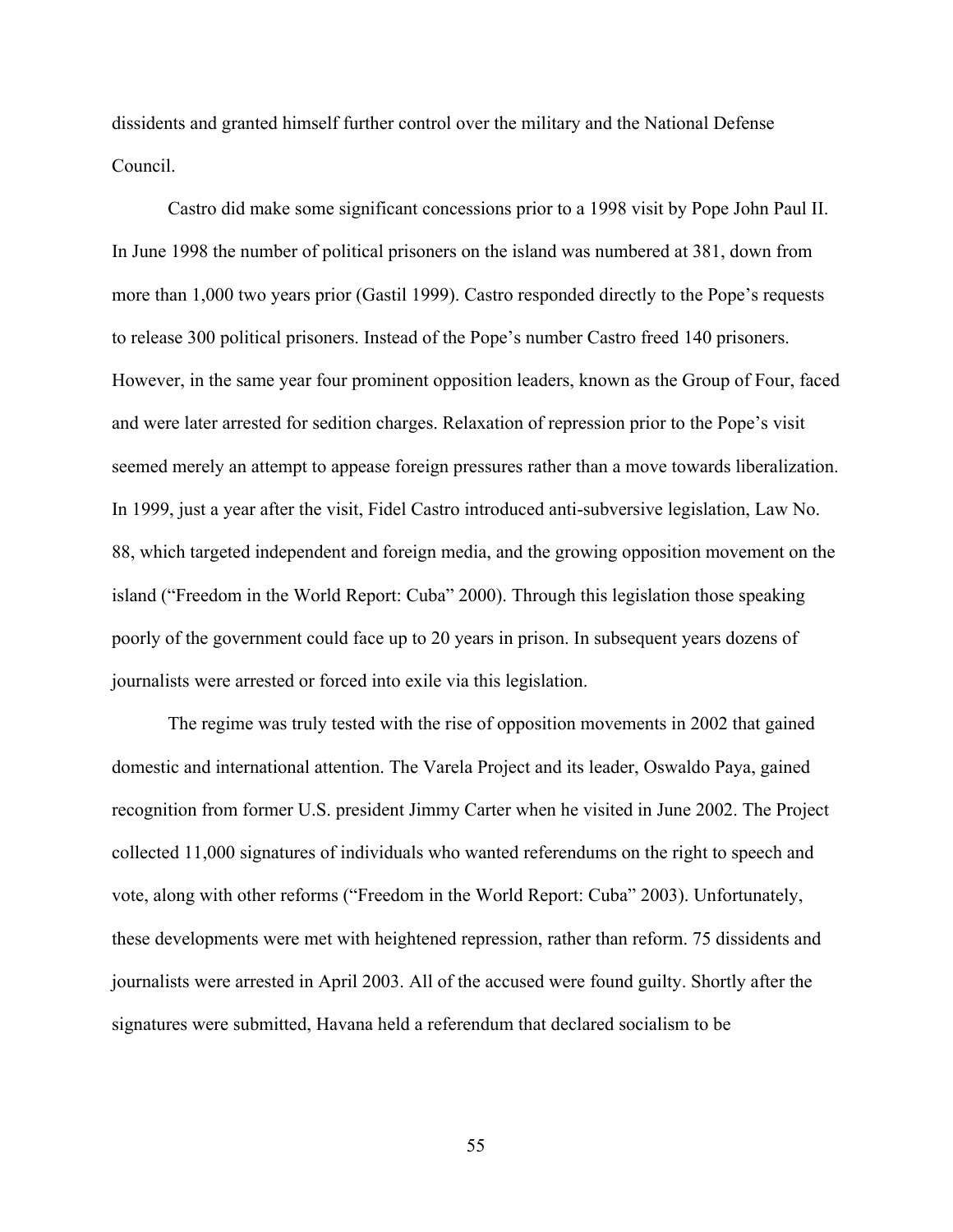"untouchable" in effect voiding the signatures of any legitimacy ("Freedom in the World Report: Cuba" 2004).

### *Fidel Relinquishes Power and Several Reforms Ensue*

In 2006 after a stint in the hospital due to internal bleeding, Fidel Castro, at the age of 80, relinquished power to his brother, Raul. At first, little change seemed imminent. Raul continued the level of repression and economic control present under his brother. In 2007, however, Raul began to discuss the possibility of economic reform. More significantly, in his first year as temporary leader Raul authorized the release of more than 50 long-term political prisoners ("Freedom in the World Report: Cuba" 2008).

In 2008 Raul was named full-time president as Fidel announced his official retirement. What followed was a series of reforms, particularly economic ones, which motivated *Freedom House* to downgrade Cuba's civil liberties score from 7 to 6 ("Freedom in the World Report: Cuba" 2009). Economic reforms included allowing Cubans to buy consumer goods and to stay in tourist hotels, and the elimination of salary caps. Cuban farmers were also given greater autonomy over their businesses. Also in 2008 Raul watched over the release of more political prisoners, including 20 of those arrested in the 2003 crackdown following the Varela Project ("Freedom in the World Report: Cuba" 2009). Raul permitted the signing of two UN human rights treaties. In particular, Cuba displayed openness with its involvement in the gay rights movement. The government sponsored an International Day Against Homophobia, initiated a center to test patients for STDs, and began providing sexual realignment surgeries for transsexuals.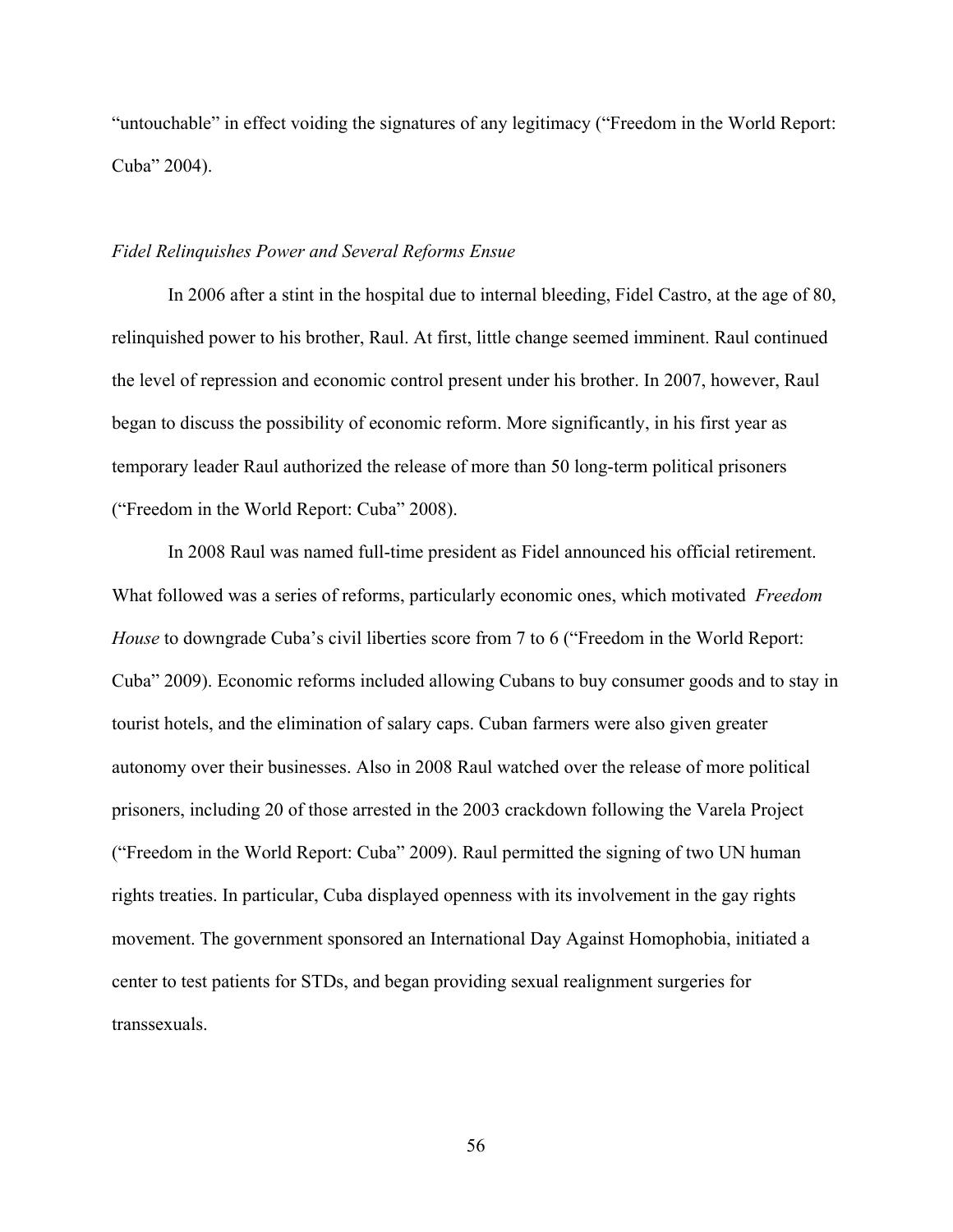Indications that Raul would offer a greater opening of society and easing of civil liberty controls continued in the years ahead. Several political prisoners, including prominent dissidents, were released from prison in 2009 ("Freedom in the World Report: Cuba" 2010). Thanks to negotiations between the Catholic Church and the Spanish government, and Cuba, the Cuban government started to release many of the remaining prisoners from the crackdown on dissent in 2003. Most of these prisoners were sent in exile to Spain, but many refused to leave and remained in prison. These releases were a direct result of negotiations between Cuba, and the Catholic Church and the Spanish government. By 2010 the number of political prisoners in Cuba was down to 167 ("Freedom in the World Report: Cuba" 2011). By December 2011 less than 75 political prisoners were being held on the island, although short-term detentions and harassment of dissidents were more common ("Freedom in the World Report: Cuba" 2012).

# *A Trend Toward Openness*

In recent times economic reforms are continuing. The government has cut the amount of public sector jobs and authorized opportunities in the private sector. In 2011 it was announced that Cubans could more freely purchase homes and cars. ("Freedom in the World Report: Cuba" 2012)

Other reforms are taking place as well. Raul Castro has led efforts to reduce corruption and abuses of power in the government and state controlled industries. In January 2013 the government eliminated the exit visa requirement so that Cubans could more freely leave the island ("Freedom in the World Report: Cuba" 2014). Restrictions regarding residency in Cuba were also rescinded. As a result of these reforms dissidents, human rights organization, and leaders are freer to travel abroad. The independent press has gained some freedom under the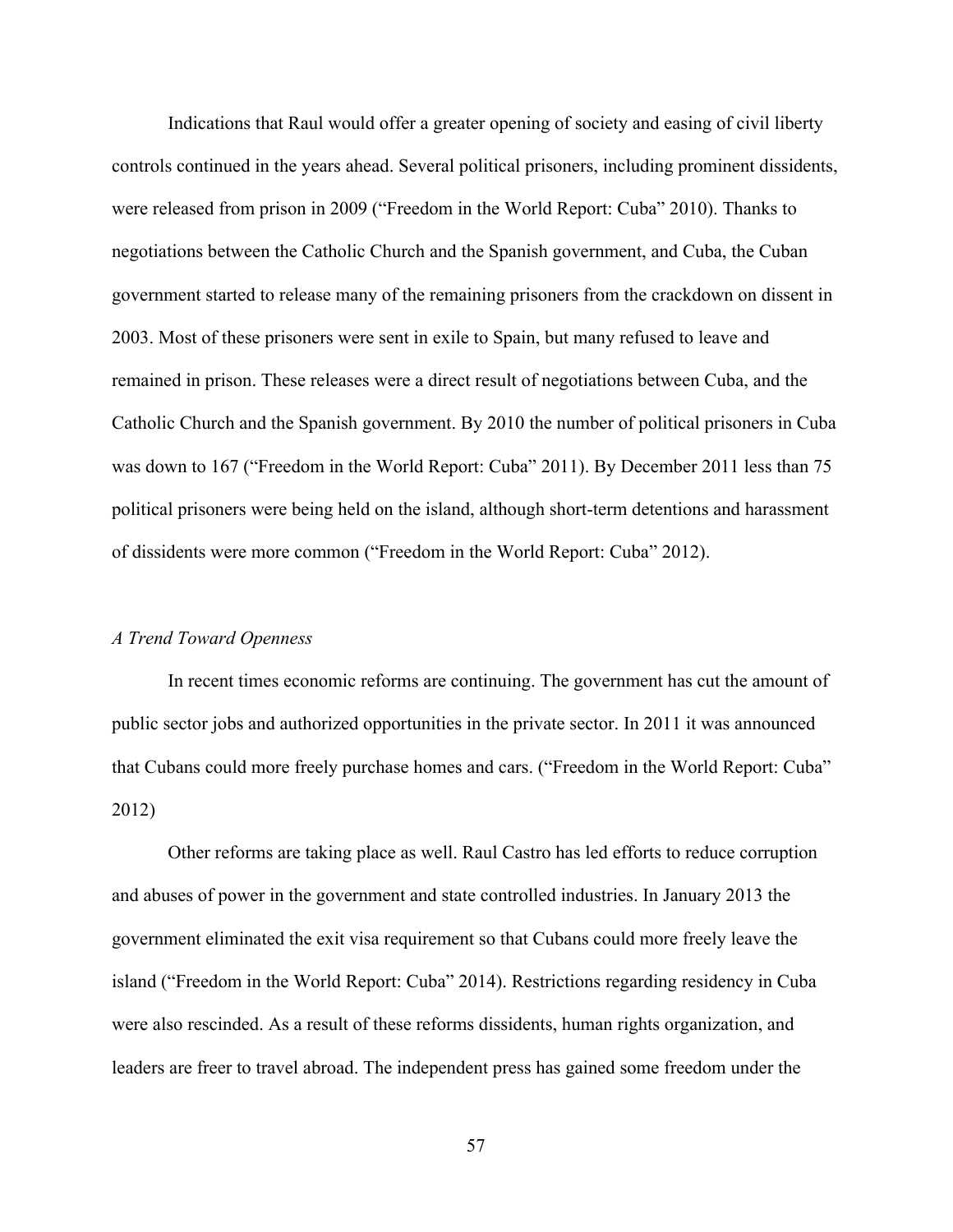Raul's leadership as well. The national newspaper *Grandma*, for example, has been able to publish articles critical of the government. Other publications with low readership and some Catholic newspapers are able to criticize the government as well. In 2013 the government opened more than 100 Internet cafes throughout the country. The small community of Internet users and bloggers, such as the internationally recognized Yoani Sanchez, has been able to ridicule the government online ("Freedom in the World Report: Cuba" 2014). Some improvements have been made regarding the ability to organize and protest. In 2014 the Ladies in White organization was allowed to march in December ("Freedom in the World Report: Cuba" 2015)

On December 17, 2014 Cuba and the United States reinstated their diplomatic relations after more than 50 years of isolation. The rapprochement resulted in Cuba agreeing to release 53 political prisoners and of Alan Gross, the government contractor who was arrested in 2009. The United States also released three of the remaining "Cuban Five", several Cuban spies who were arrested in the late 1990s on espionage charges (Freedom in the World Report: Cuba" 2015.

### *Sanctions*

# *Cuban Democracy Act and the LIBERTAD Act*

In the early 1990s the United States viewed the struggling Cuban economy as an opportunity to further strangle the island through sanctions. It also suspected that the fall of the Soviet Union would increase the likelihood of a similar collapse in Havana. In 1992 George H.W. Bush passed the Torricelli act, also known as the Cuban Democracy Act (CDA). This legislation prevented foreign subsidiaries of U.S. companies from trading with the island and restricted ships that trade with Cuba from entering the United States. Under the bill improvement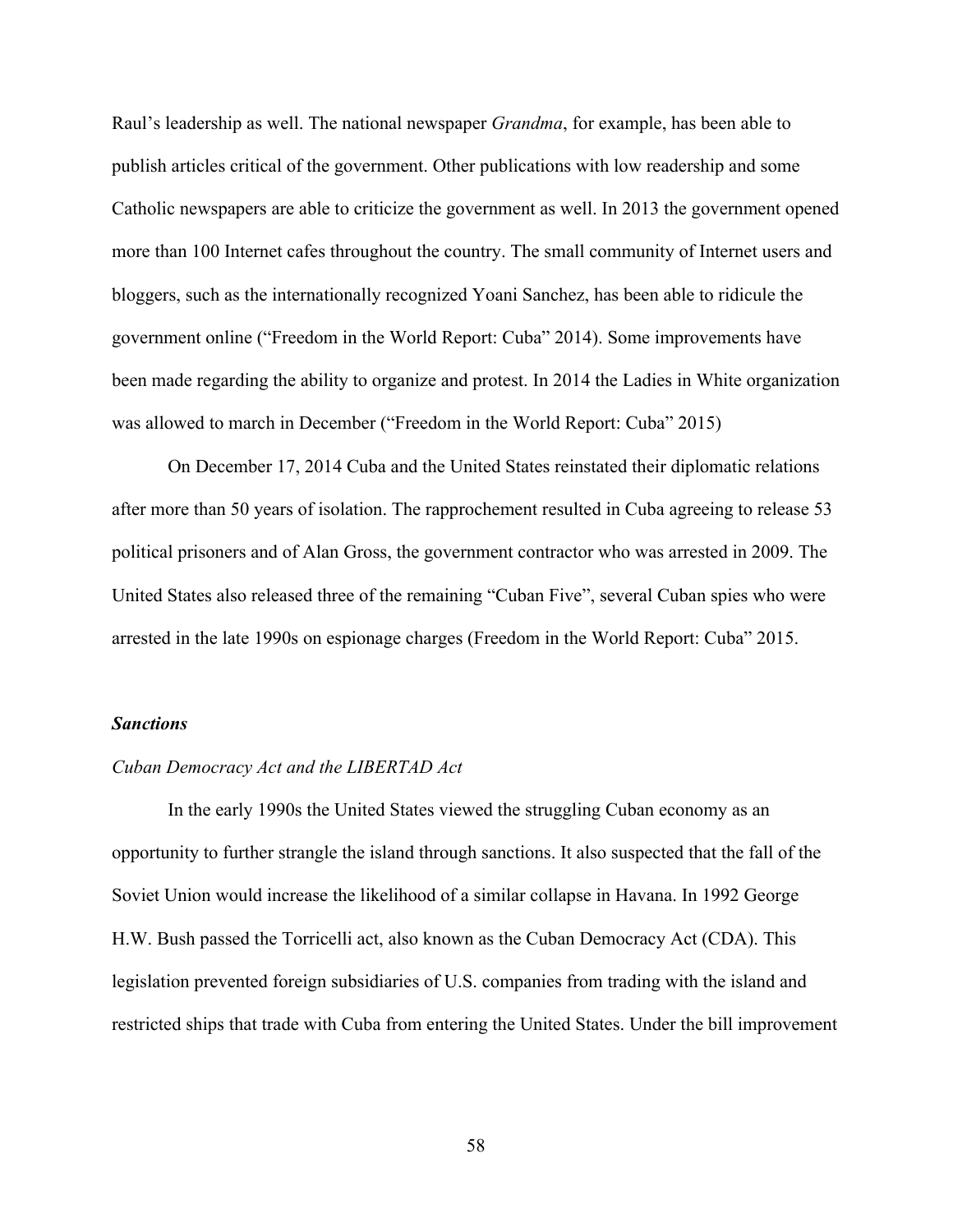in relations between the two countries would only take place if Cuba implemented democratic and economic reforms (Kaplowitz 1998, 148).

Amidst fears that President Clinton (1993-2001) might take a more conciliatory approach to Cuba, the subcommittee on Western Hemispheric Affairs passed a resolution in 1993 calling for an international embargo against Cuba (Perez-Stable 2011, 29). Obviously this would not come. But, it signaled to President Clinton that more economic isolation was desired. President Clinton would not disappoint. In 1996, after easily passing the Senate and House, the Helms-Burton Act, officially the Cuban LIBERTAD Act, was implemented. The Libertad Act banned imports of Cuban products from third party countries. The law also allowed U.S. citizens to sue foreign companies and individuals who have obtained goods or property from Cuba that was owned by U.S. citizens prior to the Cuban revolution (Perez-Stable 2011, 33).

### *Clinton's Modest Relaxation of Sanctions*

In strengthening its own embargo, the United States further isolated itself in its policy toward Cuba. In 1992, shortly after the passing of the CDA, the United Nations passed a resolution against the U.S. embargo (Perez-Stable 2011, 43). No other country maintained a similar policy toward the island and, in fact, in the early 1990s Western and Latin American countries were increasing economic relations with Cuba. In August 1996, shortly after the Helms-Burton Law was passed, the Inter-American Juridical Committee (IAJC), with support from OAS members, ruled that the law went against international norms (Perez-Stable 2011, 65). In response to the IAJC decision and a potentially similar solution from the WTO, President Clinton decided to waive the most controversial aspect of the Helms-Burton Law, which allowed individuals to sue third party companies that were trading expropriated goods in U.S. courts.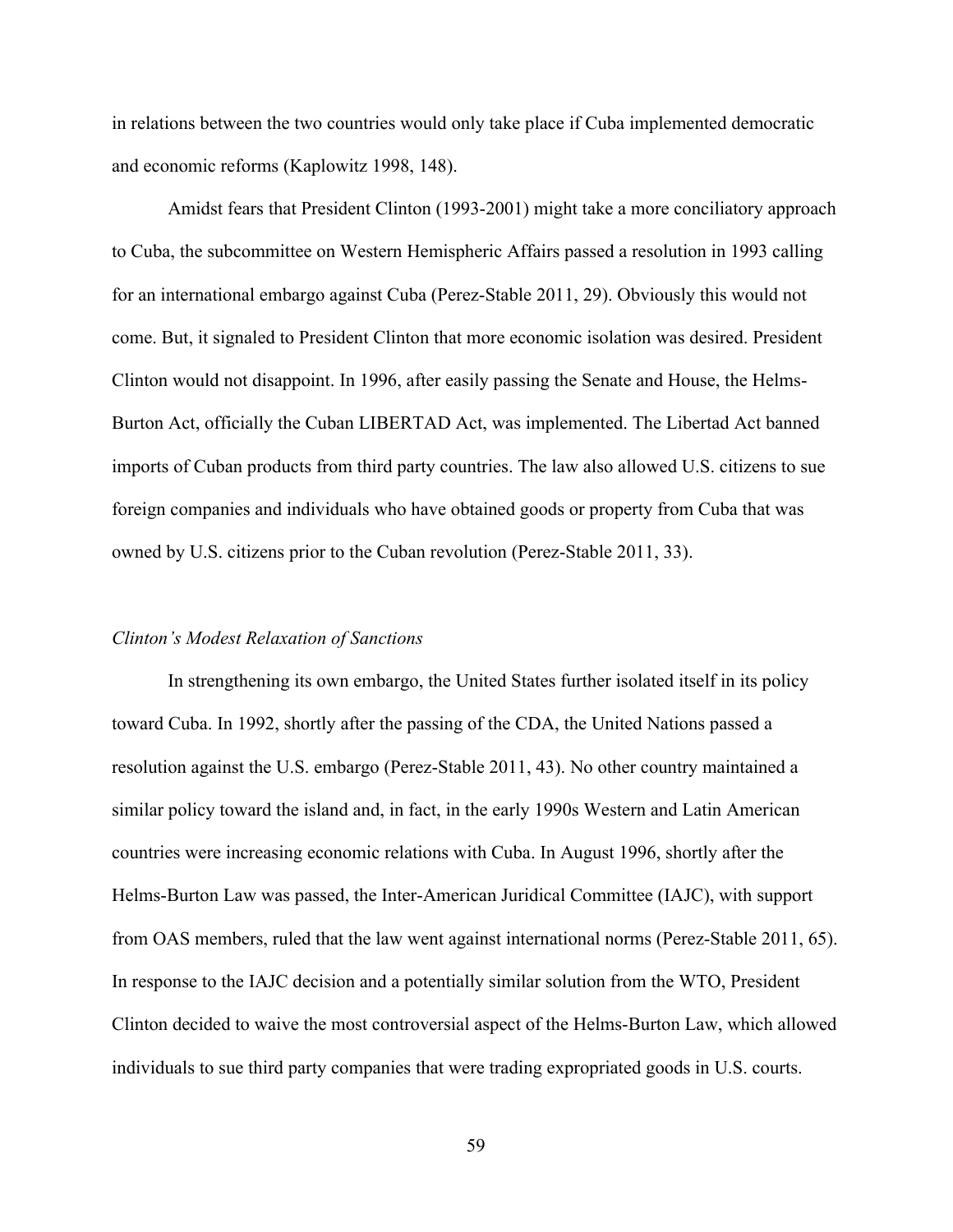Clinton continued to show a desire for conciliation during the latter years of his tenure. In 2000 the United States relaxed economic sanctions regarding trade on food and medicine to Cuba through the Trade Sanctions Reform and Export Enhancement Act. Although hesitant to accept the initiative at first, Cuba began importing U.S. agricultural products following the devastating Hurricane Michelle in 2001. By 2004 Cuba had become the twenty-fifth largest market for U.S. food exports as sales reached nearly 400 million dollars in that year alone (Mesa-Lago and Perez-Lopez 2005, 38). Agricultural interest and lobbyist groups in the United States continued to support the relaxation of the embargo during this time.

# *Contemporary U.S. Sanctions*

Despite strong influence from Cuba hardliners, including his brother, the Florida governor, Jeb Bush, President George W. Bush did not bolster the sanction policies implemented by his predecessor. His impact on U.S. sanctions policy was limited. President Bush did limit the amount of money that family members could send to Cubans through remittances and travel, however. President Barack Obama, notwithstanding his support to end economic sanctions, has been unable to pass legislation to terminate the embargo. He has, however, reduced restrictions on allowing U.S. companies to work in Cuba, and the amount of money that can be brought to the island, among other minor economic relaxations (Reuters 2015). However trade sanctions remain intact. The embargo cannot be undone through executive action, and will need to be reversed by the U.S. Congress.

Overall, it once again seems that economic sanctions were not successful in promoting liberalization in Cuba. At the time of the implementation of the CDA (1992) and the Libertad Act (1996) Cuba was actually revving up its repression of the nascent dissident and pro-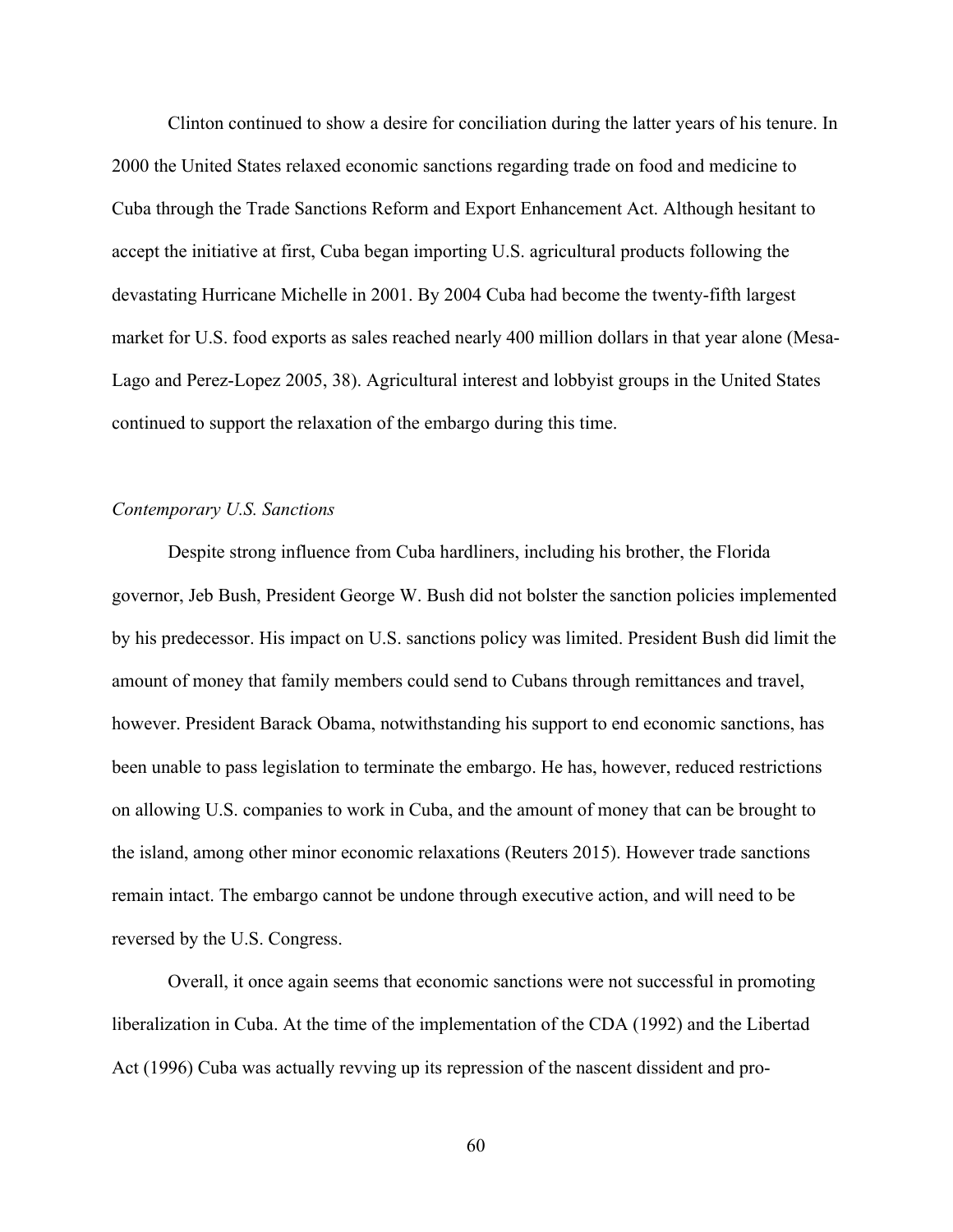democracy movement on the island. It was also strengthening the rectification campaign, which reduced workers' rights and Cuban's access to food.

As the United States furthered its embargo toward Cuba, it became increasingly isolated in the International arena. At the same time Cuba was gaining increased support abroad. This is evidenced by the IAJC vote that found the embargo in conflict with international norms, and at U.N. meetings throughout the 1990s and 2000s where the general body voted to condemn the U.S. embargo towards Cuba (Whitefield 2015). This is in support of Hufbauer, Schott, and Elliot, who posit that sanctions imposed upon a target country with high levels of support will be unlikely to achieve its aims.

Moreover, the sanctions seemed to do little to mobilize domestic opposition against the Castro regime, as proponents of economic sanctions predict. Rather than lose support, Castro actually was gaining it. This fact has a lot to do with the history of the U.S.-Cuba relationship and Cuban sentiments toward the United States. Since the Bay of Pigs operation in 1961 Cubans feared that another U.S. invasion was feasible. Castro often preyed on these fears, and, when the United States displayed hostility toward Cuba through the implementation of sanctions, he exaggerated the likelihood of U.S. intervention (Ritter 2004, 38). This strengthened Castro's position in power and increased his ability to repress the small opposition factions. This situation fits into the predictions of Peksen, who predicts that sanctions might cause a "rally around the flag" effect (2007). Through ridiculing U.S. economic policies that were ostensibly aggressive Castro was able to heighten support and Cuban nationalism.

### *Democratic Exposure*

*"Wet-Foot Dry-Foot"*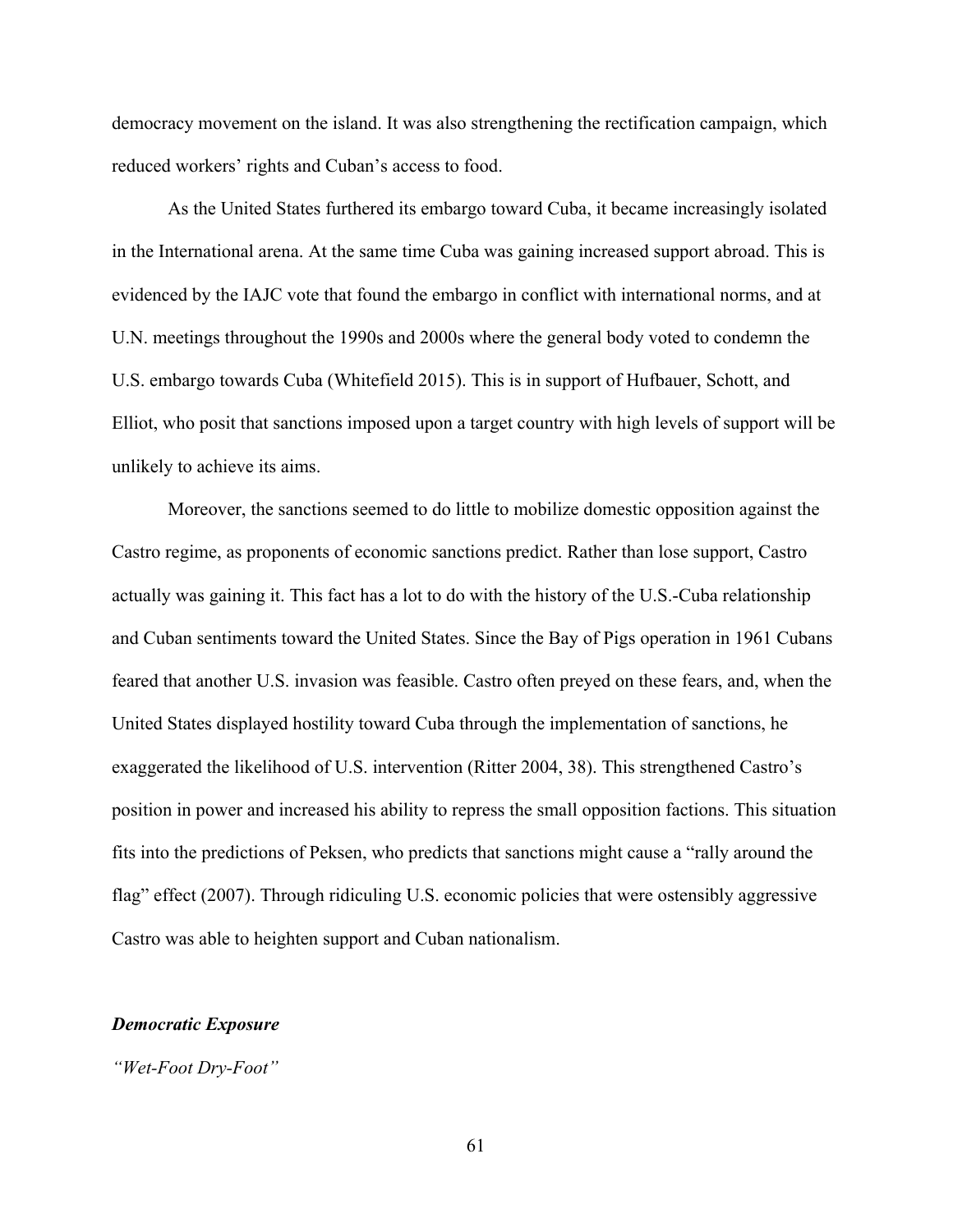Leaving the island without permission was prohibited throughout the 1990s, except when granted an exit permit, which were difficult to obtain. Still, the 1984 migration agreement, which provided 20,000 annual U.S. visas to Cuban citizens, and the 1966 Cuban Adjustment Act, which offered preferential treatment towards Cuban immigrants in the United States, remained intact. More than 10,000 Cubans migrated to the United States every year from 1988 to 1993 on a legal basis. Due to worsening economic conditions on the island several thousands more migrated illegally (Perez-Stable 2011, 30). Eventually the demand for migration outnumbered the supply of exit-permits in Cuba and visas in the United States. Pressures to allow further migration surmounted in 1994 as rationing under Castro's rectification campaign reached intolerable levels. Following a mass riot in Havana in August 1994, known as the *Maleconazo*, Fidel Castro announced that he would no longer restrict Cubans from leaving the island. In the course of one month 35,000 Cubans attempted to reach the United States via makeshift rafts, or *balseros*, most of which the U.S. Coast Guard captured. In September the crisis ended when Washington and Havana established a new migration agreement. Similar to the 1984 migration accord, the United States agreed to take in 20,000 Cubans annually. Cuba would prevent the continued departure of Cubans on rafts (Gastil 1994). In May 1995 the U.S. government would alter its migration policy in a way that deterred migration flows. In what came to be known as the "wet-foot dry-foot" policy, Washington altered the 1966 Cuban Adjustment Act so that those Cubans found at sea would be returned to Cuba and those found on U.S. soil, whether there legally or illegally, would be permitted to stay.

For quite some time this agreement would stand and Cubans seeking refuge in the United States would not have to embark on a dangerous journey. The agreement was stalled in 2000,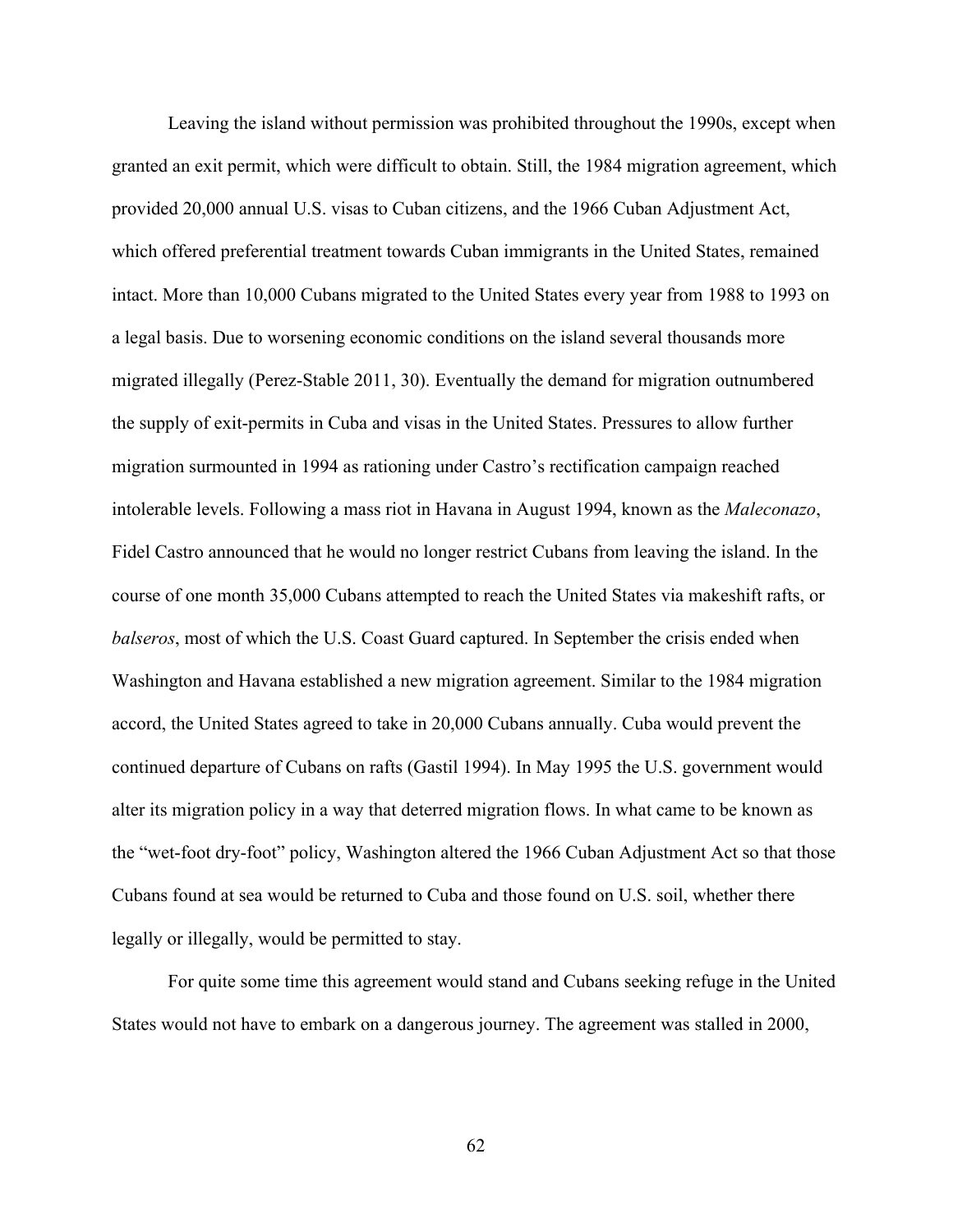however, when Cuba began denying exit permits to Cubans ("Freedom in the World Report: Cuba" 2001).

In 2013 Cuba eliminated the exit visa requirements for travel abroad. Also in that year Cuba's were allowed to travel abroad for an extended 24-month period. Formerly Cubans could only travel for 11 months, after that their residency would be lost. After the 2013 reforms, former refugees were also able to reapply for lost residency in the country ("Freedom in the World Report: Cuba" 2014). As a direct result of these restrictions human rights organizations were able to travel abroad and work with other international organizations. For example Yoani Sanchez traveled to more than 12 countries in that year.

The Cuban Democracy Act, in addition to tightening restrictions on trade with Cuba, enabled Washington to implement a policy of engagement with the island (although the bill has been known far more for strengthening sanctions). In 1993 President Clinton utilized the policy to ease a variety of restrictions towards Cuba, including regulations regarding travel, academic exchanges, and remittances. Clinton's actions also opened a Western Union in Cuba and enabled U.S. NGOs to cooperate with their Cuban counterparts (Perez 2003, 275).

Travel and exchange continued between the two countries during the early years of the Bush Administration. In the early 2000s several thousand Americans journeyed to Cuba and several senators and representatives visited the island as well (Perez-Stable 2011, 87). In his Initiative for a New Cuba plan, President Bush continued this strategy by offering scholarships to Cuban students, and reducing barriers to providing humanitarian and business assistance to Cuban organizations. In response to the 2002 imprisonment of 75 Cuban political dissidents Bush heightened support for civil society and human rights organizations on the island. He also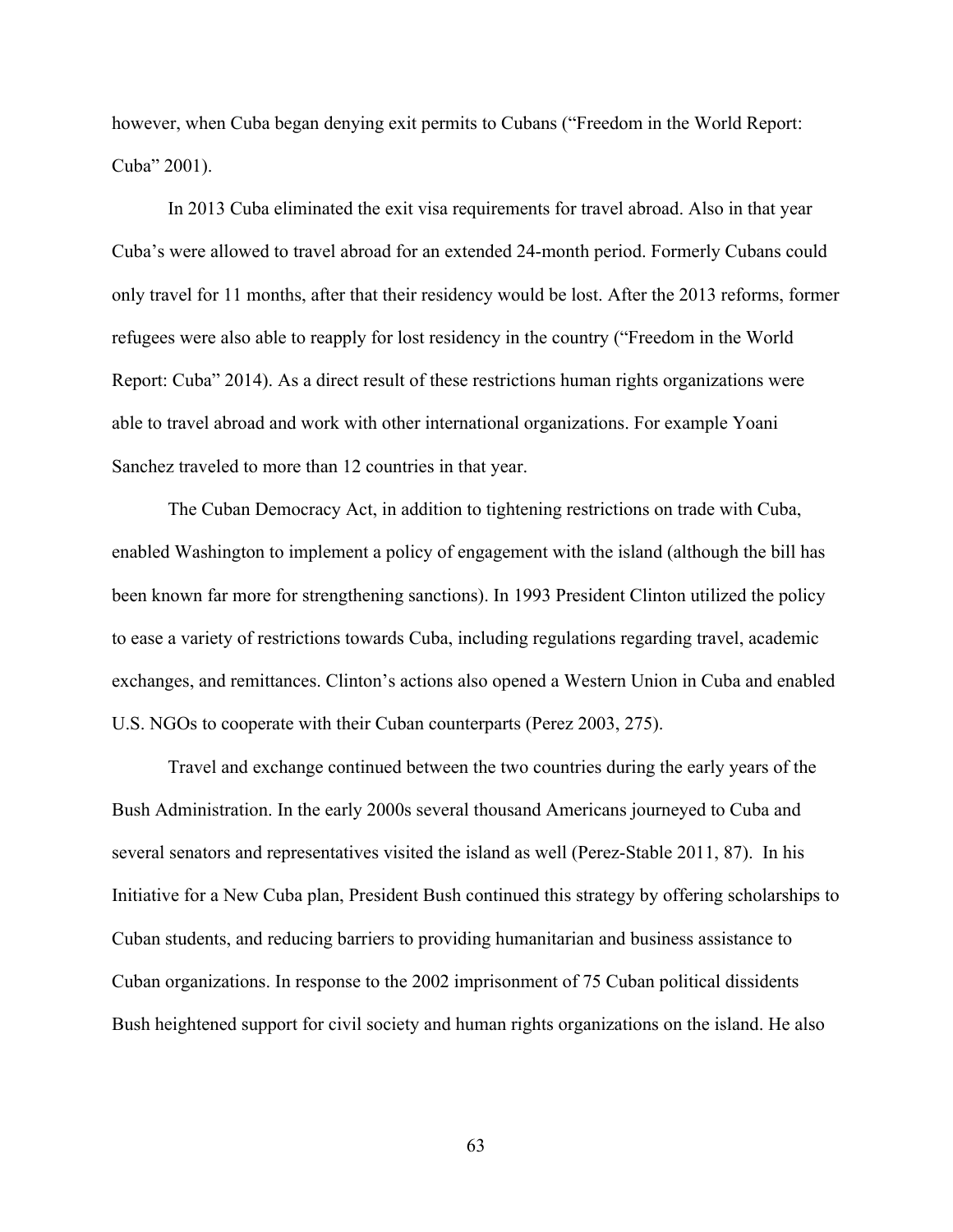increased the amount of cash that Cubans could bring to their family members during visits to 3000 dollars.

### *Limitations Following Cuban Aggression*

Bush changed course, however, when the Cuban government carried out a series of aggressive actions in the spring of 2003. This included the execution of three men who had hijacked a ferry crossing the Florida Straits. In 2004 Bush restricted visits to family members to once every three years and limited remittances to only immediate family members and grandparents (Perez-Stable 2011, 92). In 2006 the White House ordered an updated version of the Commission for Assistance to a Free Cuba. This included supplying 80 million dollars in aid for Cuban opposition groups. These policies would remain intact during Bush's tenure.

# *Obama's Engagement Approach*

Democratic President Barack Obama significantly heightened diplomatic and crosscountry exchanges between the Untied States and Cuba. First, President Obama removed all restrictions that prevented Cuban Americans to visit their family members or to send money to relatives. Obama's executive action also allowed telecommunication companies to increase business in Cuba, and increased humanitarian aid to the island (Perez-Stable 2011, 120). The two countries started talks on issues including migration and postal service to the island. In the first year of the Obama administration travel to the island increased significantly (Perez-Stable 2011, 121). Academic and political exchanges increased as well with several high-level visits to the island occurring, including one from New Mexico Governor Bill Richardson.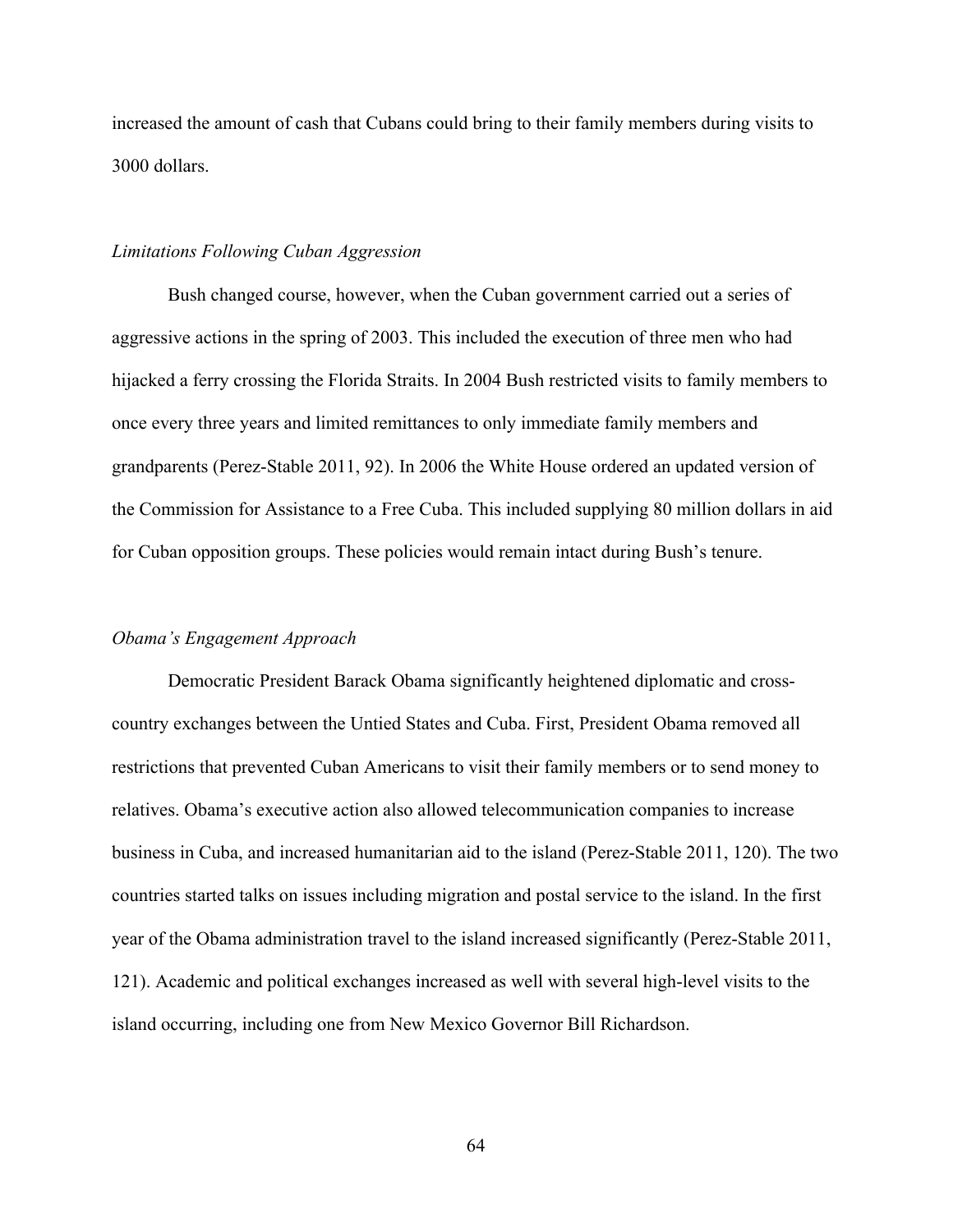With much thanks to mediation from The Vatican, on December 17, 2014 Cuba and the United States reinstated their diplomatic relations after more than 50 years of isolation. Since then Obama has worked with the Cuban government on a variety of topics ranging from migration, disaster risk reduction, counternarcotic policy, and direct mail. Obama has also promoted travel opportunities to the island. American citizens can travel to Cuba for academic, business, and religious activities ("Charting a New Course on Cuba" 2016).

The effects of engagement policies in the 1990s and early 2000s are unclear. Although migration to the United States increased during the early 1990s, it is unlikely that migration led to a significant increase in person-to-person exchanges. Exile visits to Cuba and the sending of remittances were restricted throughout this time period. Exchanges between exiles and their families were further limited after Bush's reforms in 2006. In fact, migration might have once again strengthened Castro's control of Cuba since many migrants in the early 1990s left because of economic reasons. Many exiles were upset about the limited access to economic opportunity and to general consumer goods thanks to the rectification campaign.

It is too early to tell if Obama's decision to support exchanges between Cubans and Americans has produced positive results. Although dissident groups have a presence on the island, they existed and were growing long before the relaxation of travel and family visit rules. However, the diplomatic rapprochement between the two countries is clearing producing positive results even at this early stage in the process of normalization. As part of the 2014 negotiations Cuba agreed to release several dozen political prisoners. Discussions have also encouraged the growth of market-oriented reforms and to improve Cuban's access to the Internet.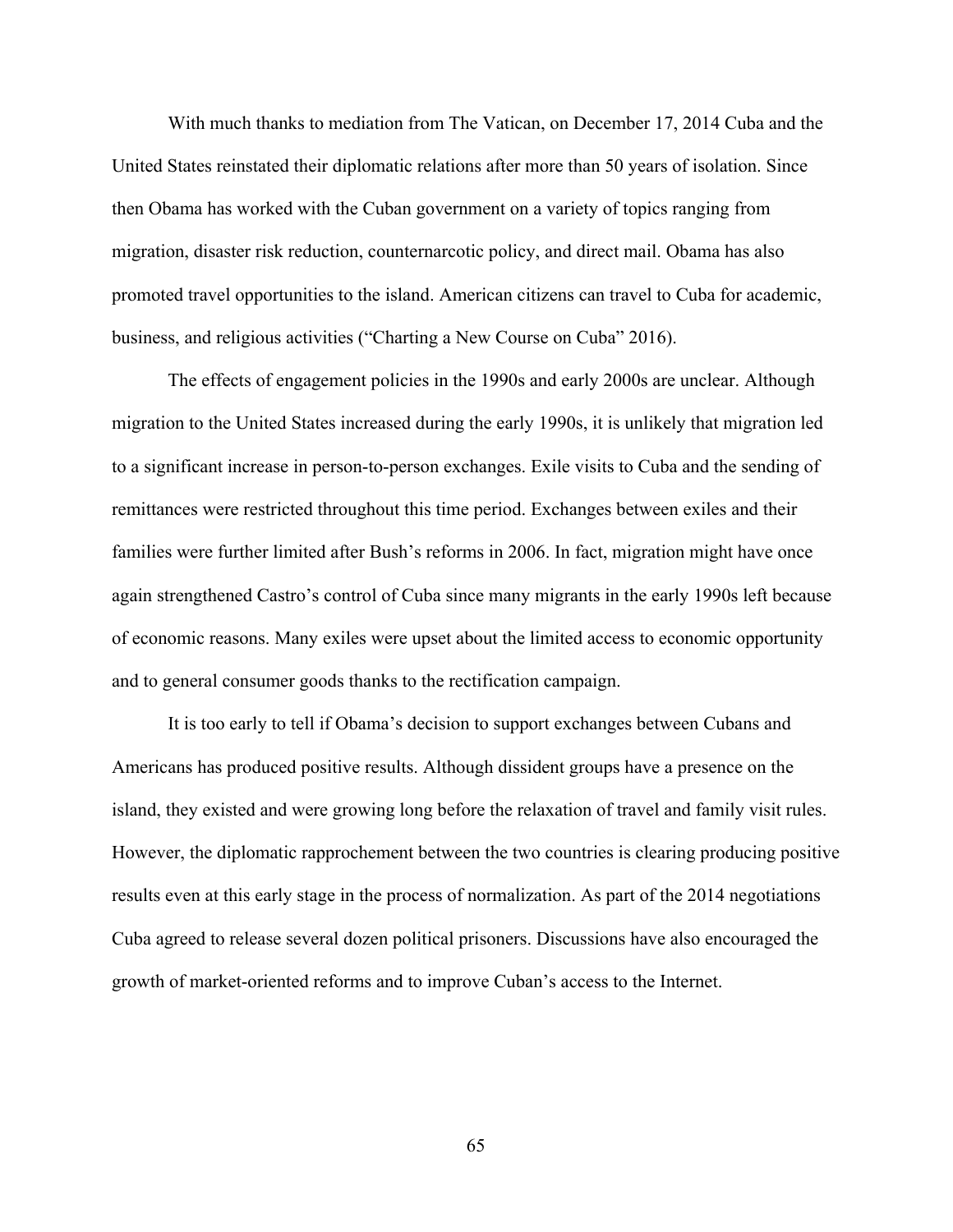# *Domestic Economic Factors*

# *Economic Struggles During "A Special Period in Peacetime"*

Cuba remained under intense economic pressure in the early 90s as the Soviet Union declined and officially collapsed in August 1991 following the failed coup by Soviet hardliners. At first Castro responded to the pressure by heightening socialist style economics and reducing state rations through the already established rectification campaign. However, conditions worsened in the early 1990s. Fidel Castro announced a "Special Period in Peacetime" in 1990 to implement a series of economic liberalization policies. The reform process started in earnest and took off in 1993. Between 1993 and 1996 the Cuban government legalized the U.S. dollar, authorized private farming cooperatives, and expanded self-employment opportunities, among other market-oriented reforms (Mesa-Lago and Perez-Lopez 2005, 18). Havana also attempted to heighten trade and foreign direct investment elsewhere, particularly from former Soviet republics.

Slowly an economic turnaround took place. In 1995 the economy began to grow. In 1996 GDP grew by 7.8 percent (Mesa-Lago and Perez-Lopez 2005, 20) and for several years export and import grew and the value of the peso appreciated. In particular, the Cuban economy benefited from a booming tourist industry, which was authorized in the series of reforms from 1993 to 1996.

The economic success did not last long, however. Nor did the economic reforms that preceded it. Despite the successes of such reforms, the PCC feared that continued market relaxation went against the ideology of the state and threatened the power of Cuba's leadership. As soon as the economy stabilized, new restrictions were placed on foreign investors, taxes and fees were assessed on private sector employees, and many other reversals took place. From 1996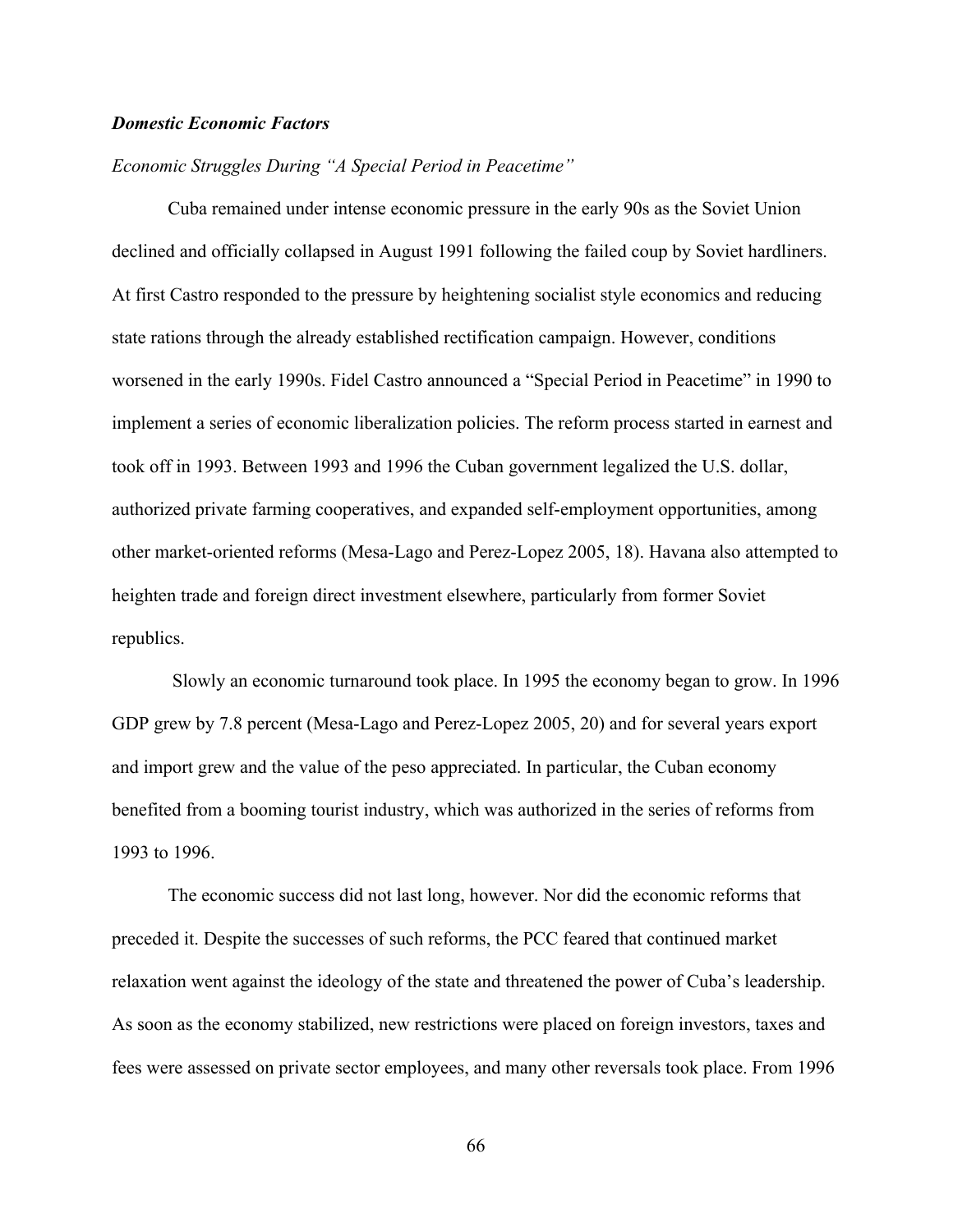to the early 2000s economic growth slowed considerably. Trade declined and the governmental deficit ballooned (Mesa-Lago and Perez-Lopez 2005, 22). Amidst worsening sugar prices Cuba was forced to close down nearly half of its 156 sugar mills. As a result, thousands of Cubans were left without jobs ("Freedom in the World Report: Cuba" 2003). The economy was also setback in 2001 due to Hurricane Michelle, which destroyed crops and infrastructure, and because of the September 11 Attacks, which reduced global tourism. Cuba also suffered from lower prices for Nickel, one of the island's main exports (Mesa Lago and Perez-Lopez 2005, 34- 35).

By the early 2000s many reform-minded economic leaders who implemented the successful 1993-96 policies were removed from office. Economic restrictions that strengthened the state's control over the market continued throughout the early 2000s. The government's 2003 decision to require all governmental business transactions to take place in pesos restricted investment and caused unnecessary expenses. In 2004 new consumer restrictions were implemented so that only a select group could apply to purchase vehicles. In 2004 the regime banned the use of the dollar for economic transactions and began to reduce the amount of licenses for entrepreneurial ventures.

#### *New Allies and New Hope*

The economic situation reversed course in 2005 when tourism began to increase once again and large amounts of foreign investment arrived from Venezuela, China, and Spain, who were interested in Cuba's nickel industry, among other economic opportunities. In particular Cuba strengthened its economic alliance with the Venezuelan government, who shared many of Cuba's socialist principles. Thanks to an agreement signed in October 2000 Cuba received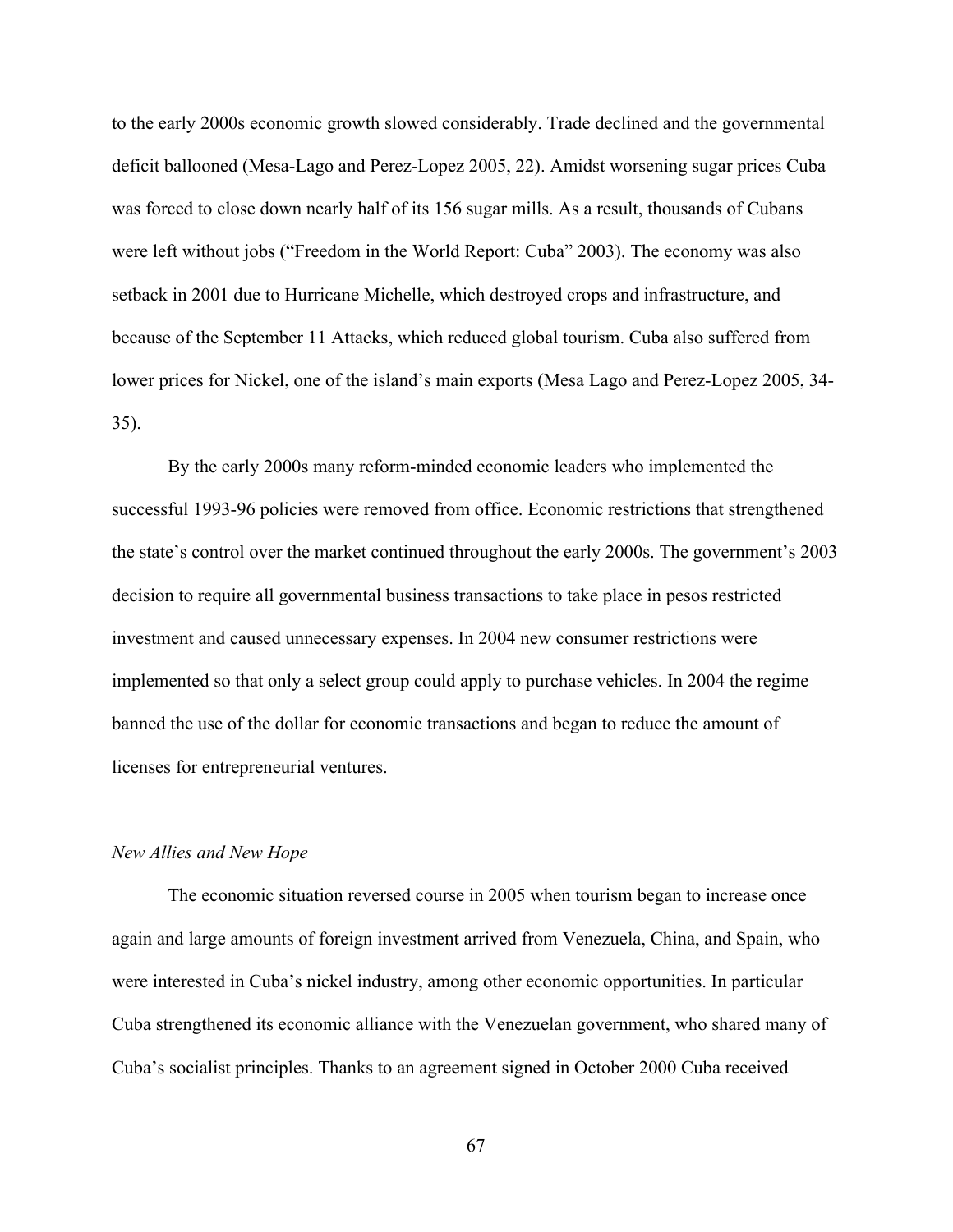thousands of barrels of cheap oil from Venezuela. By 2006 Cuba was importing nearly 100,000 barrels of subsidized oil per day from Venezuela. In exchange Cuba sent tens of thousands of highly trained doctors to Venezuela. China and Russia became much stronger economic partners with Cuba as well. Cuba and China have negotiated deals on oil exploration, biotechnology, and trade. The former Soviet Union agreed to restructure Cuba's substantial debt in 2007 and the two countries made agreements on oil exploration and military technology (Perez-Stable 2011, 108- 110).

The transition of power from Fidel Castro to his brother Raul had significant impacts on the Cuban economy. Raul began economic liberalization in earnest in 2007 when the government ended its control of milk prices and halted the practice of fining private taxi drivers. Raul permitted Cubans to buy consumer goods such as cell phones and allowed them to stay in tourist hotels ("Freedom in the World Report: Cuba" 2008). The new president also removed caps on salaries and increased the pension rate for retirees. Farmers were able to buy their own supplies and lease unused land from the state.

At times the pace of reform has been halted. Cuba's Old Guard has been particularly influential in restricting reform during times of economic crisis. In August and September of 2008 when Cuba was hit by two Hurricanes the agricultural industry was severely hurt, infrastructure was damaged, and an economic downturn was predicted. President Raul Castro implemented economic controls including a ban on street vending. The United States offered Cuba emergency aid, but the Cuban government refused to accept (Perez-Stable 2011, 135). Economic struggles continued in 2009 when the government was forced to close several state businesses and reinstate the rationing of electricity.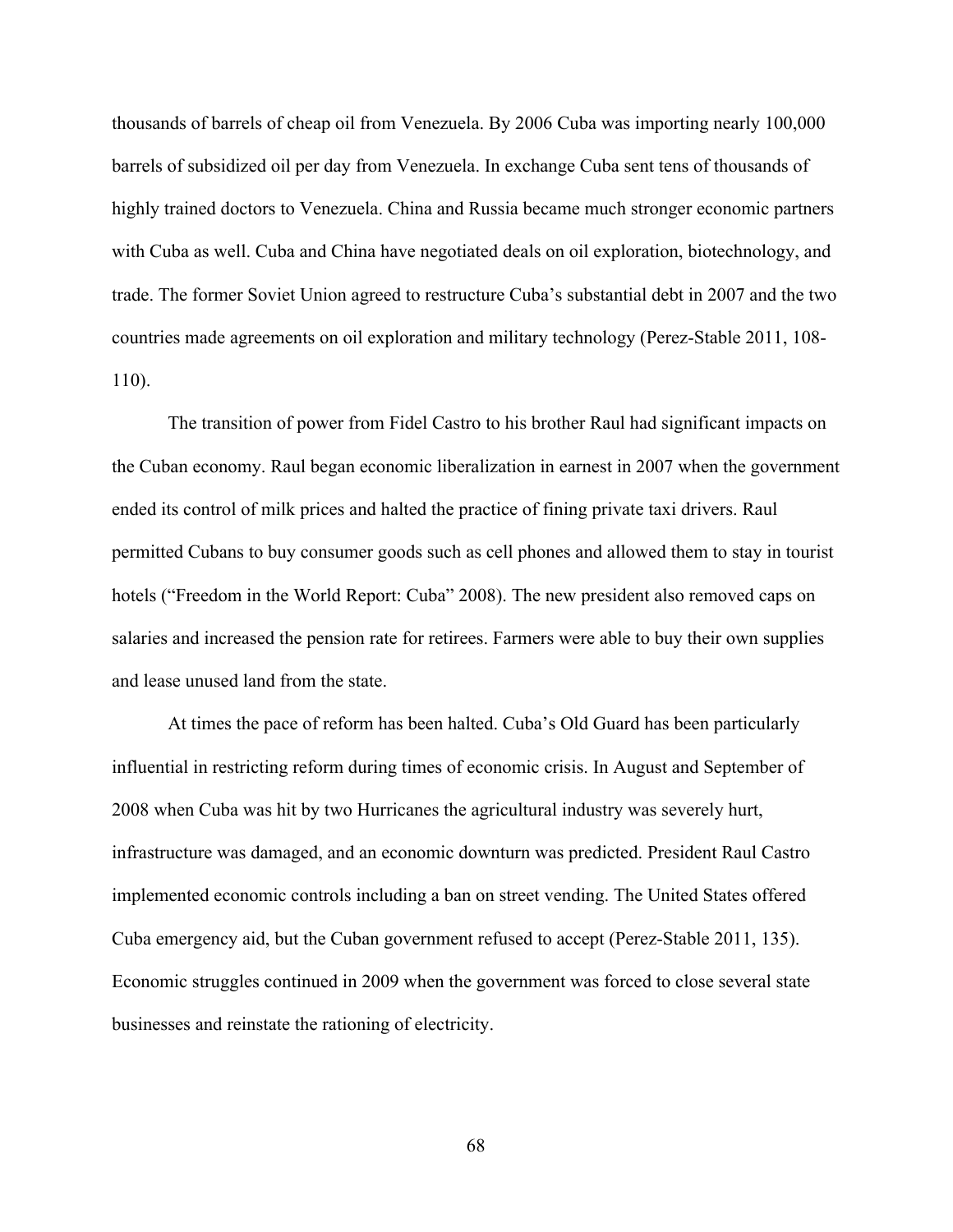Recently the government's calls for economic opening have been followed with more consistent reforms. In 2011 at the Cuban Communist Party Congress a variety of economic openings were approved. Cubans can now buy consumer goods such as appliances and cell phones. They are also able to sell and buy used cars and stay in hotels in Cuba's tourist district. Many Cubans are involved in the real estate and private agricultural industry. Nearly 500,000 Cubans are currently self-employed. Due to these reforms and because of better global economic conditions Cuba's economy has done well as of late. GDP has steadily increased over the past several years, unemployment remains low, and living standards are high ("The World Factbook: Cuba" 2016).

Yet these reforms have not coincided with strong economic growth. In recent years growth has slowed sharply. Cuba's foreign debt was about one fifth of total GDP in 2014, and real GDP growth was only about 1.3 percent ("The World Factbook: Cuba" 2016). One main cause of this is that global oil prices are way down from pre-recession highs. Heavily discounted oil from Venezuela does not produce large profits when re-exported, as they did in the early 2000s. Additionally problematic for Cuba has been its relationship with China. Due to the U.S. embargo Cuba is limited in who can serve as its international lenders. China has filled that void and provided billions in credit to the island. Unlike the Soviet Union, China has required that Cuba pay its debt back in hard currency and do so on time. Moreover, Chinese companies and authorities have pressured Cuba to modernize the economy and make investments more efficient ("China Restructures Cuban Debt, Backs Reform" 2010).

Two periods of economic liberalization took place from 1991 to present. The first, starting in 1993, was a clear result of the worsening economic conditions on the island. To counteract the decline Cuba initially implemented a rectification campaign meant to strengthen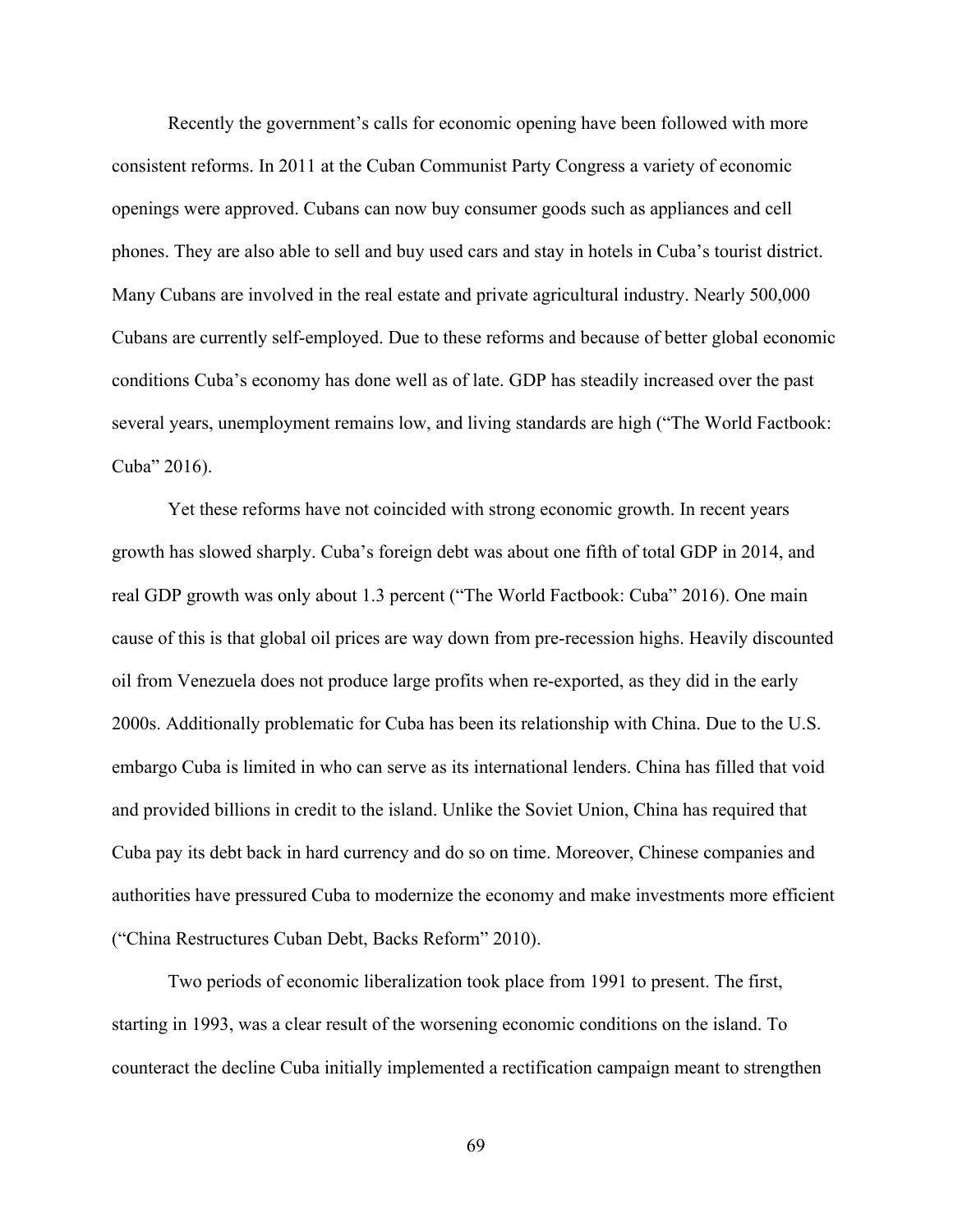socialist principles and ration goods. When this failed and economic collapse continued, Cuba was forced into implementing its Special Period in Peacetime. Although the presence of opposition groups did not develop as predicted by scholars Acemoglu, Robinson, and Yared reformist factions within the government pushed for reforms. When the economy recovered in the late 1990s, Castro regained political stability, and reversed the economic openings implemented earlier in the decade. Hard-liners in Cuba also gained traction due to the strengthening of U.S. sanctions toward Cuba. Fidel had long succeeded in raising nationalism and support when economic sanctions were present. When the Helms-Burton and Torricelli Law were passed in 1996 and 1992, respectively, Castro gained support by criticizing U.S. "interventionism" (Ritter 2004, 38).

The second period of economic liberalization, from 2006 to present, is not likely a result of internal economic factors, but rather due to the internal political transition of power. Economic reforms only took place right after Raul Castro took over in 2006. Although economic conditions were not overly positive at the time, Cuba was neither facing economic collapse. However, continued economic pressures, from difficulties associated with economic and political instability in Venezuela and from the intensifying relationship with China, have contributed to recent reforms. Without financial support from socialist regimes abroad, Cuba has been required to implement economic reforms on two occasions. As Cuba becomes subject to international economic cycles and to stricter creditor-debtor relations it will face economic pressures and continue to reform.

Two periods of fluctuations in politically related civil liberties took place during this period. In both instances economic conditions were likely significant in influencing change. The first, during the early and mid 1990s, and somewhat in the early 2000s, involved heightened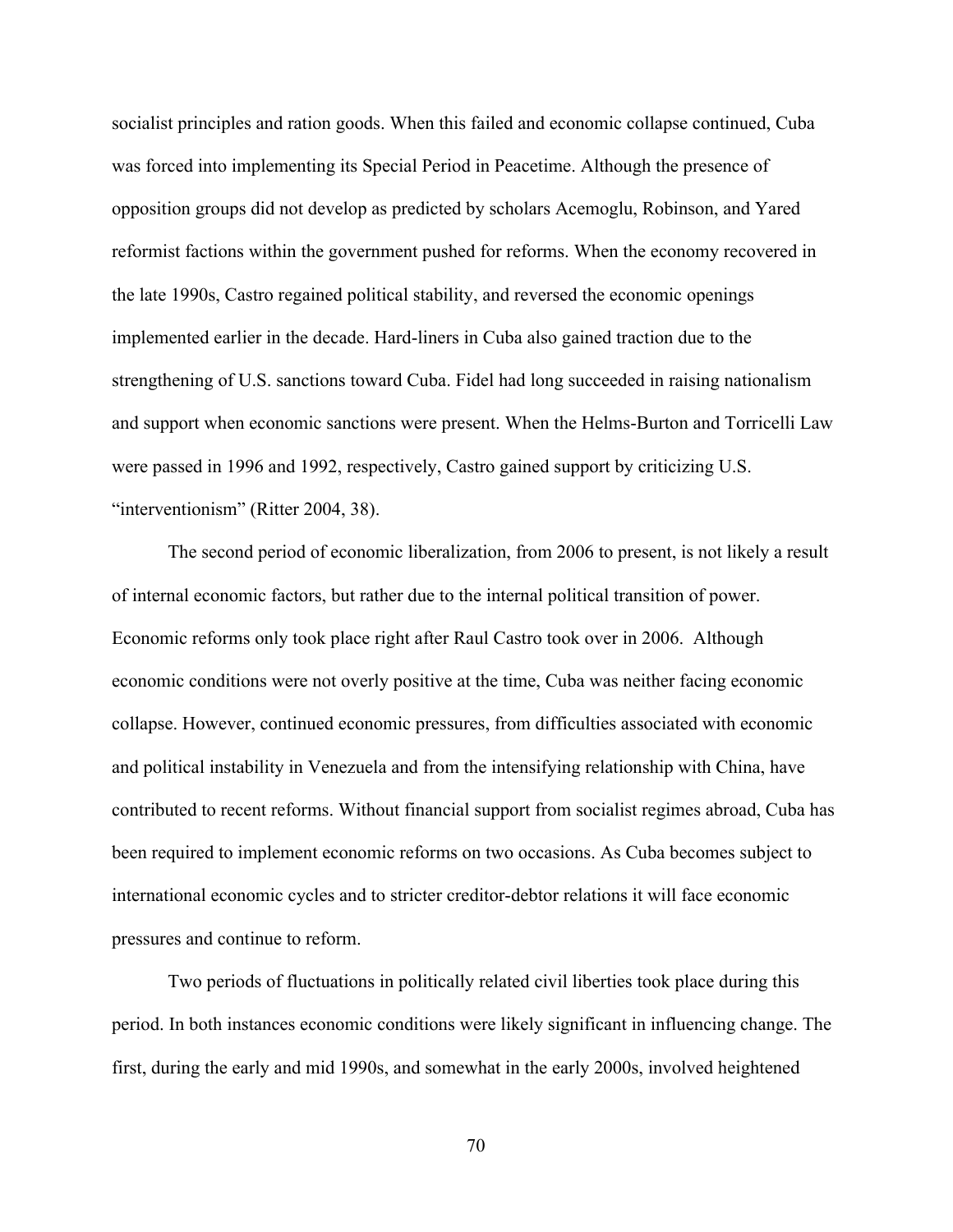restrictions on political expression and on the freedom of travel. Economic problems were high and probably encouraged the unusually intense civil discontent on the island. In the early 1990s Cubans were faced with heightened demands for conservation from the state, while they were simultaneously being told to work harder. Economic reforms, particularly the legalization of the dollar in 1993, altered the social environment as a new wealthy class developed. The majority of Cubans faced lowering wages (Gastil 1997). In the early 2000s the sugar industry failed and many were let off from work. In both instances economic troubles fueled social dissatisfaction. In 2002 a Cuban representative from the United Nations, among other experts, suggested that social discontent was a result of internal economic struggles ("Freedom in the World Report: Cuba" 2003).

Rather than acquiescing to dissident demands, Fidel perceived the changing political climate as a threat to his power and increased repression of dissident groups. Again we do not observe the predictions of Acemoglu, Robinson, and Yared to be true (2005). While we witness heightened internal pressure for change during economic crisis, it does not result in political liberalizations from the Cuban regime as those scholars predict.

The second period of change constituted improvements in political freedoms. Long-term political imprisonment declined and dissidents were not repressed as fiercely as they had been in the past. These reforms coincided with some economic problems, like the reduction of Venezuelan assistance and pressure from Chinese economic partners, but with relative economic stability. Thus, although internal economic conditions clearly influenced economic reforms, it is less clear how they might be promoting recent political liberalizations.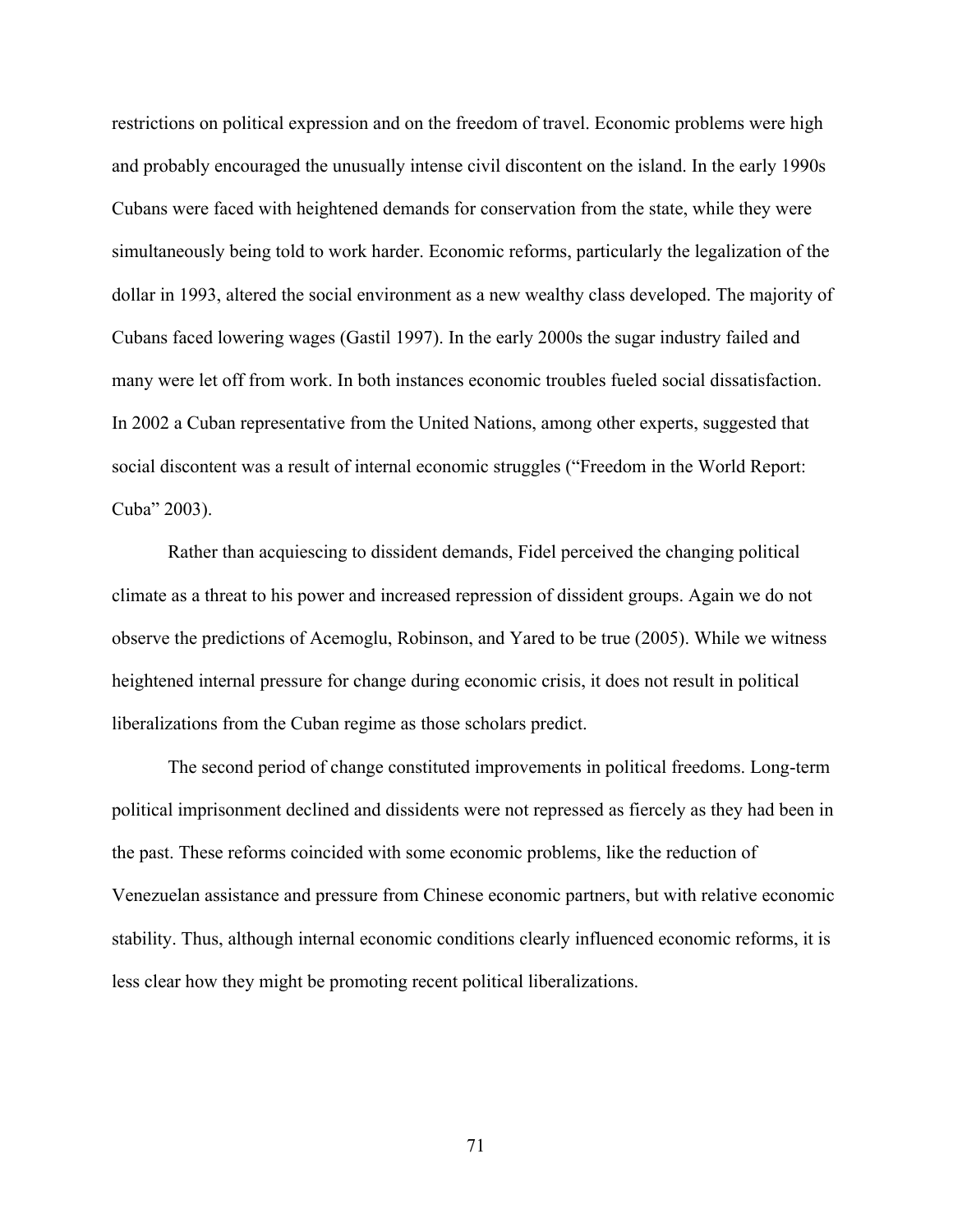## **Analysis of Hypotheses**

# **Sanctions**

Hypothesis 1: *economic sanctions will fail to bring about liberalization in a target state (HSE 2007).* 

In implementing sanctions, a sender country attempts to induce economic conditions that are so costly it will require the target country to reform (Hufbauer Schott, and Elliot, 2007). Yet the United States was almost never able to do this. In each chapter, Chapter I (1966-1981), Chapter II (1981-1991), and in Chapter III (1991-present), we observe that sanctions did not bring about liberalization in Cuba. Thus, we are able to confirm Hypothesis 1. During the period 1966 to 1981 the strength of sanctions are reduced under Presidents Gerald Ford and Jimmy Carter. The reduction of sanctions led to Fidel Castro negotiating with the Carter administration, and eventually, to releasing thousands of political prisoners on the island.

In the era 1981 to 1991 we observe an increase in sanctions and a corresponding worsening of civil liberty conditions. Again economic sanctions failed to bring about liberalization in Cuba. In fact, sanctions might actually have furthered political repression during this time period. As mentioned earlier in this project, internal economic conditions deteriorated at the end of the 1980s due to the collapse of the Soviet Union. Facing internal pressure due to poor economic conditions, Castro heightened repression toward those advocating for change. The sanctions in place further contributed to the economic collapse and thereby contributed to Castro's repressive policies.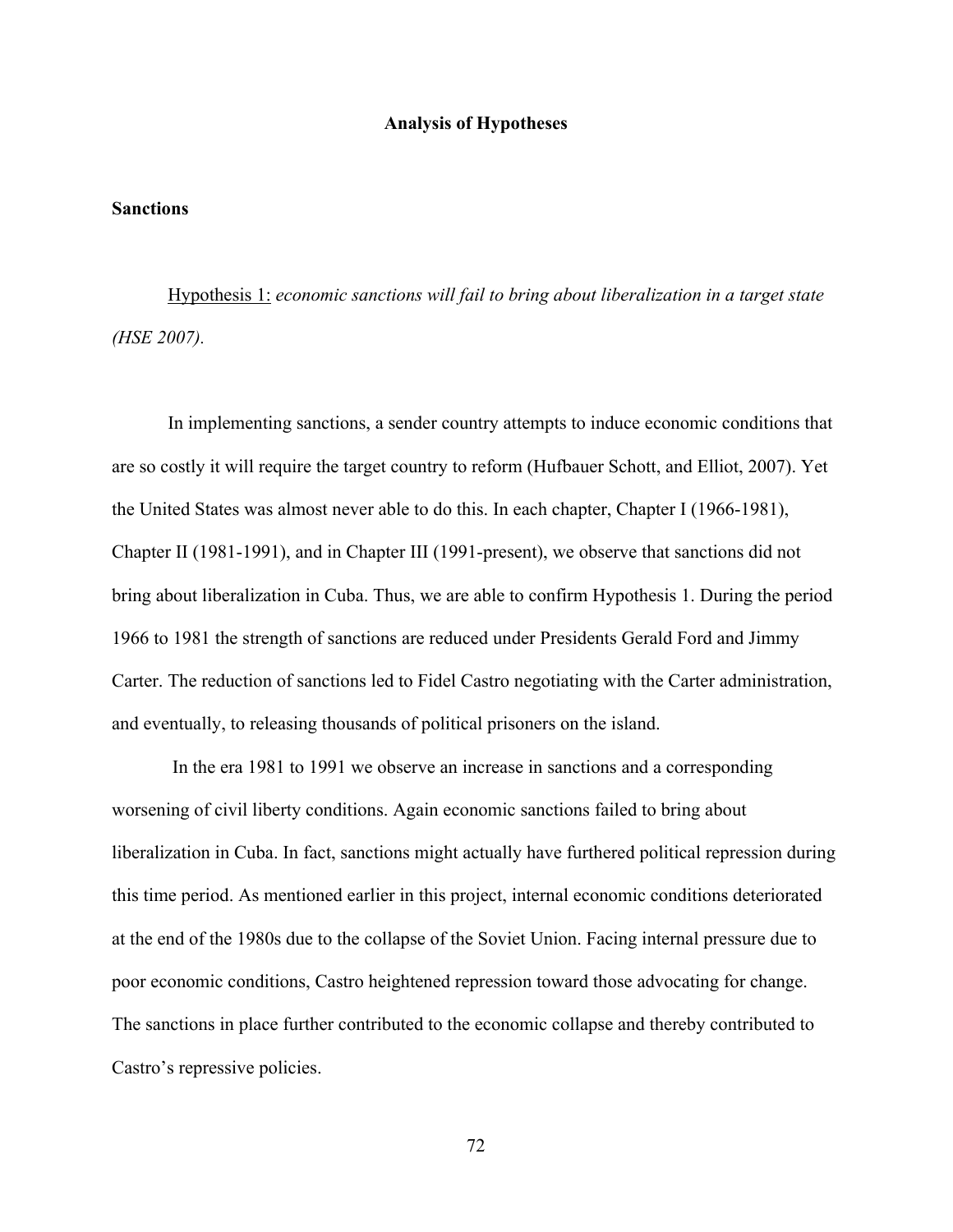Sanctions advocates suggest that economic embargoes might reduce internal support for the targeted regime, and thereby lead to liberalization. Instead we observe something akin to the "rally around the flag" effect predicted by Peksen (2007). Rather than lose support, Castro was able to gain popularity by inciting existing Cuban concerns about U.S. interventionism in Cuba. The Cuban regime continued to repress dissidents, and moved forward with its rectification campaign, which restricted Cubans access to consumer goods and foodstuffs.

Hypothesis 2: *if economic sanctions are implemented with the support of international organizations or other countries, then sanctions will be more likely to bring about liberalization in the target state (HSE 2007)*

The results for this hypothesis are mixed. Throughout the history of the U.S. embargo, sanctions have largely been unilateral. With the exception of OAS sanctions in the late 1960s and early 1970s, U.S. sanctions were never implemented alongside foreign governments or international organizations. Thus, we do not have sufficient instances of multilateral sanctions to conclude about Hypothesis 2. Yet, we do know that the unilateral sanctions were often circumvented because Cuba had economic opportunities elsewhere. Thus, the reverse of this hypothesis might be confirmed. The fact that U.S. sanctions were almost always unilateral is perhaps one reason why U.S. sanctions were rarely able to induce economic suffering in Cuba, and thus, why they failed to liberalize the Castro regime. From the onset of economic sanctions in the early 1960s Cuba has been able to redirect trade and investment lost from the embargo to Latin American and European states. During the 60s, 70s, and until the late 80s, trade and significant financial aid flows came from the socialist bloc in Eastern Europe, and from the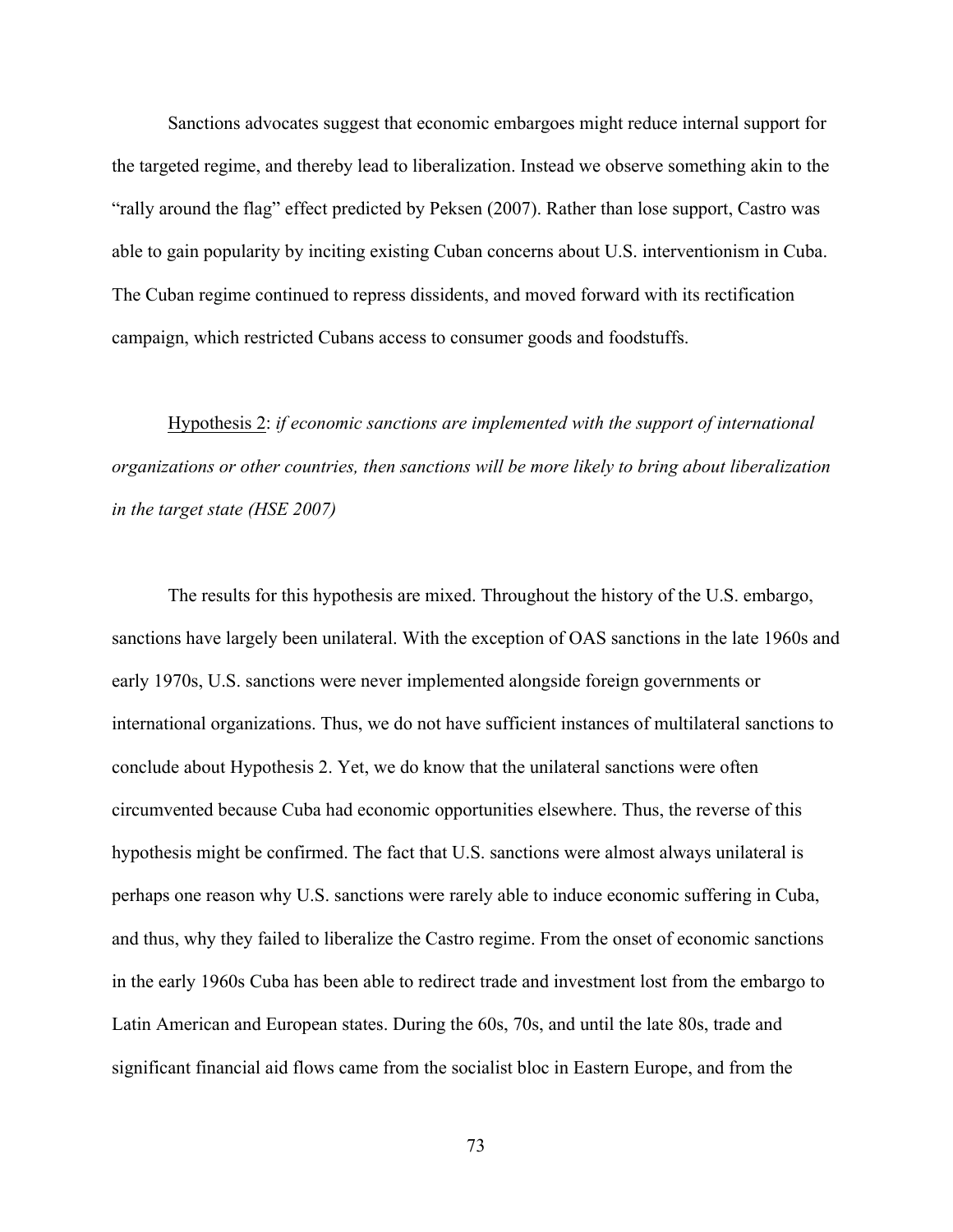Soviet Union. In the late 1990s and in the  $21<sup>st</sup>$  century, Cuba increased economic relationships with Europe, Latin America, and in particular, Venezuela. These relationships kept Cuba afloat and offset the potential political and economic hardship caused by U.S. sanctions.

A separate but related observation is that Cuba is highly susceptible to political and economic pressures from states and organizations outside of the United States. Prior to economic meetings with the Spanish government and several Latin American countries, Cuba released several dozen political prisoners and strengthened religious freedoms. The Chinese government recently has been influential in promoting economic reforms on the island. Throughout history the Vatican has been successful in encouraging the release of political prisoners. After persistent pressure from the United Nations and the UNHRC, Havana authorized a UNHRC representative to visit the island. Thus, U.S. economic sanctions implemented with the political support of other countries likely would have produced greater pressure for liberalization in Cuba.

#### **Democratic Exposure**

Hypothesis 3: *if exposure to democratic ideas increases in an autocratic regime, through academic exchange, migration, or exposure to Western Media, then pressures for liberalization will increase and a regime will liberalize (Levinsky and Way 2005; Nye 2004; Perez-Armendariz and Crow 2010; Parta 2007).* 

Results for hypothesis 3 are mixed. While it is clear that some democratic exposure factors tend to result in Cuba liberalizing, other factors display less significance. High-level diplomatic engagement appears to be particularly effective. Most indicative of this was President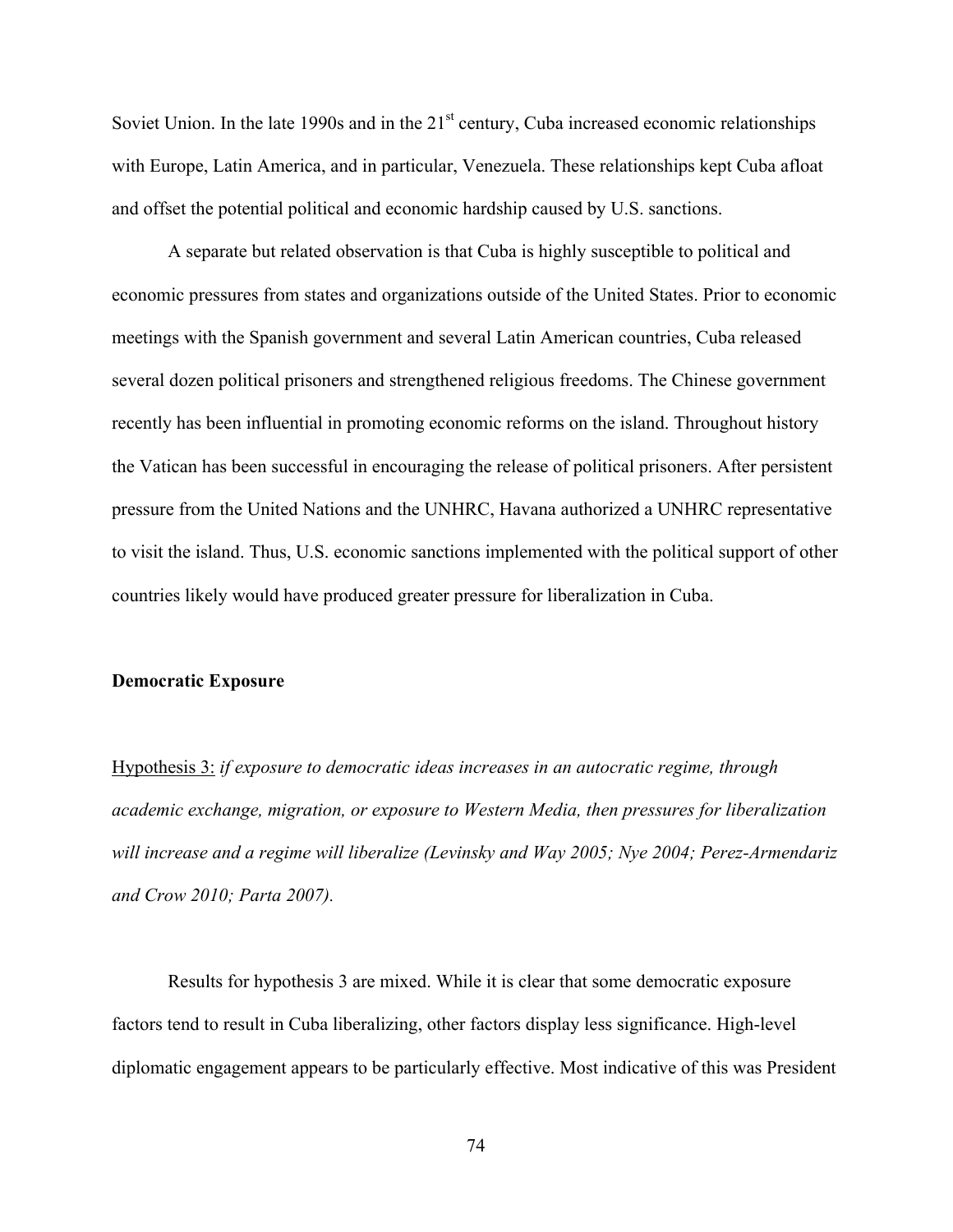Carter's successful talks with Cuba in 1978 that resulted in the release of thousands of political prisoners. The detrimental effects of President Reagan's often isolationist policies offer a counter example. Reagan's negotiations in 1984, however, resulted in the signing of an agreement on migration and the release of 30,000 political refugees.

Migration's relationship with liberalization seems to be murky. Rather than serving as a tool to spread democratic ideology abroad, as scholars predict, migration appears to have been a helpful mechanism to rid the island of opposition factions, thereby improving majority support for Castro on the island and limiting the likelihood of liberalization. Moreover, exiles have been only recently permitted to travel to the island unrestricted. As these person-to-person exchanges continue over time it will be clearer if migration supports liberalization in Cuba.

Pro-democracy media outlets utilized by the Reagan and Bush senior administrations were ultimately failures due to Cuba's ability to block their signals, and because they did not sufficiently introduce democratic principles to Cubans. In turn, Barack Obama's efforts to talk with a more reform-minded government led by Raul Castro were associated with a new partial liberalization in Cuba. Following the reestablishment of diplomatic relations between Cuba and the United States, Raul Castro allowed to release several dozen political prisoners as an extension of the economic and political changes discussed earlier in this paper. It remains to be seen whether an upswing in U.S. citizens' visits to Cuba will set into motion a deepening of the liberalization underway or not.

## **Domestic Economic Conditions**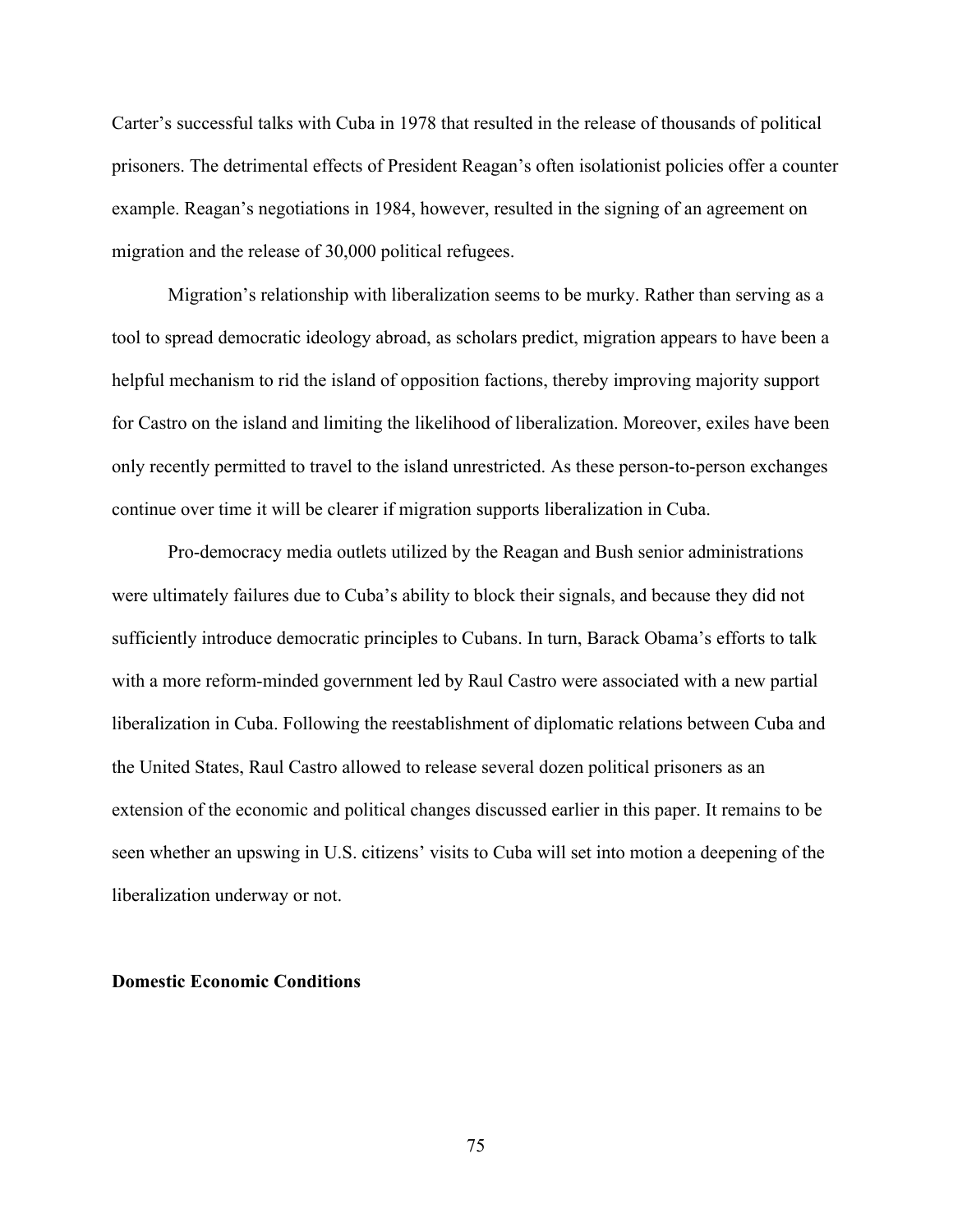Hypothesis 4: *if economic conditions are poor, then an autocratic regime will face more pressure for change and liberalize (Lipset 1959; Acemoglu, Robinson, and Yared 2005)*

Results for Hypothesis 4 are mixed. In many instances it is hard to determine if poor economic conditions contributed to liberalization because often times economic pressures in Cuba were low. During the mid 1960s and throughout the 1970s, for example, Cuba's economy grew throughout. It also benefited from strong economic support from the Soviet Union. Yet during this period Cuba increased respect for political dissidents slightly.

In a few instances where economic conditions were poor, the Cuban regime actually reversed liberalizations. As scholars predict, poor economic conditions have led to the rise of internal discontent in Cuba. However, in contradiction to their theories is that Cuba seemed to heighten repression facing these factions, rather than acquiesce. This was particularly evident during the collapse of the Soviet Union in the late 1980s and early 1990s, and in the early 2000s when Cuban exports declined and the tourism sector suffered.

Economic conditions in the early 1990s provide the strongest evidence for supporting hypothesis 4. As internal pressures grew Havana was forced to implement a series of economic liberalizing reforms. Although liberalizations in the past decade have been, in part, due to the new leader being reform-minded, they are also a result of pressure from flattening growth. However, in the early 1990s economic reforms were coincided with heightened political repression.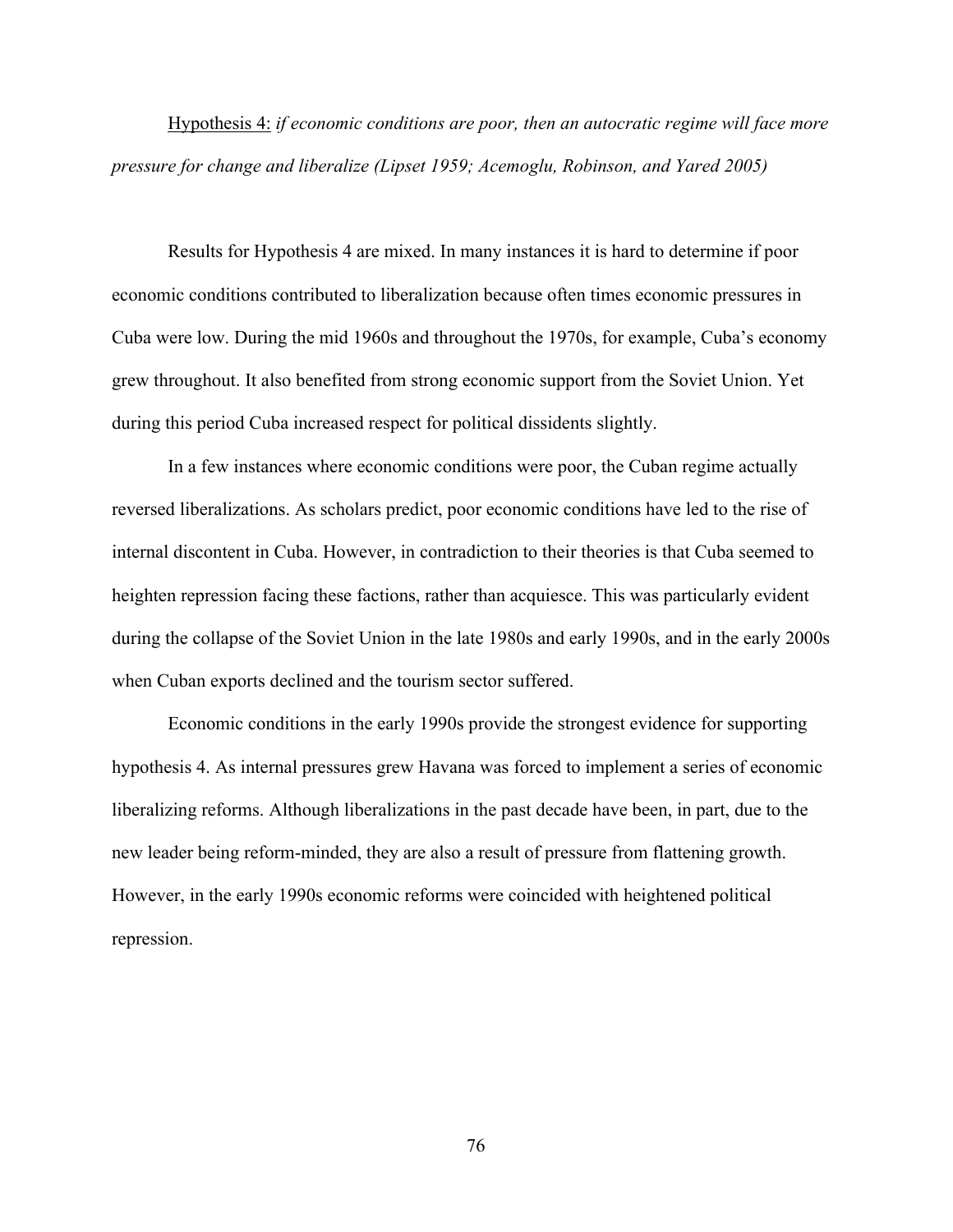## **Conclusion**

This project has provided a brief review of U.S. policies toward Cuba from 1966 to present. It has also identified trends and fluctuations in the conditions of civil liberties in Cuba over that time period. In comparing these two variables it has sought to determine how successful the United States has been in encouraging liberalization in the Cuban regime. This analysis highlights that, despite successful instances of cooperation and diplomatic engagement, the United States has failed overall in its attempt to liberalize Cuba.

This paper reveals that U.S. sanctions policy, although detrimental to the Cuban economy at times, has not led to reform on the island. Rather the embargo has strengthened the Cuban regime against the country's opposition. In response to economic sanctions both Castros have highlighted U.S. aggression toward Cuba and confounded existing anti-American sentiments on the island. This was particularly apparent in the aftermath of the Helms-Burton Law and the Cuban Democracy Act. On a few occasions where the embargo was strengthened, as in the early 1990s, sanctions may have contributed to the repression of political opposition groups. Conversely, Cuba displayed a willingness to modernize when the United States reduced economic restrictions. This is evidenced by Carter's relaxation of sanctions that resulted in diplomatic discussions between the two countries, and in the release of several thousands of political prisoners.

It is also apparent that the embargo has failed because it is extremely unilateral. No other country has implemented sanctions toward Cuba since the mid 1970s and U.S. efforts to gain international support for the embargo were unsuccessful. In recent times the U.S. embargo has become extremely unpopular, and international support for the Cuban regime has grown. In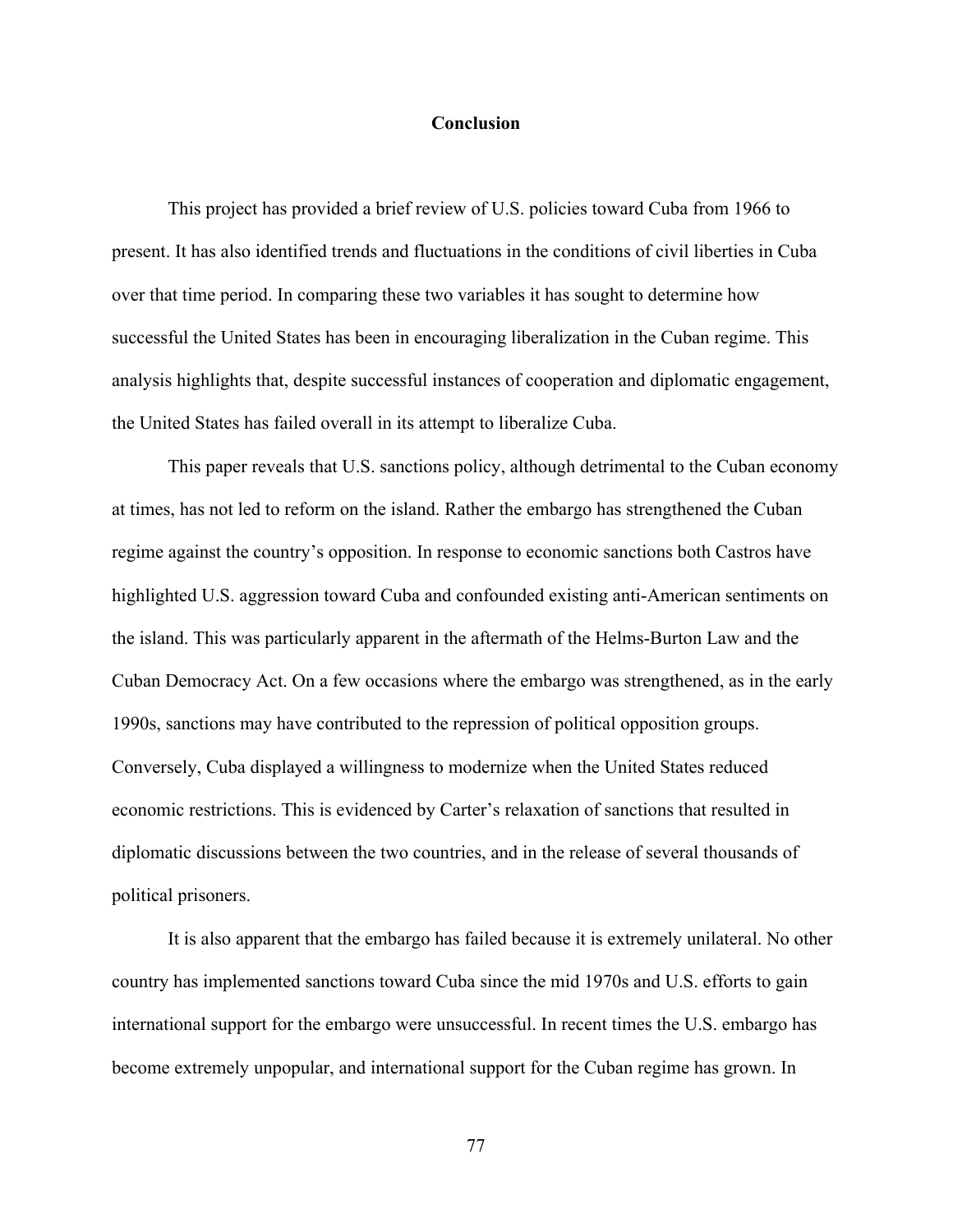attempting to isolate Cuba economically, the United States has isolated itself politically. This is evidenced by the series of recent UN resolutions condemning the United States for its economic policy toward the island. Moreover, the importance of international support is evidenced by other countries' success in promoting freedom and change in Cuba. China has been particularly influential in promoting economic reforms on the island. Latin American states successfully have encouraged political openness in Cuba. Talks with the Vatican were particularly beneficial. Working alongside these countries who have friendlier relations with Cuba would likely benefit the United States in its foreign policy goals in Cuba.

Another significant implication of this paper is that high levels of diplomatic cooperation can be helpful in promoting liberalization. Both the Carter and Obama administrations were successful in reducing the level of long-term imprisonment on the island through diplomatic discussions. Reagan's negotiations in 1984 resulted in the release of 30,000 political refugees (Perez-Stable 2011, 15). Recent diplomatic efforts by the Obama administration have supported the growing Cuban private sector and spread the access to Internet on the island.

Although supported in existing literature, this paper cannot determine if democratic exposure techniques such as migration, exposure to Western media, or academic exchanges promote liberalization in an autocratic regime. Rather than serving as a tool to spread democratic ideology abroad migration appears to have been a helpful mechanism to rid the island of opposition factions, thereby improving majority support for Castro on the island and limiting the likelihood of liberalization. Moreover, exiles have been only recently permitted to travel to the island. As these person-to-person exchanges continue over time it will be clearer if migration supports liberalization in Cuba.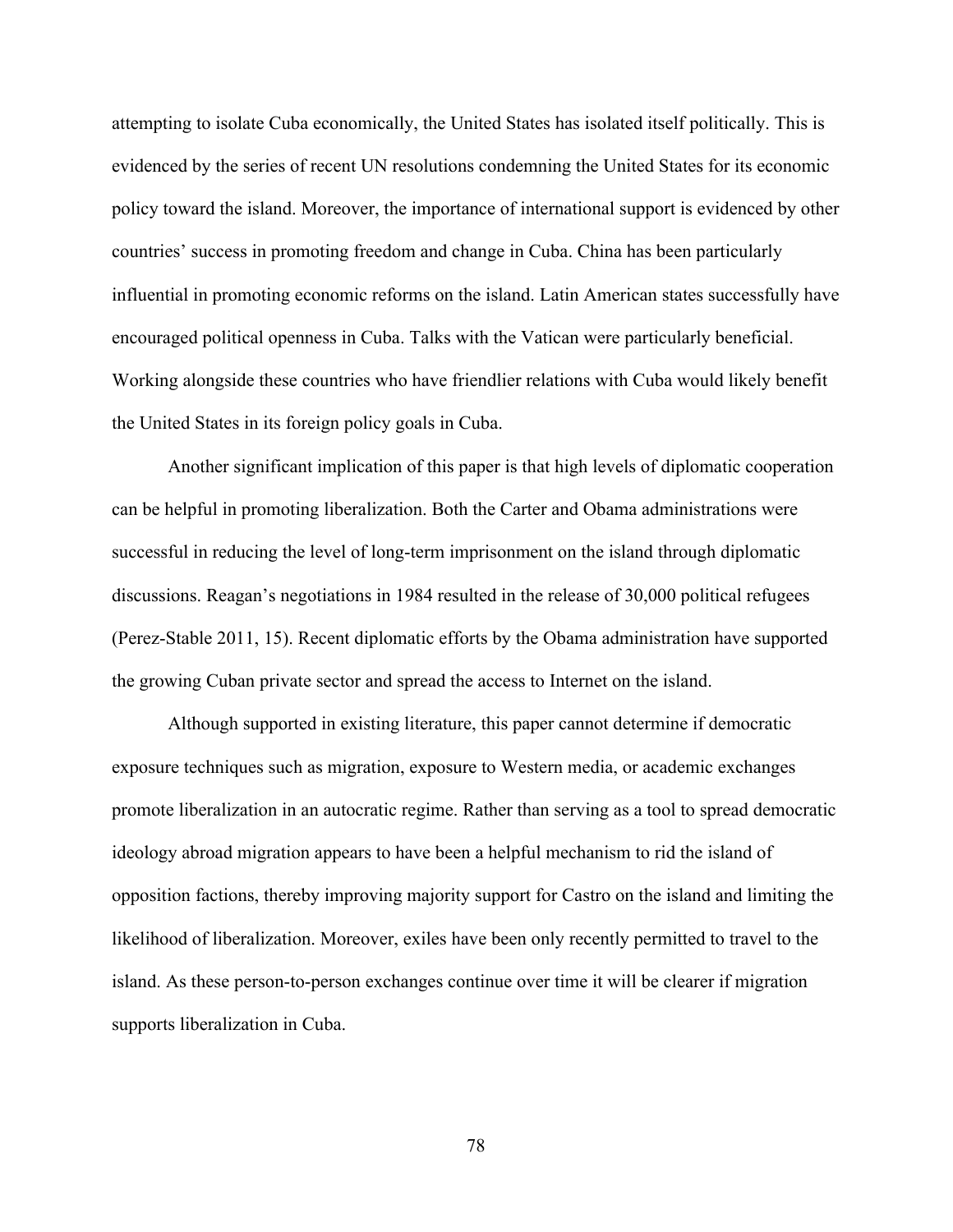In particular we find little evidence to support or deny the notion that access to Western media might lead to liberalization in an autocratic regime. Although programs such as Radio and T.V. Martí were funded heavily by the United States they failed to reach Cuban audiences. Since Cubans did not have access to Western media it would be impossible to say whether such democratic exposure contributed to liberalization or not. Academic exchanges were limited throughout the history of the U.S.-Cuba relationship.

An additional finding, yet one that is unrelated to the hypotheses listed in this project, is that the goals of foreign policy matter in promoting liberalization. Those goals that are less ambitious are more likely to result in liberalization. For example, whereas President Carter sought to promote human rights in Cuba, President Reagan demanded a full fledge democratic system be implemented. As evidenced by our discussion on both administrations, Carter was more successful in encouraging liberalization in Cuba. This is in accordance with scholarly contributions from Hufbauer, Schott, and Elliot (1986).

## *Limitations and Recommendations for Future Study*

One major shortcoming of this paper is the limited data on civil liberties in Cuba during the early periods discussed. As the *Freedom in the World* report has progressed over time, its reports have become more in depth and thorough. As mentioned in the methods section of this paper, the reports began as short summaries written by a single individual and a few assistants. Today several dozen experts collaborate on each report. Moreover, other sources of information regarding civil liberties in Cuba during the 1960s are scant. This is reflected in the noticeable differences in length between this paper's discussion of civil liberties in the first and last case studies.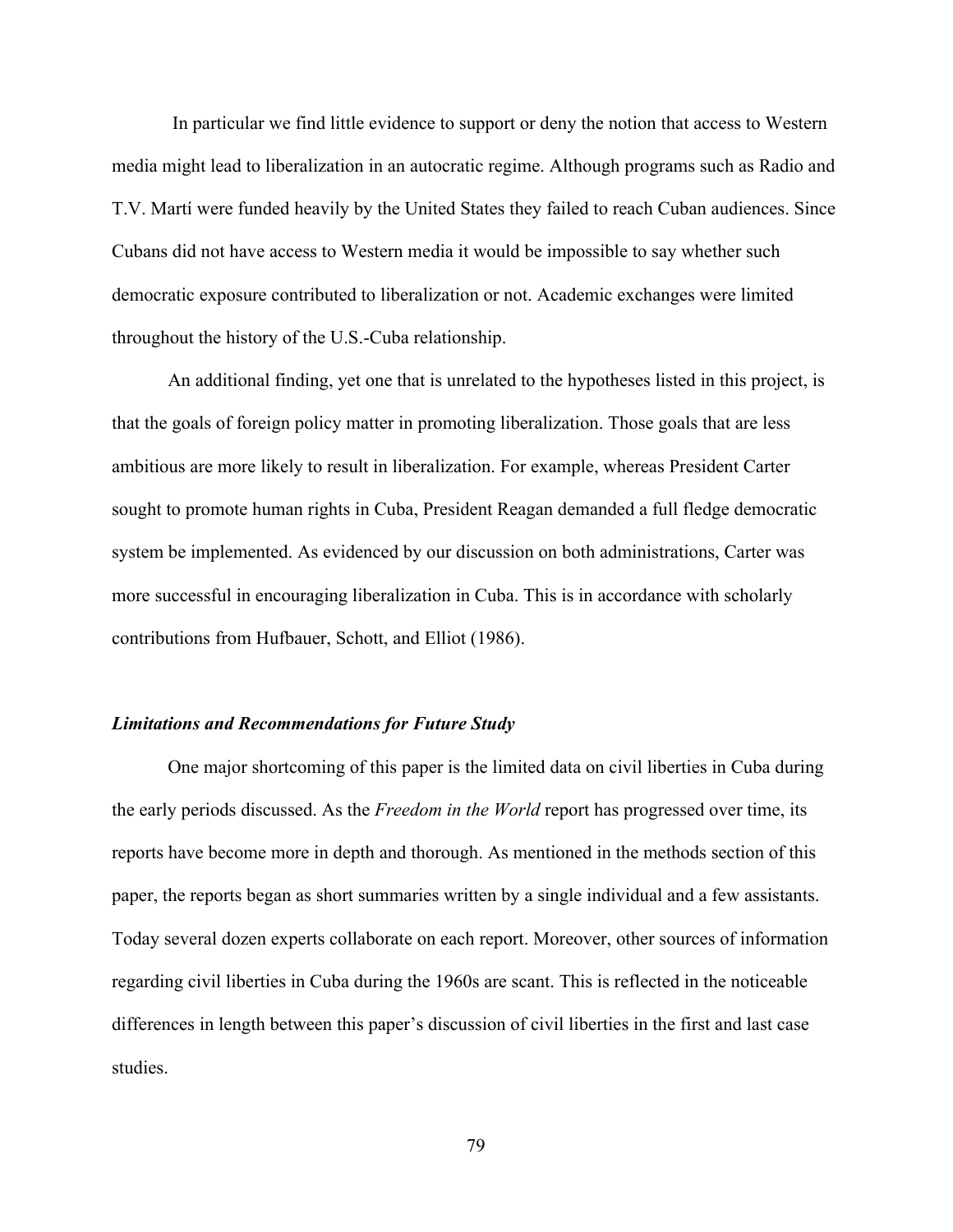Another potential flaw is that this study is limited in the variables considered. Although this thesis reviews how sanctions, democratic exposure, and internal economic factors might affect liberalization trends in Cuba, there are surely a variety of other potentially liberalizing factors. For example, internal political factors likely contribute to a regimes tendency to liberalize or not. Although this paper makes mention of this variable throughout, it might have benefited from treating that variable as a single unique factor. International and regional trends are likely influential in promoting or deterring liberalization as well. Given time constraints and limited access to information, this study was unable to cover these factors. Future studies might offer more insight about such variables and their relationship with liberalization.

Future studies might seek to narrow the time frames considered. An alternate approach to looking at time periods of ten or more years might be to examine the policies of particular U.S. administrations. This would provide a more thorough and rigorous discussion of the differences and varying levels of success of U.S. presidents.

## *Implications*

Despite the recent liberalizations initiated under Raul Castro, Cuba remains a totalitarian and repressive society. The independent press remains illegal, although some state media is able to discuss corruption and other previously illegal topics. Access to the Internet is tightly controlled. According to *Freedom House* the estimated Internet penetration rate is 5 percent and access to the state-sponsored Internet cafes is extremely expensive. Religious freedom remains strained. Although long-term detentions are less common today, short-term detentions and harassment have replaced them. Such short-term imprisonments were particularly common during major political events, including the visit of the Pope in March 2012 and the International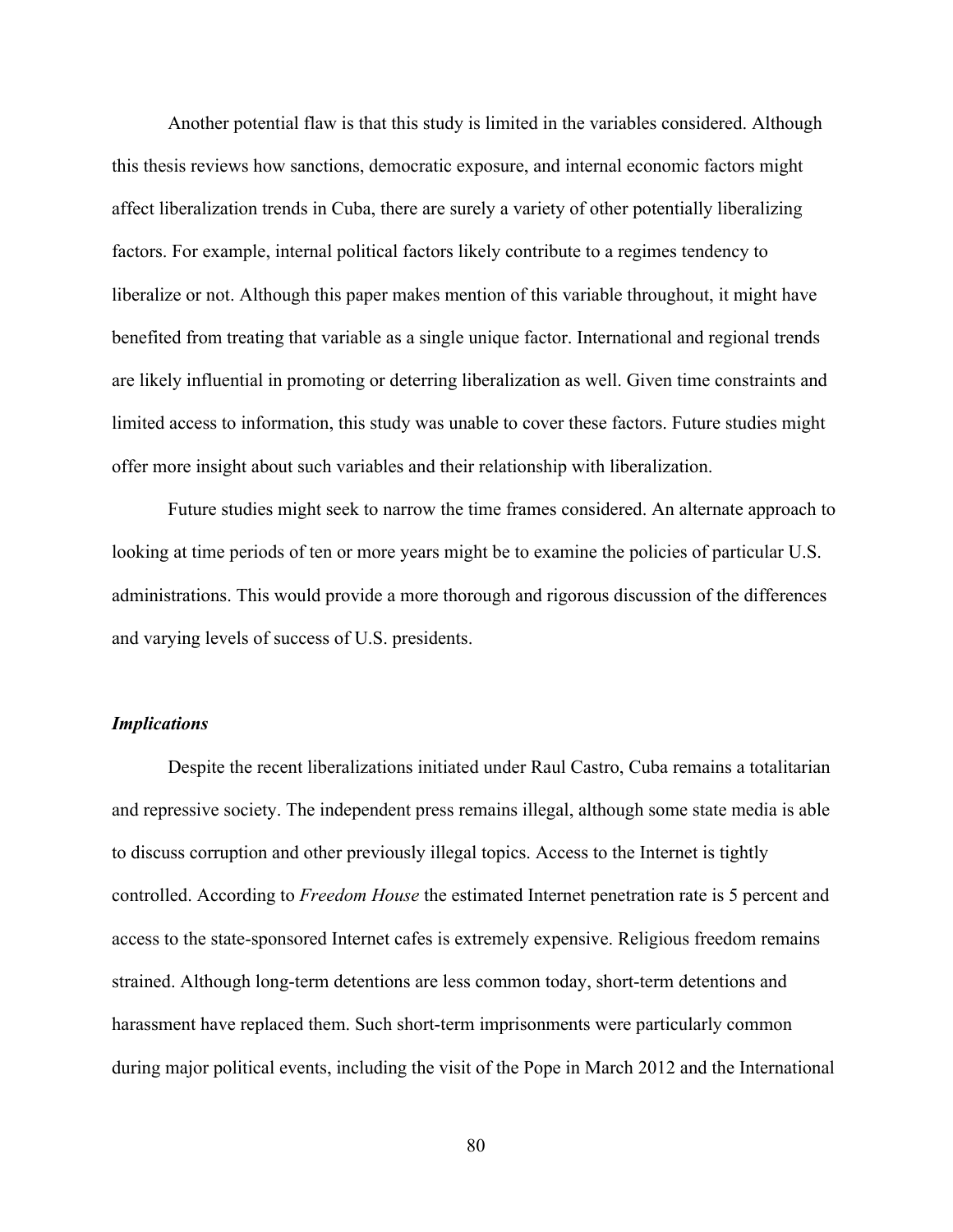Human Rights Day in December 2013. According to the Cuban Commission for Human Rights and National Reconciliation in 2012 there was an estimated 6,602 short-term detentions and in 2014 that number reached a record 8,899 ("Freedom in the World Report: Cuba" 2013). Continued efforts should be taken to promote freedom and openness in Cuba.

Thus, more liberalization in Cuba is needed and efforts to promote openness should continue. At the time of this paper's writing it does not seem likely that Obama will renege on his efforts to engage the Cuban government, nor will he likely reverse efforts to end the embargo. In the midst of this papers writing, in March 2016, President Obama became the first active president to visit the island in over 70 years. Continued efforts toward normalization are likely. However, it is unclear what the policy of Obama's successor might be.

Obama's ongoing negotiations with the Cuban government are a step in the right direction. Those discussions have already resulted in the release of dozens of political prisoners and continued economic openness. The next administration ought to continue building ties with the Cuban regime to encourage liberalization and eventual democratization. In particular, the United States should continue to adapt its economic policies to align itself with the majority of countries and regions that treat Cuba with economic fairness. The economic embargo toward Cuba does not promote liberalization on the island, nor does it receive support from international organizations or foreign countries. Moreover, the U.S.-Cuba relationship is extremely tumultuous; engaging with other countries whose relations with Cuba are historically positive or neutral might be wise. Cooperating with the Vatican through diplomatic negotiations has been particularly beneficial. Through cooperation, mutual respect, and compromise the United States will be best equipped to promote liberalization and openness in Cuba.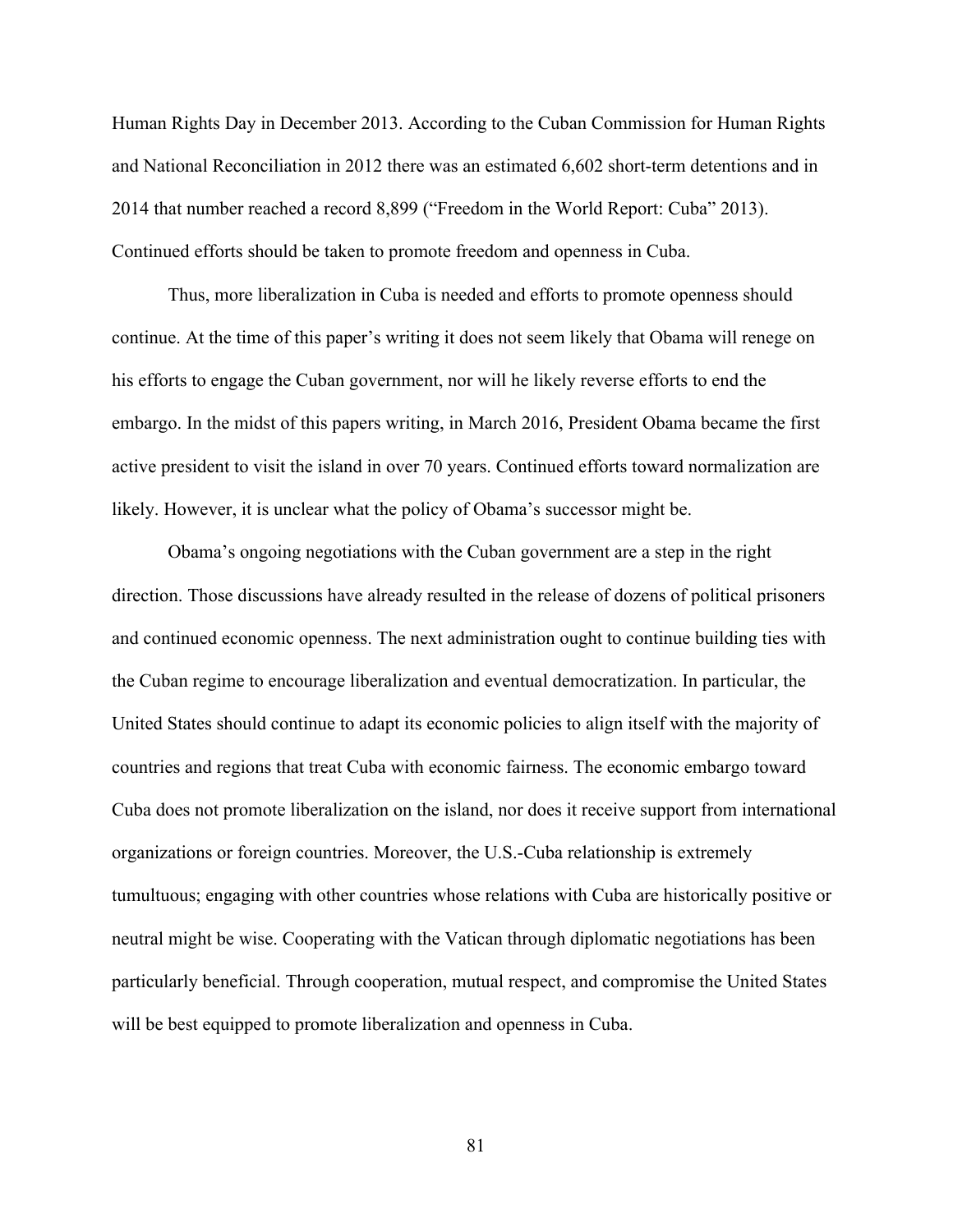#### **Bibliography**

- Acemoglu, Daron, Simon Johnson, James Robinson, and Pierre Yared. 2005. *American Economic Review* 95 (2): 44-49.
- Aknur, Muge and Erkan Okalan. 2012. "The Limited Impact of the USA on Political Liberalization in Egypt During the Mubarak Era." *Turkish Journal of International Relations*. 11 (2): 48.
- Ang, Adrian U-Jin, and Dursun Peksen. 2007. "When Do Economic Sanctions Work?" *Political Research Quarterly* 60 (1): 135-45.
- Aleman, Jose and David D. Yang. 2011. "A Duration Analysis of Democratic Transitions and Authoritarian Backslides." *Comparative Political Studies* 44 (9): 1123-51.
- Arteaga, Javier, student author. 2008. "The Cuban Adjustment Act of 1966: More than Forty Years Later a Proposal for the Future." *FIU Law Review* 3, no. 2: 509-553.
- Atkinson, Carol. 2010. "Does Soft power matter? A comparative analysis of student exchange programs 1980-2006." *Foreign Policy Analysis* 6: 1-22
- Bapat, Navin A., Tobias Heinrich, Yoshiharu Kobayashi, and T. C. Morgan. 2013. "Determinants of Sanctions Effectiveness: Sensitivity Analysis using New Data." *International Interactions* 39 (1): 79-98.
- Bapat, Navin A., & Morgan, T. Clifton. 2009. Multilateral versus unilateral sanctions reconsidered: A test using new data. *International Studies Quarterly,* 53 (4), 1075-1094.
- Barkin, David. 1972. "The Redistribution of Consumption in Socialist Cuba." *Review of Radical Political Economics* 4 (5): 80-102.
- Barro, Robert. 1996. "Determinants of Democracy." *Journal of Political Economy*, 107: S158– S183.
- Bridoux, Jeff. 2013. "U.S. Foreign Policy and Democracy Promotion: In Search of Purpose." *International Relations* 27 (2): 235.
- Bollen, Kenneth A. and Robert W. Jackman. 1985. "Economic and Noneconomic Determinants of Political Democracy in the 1960s." *Research in Political Sociology* 1: 27-48.
- Boix, Carles and Susan C. Stokes. 2003. "Endogenous Democratization." *World Politics* 55: 517-49.
- Burkhart, R. and Lewis-Beck, M. 1994. "Comparative democracy: the economic development thesis." *American Political Science Review*, 88: 903–10.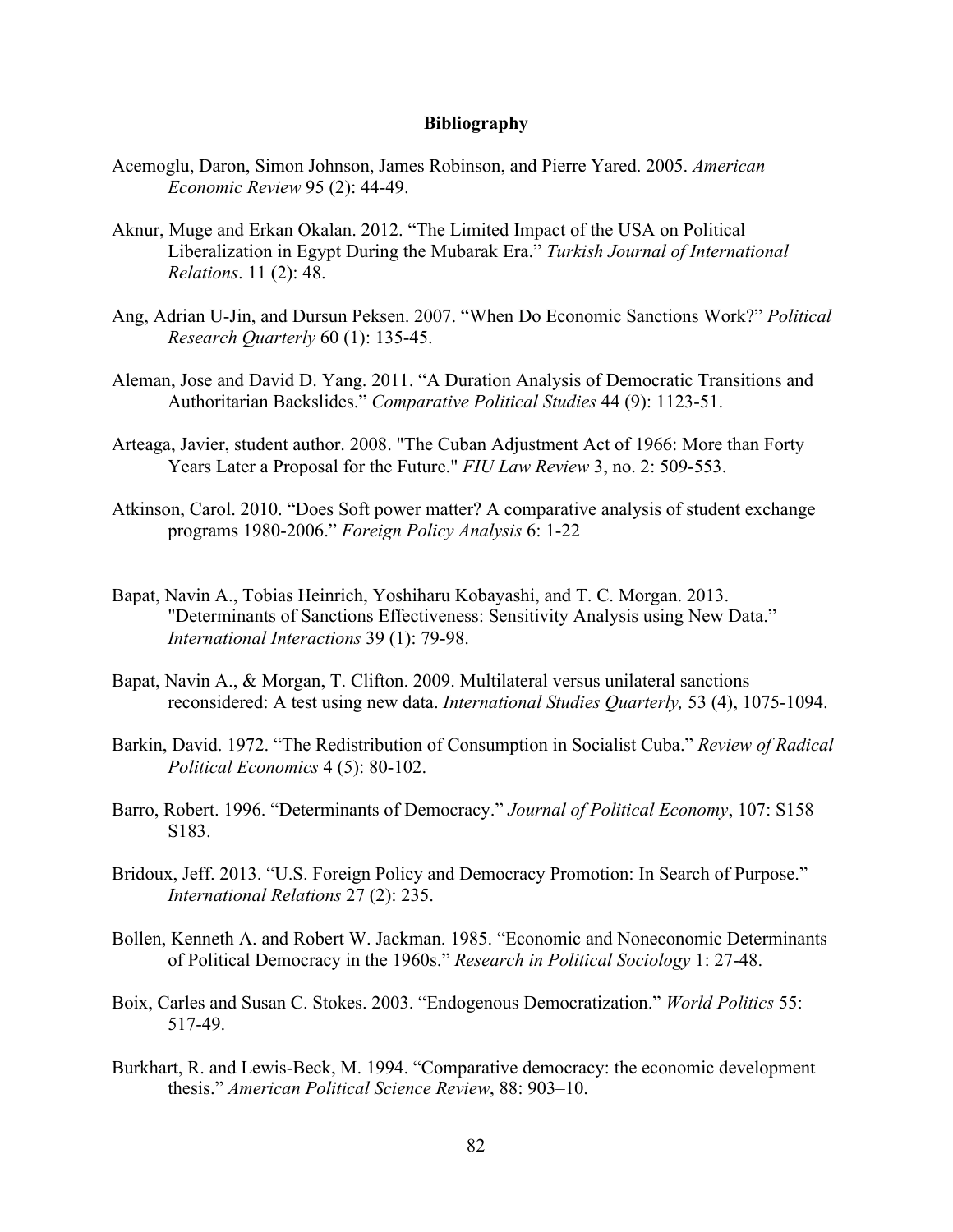- Carroll, David J. 2000. "Still Crazy After All These Years: U.S.-Cuban Relations and the Embargo." *NWIG: New West Indian Guide* 74, 281-285.
- Chan, Hin-yeung. 2013. "Crisis Politics in Authoritarian Regimes: How Crises Catalyse Changes Under the State-Society Interactive Framework." *Journal of Contingencies and Crisis Management* 21 (4): 200-10.
- Coll, Alberto R. 2007. "Harming Human Rights In The Name Of Promoting Them: The Case Of The Cuban Embargo." *UCLA Journal Of International Law & Foreign Affairs* 12 (2): 199-273.
- Cortright, David and George Lopez. 2000. *The Sanctions Decade.* Boulder, CO: Lynne Rienner Publishers.
- Dinorah, Azpuru, and Carolyn M. Shaw. 2010. "The United States and the Promotion of Democracy in Latin America: Then, Now and Tomorrow." *Orbis* 54 (2): 252-67.
- Diamond, Larry. 2002. "Thinking about Hybrid Regimes." *Journal of Democracy* 13 (2): 21-35.
- De la Cova, Antonio R. 1997. U.S.-Cuba Relations During the Reagan Administration," in Eric J. Schmertz, Natalie Datlof and Alexej Ugrinsky, eds. President Reagan and the World. Conn: Greenwood Press, 381-391.
- De la Garza, Rodolfo and Muserref Yetim. 2003. "The impact of Ethnicity and socialization on definitions of democracy: the case of Mexican Americans and Mexicans." *Mexican Studies* 19 (1): 81-104.
- Dominguez, Jorge I. 1983. "It Won't Go Away: Cuba on the U.S. Foreign Policy Agenda". International Security 8 (1). The MIT Press: 113–28.
- Dobson, William J. 2012. *The Dictator's Learning Curve: Inside the Global Battle for Democracy.* New York: Doubleday.
- Donno, Daniela. 2013. "Elections and Democratization in Authoritarian Regimes." *American Journal of Political Science* 57 (3): 703-716.
- Djankov, Simeon, Jose Montalvo and Marta Reynal-Querol. 2008. "The Curse of Aid." *Journal of Economic Growth* 13 (3): 169-194.
- Frantz, Erica, and Natasha M. Ezrow. 2011. *The Politics of Dictatorship: Institutions and Outcomes in Authoritarian Regimes.* Boulder, CO: Lynne Rienner Publishers.
- Franklin, James C. 2008. "Shame on You: The impact of Human Rights Criticism on Political Repression in Latin America" *International Studies Quarterly* 52 (1): 187-211.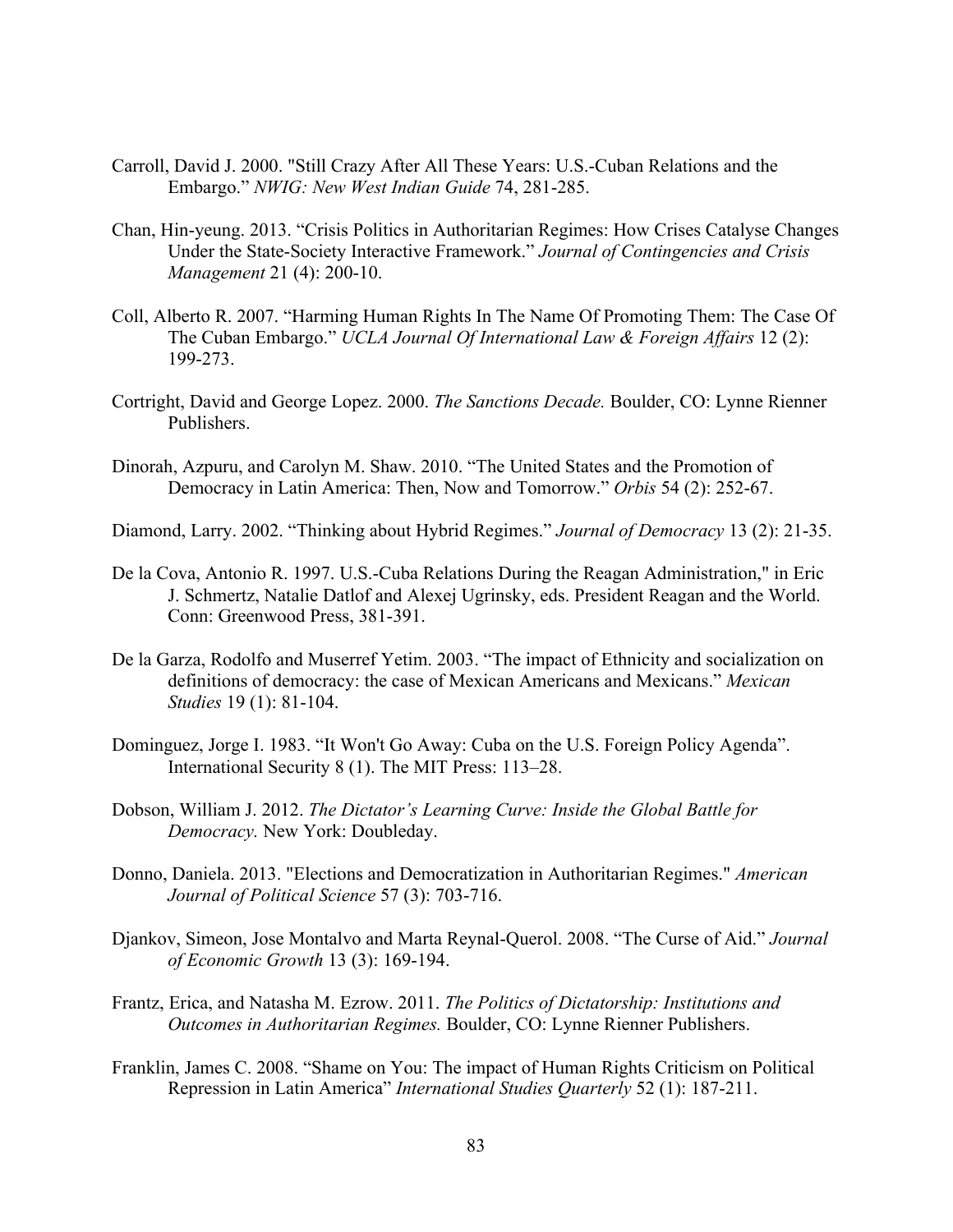Friedman, Milton (1958), "Foreign Economic Aid," Yale Review, 47 (4): 501-516.

- Firchow, Pamina. 2013. "A Cuban Spring? The Use of the Internet as a Tool of Democracy Promotion by United States Agency for International Development in Cuba." *Information Technology for Development* 19 (4): 347-56.
- Foreign Assistance Act of 1962. 1962. *Government Publishing Office*. Vol. 87, sec. 565, p. 255- 63.
- David P. Forsythe, "Democracy, War, and Covert Action," Journal of Peace Research 29 (1992): 385-95.
- "Freedom in The World Report: Cuba." 1998. *Freedom House.* Accessed February 20. https://freedomhouse.org/report/freedom-world/1998/cuba
- "Freedom in The World Report: Cuba." 1999. *Freedom House.* Accessed February 20. https://freedomhouse.org/report/freedom-world/1999/cuba
- "Freedom in The World Report: Cuba." 2001. *Freedom House.* Accessed February 20. https://freedomhouse.org/report/freedom-world/2001/cuba
- "Freedom in The World Report: Cuba." 2002. *Freedom House.* Accessed February 20. https://freedomhouse.org/report/freedom-world/2002/cuba
- "Freedom in The World Report: Cuba." 2003. *Freedom House.* Accessed February 20. https://freedomhouse.org/report/freedom-world/2003/cuba
- "Freedom in The World Report: Cuba." 2004. *Freedom House.* Accessed February 20. https://freedomhouse.org/report/freedom-world/2004/cuba
- "Freedom in The World Report: Cuba." 2005. *Freedom House.* Accessed February 20. https://freedomhouse.org/report/freedom-world/2005/cuba
- "Freedom in The World Report: Cuba." 2006. *Freedom House.* Accessed February 20. https://freedomhouse.org/report/freedom-world/2006/cuba
- "Freedom in The World Report: Cuba." 2007. *Freedom House.* Accessed February 20. https://freedomhouse.org/report/freedom-world/2007/cuba
- "Freedom in The World Report: Cuba." 2008. *Freedom House.* Accessed February 20. https://freedomhouse.org/report/freedom-world/2008/cuba

"Freedom in The World Report: Cuba." 2009. *Freedom House.* Accessed February 20.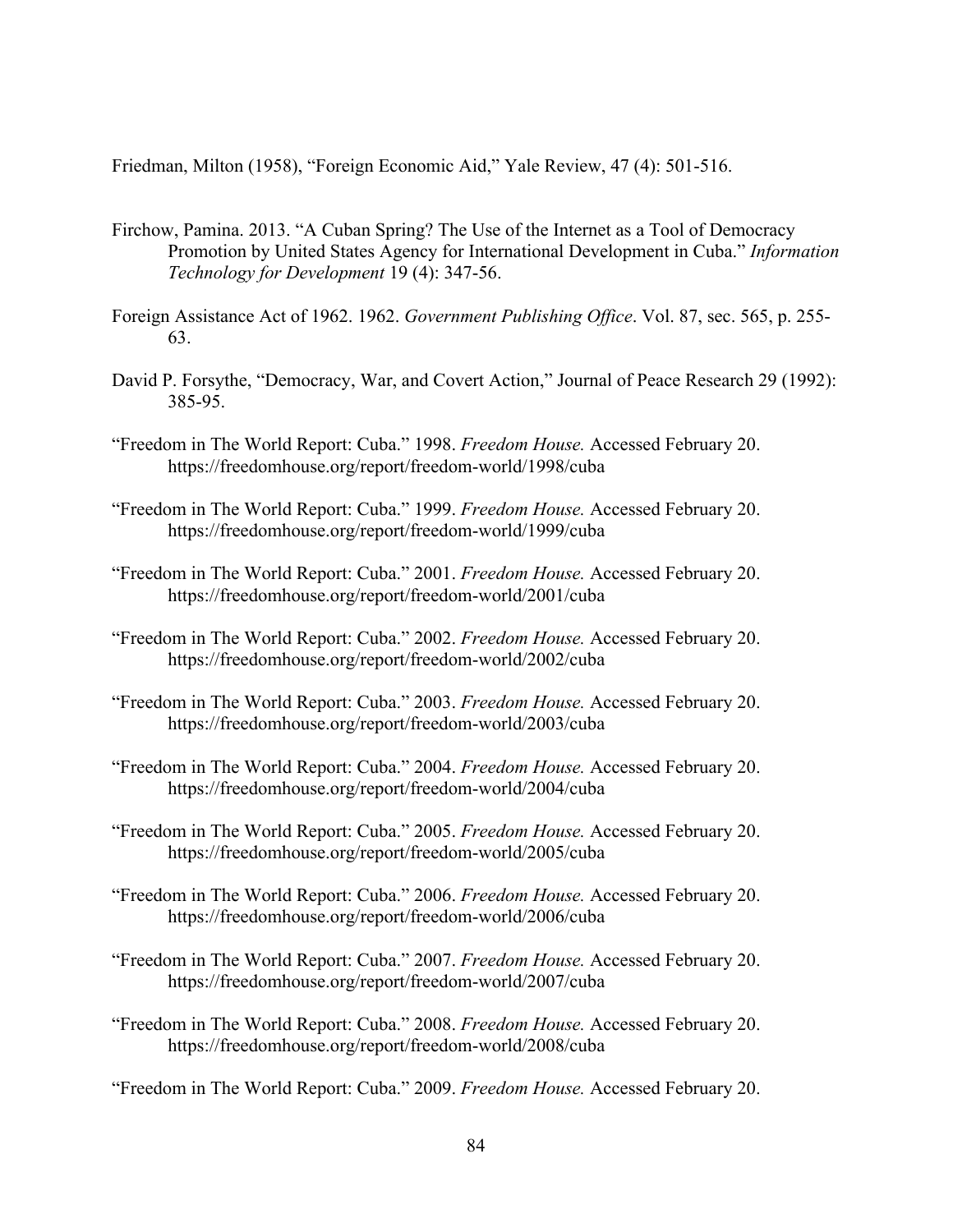https://freedomhouse.org/report/freedom-world/2009/cuba

- "Freedom in The World Report: Cuba." 2010. *Freedom House.* Accessed February 20. https://freedomhouse.org/report/freedom-world/2010/cuba
- "Freedom in The World Report: Cuba." 2011. *Freedom House.* Accessed February 20. https://freedomhouse.org/report/freedom-world/2011/cuba
- "Freedom in The World Report: Cuba." 2012. *Freedom House.* Accessed February 20. https://freedomhouse.org/report/freedom-world/2012/cuba-0
- "Freedom in The World Report: Cuba." 2013. *Freedom House.* Accessed February 20. https://freedomhouse.org/report/freedom-world/2013/cuba
- "Freedom in The World Report: Cuba." 2014. *Freedom House.* Accessed February 20. https://freedomhouse.org/report/freedom-world/2014/cuba
- "Freedom in The World Report: Cuba." 2015. *Freedom House.* Accessed February 20. https://freedomhouse.org/report/freedom-world/2015/cuba
- Gastil, Raymond D. 1978. *Freedom in the World Political Rights and Civil Liberties 1980*. New York: Freedom House.
- Gastil, Raymond D. 1979. *Freedom in the World Political Rights and Civil Liberties 1980*. New York: Freedom House.
- Gastil, Raymond D. 1980. *Freedom in the World Political Rights and Civil Liberties 1980*. New York: Freedom House.
- Gastil, Raymond D. 1981. *Freedom in the World Political Rights and Civil Liberties 1980*. New York: Freedom House.
- Gastil, Raymond D. 1982. *Freedom in the World Political Rights and Civil Liberties 1980*. New York: Freedom House.
- Gastil, Raymond D. 1983. *Freedom in the World Political Rights and Civil Liberties 1980*. New York: Freedom House.
- Gastil, Raymond D. 1984. *Freedom in the World Political Rights and Civil Liberties 1980*. New York: Freedom House.
- Gastil, Raymond D. 1985. *Freedom in the World Political Rights and Civil Liberties 1980*. New York: Freedom House.
- Gastil, Raymond D. 1986. *Freedom in the World Political Rights and Civil Liberties 1980*. New York: Freedom House.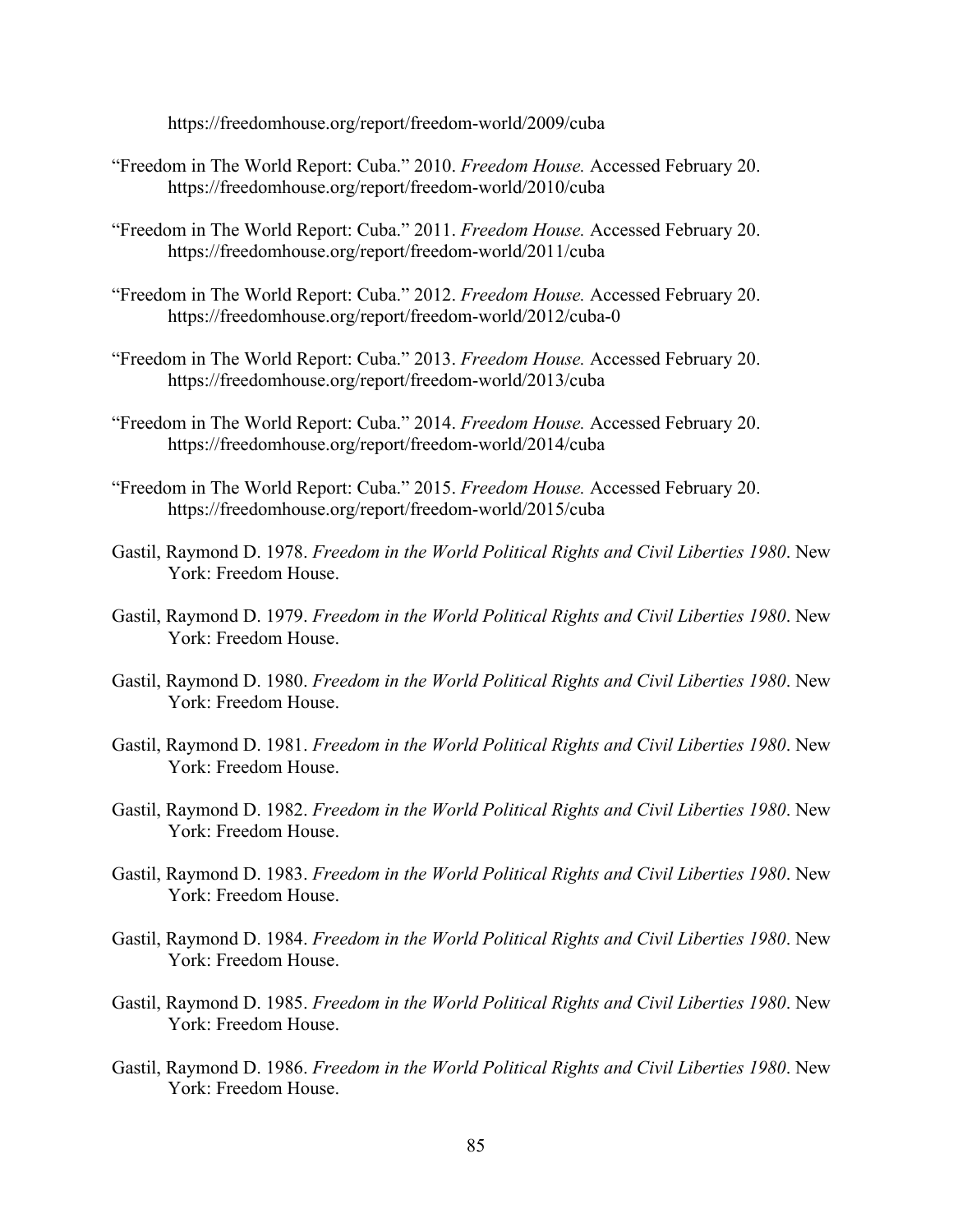- Gastil, Raymond D. 1987. *Freedom in the World Political Rights and Civil Liberties 1980*. New York: Freedom House.
- Gastil, Raymond D. 1988. *Freedom in the World Political Rights and Civil Liberties 1980*. New York: Freedom House.
- Gastil, Raymond D. 1989. *Freedom in the World Political Rights and Civil Liberties 1980*. New York: Freedom House.
- Gastil, Raymond D. 1990. *Freedom in the World Political Rights and Civil Liberties 1980*. New York: Freedom House.
- Gastil, Raymond D. 1991. *Freedom in the World Political Rights and Civil Liberties 1980*. New York: Freedom House.
- Gastil, Raymond D. 1992. *Freedom in the World Political Rights and Civil Liberties 1980*. New York: Freedom House.
- Gastil, Raymond D. 1991. *Freedom in the World Political Rights and Civil Liberties 1980*. New York: Freedom House.
- Gastil, Raymond D. 1992. *Freedom in the World Political Rights and Civil Liberties 1980*. New York: Freedom House.
- Gastil, Raymond D. 1993. *Freedom in the World Political Rights and Civil Liberties 1980*. New York: Freedom House.
- Gastil, Raymond D. 1994. *Freedom in the World Political Rights and Civil Liberties 1980*. New York: Freedom House.
- Gastil, Raymond D. 1995. *Freedom in the World Political Rights and Civil Liberties 1980*. New York: Freedom House.
- Gastil, Raymond D. 1996. *Freedom in the World Political Rights and Civil Liberties 1980*. New York: Freedom House.
- Gastil, Raymond D. 1997. *Freedom in the World Political Rights and Civil Liberties 1980*. New York: Freedom House.
- Gastil, Raymond D. 1998. *Freedom in the World Political Rights and Civil Liberties 1980*. New York: Freedom House.
- Gastil, Raymond D. 1999. *Freedom in the World Political Rights and Civil Liberties 1980*. New York: Freedom House.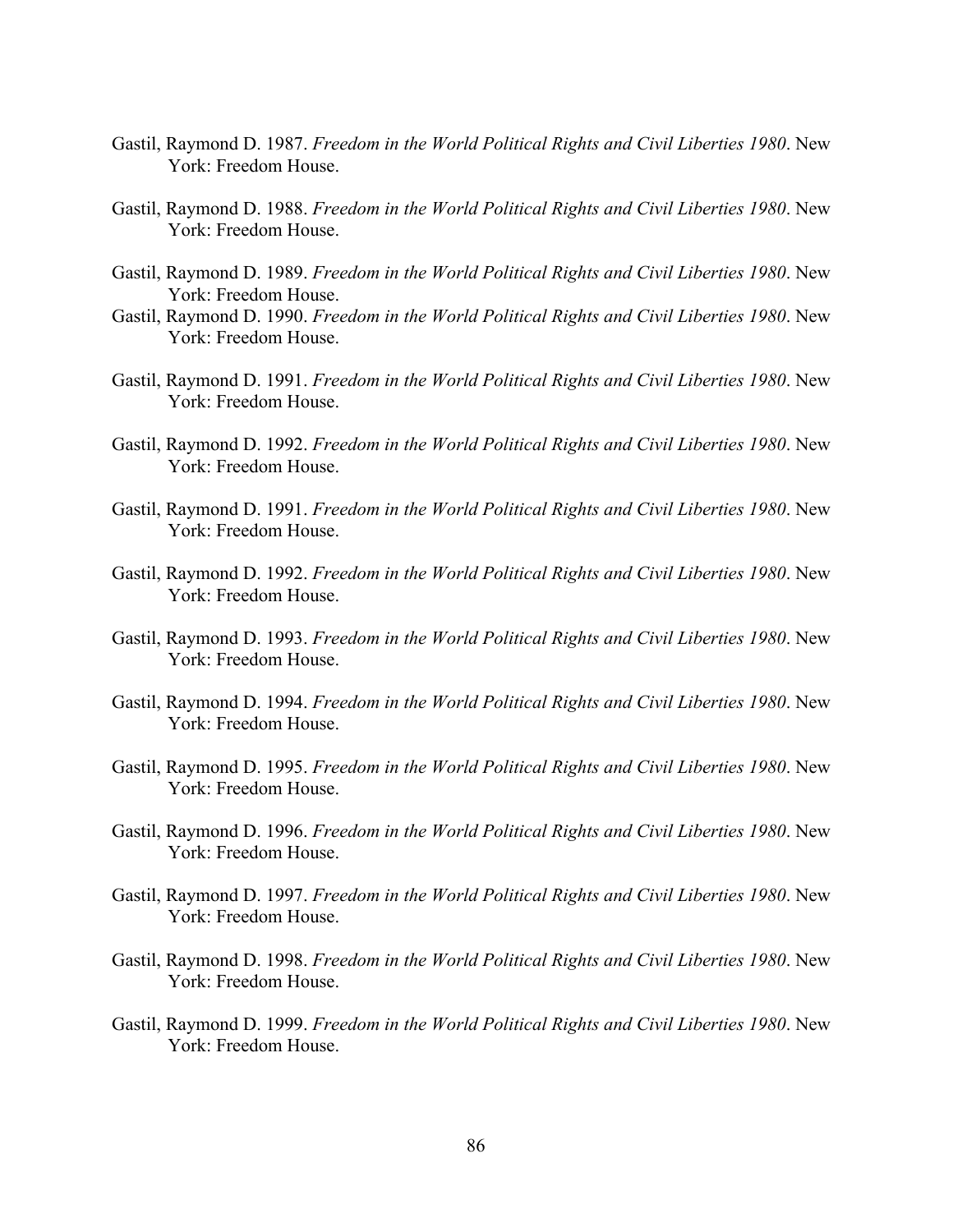- Ghandi, Jennifer. 2008. *Political Institutions Under Dictatorship*. New York: Cambridge University Press.
- Gibbs, Jessica F. 2011. *U.S. Policy Towards Cuba Since the Cold War.* London and New York: Routledge.
- Glaeser, Edward L.; La Porta, Rafael; Lopez-deSilanes, Florencio and Shleifer, Andrei. "Do Institutions Cause Growth?" Journal of Economic Growth, 2004, 9(3), pp. 271–303.
- Grauvogel, Julia and Christian von Soest. 2014. "Claims to legitimacy count: Why sanctions fail to instigate democratization in authoritarian regimes." *European Journal of Political Research* 53 (4): 635-53.
- Hafner-Burton, Emilie M. 2008. "Sticks and stones: Naming and Shaming the human rights enforcement problem." *Cambridge University Press* 62 (4): 689-716.
- Haney, Patrick J. 2005. *The Cuban Embargo: Domestic Politics of American Foreign Policy*. Pittsburgh: University of Pittsburgh Press.
- Hansing, Katrin. 2009. "A View From Below: Grassroots Perspectives On Human Rights, The U.S. Embargo And Everyday Life In Contemporary Cuba." *Intercultural Human Rights Law Review* 4: 87-93
- Hawkins, Darren G. "Domestic Responses to International Pressure: human rights in Authoritarian Chile"
- Hermann, Margaret G. and Charles W. Kegley, 1998. "The US Use of Force to Promote Democracy: Evaluating the Record," International Interactions 24: 91-114.
- Howard, Rhoda E. and Jack Donnelly. 1986. "Human Dignity, Human Rights and Political Regimes." *The American Poltical Science Review* 80 (3): 801-817.
- Heupel, Monika. 2013. With Power Comes Responsibility: Human Rights Protection in United Nations Sanctions Policy." *European Journal of International Relations* 19 (4): 773-96.
- Hendrix, Cullen: 2013. "When is the pen truly mighty? Regime Type and the efficacy of naming and shaming in curbing human rights abuses." *British Journal of Poltical Science* 43 (3) 651- 672.
- Hufbauer, Gary Clyde, Jeffrey J. Schott, Kimberly Elliot. 2007. *Economic Sanctions Reconsidered*. Washington, DC: Peterson Institute for International Economics.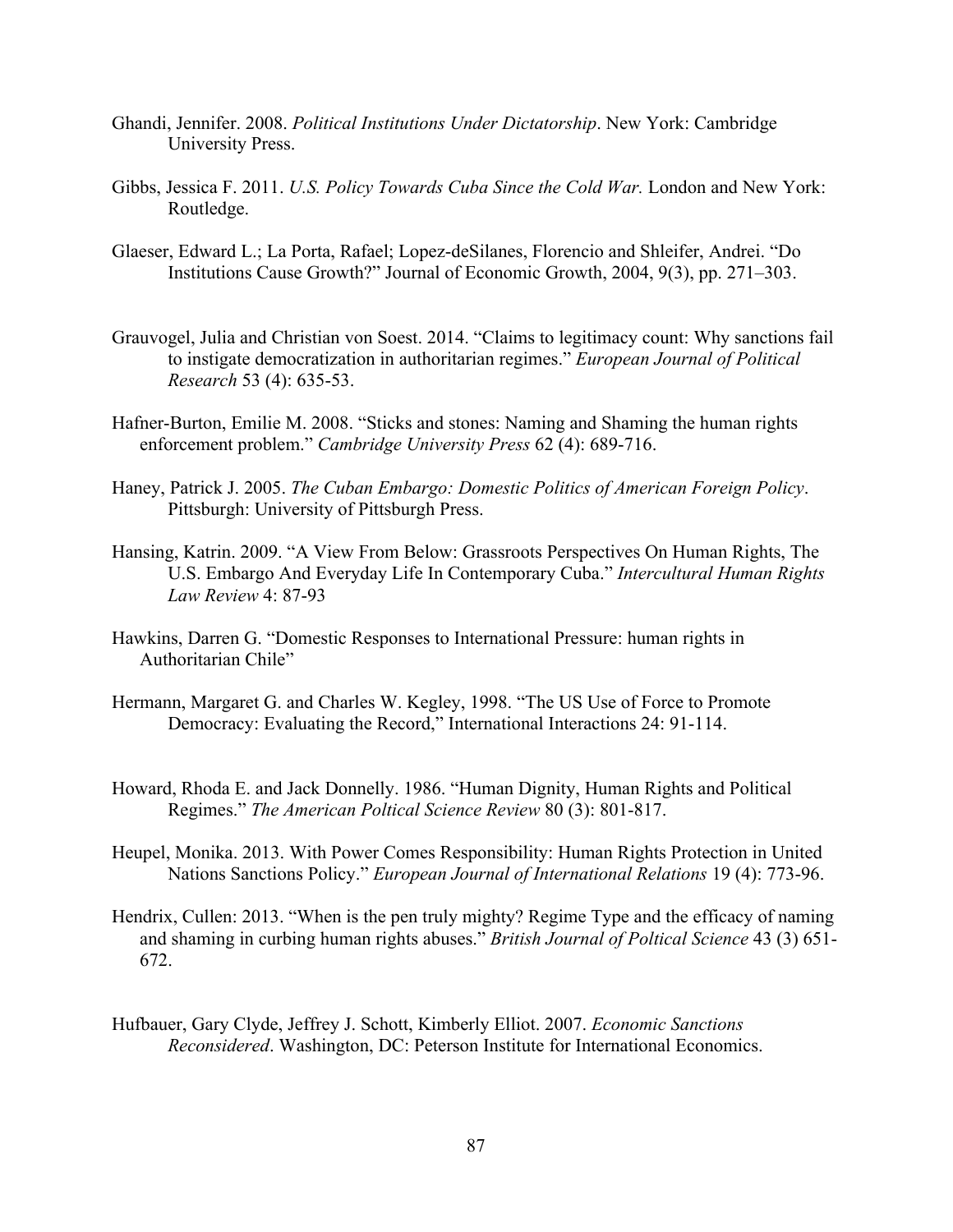- Hufbauer, Gary Clyde, Jeffrey J. Schott, and Kimberly Elliott. 1990. *Economic sanctions reconsidered*. Washington, DC: Peterson Institute for International Economics.
- Huntington, Samuel P. 1993. *The Third Wave: Democratization in the Late Twentieth Century*. Norman and London: University of Oklahoma Press.
- Husain, Aiyaz. "Covert Action and US Cold War Strategy in Cuba, 1961-62." *Cold War History* 5, no. 1
- Hernandez-Truyol, Berta E. 2009. "Embargo or Blockade? The Legal And Moral Dimensions Of The U.S. Economic Sanctions On Cuba." *Intercultural Human Rights Law Review* 4: 53- 85
- Jung, Florian and Uwe Sunde. 2014. "Income, inequality, and the stability of democracy- another look at the Lipset hypothesis." *European Journal of Political Economy*. 35: 52-74
- Kirkpatrick, A.F. 1996. "Role Of The USA In Shortage Of Food And Medicine In Cuba." *Lancet*  348 (9040): 1489-91.
- Keck, Margaret E. and Katryn Sikkink. 1998. *Activists beyond borders: advocacy networks in international politics* Cornell University Press: New York.
- Kern, Holger Lutz and Jens Hainmueller. 2009 "Opium for the masses: How foreign media can stabilize authoritarian regimes." *Political analysis* 17 (4): 377-399.
- Kaplowitz, Donna Rich. 1998. *Anatomy of a Failed Embargo US Sanctions Against Cuba*. London: Lynne Rienner Publishers.
- Knack, Stephen. 2001. "Aid dependence and the quality of governance: cross-country empirical tests." *Southern Economic Journal* 68 (2): 310-29.
- Knack, Stephen. 2004. "Does Foreign Aid Promote Democracy." *International Studies Quarterly*  48 (1): 251-266.
- Kopstein, Jeffrey S. and David A. Reilly. 2000. "Geographic Diffusion and the Transformation of the Postcommunist World." *World Politics* 53 (1): 1-37.
- Lally, James F. 2013. "Cuba's Health System: Is Political Repression Worth The Price?." *Delaware Medical Journal* 85 (3): 85-7.
- Levinksy, Steven, and Lucan A. Way. 2005. "International Linkage and Democratization." *Journal of Democracy* 16 (3) 20-34.
- Lipset, Martin Seymour. 1959. "Some Social requisites of democracy: economic development and political legitimacy." *The American Political Science Review* 53 (1) 69-105.
- Lopez, Juan J. 1998. "Implications Of The US Economic Embargo For A Political Transition In Cuba. *Cuban Studies* 28: 40-69.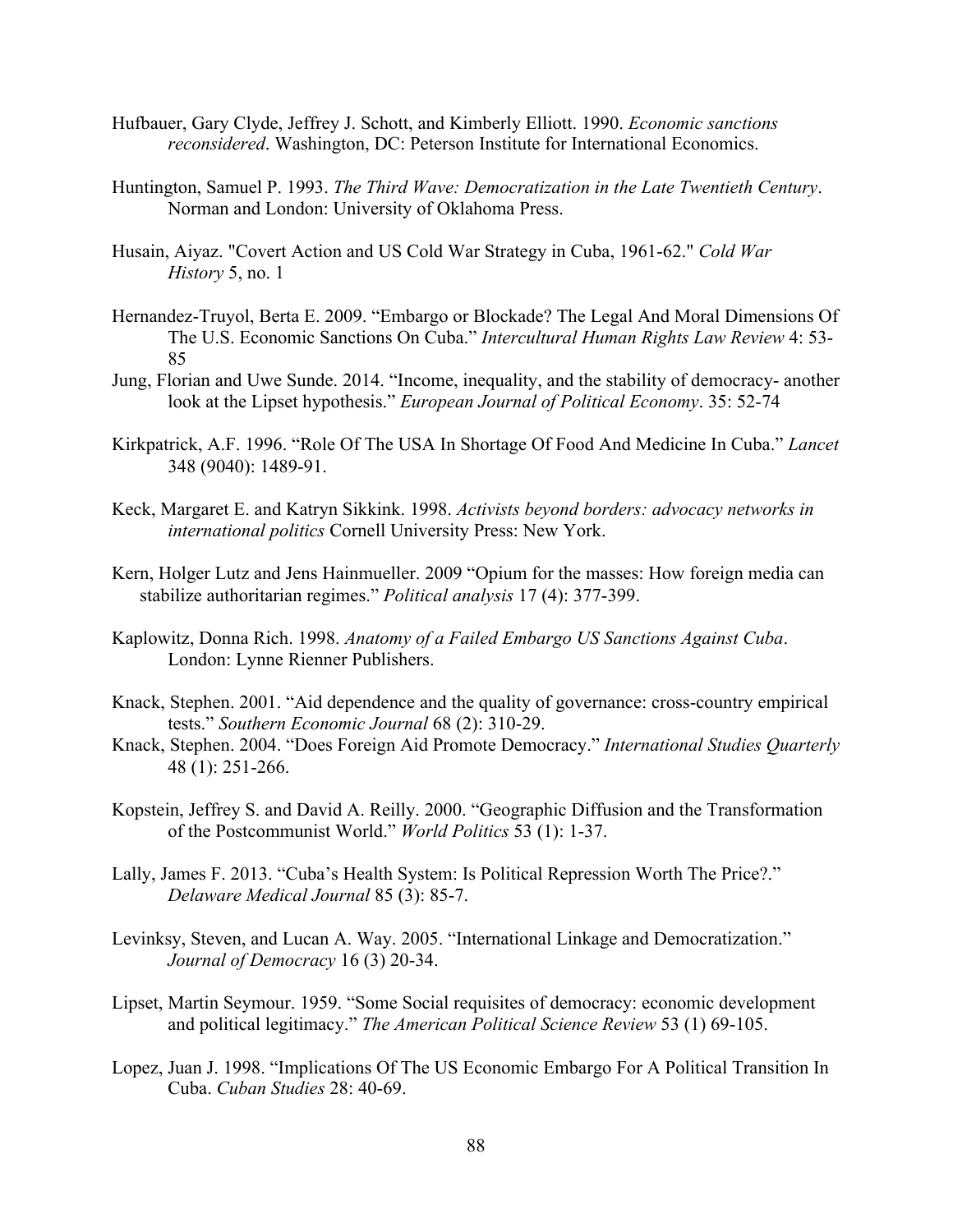- Lopez-Levy, Arturo. 2011. "Chaos and Instability: Human Rights and U.S. Policy Goals in Cuba." *NACLA Report on the Americas* 44 (5): 16-18
- Lowenthal, Abraham F. 1991. *Exporting Democracy: The United States and Latin America-Themes and Issues.* Johns Hopkins University Press: Baltimore.
- McKenna, Peter. 2004. "Comparative Foreign Policies Toward Cuba." *International Journal* 59  $(2): 281.$
- Meernik, James. 1996. "United States Military Intervention and the Promotion of Democracy." *Journal of Peace Research* (33) (4): 391-402.

Mitchell, J Niel, and James M. McCormick. 1988. "Economic and Political Explanations of Human Rights Violations." *World Politics* 40 (4): 476-498.

- Morgan, Clifton T. 1996. "Economic Sanctions As An Instrument Of Foreign Policy: The Role Of Domestic Politics." *International Interactions* 21 (3): 247
- Morgan, T. C., Navin Bapat, and Valentin Krustev. 2009. "The Threat and Imposition of Economic Sanctions, 1971--2000."*Conflict Management and Peace Science* 26 (1): 92- 110.
- Martínez, Milagros, and Rosana Resende. 2006. "Academic Exchange Between Cuba and the United States: a brief Overview." *Latin American Perspectives* 33, no. 5: 29-42.
- Nackerud, Larry, Alyson Springer, Christopher Larrison, and Alicia Issac. 1999. "The End of the Cuban Contradiction in U.S. Refugee Policy." *International Migration Review*, 1999. 176.
- Nielsen, Richard A. 2013. "Rewarding Human Rights? Selective Aid Sanctions Against Repressive States." *International Studies Quarterly* 57 (4): 791.
- Nasong'o, Shadrack Wanjala. 2007. "Political Transition without Transformation: The Dialectic of Liberalization without Democratization in Kenya and Zambia." *African Studies Review* 50 (1): 83-107.
- Nye, Joseph S. 2000. *Soft Power* New York: Public Affairs.
- O'Donnell, Guillermo, Philippe Schmitter, and Laurence Whitehead. 1986. *Transitions from Authoritarian Rule: Prospects for Democracy*. Baltimore and London: The Johns Hopkins University Press.
- Orme, John. 1988. "Dismounting The Tiger: Lessons from Four Liberalizations." *Political Science Quarterly* 103 (2): 245.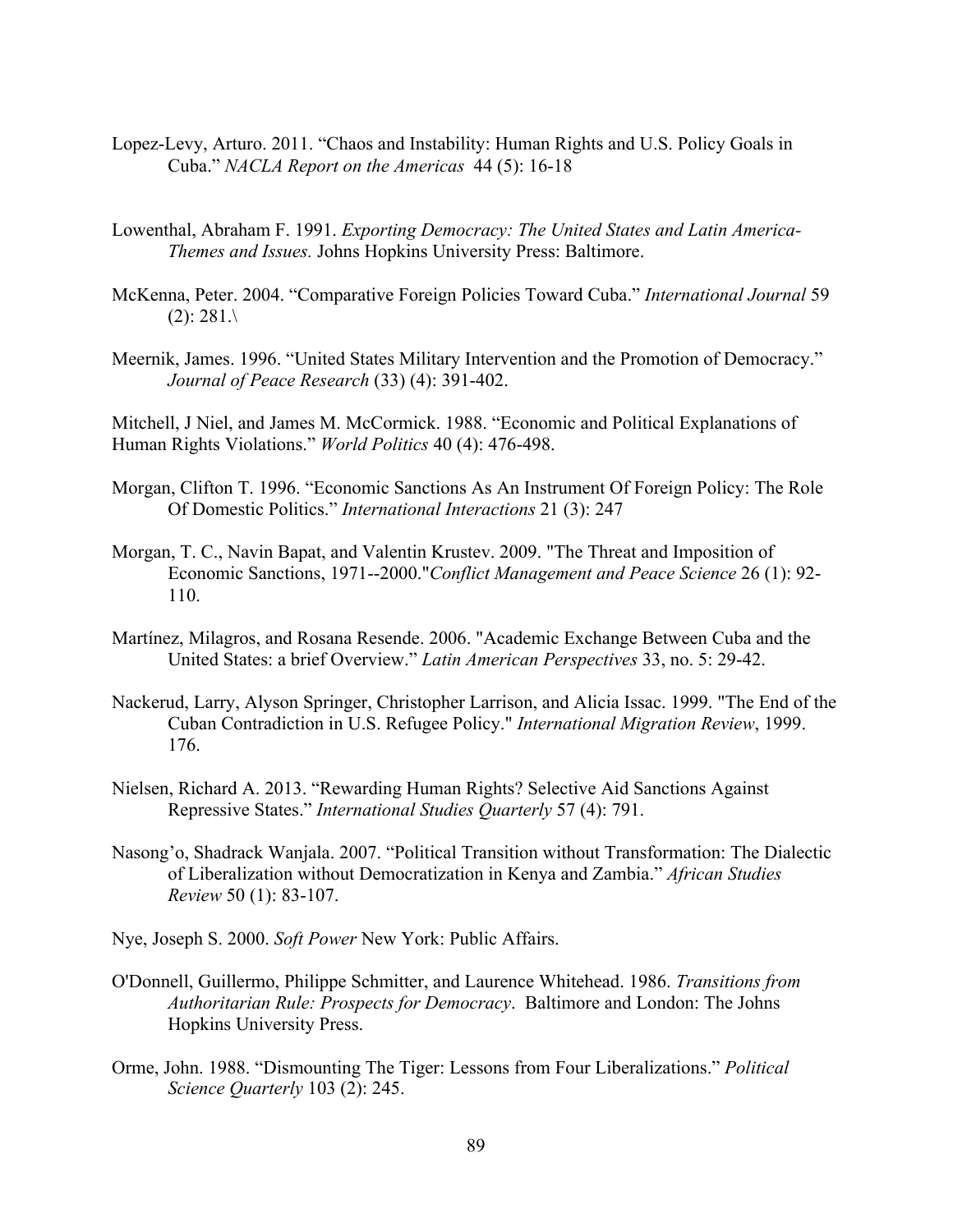- Parta, Eugene. 2007. *Discovering the hidden listener: an assessment of Radio Liberty and western broadcasting to the USSR during the Cold War Hoover Institution Press:* Stanford.
- Parta, Eugene. 2010. *Cold War Broadcasting: impact on the Soviet Union and Eastern Europe*  Central European University Press, 2010.
- Pei, Minxin and Sara Kasper. 2003. "Lessons from the Past: The American Record on Nation Building." *Carnegie Endowment for International Peace*. May.
- Peksen, Dursun, and A. Drury. 2009. "Economic Sanctions and Political Repression: Assessing the Impact of Coercive Diplomacy on Political Freedoms." *Human Rights Review* 10 (3): 393-411.
- Peksen, Dursun. 2009. "Better or Worse? The Effect of Economic Sanctions on Human Rights." *Journal Of Peace Research* 46 (1): 59-77.
- Peksen, Dursun. 2012. "Does Foreign Military Intervention Help Human Rights?" *Political Science Quarterly* 63 (2): 558-571.
- Pedraza, S. 1996 "Cuba's Refugees: Manifold Migrations." In Origins and Destinies: Immigration, Race, Ethnicity in America. Ed. S. Pedraza and R. Rumbaut. Albany, NY: Wadsworth. Pp. 263-279.
- Perez-Armendariz, Clarisa. 2010. "Do Migrants Remit Democracy?" *comparative Poltical Studies* 43 (1) 119-148.
- Perez Jr., Louis A. 2003. *Cuba and the United States: Ties of Singular Intimacy.* University of Georgia Press: Athens.
- Perez-Stable, Marifeli. 2011. *Intimate Enemys: The United States and Cuba.* Routledge: New York.
- Plattner, Marc F. 2002. "Liberalism and Democracy: Cant' have one Without the Other" *Foreign Affairs*. 77: 171-180.
- Przeworski, Adam, et al. 2000. *Democracy and Development* University of Cambridge Press: New York.
- Przeworski, Adam and Limongi, F. 1997. "Modernization: theories and facts." *World Politics*, 49: 155–83.
- Tittemore, Brian D. 2006. "Guantanamo Bay And The Precautonary Measures Of The Inter-American Commission On Human Rights: A Case For International Oversight In The Struggle Against Terrorism." *Human Rights Law Review* 6 (2): 378-402.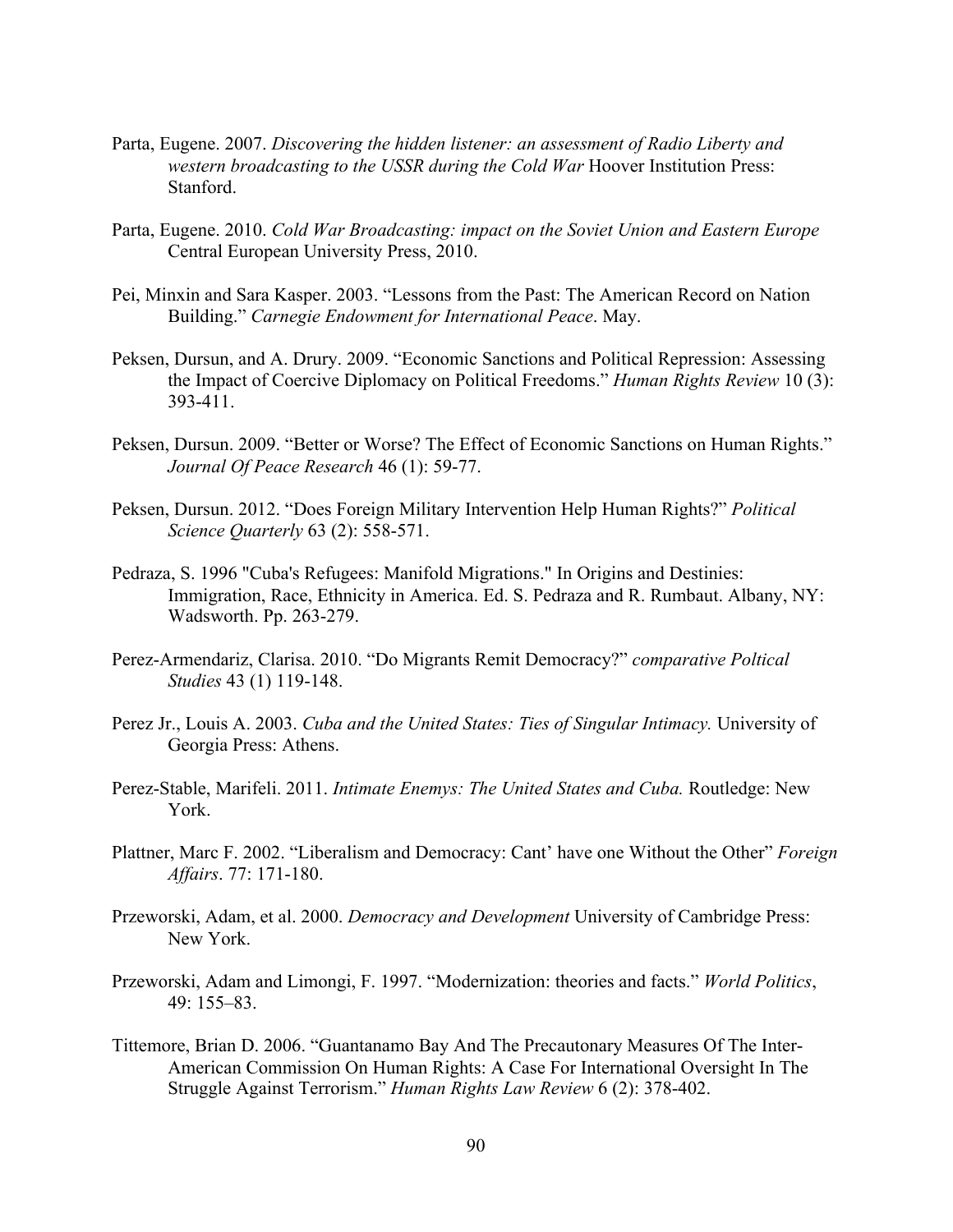- Platt, Tony. 1988. "Cuba and the Politics of Human Rights". *Social Justice*15 (2 (32)). Social Justice/Global Options: 38–54.
- Rarick, Charles A. 2006. "Destroying A Country In Order To Save It: The Folly Of Economic Sanctions Against Myanmar." *Economic Affairs* 26 (2): 60.
- Rose, David. 2004. *Guantanamo: The War On Human Rights.* New York: New York Press.
- Roura, Armando Perez. 2009. "The Cuban Embargo And Human Rights: Appraisal And Recommendations." *Intercultural Human Rights Law Review* 4: 95-100
- Sanborn, Howard and Clayton L. Thyne. 2014. "Learning Democracy: Education and the Fall of Authoritarian Regimes." *British Journal of Polticial Science* 44 (4) 773-797.
- Schreiber, Anna P. 1973. "Economic Coercion as an Instrument of Foreign Policy: US Economic Measures Against Cuba and the Dominican Republic." *World Politics* 25 (3): 387-413.
- Shagabutdinova, Ella, and Jeffrey Berejikian. 2007. "Deploying Sanctions while Protecting Human Rights: Are Humanitarian "Smart" Sanctions Effective?" *Journal of Human Rights* 6 (1): 59-74
- Sondrol, Paul C. 1997. Paraguay and Uruguay: Modernity, Tradition, and Transition." *Third World Quarterly* 18 (1): 109-25.
- Sugar Act of 1948. 1960. *Government Publishing Office*. Stat. 330. No 86-593.
- Strauss, Michael J. 2013. "Cuba And State Responsibility For Human Rights At Guantanamo Bay." *Southern Illinois University Law Journal* 37 (3): 533-50.
- Stein, Elizabeth A. 2013. "The Unraveling of Support for Authoritarianism: The Dynamic Relationship of Media, Elites, and Public Opinion in Brazil, 1972-82." *The International Journal of Press/Politics* 18 (1): 85-107.
- Webster, David. 2010. "Canada and Bilateral Human Rights Dialogues." *Canadian Foreign Policy* 16 (3): 43-63.
- Williamson, Richard S. 1988. "Cuba Held Accountable." *Policy Review* 45: 30.
- Walldorf, William C. 2014. "Sanctions, Regime Type, And Democratization: Lessons From U.S.-Central American Relations In The 1980s." *Political Science Quarterly* 129 (4): 643-73.
- Walsh, Daniel C. 2012. *An Air War with Cuba: The United States Radio Campaign Against Castro*. Jefferson: McFarland and Company.